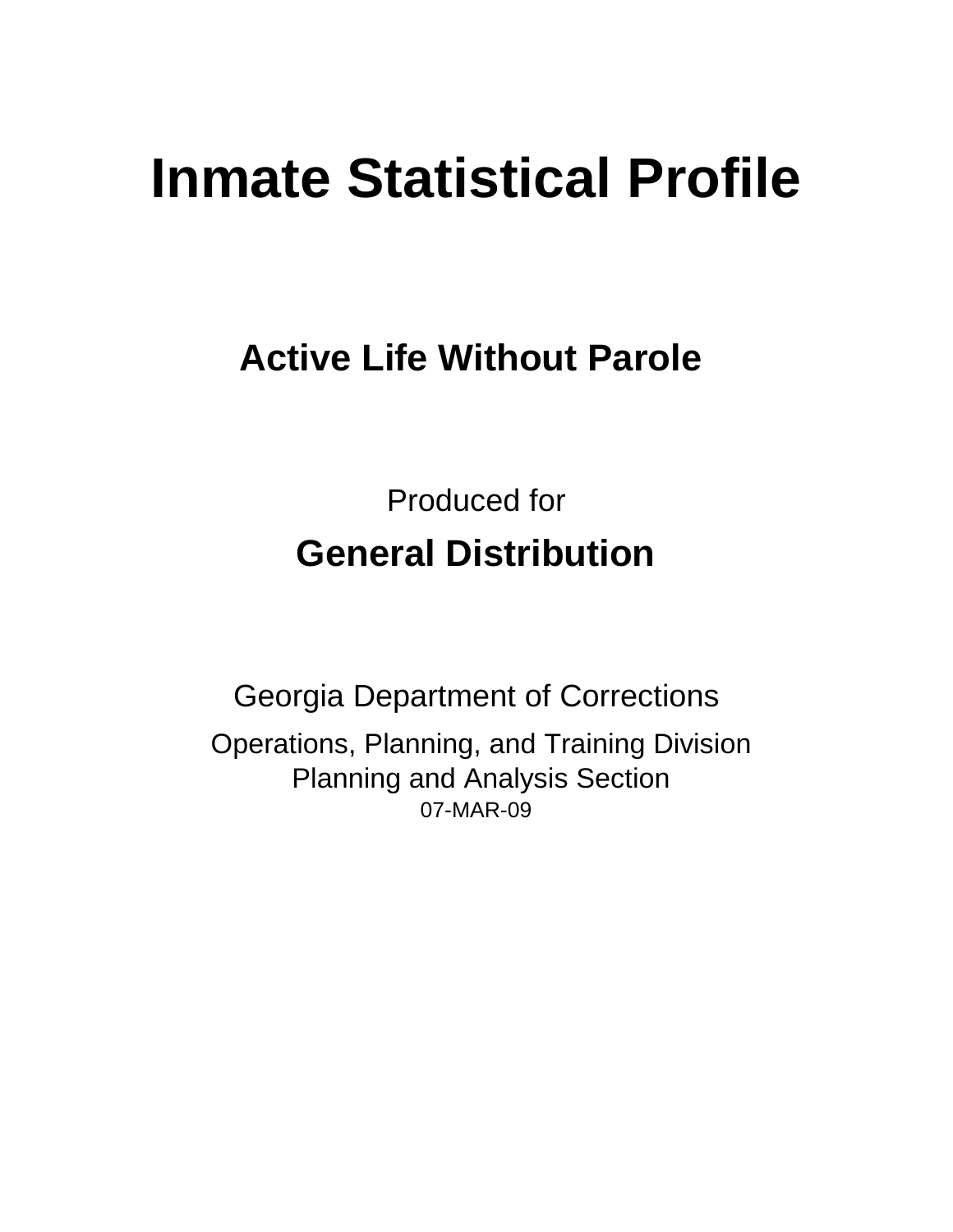**Contents** 

**Active Life Without Parole** 

Produced for **General Distribution**

## Table of Contents

| <b>Demographic information</b>                                       |
|----------------------------------------------------------------------|
| 5 Current age, broken out in ten year age groups                     |
| 6 Race group                                                         |
| 7 Hispanic Origin                                                    |
| 8 Marital status, self-reported at entry to prison                   |
| 9 Number of children, self-reported at entry to prison               |
| 10 Religious affiliation, self-reported at entry to prison           |
| 11 Home county - self-reported at entry to prison                    |
| 14 Socioeconomic class, self-reported at entry to prison             |
| 15 Environment to age 16, self-reported at entry to prison           |
| 16 Guardian status to age 16, self-reported at entry to prison       |
| 17 Employment status before prison, self-reported at entry to prison |
| 18 Age at admission                                                  |
| 20 Age at release                                                    |
| 21 Height, measured at entry to prison                               |
| 22 Weight, measured at entry to prison                               |
| 23 Military service                                                  |
| <b>Correctional information</b>                                      |
| 24 Type of admission to prison                                       |
| 25 Current / last security status                                    |
| 26 Current / last institution type                                   |
| 27 Institution type - transitional centers                           |
| 28 Institution type - mental hospitals                               |
| 29 Institution type - county prisons                                 |
| 30 Institution type - state prisons                                  |
| 31 Institution type - private prisons                                |
| 32 Institution type - prison annexes                                 |
| 33 Institution type - pre-release centers                            |
| 34 Institution type - inmate boot camp                               |
| 35 Number of disciplinary reports                                    |
| 36 Number of transfers                                               |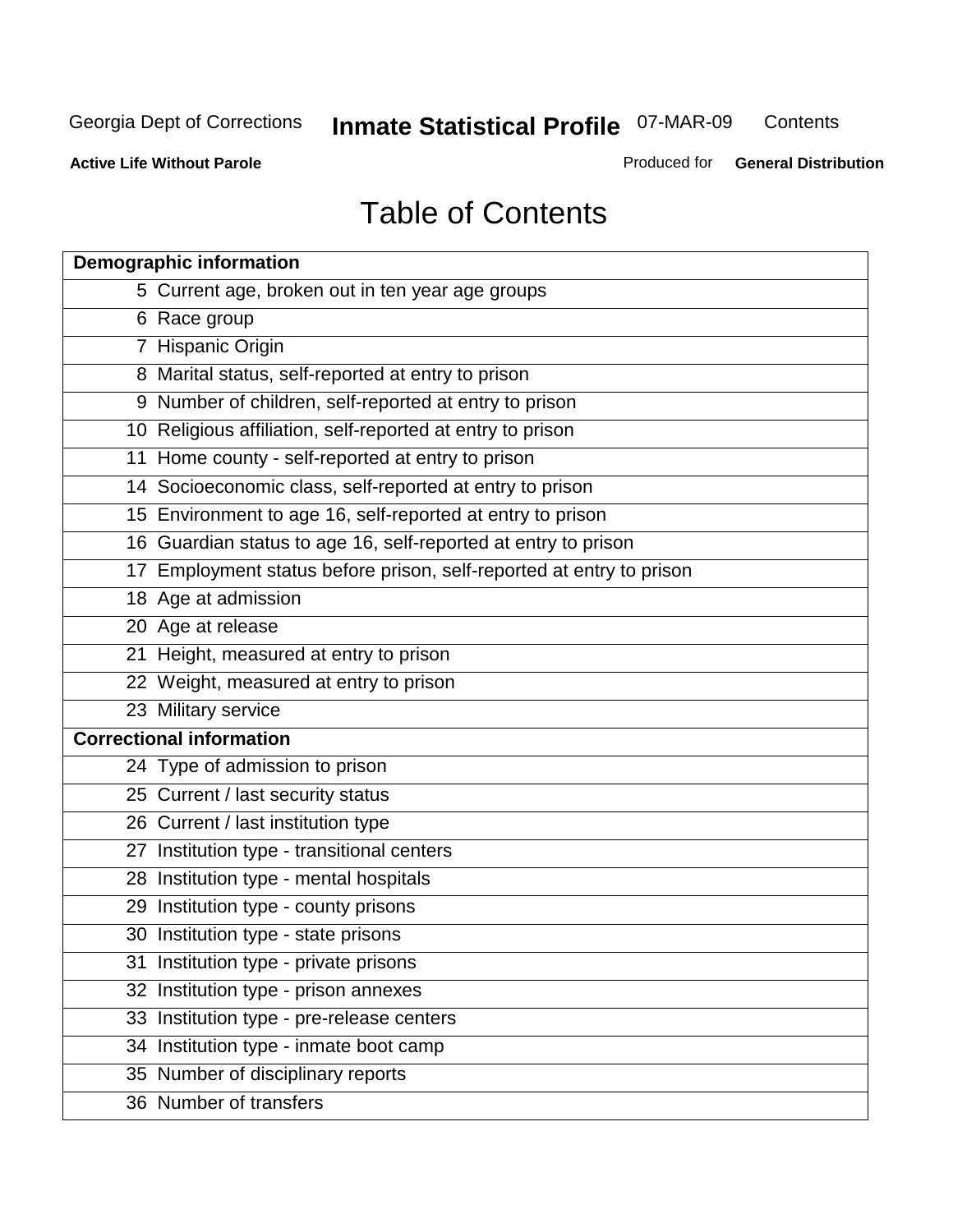**Contents** 

**Active Life Without Parole** 

Produced for **General Distribution**

## Table of Contents

| <b>Correctional information</b>                                  |
|------------------------------------------------------------------|
| 37 Number of escapes                                             |
| 38 Actual release type                                           |
| 39 Time served in current (or last) institution                  |
| Educational, psychological and physical information              |
| 40 Highest grade level attained                                  |
| 41 Culture fair IQ scores                                        |
| 42 Wide Range Achievement Test (WRAT) reading score              |
| 43 Wide Range Achievement Test (WRAT) math score                 |
| 44 Wide Range Achievement Test (WRAT) spelling score             |
| 45 Scope of substance abuse - summary                            |
| 46 Scope of substance abuse - detail                             |
| 47 Current / last mental health treatment level                  |
| 48 PULHESDWIT medical scale - 'P' overall condition ('P'hysical) |
| 49 PULHESDWIT medical scale - 'U' upper body                     |
| 50 PULHESDWIT medical scale - 'L' lower body                     |
| 51 PULHESDWIT medical scale - 'H' hearing                        |
| 52 PULHESDWIT medical scale - 'E' vision                         |
| 53 PULHESDWIT medical scale -'S' psychiatric                     |
| 54 PULHESDWIT medical scale - 'D' dental                         |
| 55 PULHESDWIT medical scale - 'W' work ability                   |
| 56 PULHESDWIT medical scale - 'I' impairment                     |
| 57 PULHESDWIT medical scale - 'T' transportability               |
| 58 Criminality in family, self-reported                          |
| 59 Alcoholism in family, self-reported                           |
| 60 Drug abuse in family, self-reported                           |
| Subjected to frequent beatings, self-reported<br>61              |
| 62 Father absent during inmate's childhood                       |
| 63 Mother absent during inmate's childhood                       |
| <b>Crimes and criminal history information</b>                   |
| 64 Number of prior Georgia incarcerations                        |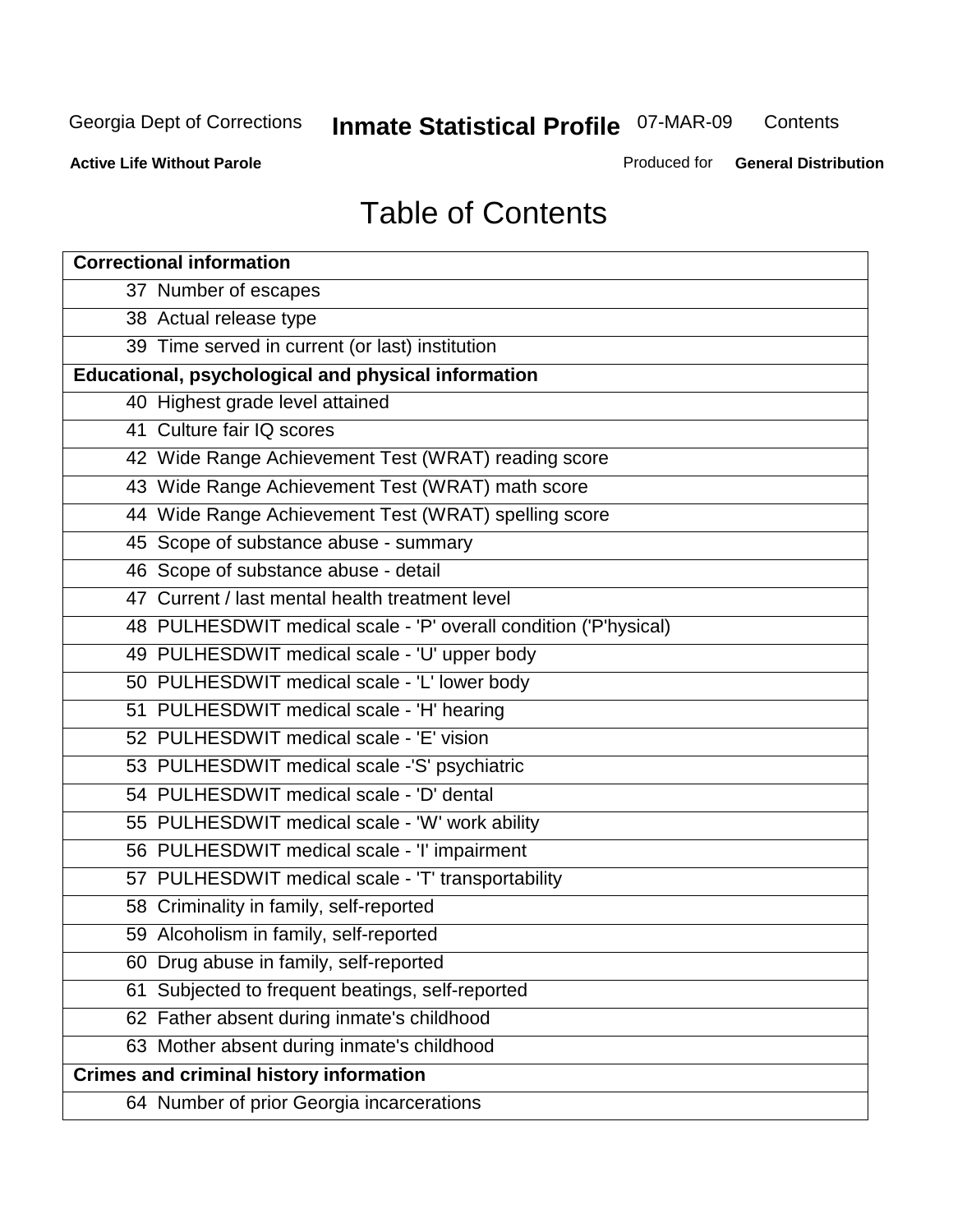**Contents** 

**Active Life Without Parole** 

Produced for **General Distribution**

## Table of Contents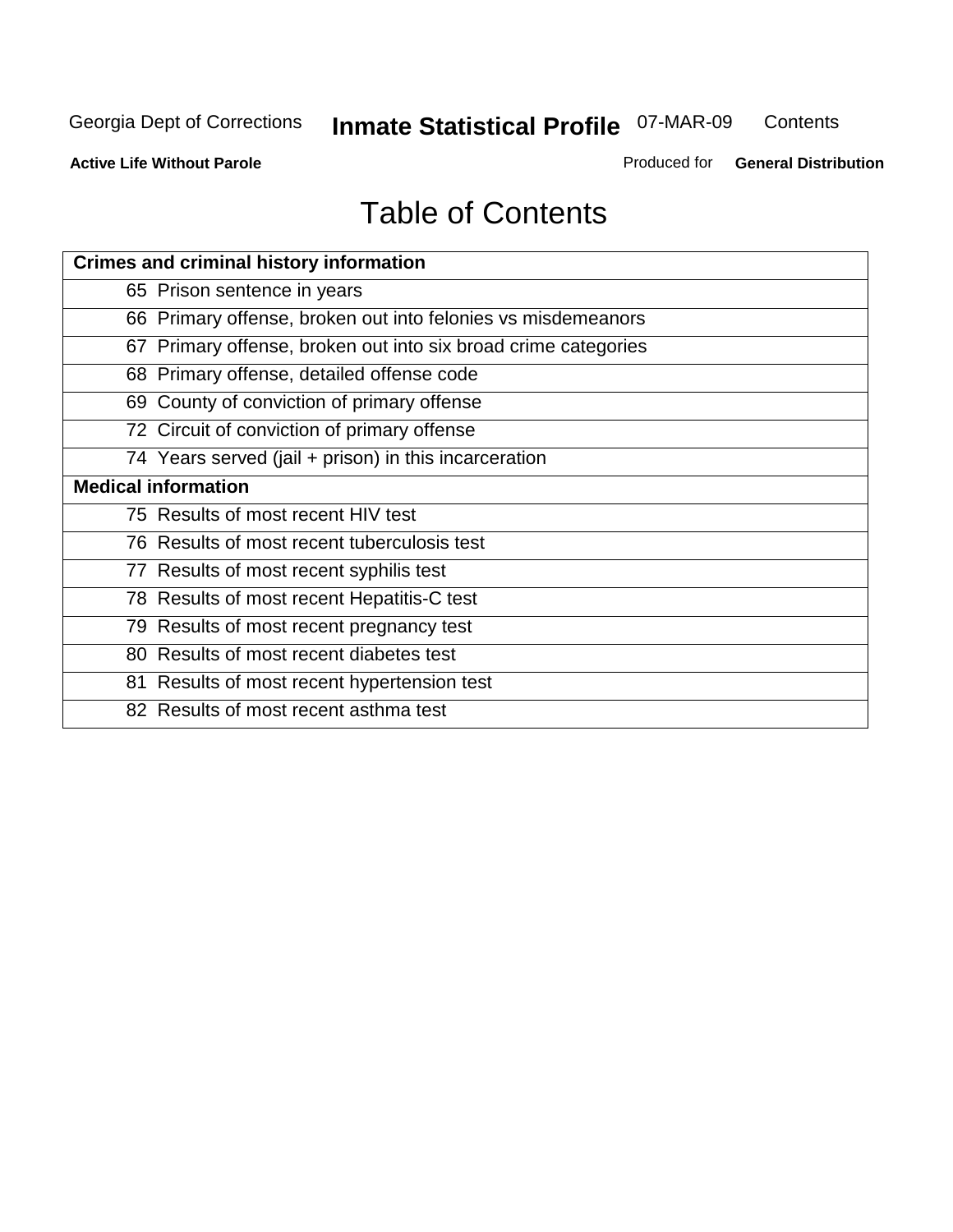#### **Active Life Without Parole**

#### Produced for **General Distribution**

#### Current age, broken out in ten-year age groups

|                          |                 | <b>Male</b> |         |              | <b>Female</b> |       |              | <b>Total</b> |
|--------------------------|-----------------|-------------|---------|--------------|---------------|-------|--------------|--------------|
| <b>Current Age</b>       | <b>Count</b>    | Col %       | Row %   | <b>Count</b> | Col %         | Row % | <b>Total</b> | Col %        |
| <b>Twenties (20-29)</b>  | 46              | $9.20\%$    | 95.83%  |              | 22.22%        | 4.17% | 48 l         | 9.43%        |
| <b>Thirties (30-39)</b>  | 176             | $35.20\%$   | 99.44%  |              | 11.11%        | 0.56% | 177          | 34.77%       |
| <b>Forties (40-49)</b>   | 157             | $31.40\%$   | 97.52%  | 4            | 44.44%        | 2.48% | 161          | 31.63%       |
| <b>Fifties (50-59)</b>   | 89              | 17.80%      | 97.80%  | 2            | 22.22%        | 2.20% | 91           | 17.88%       |
| <b>Sixties (60-69)</b>   | 24 <sub>1</sub> | 4.80%       | 100.00% |              |               |       | 24           | 4.72%        |
| Seventy + (70 and above) | 8               | 1.60%       | 100.00% |              |               |       | 8            | 1.57%        |
| <b>Total Reported</b>    | 500             | 100%        | 98.23%  | 9            | 100%          | 1.77% | 509          | 100%         |

| <b>Not Reported</b>              |     |     |
|----------------------------------|-----|-----|
| <b>Total</b><br>$\mathbf{v}$ and | 500 | 509 |

| Mean (average)       | 42.42 | 40.56     | 42.39 |
|----------------------|-------|-----------|-------|
| Median (middle)      |       |           |       |
| Mode (most frequent) | 40    | ን ቤ<br>2J | 40    |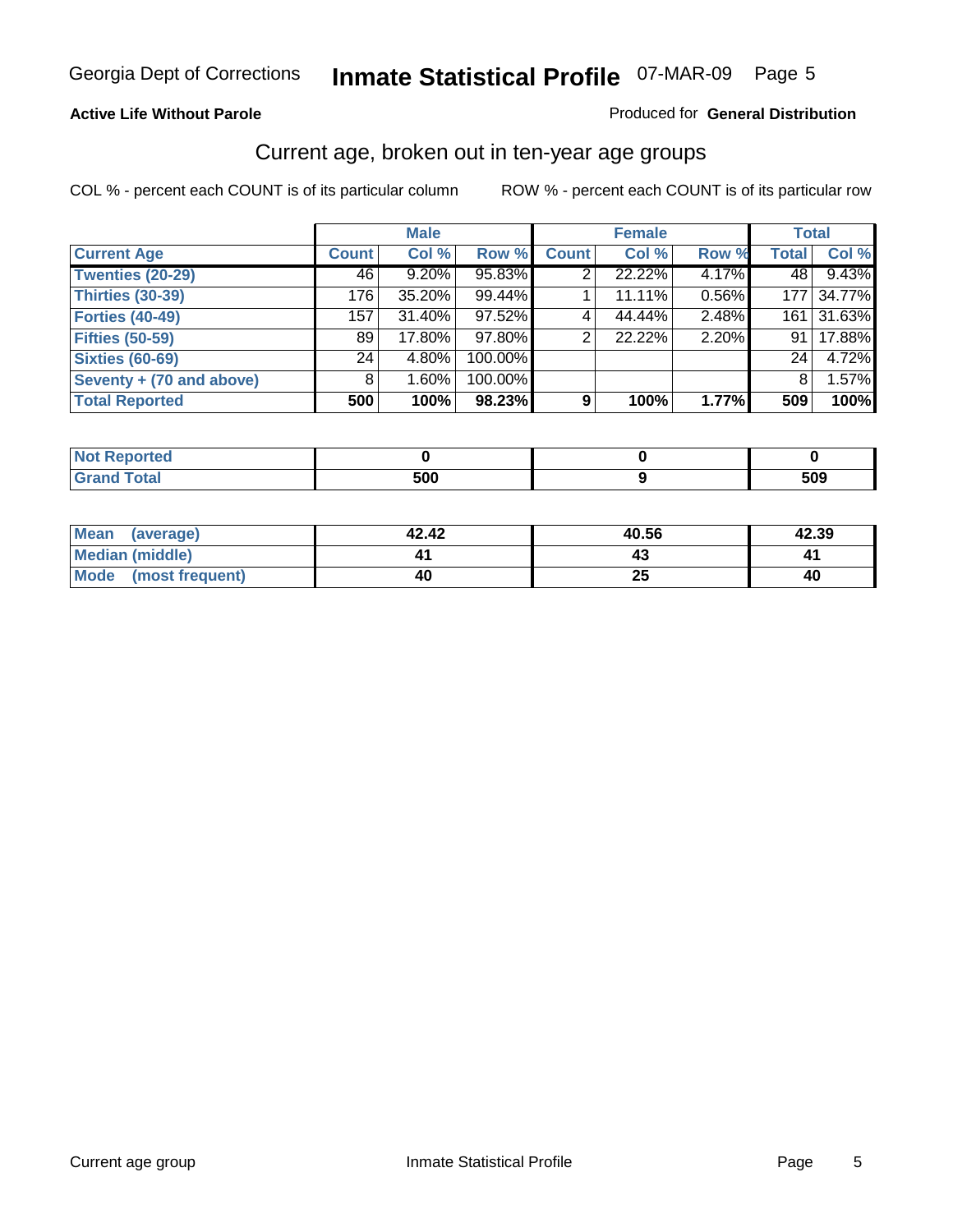**Active Life Without Parole** 

Produced for **General Distribution**

#### Race group

|                       |              | <b>Male</b> |                    |   | <b>Female</b> |          |       | <b>Total</b> |
|-----------------------|--------------|-------------|--------------------|---|---------------|----------|-------|--------------|
| <b>Race Group</b>     | <b>Count</b> | Col %       | <b>Row % Count</b> |   | Col %         | Row %    | Total | Col %        |
| <b>White</b>          | 127          | 25.45%      | 95.49%             | 6 | 66.67%        | $4.51\%$ | 133   | 26.18%       |
| <b>Black</b>          | 372          | 74.55%      | 99.20%             | ◠ | $33.33\%$     | $.80\%$  | 375   | 73.82%       |
| <b>Total Reported</b> | 499          | 100%        | 98.23%             |   | 100%          | 1.77%    | 508   | 100%         |

| Reported<br>. |     |     |
|---------------|-----|-----|
| <b>fotal</b>  | 500 | 509 |

| $^1$ Mo. | Rlack | White | 3lack |
|----------|-------|-------|-------|
| .        |       |       |       |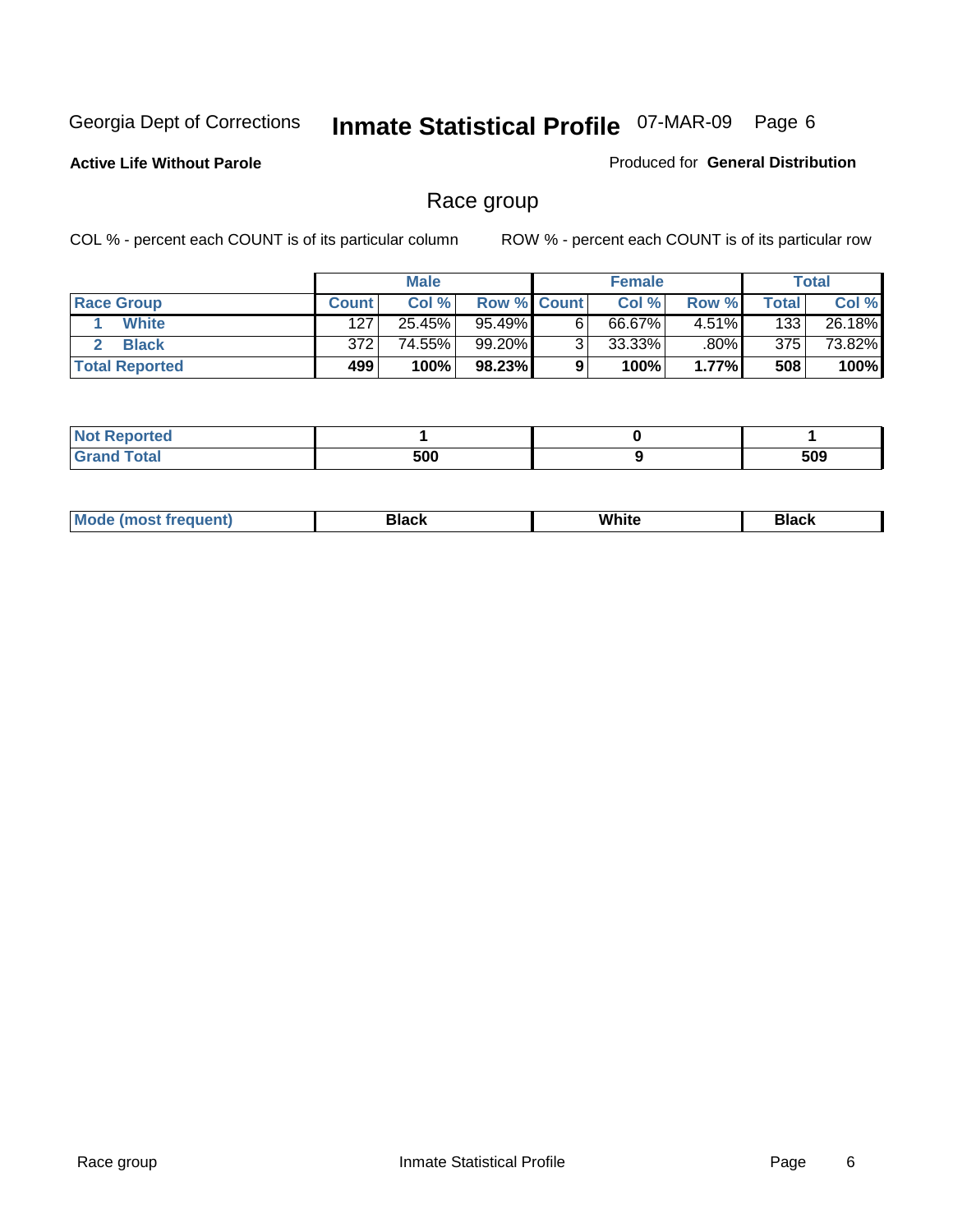**Active Life Without Parole** 

Produced for **General Distribution**

#### Hispanic Origin

COL % - percent each COUNT is of its particular column ROW % - percent each COUNT is of its particular row

|                        |              | <b>Male</b> |                    |   | <b>Female</b> |          |       | <b>Total</b> |
|------------------------|--------------|-------------|--------------------|---|---------------|----------|-------|--------------|
| <b>Hispanic Origin</b> | <b>Count</b> | Col %       | <b>Row % Count</b> |   | Col %         | Row %    | Total | Col %        |
| <b>Non Hispanic</b>    | 492          | $98.40\%$   | 98.20%             | 9 | 100.00%       | $1.80\%$ | 501   | 98.43%       |
| <b>Hispanic</b>        |              | 1.60% l     | 100.00%            |   |               |          |       | $.57\%$      |
| <b>Total Reported</b>  | 500          | 100%        | 98.23%             | 9 | 100%          | 1.77%    | 509   | 100%         |

**An inmate is counted as Hispanic if** 

**(a) he self-reported as Hispanic during the diagnostic process, or** 

**(b) his primary language is Spanish, or** 

**(c) he claimed birth or citizenship in Spain or a Latin American country, or** 

**(d) he had a common Spanish surname such as Lopez or Garcia**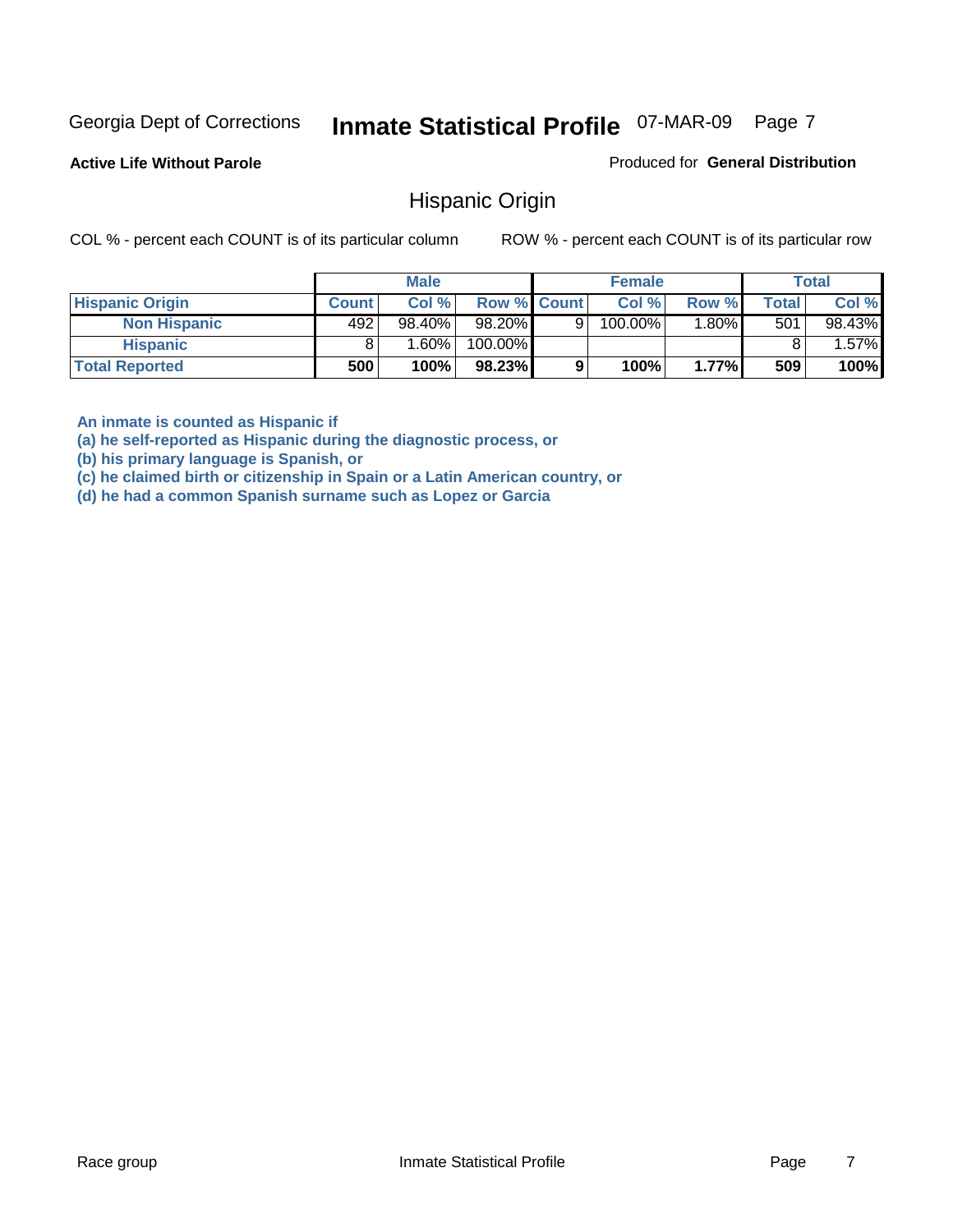#### **Active Life Without Parole**

#### Produced for **General Distribution**

#### Marital status, self-reported at entry to prison

|                                | <b>Male</b>  |          |         | <b>Female</b> |        |        | <b>Total</b> |        |
|--------------------------------|--------------|----------|---------|---------------|--------|--------|--------------|--------|
| <b>Marital Status</b>          | <b>Count</b> | Col %    | Row %   | <b>Count</b>  | Col %  | Row %  | <b>Total</b> | Col %  |
| <b>Single</b>                  | 280          | 57.85%   | 98.25%  | 5             | 55.56% | 1.75%  | 285          | 57.81% |
| <b>Married</b><br>$\mathbf{2}$ | 66           | 13.64%   | 98.51%  |               | 11.11% | 1.49%  | 67           | 13.59% |
| <b>Separated</b><br>3          | 19           | 3.93%    | 100.00% |               |        |        | 19           | 3.85%  |
| <b>Divorced</b><br>4           | 60           | 12.40%   | 98.36%  |               | 11.11% | 1.64%  | 61           | 12.37% |
| <b>Widowed</b><br>5            | 17           | $3.51\%$ | 89.47%  | 2             | 22.22% | 10.53% | 19           | 3.85%  |
| <b>Common Law</b><br>6         | 42           | 8.68%    | 100.00% |               |        |        | 42           | 8.52%  |
| <b>Total Reported</b>          | 484          | 100%     | 98.17%  | 9             | 100%   | 1.83%  | 493          | 100%   |

| 500<br>$  -$ | -00<br>____ |
|--------------|-------------|

| <b>Mode (most frequent)</b><br>Sinale<br>™ale |
|-----------------------------------------------|
|-----------------------------------------------|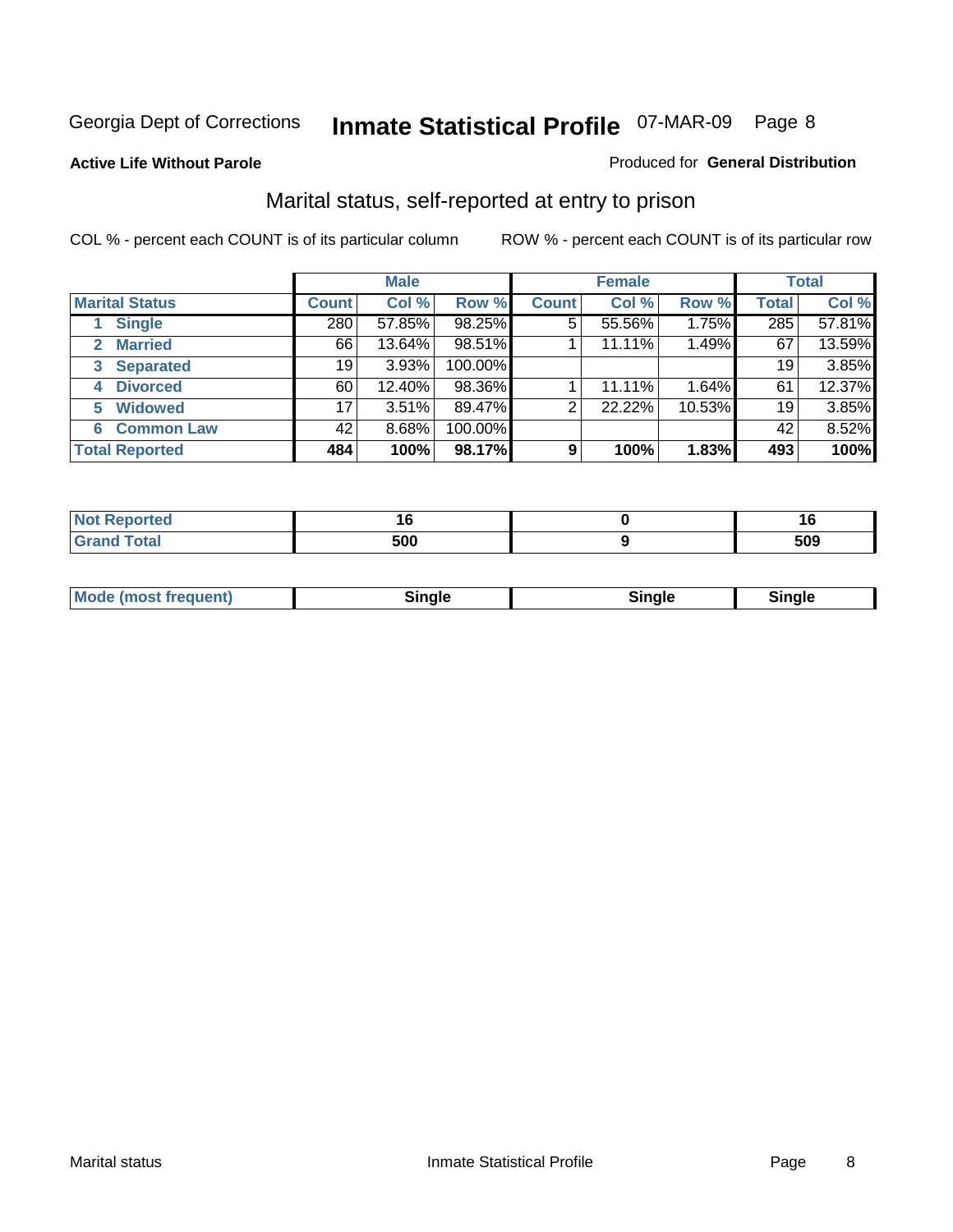#### **Active Life Without Parole**

#### Produced for **General Distribution**

## Number of children, self reported at entry to prison

|                           |              | <b>Male</b> |         |                | <b>Female</b> |       | <b>Total</b>   |        |
|---------------------------|--------------|-------------|---------|----------------|---------------|-------|----------------|--------|
| <b>Number of Children</b> | <b>Count</b> | Col %       | Row %   | <b>Count</b>   | Col %         | Row % | <b>Total</b>   | Col %  |
| $\bf{0}$                  | 186          | 37.35%      | 98.94%  | 2              | 22.22%        | 1.06% | 188            | 37.08% |
|                           | 127          | 25.50%      | 96.95%  | 4              | 44.44%        | 3.05% | 131            | 25.84% |
| $\overline{2}$            | 84           | 16.87%      | 97.67%  | $\overline{2}$ | 22.22%        | 2.33% | 86             | 16.96% |
| 3                         | 49           | 9.84%       | 100.00% |                |               |       | 49             | 9.66%  |
| 4                         | 25           | 5.02%       | 96.15%  |                | 11.11%        | 3.85% | 26             | 5.13%  |
| 5                         | 15           | 3.01%       | 100.00% |                |               |       | 15             | 2.96%  |
| $6\phantom{a}$            | 3            | 0.60%       | 100.00% |                |               |       | 3              | 0.59%  |
|                           | 2            | 0.40%       | 100.00% |                |               |       | 2              | 0.39%  |
| 8                         |              | 0.20%       | 100.00% |                |               |       |                | 0.20%  |
| 9                         | 2            | 0.40%       | 100.00% |                |               |       | $\overline{2}$ | 0.39%  |
| 10                        |              | 0.20%       | 100.00% |                |               |       |                | 0.20%  |
| Over 10                   | 3            | 0.60%       | 100.00% |                |               |       | 3              | 0.59%  |
| <b>Total Reported</b>     | 498          | 100%        | 98.22%  | 9              | 100%          | 1.78% | 507            | 100%   |

| ™rteu<br>.                              |     |     |
|-----------------------------------------|-----|-----|
| <b>otal</b><br>$\sim$ . $\sim$ . $\sim$ | EAN | 509 |

| <b>Mean</b><br>(average) | 45. ا | 1.33 | 1.44 |
|--------------------------|-------|------|------|
| <b>Median (middle)</b>   |       |      |      |
| Mode (most frequent)     |       |      |      |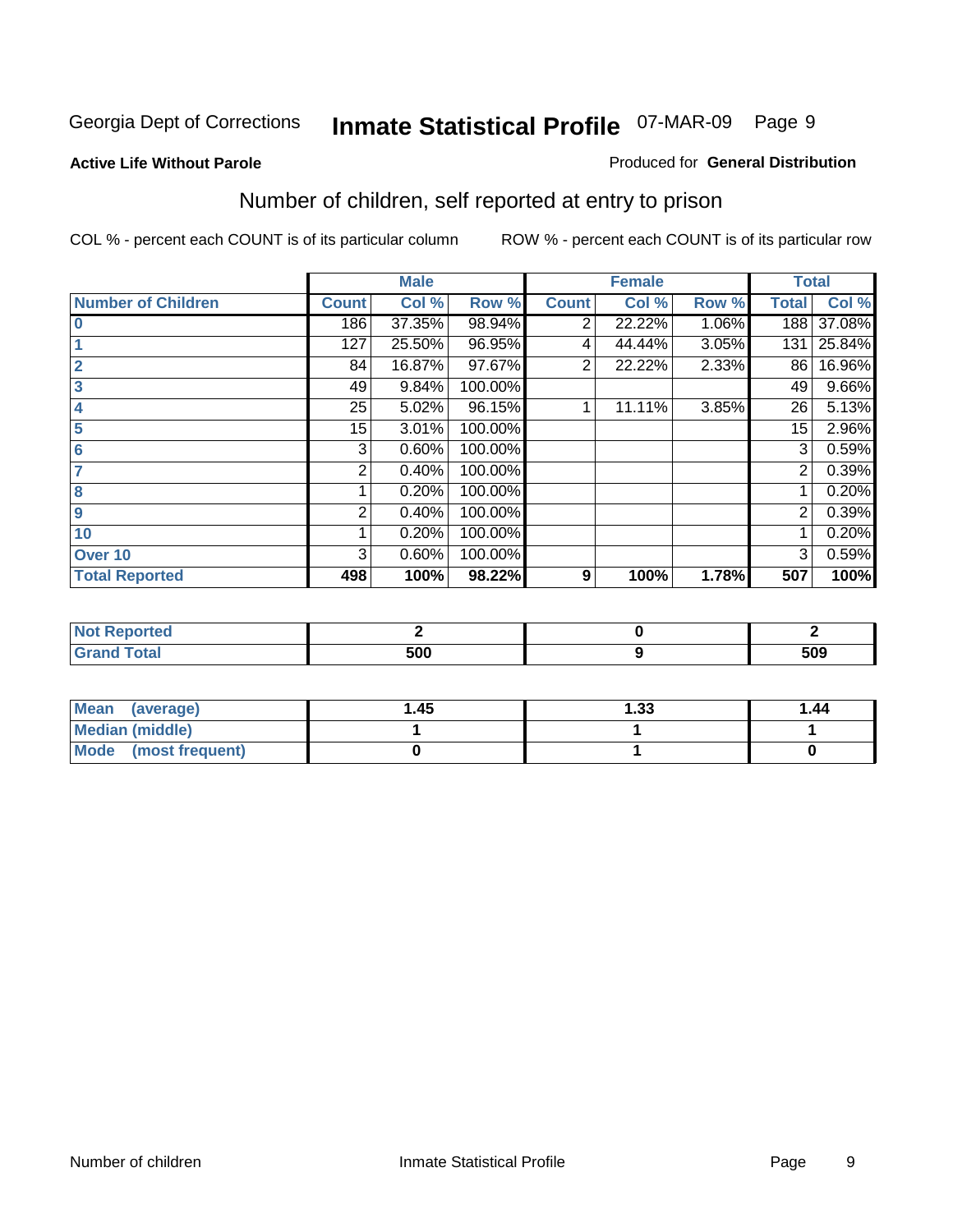#### **Active Life Without Parole**

#### Produced for **General Distribution**

## Religious affiliation, self-reported at entry to prison

|              |                              |              | <b>Male</b> |         |              | <b>Female</b> |       |              | <b>Total</b> |
|--------------|------------------------------|--------------|-------------|---------|--------------|---------------|-------|--------------|--------------|
|              | <b>Religious Affiliation</b> | <b>Count</b> | Col %       | Row %   | <b>Count</b> | Col %         | Row % | <b>Total</b> | Col %        |
|              | <b>Islam</b>                 | 30           | 7.03%       | 100.00% |              |               |       | 30           | 6.88%        |
| $\mathbf{2}$ | <b>Catholic</b>              | 14           | 3.28%       | 100.00% |              |               |       | 14           | 3.21%        |
| 3            | <b>Baptist</b>               | 187          | 43.79%      | 96.89%  | 6            | 66.67%        | 3.11% | 193          | 44.27%       |
| 4            | <b>Methodist</b>             | 6            | 1.41%       | 100.00% |              |               |       | 6            | 1.38%        |
| 7            | <b>Chc Of God</b>            |              | .23%        | 100.00% |              |               |       |              | .23%         |
| 8            | <b>Holiness</b>              | 12           | 2.81%       | 92.31%  |              | 11.11%        | 7.69% | 13           | 2.98%        |
| 9            | <b>Jewish</b>                |              | .23%        | 100.00% |              |               |       |              | .23%         |
| 12           | <b>Hindu</b>                 |              | .23%        | 100.00% |              |               |       |              | .23%         |
| 16           | <b>Seven D Ad</b>            | 4            | .94%        | 100.00% |              |               |       | 4            | .92%         |
| 17           | <b>Jehovah Wt</b>            | 8            | 1.87%       | 100.00% |              |               |       | 8            | 1.83%        |
| 18           | <b>Latr Day S</b>            |              | .23%        | 100.00% |              |               |       |              | .23%         |
| 20           | <b>Other Prot</b>            | 60           | 14.05%      | 96.77%  | 2            | 22.22%        | 3.23% | 62           | 14.22%       |
| 96           | <b>None</b>                  | 102          | 23.89%      | 100.00% |              |               |       | 102          | 23.39%       |
|              | <b>Total Reported</b>        | 427          | 100%        | 97.94%  | 9            | 100%          | 2.06% | 436          | 100%         |

| <b>Not Reported</b> | $-$ | --  |
|---------------------|-----|-----|
| <b>Total</b>        | 500 | 509 |

| <b>Mode (most frequent)</b><br><b>Baptist</b><br>Baptist | Baptist |
|----------------------------------------------------------|---------|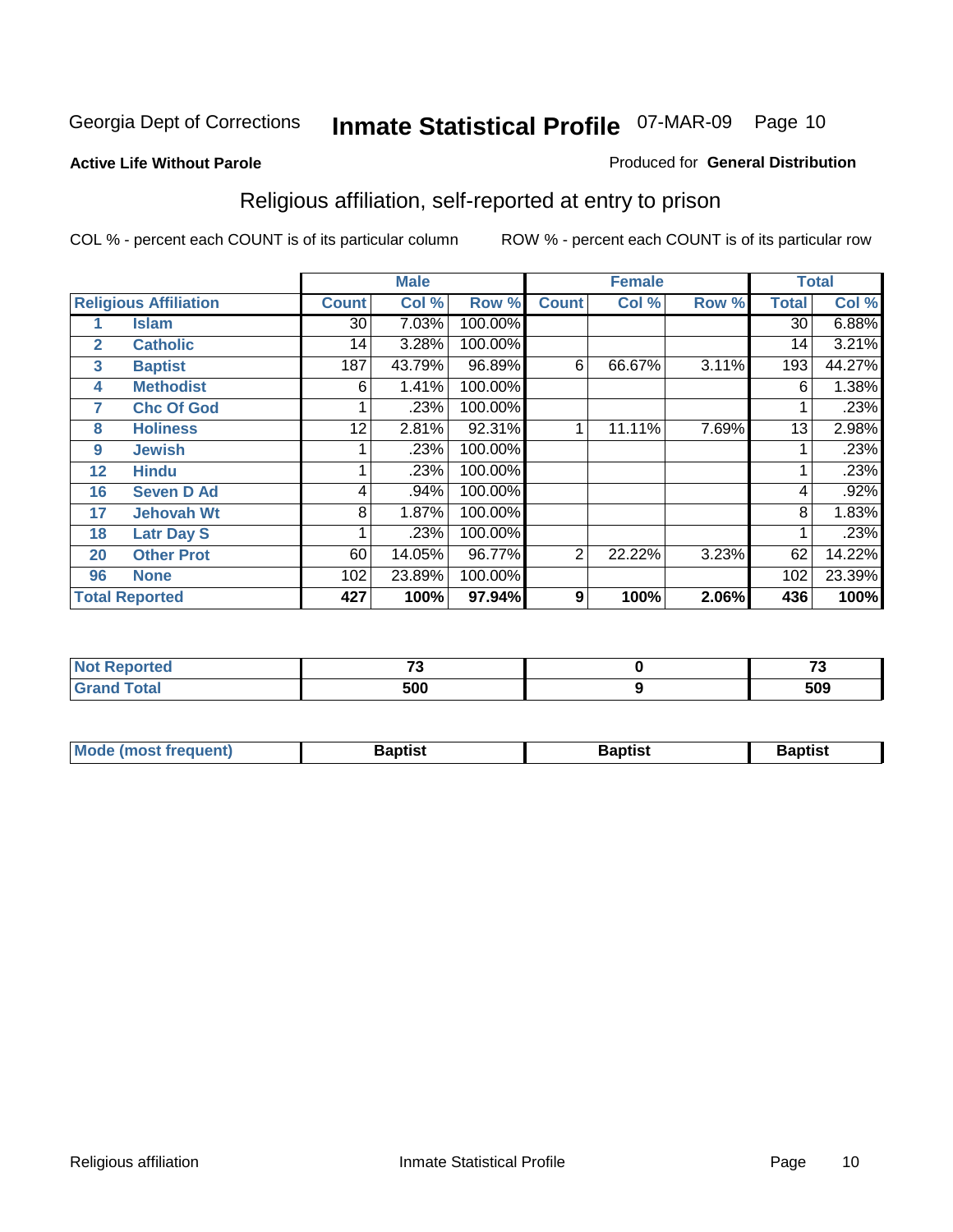Produced for **General Distribution**

#### **Active Life Without Parole**

#### Home county, self-reported at entry to prison

|                |                      |                 | <b>Male</b> |         |              | <b>Female</b> |         | <b>Total</b>    |       |
|----------------|----------------------|-----------------|-------------|---------|--------------|---------------|---------|-----------------|-------|
|                | <b>Home County</b>   | <b>Count</b>    | Col %       | Row %   | <b>Count</b> | Col %         | Row %   | <b>Total</b>    | Col % |
| $\overline{1}$ | <b>Appling</b>       | $\overline{2}$  | .43%        | 100.00% |              |               |         | $\overline{2}$  | .42%  |
| $\overline{2}$ | <b>Atkinson</b>      | 1               | .21%        | 100.00% |              |               |         | 1               | .21%  |
| 5              | <b>Baldwin</b>       | 4               | .85%        | 100.00% |              |               |         | 4               | .84%  |
| $\overline{7}$ | <b>Barrow</b>        | $\overline{3}$  | .64%        | 100.00% |              |               |         | $\overline{3}$  | .63%  |
| 8              | <b>Bartow</b>        | 4               | .85%        | 100.00% |              |               |         | 4               | .84%  |
| 9              | <b>Ben Hill</b>      | $\overline{3}$  | .64%        | 100.00% |              |               |         | $\overline{3}$  | .63%  |
| 10             | <b>Berrien</b>       | 1               | .21%        | 100.00% |              |               |         | 1               | .21%  |
| 11             | <b>Bibb</b>          | 8               | 1.70%       | 100.00% |              |               |         | 8               | 1.67% |
| 12             | <b>Bleckley</b>      | $\overline{3}$  | .64%        | 100.00% |              |               |         | $\overline{3}$  | .63%  |
| 14             | <b>Brooks</b>        | 1               | .21%        | 100.00% |              |               |         | 1               | .21%  |
| 16             | <b>Bulloch</b>       | $\overline{3}$  | .64%        | 75.00%  | 1            | 11.11%        | 25.00%  | 4               | .84%  |
| 17             | <b>Burke</b>         | 4               | .85%        | 100.00% |              |               |         | 4               | .84%  |
| 18             | <b>Butts</b>         | 1               | .21%        | 100.00% |              |               |         | 1               | .21%  |
| 20             | <b>Camden</b>        | $\overline{5}$  | 1.06%       | 100.00% |              |               |         | 5               | 1.04% |
| 22             | <b>Carroll</b>       | $\overline{2}$  | .43%        | 100.00% |              |               |         | $\overline{2}$  | .42%  |
| 25             | Chatham              | 28              | 5.96%       | 100.00% |              |               |         | $\overline{28}$ | 5.85% |
| 26             | <b>Chattahoochee</b> | 1               | .21%        | 100.00% |              |               |         | 1               | .21%  |
| 28             | <b>Cherokee</b>      | $\overline{2}$  | .43%        | 100.00% |              |               |         | $\overline{2}$  | .42%  |
| 29             | <b>Clarke</b>        | $\overline{10}$ | 2.13%       | 100.00% |              |               |         | 10              | 2.09% |
| 31             | <b>Clayton</b>       | $\overline{14}$ | 2.98%       | 93.33%  | 1            | 11.11%        | 6.67%   | $\overline{15}$ | 3.13% |
| 33             | <b>Cobb</b>          | $\overline{17}$ | 3.62%       | 100.00% |              |               |         | $\overline{17}$ | 3.55% |
| 34             | <b>Coffee</b>        | $\overline{3}$  | .64%        | 100.00% |              |               |         | $\overline{3}$  | .63%  |
| 35             | <b>Colquitt</b>      | $\overline{2}$  | .43%        | 100.00% |              |               |         | $\overline{2}$  | .42%  |
| 36             | <b>Columbia</b>      | $\overline{2}$  | .43%        | 100.00% |              |               |         | $\overline{2}$  | .42%  |
| 37             | <b>Cook</b>          | $\overline{2}$  | .43%        | 100.00% |              |               |         | $\overline{2}$  | .42%  |
| 38             | <b>Coweta</b>        | 1               | .21%        | 100.00% |              |               |         | 1               | .21%  |
| 40             | <b>Crisp</b>         | 2               | .43%        | 100.00% |              |               |         | $\overline{2}$  | .42%  |
| 43             | <b>Decatur</b>       | 1               | .21%        | 100.00% |              |               |         | 1               | .21%  |
| 44             | <b>Dekalb</b>        | $\overline{32}$ | 6.81%       | 100.00% |              |               |         | $\overline{32}$ | 6.68% |
| 46             | <b>Dooly</b>         | 1               | .21%        | 100.00% |              |               |         | 1               | .21%  |
| 47             | <b>Dougherty</b>     | $\overline{17}$ | 3.62%       | 100.00% |              |               |         | $\overline{17}$ | 3.55% |
| 48             | <b>Douglas</b>       | 6               | 1.28%       | 85.71%  | 1            | 11.11%        | 14.29%  | $\overline{7}$  | 1.46% |
| 51             | <b>Effingham</b>     | 1               | .21%        | 100.00% |              |               |         | 1               | .21%  |
| 52             | <b>Elbert</b>        | $\overline{2}$  | .43%        | 100.00% |              |               |         | $\overline{2}$  | .42%  |
| 56             | <b>Fayette</b>       | $\overline{3}$  | .64%        | 100.00% |              |               |         | $\overline{3}$  | .63%  |
| 57             | <b>Floyd</b>         | $\overline{3}$  | .64%        | 100.00% |              |               |         | $\overline{3}$  | .63%  |
| 58             | <b>Forsyth</b>       |                 |             |         | 1            | 11.11%        | 100.00% | 1               | .21%  |
| 59             | <b>Franklin</b>      | $\overline{3}$  | .64%        | 100.00% |              |               |         | $\overline{3}$  | .63%  |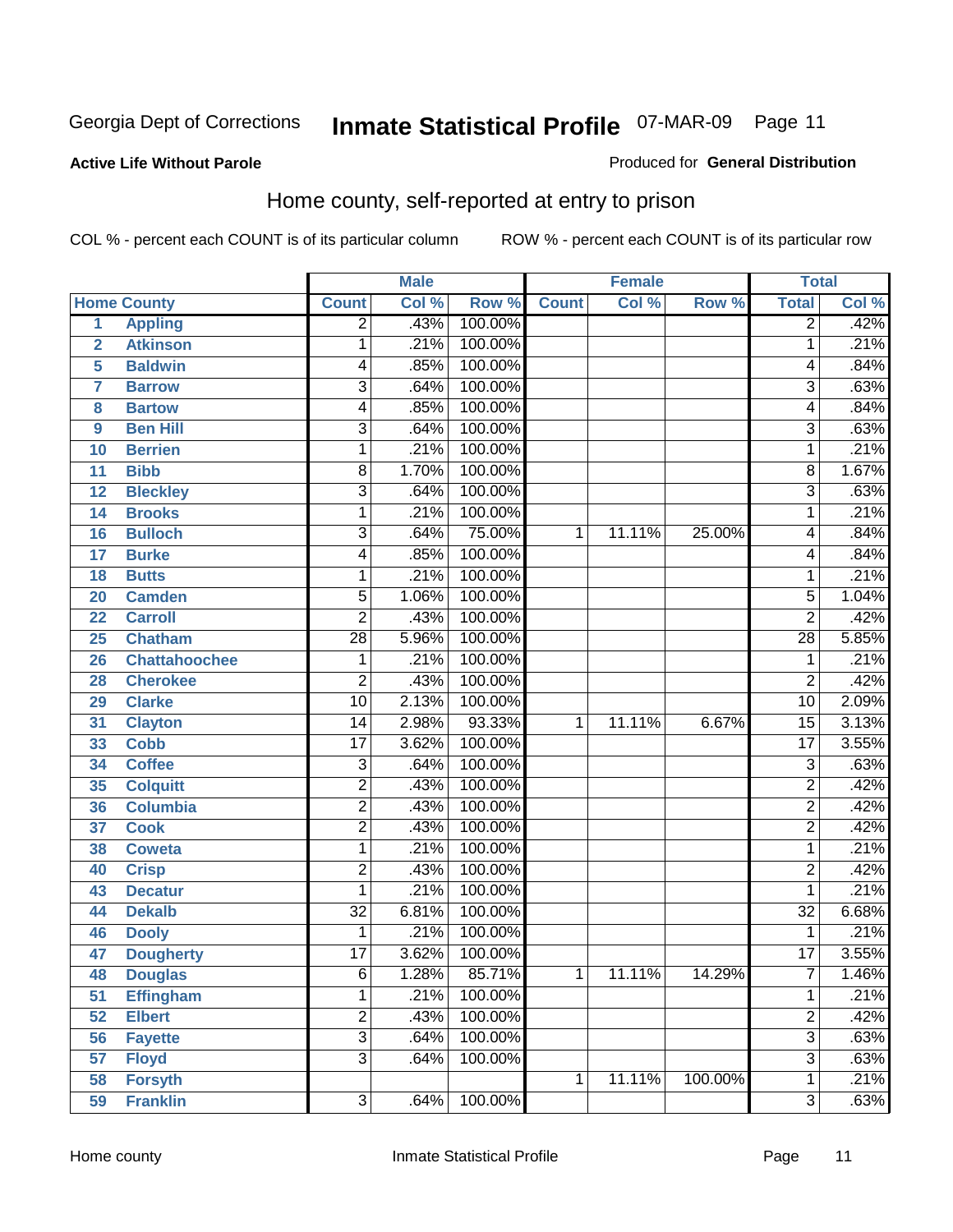#### **Active Life Without Parole**

#### Produced for **General Distribution**

#### Home county, self-reported at entry to prison

|     |                    |                 | <b>Male</b> |         |              | <b>Female</b> |        | <b>Total</b>    |        |
|-----|--------------------|-----------------|-------------|---------|--------------|---------------|--------|-----------------|--------|
|     | <b>Home County</b> | <b>Count</b>    | Col %       | Row %   | <b>Count</b> | Col %         | Row %  | <b>Total</b>    | Col %  |
| 60  | <b>Fulton</b>      | $\overline{58}$ | 12.34%      | 98.31%  | 1            | 11.11%        | 1.69%  | 59              | 12.32% |
| 61  | <b>Gilmer</b>      | 1               | .21%        | 100.00% |              |               |        | 1               | .21%   |
| 63  | <b>Glynn</b>       | $\overline{8}$  | 1.70%       | 100.00% |              |               |        | 8               | 1.67%  |
| 66  | <b>Greene</b>      | 1               | .21%        | 100.00% |              |               |        | 1               | .21%   |
| 67  | <b>Gwinnett</b>    | $\overline{9}$  | 1.91%       | 100.00% |              |               |        | 9               | 1.88%  |
| 68  | <b>Habersham</b>   | 1               | .21%        | 100.00% |              |               |        | 1               | .21%   |
| 69  | <b>Hall</b>        | $\overline{8}$  | 1.70%       | 100.00% |              |               |        | 8               | 1.67%  |
| 70  | <b>Hancock</b>     | $\overline{2}$  | .43%        | 100.00% |              |               |        | $\overline{2}$  | .42%   |
| 71  | <b>Haralson</b>    | 1               | .21%        | 100.00% |              |               |        | 1               | .21%   |
| 72  | <b>Harris</b>      | 1               | .21%        | 100.00% |              |               |        | 1               | .21%   |
| 73  | <b>Hart</b>        | $\overline{c}$  | .43%        | 100.00% |              |               |        | $\overline{2}$  | .42%   |
| 75  | <b>Henry</b>       | $\overline{3}$  | .64%        | 100.00% |              |               |        | $\overline{3}$  | .63%   |
| 76  | <b>Houston</b>     | 6               | 1.28%       | 100.00% |              |               |        | 6               | 1.25%  |
| 78  | <b>Jackson</b>     | $\overline{3}$  | .64%        | 100.00% |              |               |        | $\overline{3}$  | .63%   |
| 80  | <b>Jeff Davis</b>  | 1               | .21%        | 100.00% |              |               |        | 1               | .21%   |
| 81  | <b>Jefferson</b>   | 1               | .21%        | 100.00% |              |               |        | 1               | .21%   |
| 82  | <b>Jenkins</b>     | $\overline{2}$  | .43%        | 100.00% |              |               |        | 2               | .42%   |
| 87  | <b>Laurens</b>     | $\overline{3}$  | .64%        | 100.00% |              |               |        | $\overline{3}$  | .63%   |
| 88  | Lee                | $\mathbf{1}$    | .21%        | 100.00% |              |               |        | 1               | .21%   |
| 89  | <b>Liberty</b>     | 4               | .85%        | 100.00% |              |               |        | 4               | .84%   |
| 90  | <b>Lincoln</b>     | $\mathbf{1}$    | .21%        | 100.00% |              |               |        | 1               | .21%   |
| 91  | Long               | 1               | .21%        | 100.00% |              |               |        | 1               | .21%   |
| 92  | <b>Lowndes</b>     | 4               | .85%        | 100.00% |              |               |        | 4               | .84%   |
| 96  | <b>Marion</b>      | 1               | .21%        | 100.00% |              |               |        | 1               | .21%   |
| 97  | <b>Mcduffie</b>    | 1               | .21%        | 100.00% |              |               |        | 1               | .21%   |
| 98  | <b>Mcintosh</b>    | $\overline{2}$  | .43%        | 100.00% |              |               |        | $\overline{2}$  | .42%   |
| 100 | <b>Miller</b>      | $\mathbf{1}$    | .21%        | 100.00% |              |               |        | 1               | .21%   |
| 101 | <b>Mitchell</b>    | 1               | .21%        | 100.00% |              |               |        | 1               | .21%   |
| 102 | <b>Monroe</b>      | $\mathbf{1}$    | .21%        | 100.00% |              |               |        | 1               | .21%   |
| 104 | <b>Morgan</b>      | 1               | .21%        | 100.00% |              |               |        | 1               | .21%   |
| 106 | <b>Muscogee</b>    | $\overline{12}$ | 2.55%       | 100.00% |              |               |        | $\overline{12}$ | 2.51%  |
| 107 | <b>Newton</b>      | 2               | .43%        | 66.67%  | 1            | 11.11%        | 33.33% | 3               | .63%   |
| 109 | <b>Oglethorpe</b>  | $\overline{2}$  | .43%        | 100.00% |              |               |        | $\overline{2}$  | .42%   |
| 110 | <b>Paulding</b>    | 1               | .21%        | 100.00% |              |               |        | 1               | .21%   |
| 113 | <b>Pierce</b>      | $\mathbf{1}$    | .21%        | 100.00% |              |               |        | 1               | .21%   |
| 114 | <b>Pike</b>        | 2               | .43%        | 66.67%  | 1            | 11.11%        | 33.33% | 3               | .63%   |
| 115 | <b>Polk</b>        | 1               | .21%        | 100.00% |              |               |        | 1               | .21%   |
| 117 | <b>Putnam</b>      | $\overline{2}$  | .43%        | 100.00% |              |               |        | $\overline{2}$  | .42%   |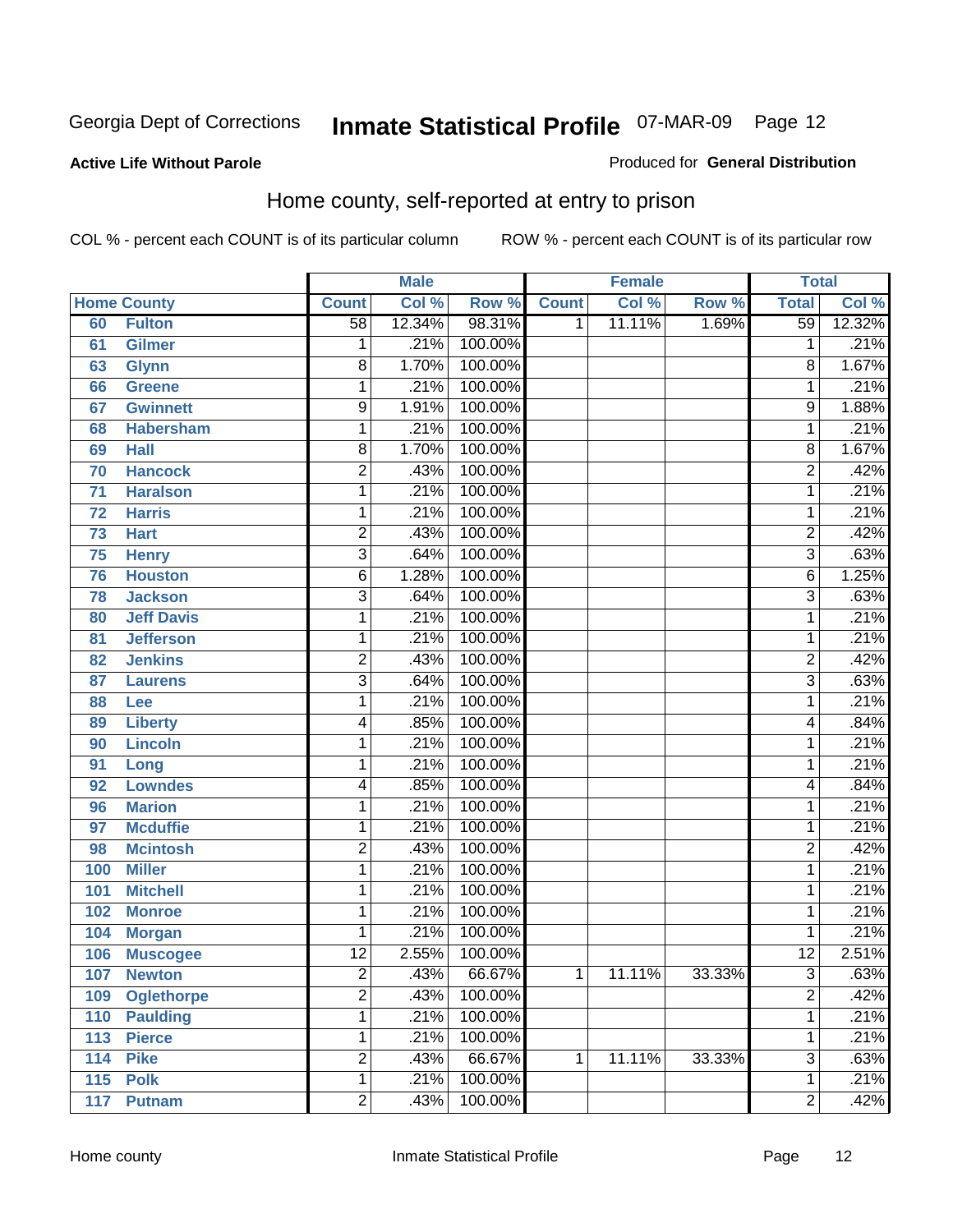#### **Active Life Without Parole**

#### Produced for **General Distribution**

#### Home county, self-reported at entry to prison

|     |                      |                 | <b>Male</b> |         |                | <b>Female</b> |        | <b>Total</b>    |       |
|-----|----------------------|-----------------|-------------|---------|----------------|---------------|--------|-----------------|-------|
|     | <b>Home County</b>   | <b>Count</b>    | Col %       | Row %   | <b>Count</b>   | Col %         | Row %  | <b>Total</b>    | Col % |
| 119 | <b>Rabun</b>         | 1               | .21%        | 100.00% |                |               |        | 1               | .21%  |
| 120 | <b>Randolph</b>      | $\overline{2}$  | .43%        | 100.00% |                |               |        | $\overline{2}$  | .42%  |
| 121 | <b>Richmond</b>      | $\overline{19}$ | 4.04%       | 95.00%  | 1              | 11.11%        | 5.00%  | $\overline{20}$ | 4.18% |
| 122 | <b>Rockdale</b>      | $\overline{2}$  | .43%        | 100.00% |                |               |        | $\overline{2}$  | .42%  |
| 125 | <b>Seminole</b>      | 1               | .21%        | 100.00% |                |               |        | 1               | .21%  |
| 126 | <b>Spalding</b>      | $\overline{5}$  | 1.06%       | 100.00% |                |               |        | $\overline{5}$  | 1.04% |
| 127 | <b>Stephens</b>      | $\overline{2}$  | .43%        | 100.00% |                |               |        | $\overline{2}$  | .42%  |
| 129 | <b>Sumter</b>        | 1               | .21%        | 100.00% |                |               |        | 1               | .21%  |
| 132 | <b>Tattnall</b>      | 1               | .21%        | 100.00% |                |               |        | 1               | .21%  |
| 134 | <b>Telfair</b>       | 1               | .21%        | 100.00% |                |               |        | 1               | .21%  |
| 136 | <b>Thomas</b>        | $\overline{3}$  | .64%        | 100.00% |                |               |        | 3               | .63%  |
| 137 | <b>Tift</b>          | $\overline{3}$  | .64%        | 100.00% |                |               |        | $\overline{3}$  | .63%  |
| 138 | <b>Toombs</b>        | 4               | .85%        | 100.00% |                |               |        | 4               | .84%  |
| 141 | <b>Troup</b>         | 1               | .21%        | 100.00% |                |               |        | 1               | .21%  |
| 142 | <b>Turner</b>        | 1               | .21%        | 100.00% |                |               |        | 1               | .21%  |
| 144 | <b>Union</b>         | 1               | .21%        | 100.00% |                |               |        | 1               | .21%  |
| 145 | <b>Upson</b>         | $\overline{2}$  | .43%        | 100.00% |                |               |        | $\overline{2}$  | .42%  |
| 146 | <b>Walker</b>        | 3               | .64%        | 75.00%  | 1              | 11.11%        | 25.00% | 4               | .84%  |
| 147 | <b>Walton</b>        | $\overline{3}$  | .64%        | 100.00% |                |               |        | $\overline{3}$  | .63%  |
| 148 | <b>Ware</b>          | 6               | 1.28%       | 100.00% |                |               |        | 6               | 1.25% |
| 150 | <b>Washington</b>    | $\overline{3}$  | .64%        | 100.00% |                |               |        | $\overline{3}$  | .63%  |
| 151 | <b>Wayne</b>         | $\overline{3}$  | .64%        | 100.00% |                |               |        | $\overline{3}$  | .63%  |
| 155 | <b>Whitfield</b>     | 3               | .64%        | 100.00% |                |               |        | 3               | .63%  |
| 158 | <b>Wilkinson</b>     | 1               | .21%        | 100.00% |                |               |        | 1               | .21%  |
| 160 | <b>Unknown</b>       | 47              | 10.00%      | 100.00% |                |               |        | 47              | 9.81% |
|     | <b>Total Rported</b> | 470             | 100%        | 98.12%  | $\overline{9}$ | 100%          | 1.88%  | 479             | 100%  |

| rteo | - -       | າດ  |
|------|-----------|-----|
| .    | υc        | งบ  |
| $-$  | 500<br>uu | 509 |

| Mode | <sup>∓</sup> ulton | Walker | con      |
|------|--------------------|--------|----------|
|      |                    |        | ________ |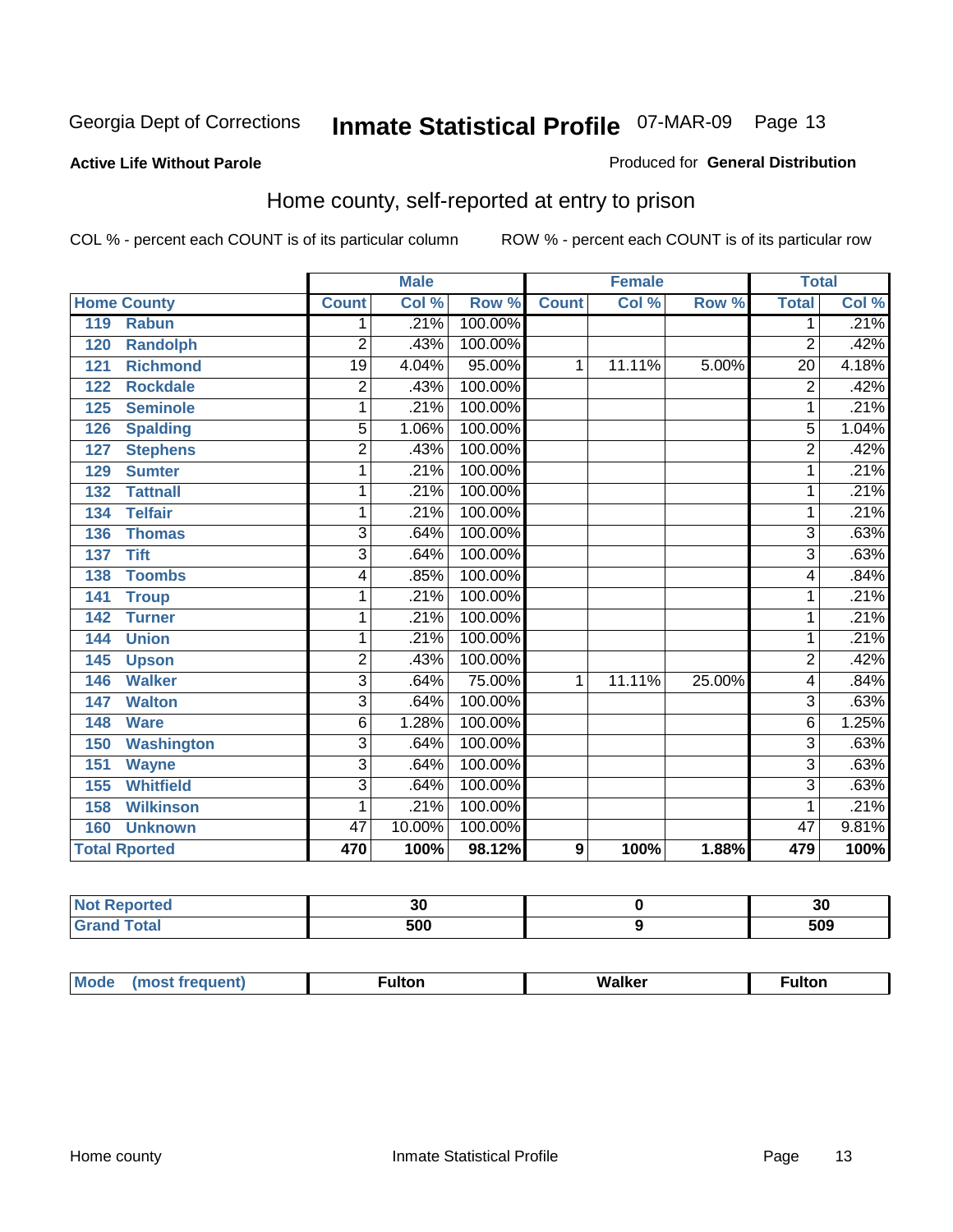#### **Active Life Without Parole**

#### Produced for **General Distribution**

#### Socioeconomic class, self-reported at entry to prison

|                            |              | <b>Male</b> |            |              | <b>Female</b> |       |              | <b>Total</b> |
|----------------------------|--------------|-------------|------------|--------------|---------------|-------|--------------|--------------|
| <b>Socioeconomic Class</b> | <b>Count</b> | Col %       | Row %      | <b>Count</b> | Col %         | Row % | <b>Total</b> | Col %        |
| <b>Welfare</b>             | 28           | 5.98%       | 100.00%    |              |               |       | 28           | 5.88%        |
| <b>Occ Employ</b>          | 22           | 4.70%       | $100.00\%$ |              |               |       | 22           | 4.62%        |
| <b>Minimum Std</b>         | 246          | 52.56%      | $99.60\%$  |              | 12.50%        | .40%  | 247          | 51.89%       |
| <b>Middle</b>              | 172          | 36.75%      | $96.09\%$  |              | 87.50%        | 3.91% | 179          | 37.61%       |
| <b>Total Reported</b>      | 468          | 100%        | 98.32%     |              | 100%          | 1.68% | 476          | 100%         |

| <b>Contractor</b>     | $\sim$ | $\sim$            |
|-----------------------|--------|-------------------|
| тес                   | ◡▵     |                   |
| $f \wedge f \wedge f$ | 500    | <b>FAQ</b><br>ວບວ |

| M<br>Mir<br>Mi<br><b>Middle</b><br><b>C</b> ta<br>Sta<br>oτu<br>.<br>the contract of the contract of the contract of the contract of the contract of the contract of the contract of<br>___ |
|---------------------------------------------------------------------------------------------------------------------------------------------------------------------------------------------|
|---------------------------------------------------------------------------------------------------------------------------------------------------------------------------------------------|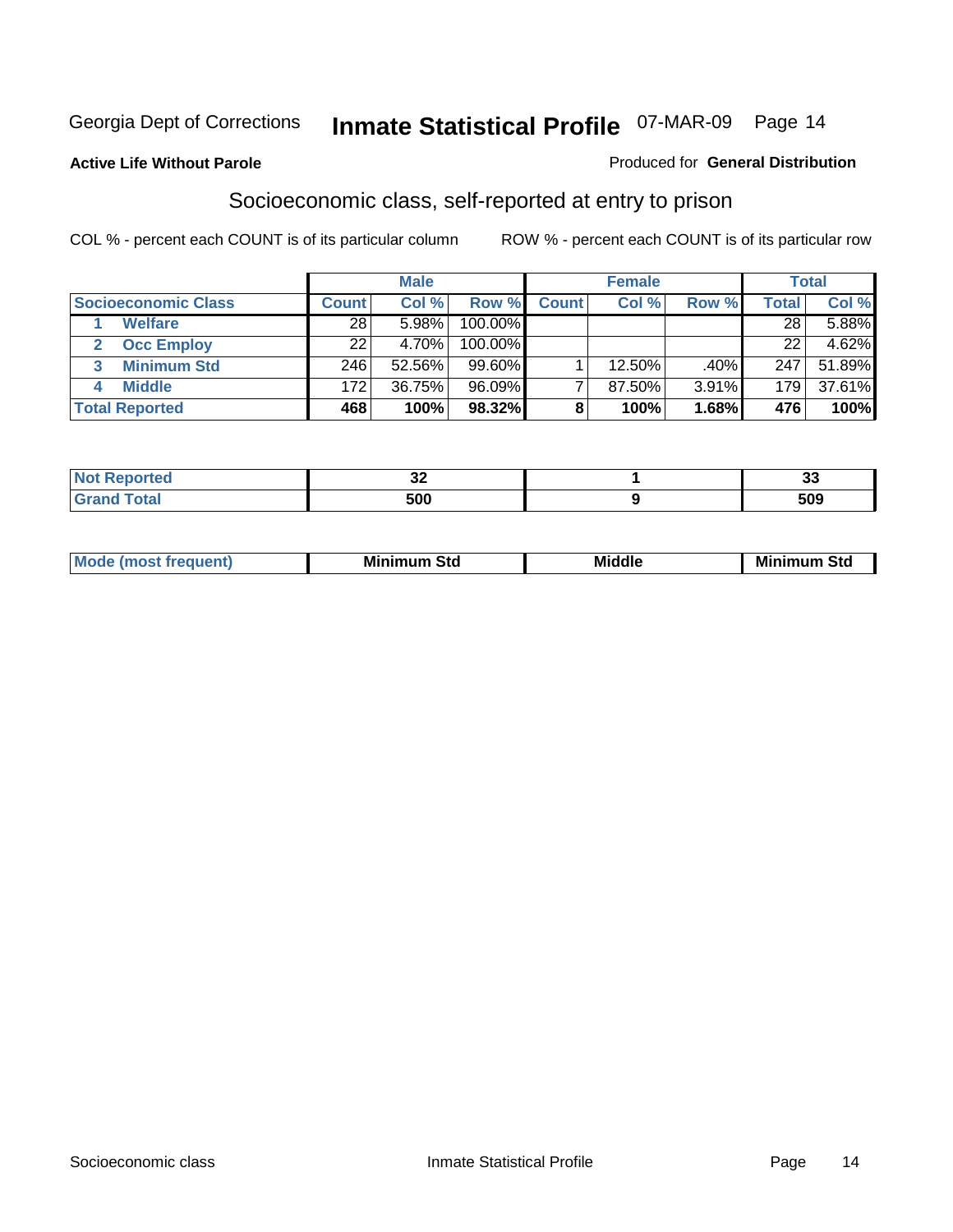#### **Active Life Without Parole**

#### Produced for **General Distribution**

#### Environment to age 16, self-reported at entry to prison

|                                    |              | <b>Male</b> |         |              | <b>Female</b> |        |              | <b>Total</b> |
|------------------------------------|--------------|-------------|---------|--------------|---------------|--------|--------------|--------------|
| <b>Environment to age 16</b>       | <b>Count</b> | Col %       | Row %   | <b>Count</b> | Col %         | Row %  | <b>Total</b> | Col %        |
| <b>Rural/Farm</b>                  | 9            | 1.88%       | 100.00% |              |               |        |              | 1.85%        |
| <b>Rural/Nfarm</b><br>$\mathbf{z}$ | 21           | 4.39%       | 84.00%  |              | 44.44%        | 16.00% | 25           | 5.13%        |
| <b>S.M.S.A</b><br>3                | 199          | 41.63%      | 99.50%  |              | 11.11%        | .50%   | 200          | 41.07%       |
| <b>Urban</b><br>4                  | 101          | 21.13%      | 98.06%  |              | 22.22%        | 1.94%  | 103          | 21.15%       |
| <b>Small Town</b><br>5             | 148          | 30.96%      | 98.67%  | ົ            | 22.22%        | 1.33%  | 150          | 30.80%       |
| <b>Total Reported</b>              | 478          | 100%        | 98.15%  | 9            | 100%          | 1.85%  | 487          | 100%         |

| <b>rted</b>           | ---        | $\sim$<br>-- |
|-----------------------|------------|--------------|
| <b>Total</b><br>Grand | EAN<br>uuu | 509          |

| Mo<br><b>CONTRACTOR</b><br>. M S<br>M<br>---<br>Nfarn<br>.<br>______<br>______ |  |  |
|--------------------------------------------------------------------------------|--|--|
|                                                                                |  |  |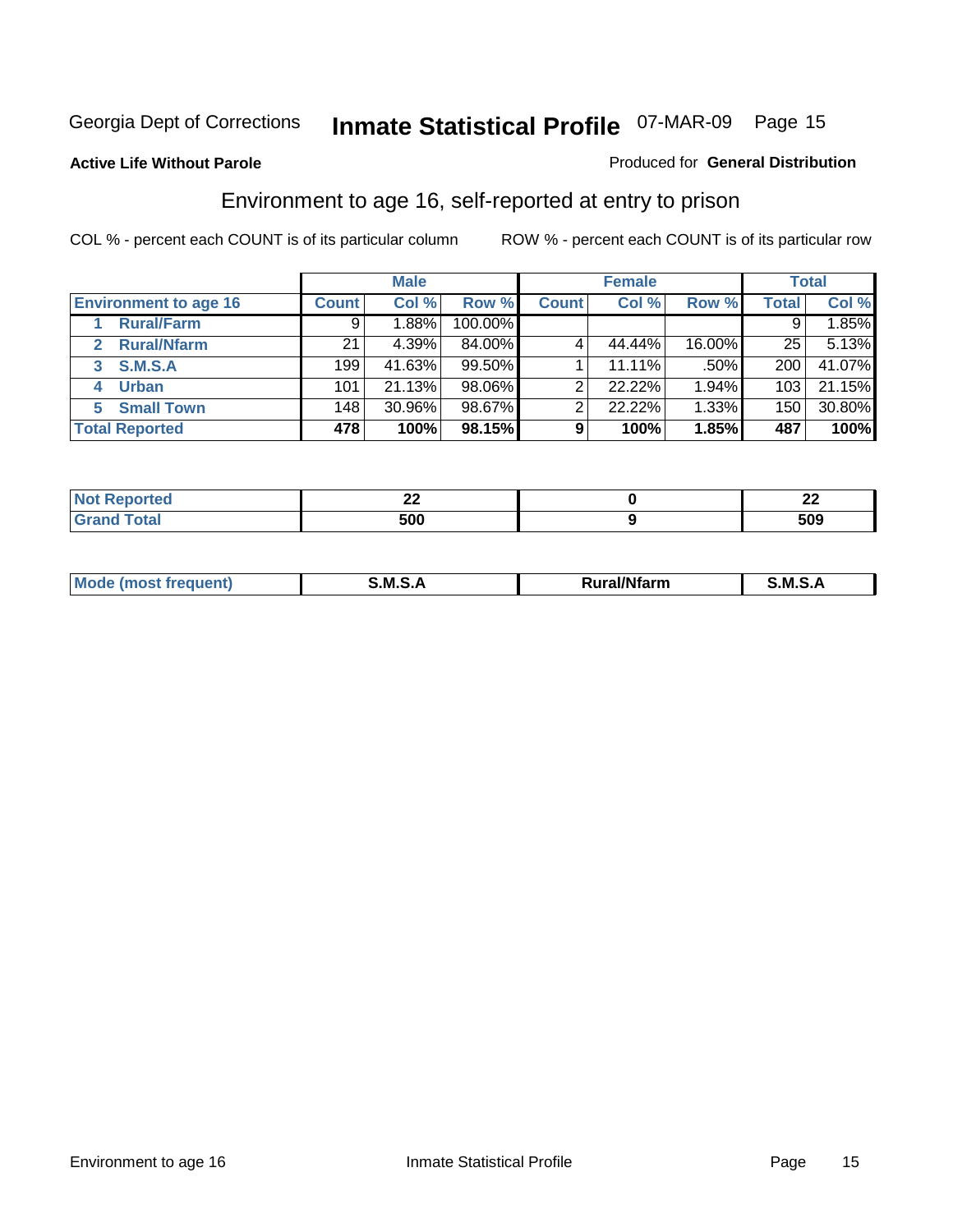#### **Active Life Without Parole**

#### Produced for **General Distribution**

#### Guardian status to age 16, self-reported at entry to prison

|                                  |              | <b>Male</b> |         |              | <b>Female</b> |       |              | <b>Total</b> |
|----------------------------------|--------------|-------------|---------|--------------|---------------|-------|--------------|--------------|
| <b>Guardian Status To Age 16</b> | <b>Count</b> | Col %       | Row %   | <b>Count</b> | Col %         | Row % | <b>Total</b> | Col %        |
| 2 Father Only                    | 9            | 2.22%       | 100.00% |              |               |       | 9            | 2.18%        |
| <b>3 Both Parents</b>            | 172          | 42.36%      | 97.18%  | 5            | 71.43%        | 2.82% | 177          | 42.86%       |
| <b>4 Mother Only</b>             | 161          | 39.66%      | 99.38%  |              | 14.29%        | .62%  | 162          | 39.23%       |
| <b>6 Oth Female</b>              | 14           | 3.45%       | 100.00% |              |               |       | 14           | 3.39%        |
| <b>7 Oth Male</b>                | 3            | .74%        | 100.00% |              |               |       | 3            | .73%         |
| 8 Step-Parents                   | 11           | 2.71%       | 100.00% |              |               |       | 11           | 2.66%        |
| 9 Foster Home                    | 9            | 2.22%       | 100.00% |              |               |       | 9            | 2.18%        |
| <b>10 Grand Parents</b>          | 27           | 6.65%       | 96.43%  |              | 14.29%        | 3.57% | 28           | 6.78%        |
| <b>Total Reported</b>            | 406          | 100%        | 98.31%  |              | 100%          | 1.69% | 413          | 100%         |

| morted mo    | чи  | 96  |
|--------------|-----|-----|
| <b>Total</b> | 500 | 509 |

| <b>Mode (most frequent)</b> | <b>Both Parents</b> | <b>Both Parents</b> | <b>IBoth Parents</b> |
|-----------------------------|---------------------|---------------------|----------------------|
|                             |                     |                     |                      |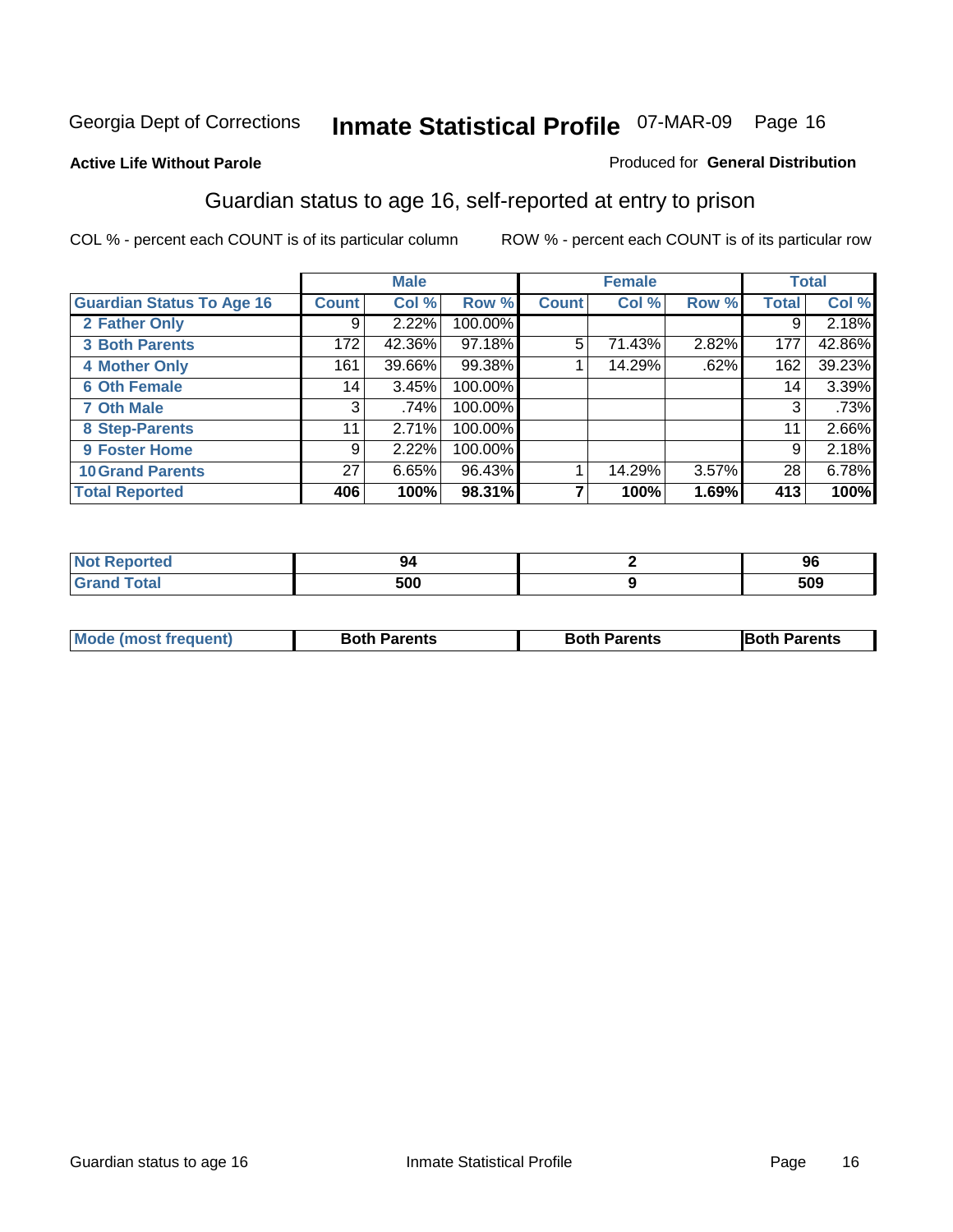#### **Active Life Without Parole**

#### Produced for **General Distribution**

#### Employment status before prison, self-reported at entry to prison

|                       |                          |              | <b>Male</b> |         |              | <b>Female</b> |          |       | <b>Total</b> |
|-----------------------|--------------------------|--------------|-------------|---------|--------------|---------------|----------|-------|--------------|
|                       | <b>Employment Status</b> | <b>Count</b> | Col %       | Row %   | <b>Count</b> | Col %         | Row %    | Total | Col %        |
|                       | <b>Full Time</b>         | 245          | 56.71%      | 98.00%  | 5            | 71.43%        | $2.00\%$ | 250   | 56.95%       |
| $\mathbf{2}$          | <b>Part Time</b>         | 24           | 5.56%       | 100.00% |              |               |          | 24    | 5.47%        |
| $\mathbf{3}$          | Unempl $<$ 6m            | 44           | 10.19%      | 97.78%  |              | 14.29%        | 2.22%    | 45    | 10.25%       |
| 4                     | Unempl > 6m              | 69           | 15.97%      | 98.57%  |              | 14.29%        | 1.43%    | 70    | 15.95%       |
| 5                     | <b>Never Workd</b>       | 30           | 6.94%       | 100.00% |              |               |          | 30    | 6.83%        |
| 6                     | <b>Student</b>           | 2            | .46%        | 100.00% |              |               |          | 2     | .46%         |
|                       | <b>Incapable</b>         | 18           | 4.17%       | 100.00% |              |               |          | 18    | 4.10%        |
| <b>Total Reported</b> |                          | 432          | 100%        | 98.41%  |              | 100%          | 1.59%    | 439   | 100%         |

| тес. | 68  | --  |
|------|-----|-----|
|      | 500 | 509 |

| <b>M</b> ດ | the contract of the contract of the contract of the contract of the contract of the contract of the contract of | the contract of the contract of the contract of the contract of the contract of the contract of the contract of | ----<br><b>Full Time</b> |
|------------|-----------------------------------------------------------------------------------------------------------------|-----------------------------------------------------------------------------------------------------------------|--------------------------|
|            |                                                                                                                 |                                                                                                                 |                          |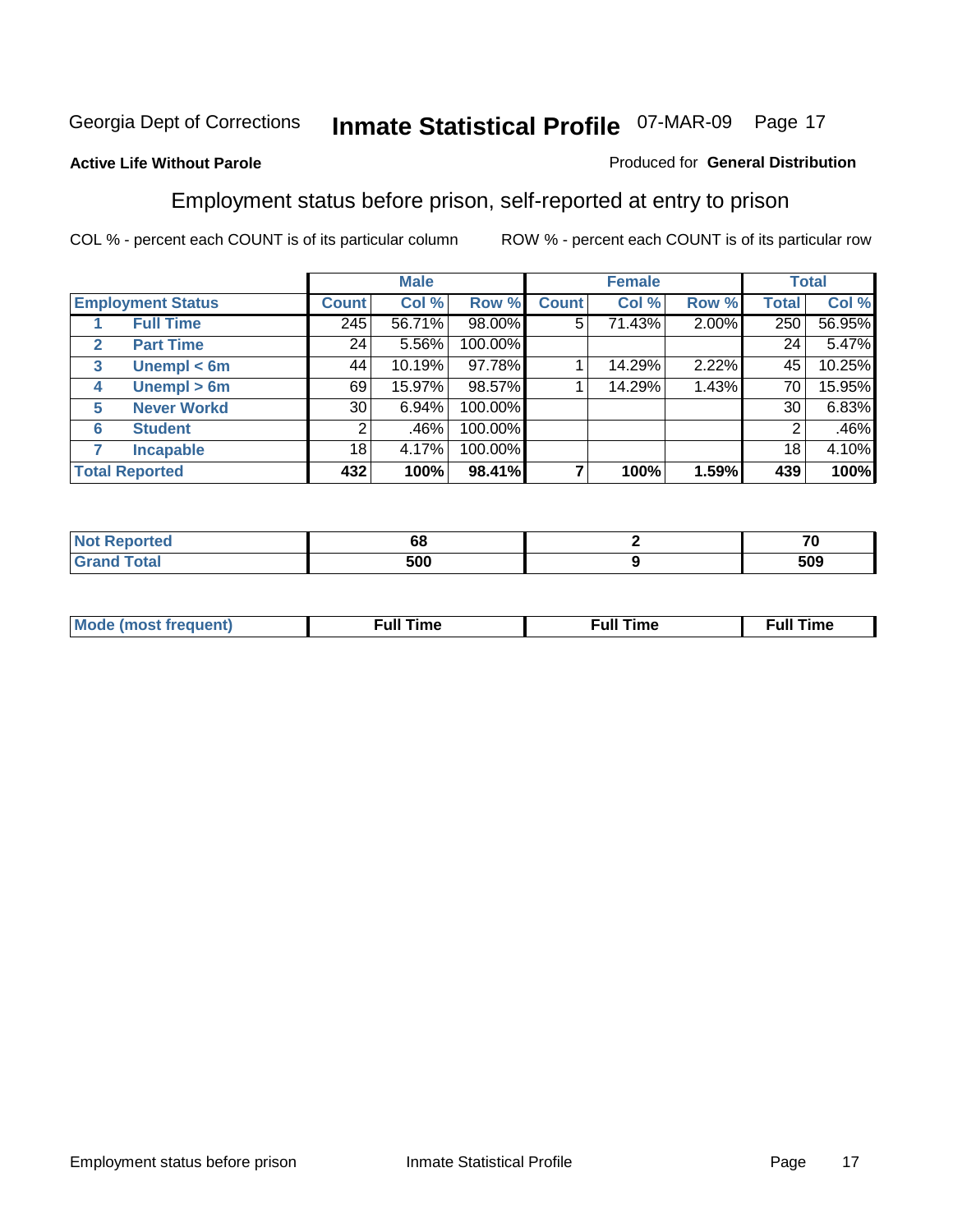#### **Active Life Without Parole**

Produced for **General Distribution**

#### Age at admission

|                         |                 | <b>Male</b> |         |              | <b>Female</b> |        |                 | <b>Total</b> |
|-------------------------|-----------------|-------------|---------|--------------|---------------|--------|-----------------|--------------|
| <b>Age At Admission</b> | <b>Count</b>    | Col %       | Row %   | <b>Count</b> | Col %         | Row %  | <b>Total</b>    | Col %        |
| 15                      | 1               | 0.20%       | 100.00% |              |               |        | 1               | 0.20%        |
| 16                      | 1               | 0.20%       | 100.00% |              |               |        | 1               | 0.20%        |
| 17                      | $\overline{2}$  | 0.40%       | 100.00% |              |               |        | $\overline{2}$  | 0.39%        |
| 18                      | $\overline{3}$  | 0.60%       | 100.00% |              |               |        | $\overline{3}$  | 0.59%        |
| 19                      | 11              | 2.20%       | 100.00% |              |               |        | 11              | 2.16%        |
| 20                      | $\overline{6}$  | 1.20%       | 85.71%  | 1            | 11.11%        | 14.29% | 7               | 1.38%        |
| 21                      | $\overline{16}$ | 3.20%       | 100.00% |              |               |        | $\overline{16}$ | 3.14%        |
| 22                      | $\overline{25}$ | 5.00%       | 100.00% |              |               |        | $\overline{25}$ | 4.91%        |
| 23                      | $\overline{17}$ | 3.40%       | 94.44%  | 1            | 11.11%        | 5.56%  | 18              | 3.54%        |
| 24                      | $\overline{16}$ | 3.20%       | 100.00% |              |               |        | 16              | 3.14%        |
| 25                      | $\overline{17}$ | 3.40%       | 94.44%  | 1            | 11.11%        | 5.56%  | $\overline{18}$ | 3.54%        |
| 26                      | $\overline{20}$ | 4.00%       | 100.00% |              |               |        | $\overline{20}$ | 3.93%        |
| $\overline{27}$         | $\overline{17}$ | 3.40%       | 100.00% |              |               |        | $\overline{17}$ | 3.34%        |
| 28                      | $\overline{20}$ | 4.00%       | 100.00% |              |               |        | $\overline{20}$ | 3.93%        |
| 29                      | $\overline{19}$ | 3.80%       | 100.00% |              |               |        | $\overline{19}$ | 3.73%        |
| 30                      | $\overline{14}$ | 2.80%       | 100.00% |              |               |        | $\overline{14}$ | 2.75%        |
| 31                      | $\overline{16}$ | 3.20%       | 100.00% |              |               |        | 16              | 3.14%        |
| 32                      | $\overline{18}$ | 3.60%       | 94.74%  | 1            | 11.11%        | 5.26%  | $\overline{19}$ | 3.73%        |
| 33                      | $\overline{15}$ | 3.00%       | 100.00% |              |               |        | $\overline{15}$ | 2.95%        |
| 34                      | $\overline{11}$ | 2.20%       | 100.00% |              |               |        | $\overline{11}$ | 2.16%        |
| 35                      | $\overline{15}$ | 3.00%       | 93.75%  | 1            | 11.11%        | 6.25%  | 16              | 3.14%        |
| 36                      | $\overline{24}$ | 4.80%       | 100.00% |              |               |        | $\overline{24}$ | 4.72%        |
| 37                      | $\overline{20}$ | 4.00%       | 100.00% |              |               |        | $\overline{20}$ | 3.93%        |
| 38                      | $\overline{14}$ | 2.80%       | 100.00% |              |               |        | $\overline{14}$ | 2.75%        |
| 39                      | 15              | 3.00%       | 100.00% |              |               |        | $\overline{15}$ | 2.95%        |
| 40                      | 9               | 1.80%       | 100.00% |              |               |        | 9               | 1.77%        |
| 41                      | $\overline{17}$ | 3.40%       | 100.00% |              |               |        | $\overline{17}$ | 3.34%        |
| 42                      | $\overline{14}$ | 2.80%       | 100.00% |              |               |        | $\overline{14}$ | 2.75%        |
| 43                      | $\overline{12}$ | 2.40%       | 100.00% |              |               |        | $\overline{12}$ | 2.36%        |
| 44                      | $\overline{9}$  | 1.80%       | 90.00%  | 1            | 11.11%        | 10.00% | $\overline{10}$ | 1.96%        |
| 45                      | $\overline{14}$ | 2.80%       | 100.00% |              |               |        | $\overline{14}$ | 2.75%        |
| 46                      | 11              | 2.20%       | 84.62%  | 2            | 22.22%        | 15.38% | 13              | 2.55%        |
| 47                      | 9               | 1.80%       | 100.00% |              |               |        | $\overline{9}$  | 1.77%        |
| 48                      | $\overline{8}$  | 1.60%       | 88.89%  | 1            | 11.11%        | 11.11% | 9               | 1.77%        |
| 49                      | $\overline{9}$  | 1.80%       | 100.00% |              |               |        | $\overline{9}$  | 1.77%        |
| 50                      | $\overline{2}$  | 0.40%       | 100.00% |              |               |        | $\overline{2}$  | 0.39%        |
| $\overline{51}$         | $\overline{3}$  | 0.60%       | 100.00% |              |               |        | $\overline{3}$  | 0.59%        |
| 52                      | $\overline{6}$  | 1.20%       | 100.00% |              |               |        | 6               | 1.18%        |
| 54                      | 1               | 0.20%       | 100.00% |              |               |        | 1               | 0.20%        |
| 55                      | 1               | 0.20%       | 100.00% |              |               |        | 1               | 0.20%        |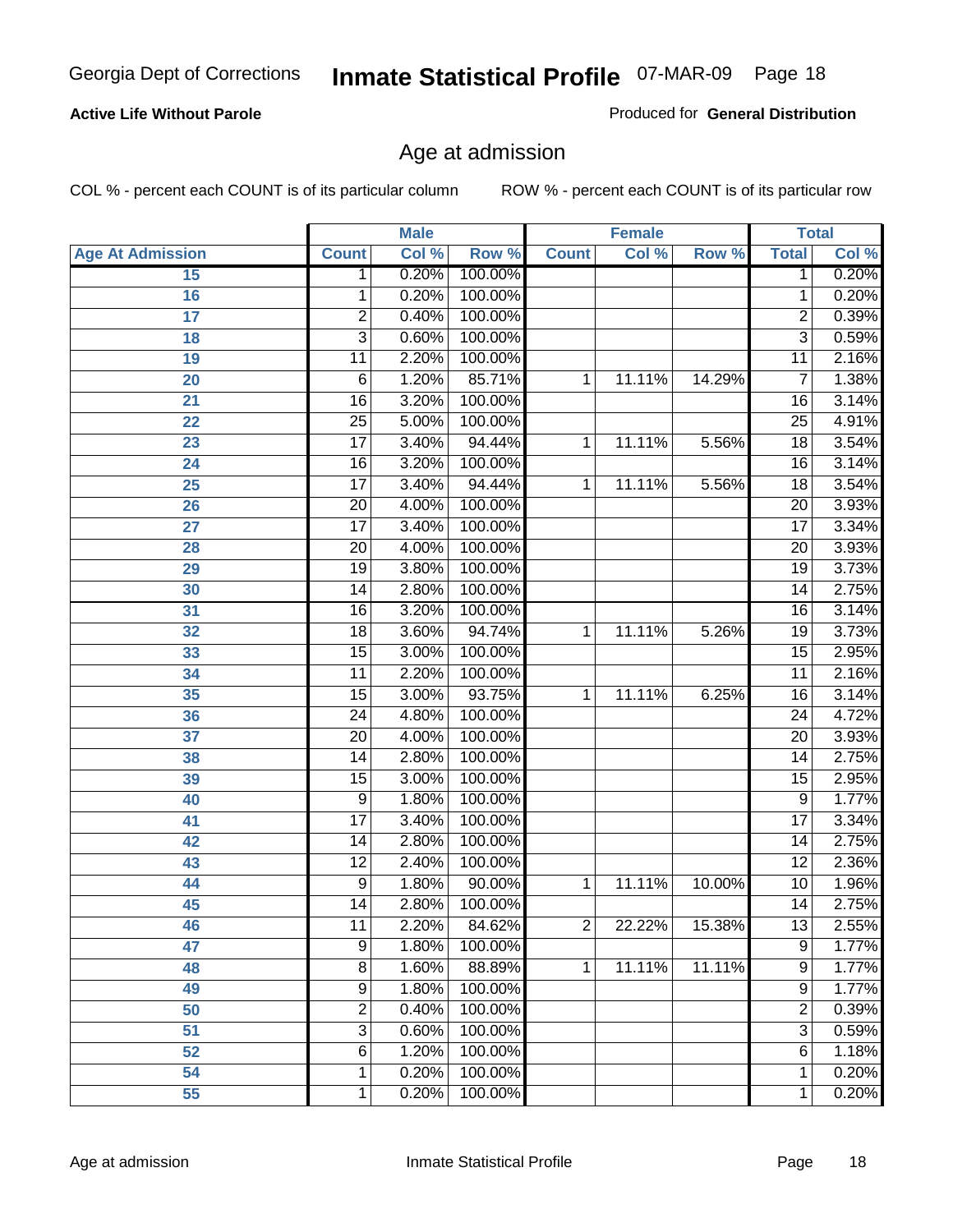#### **Active Life Without Parole**

Produced for **General Distribution**

#### Age at admission

|                         |              | <b>Male</b> |         |              | <b>Female</b> |       |                | <b>Total</b>        |
|-------------------------|--------------|-------------|---------|--------------|---------------|-------|----------------|---------------------|
| <b>Age At Admission</b> | <b>Count</b> | Col %       | Row %   | <b>Count</b> | Col %         | Row % | <b>Total</b>   | Col %               |
| 56                      | 3            | 0.60%       | 100.00% |              |               |       | 3              | 0.59%               |
| 57                      | 6            | 1.20%       | 100.00% |              |               |       | 6              | 1.18%               |
| 58                      | 2            | 0.40%       | 100.00% |              |               |       | $\overline{2}$ | $\overline{0.39\%}$ |
| 60                      |              | 0.20%       | 100.00% |              |               |       |                | 0.20%               |
| 62                      |              | 0.20%       | 100.00% |              |               |       |                | 0.20%               |
| 63                      |              | 0.20%       | 100.00% |              |               |       |                | 0.20%               |
| 64                      | 3            | 0.60%       | 100.00% |              |               |       | 3              | 0.59%               |
| 65                      |              | 0.20%       | 100.00% |              |               |       |                | 0.20%               |
| 66                      |              | 0.20%       | 100.00% |              |               |       |                | 0.20%               |
| 67                      |              | 0.20%       | 100.00% |              |               |       |                | 0.20%               |
| 69                      |              | 0.20%       | 100.00% |              |               |       | 1              | 0.20%               |
| 71                      |              | 0.20%       | 100.00% |              |               |       |                | 0.20%               |
| <b>Total Reported</b>   | 500          | 100%        | 98.23%  | 9            | 100%          | 1.77% | 509            | 100%                |

| тес             |     |     |
|-----------------|-----|-----|
| $\sim$<br>_____ | 500 | 509 |

| <b>Mean</b><br>(average)       | 34.37 | 35.44 | 34.39    |
|--------------------------------|-------|-------|----------|
| <b>Median (middle)</b>         |       | 35    | າາ<br>ند |
| <b>Mode</b><br>(most frequent) | --    | 46    | n,<br>LL |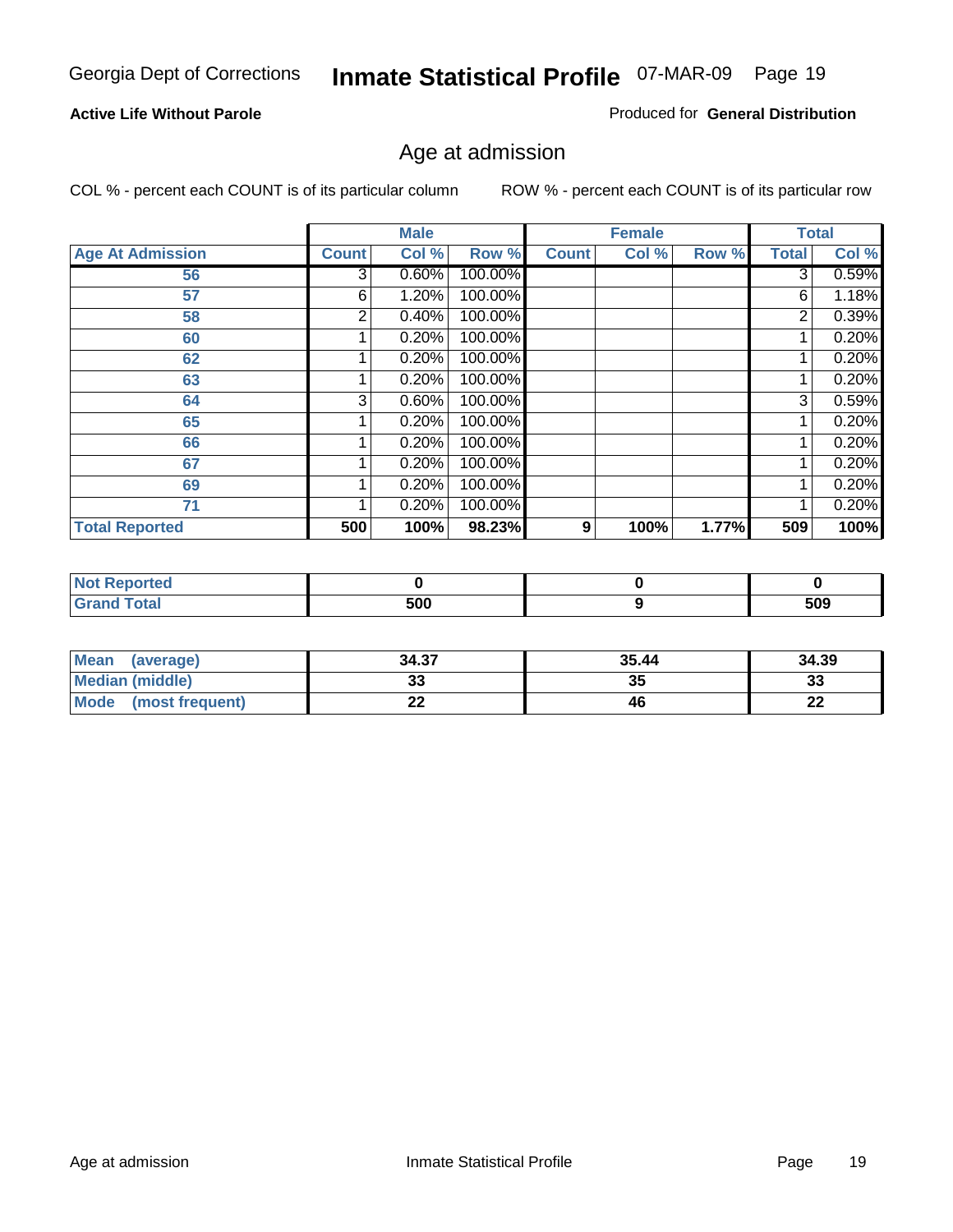#### **Active Life Without Parole**

Produced for **General Distribution**

#### Age at release

|                       |              | <b>Male</b> |       |                | <b>Female</b> |       | <b>Total</b> |       |
|-----------------------|--------------|-------------|-------|----------------|---------------|-------|--------------|-------|
| <b>Age At Release</b> | <b>Count</b> | Col%        | Row % | <b>Count</b> Ⅰ | Col %         | Row % | <b>Total</b> | Col % |
| <b>Total Reported</b> |              |             |       |                |               |       |              |       |

| <b>Still Active</b> | 500 | 509 |
|---------------------|-----|-----|
| <b>Not Reported</b> |     |     |
| <b>Grand Total</b>  | 500 | 509 |

| Mean<br>(average)      | N/A | N/A | N/A |
|------------------------|-----|-----|-----|
| <b>Median (middle)</b> | N/A | N/A | N/A |
| Mode (most frequent)   | N/A | N/A | N/A |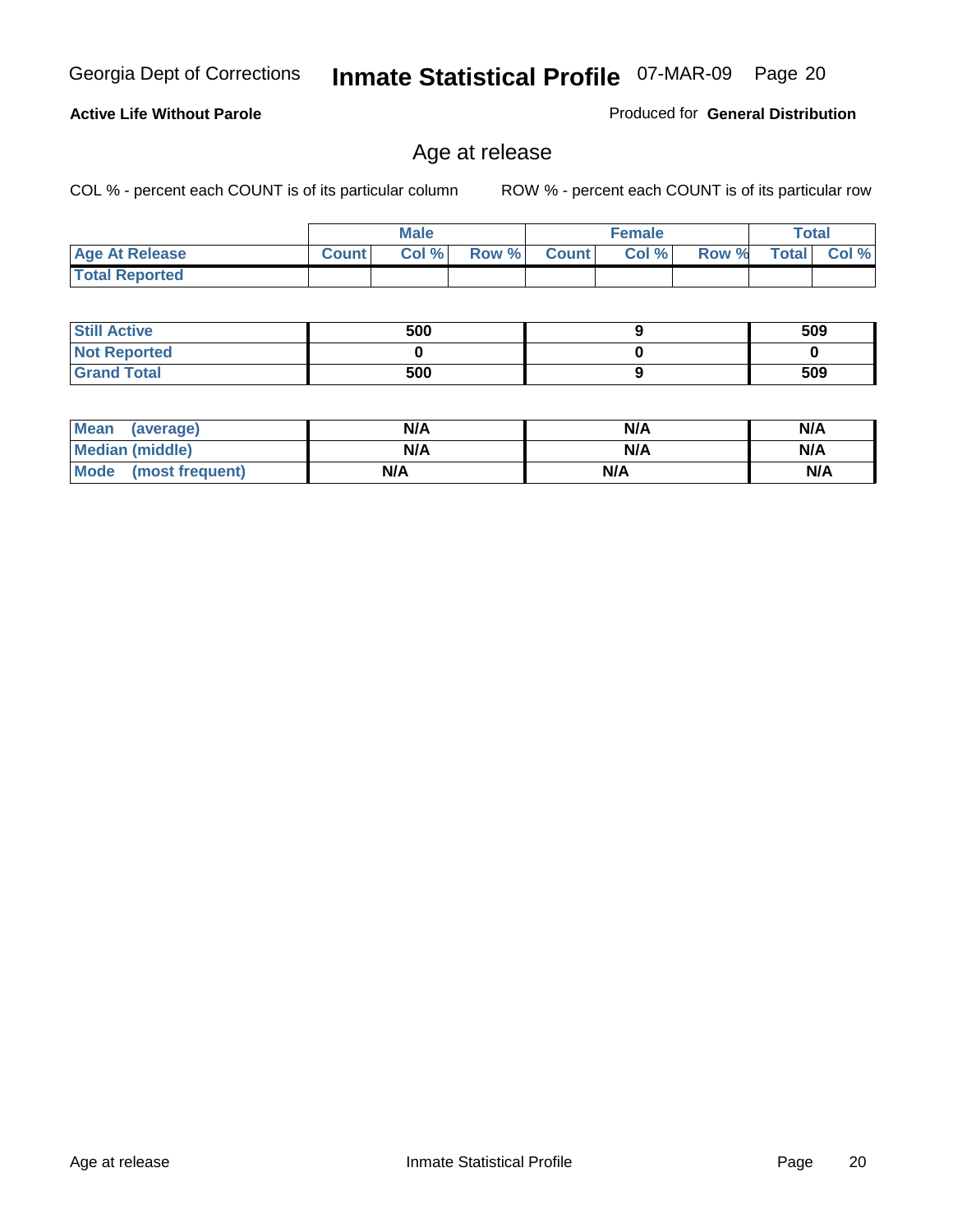#### **Active Life Without Parole**

#### Produced for **General Distribution**

#### Height, measured at entry to prison

|                       |                 | <b>Male</b> |         |                | <b>Female</b> |        | <b>Total</b>    |                     |
|-----------------------|-----------------|-------------|---------|----------------|---------------|--------|-----------------|---------------------|
| <b>Height</b>         | <b>Count</b>    | Col %       | Row %   | <b>Count</b>   | Col %         | Row %  | <b>Total</b>    | Col %               |
| 5'01''                | $\overline{3}$  | 0.60%       | 100.00% |                |               |        | $\overline{3}$  | 0.59%               |
| 5'02"                 | 1               | 0.20%       | 100.00% |                |               |        | 1               | 0.20%               |
| 5'03"                 | 2               | 0.40%       | 50.00%  | $\overline{2}$ | 22.22%        | 50.00% | 4               | 0.79%               |
| 5'04"                 | 3               | 0.60%       | 60.00%  | $\overline{2}$ | 22.22%        | 40.00% | 5               | 0.99%               |
| 5'05"                 | 18              | 3.61%       | 90.00%  | $\overline{2}$ | 22.22%        | 10.00% | 20              | 3.94%               |
| 5'06''                | 36              | 7.23%       | 100.00% |                |               |        | $\overline{36}$ | 7.10%               |
| 5'07''                | 34              | 6.83%       | 94.44%  | $\overline{2}$ | 22.22%        | 5.56%  | 36              | $7.10\%$            |
| 5'08''                | 48              | 9.64%       | 97.96%  | 1              | 11.11%        | 2.04%  | 49              | 9.66%               |
| 5'09"                 | 62              | 12.45%      | 100.00% |                |               |        | 62              | 12.23%              |
| 5'10''                | $\overline{71}$ | 14.26%      | 100.00% |                |               |        | $\overline{71}$ | 14.00%              |
| 5'11"                 | 66              | 13.25%      | 100.00% |                |               |        | 66              | 13.02%              |
| 6'00"                 | 56              | 11.24%      | 100.00% |                |               |        | 56              | 11.05%              |
| 6'01''                | 38              | 7.63%       | 100.00% |                |               |        | 38              | 7.50%               |
| 6'02"                 | 24              | 4.82%       | 100.00% |                |               |        | 24              | 4.73%               |
| 6'03"                 | 17              | 3.41%       | 100.00% |                |               |        | 17              | 3.35%               |
| 6'04"                 | 12              | 2.41%       | 100.00% |                |               |        | 12              | 2.37%               |
| 6'05"                 | 5               | 1.00%       | 100.00% |                |               |        | 5               | 0.99%               |
| 6'06"                 | $\overline{2}$  | 0.40%       | 100.00% |                |               |        | $\overline{2}$  | $\overline{0.39\%}$ |
| <b>Total Reported</b> | 498             | 100%        | 98.22%  | 9              | 100%          | 1.78%  | 507             | 100%                |

| τeα                    |     |     |
|------------------------|-----|-----|
| $\sim$ $\sim$<br>_____ | 500 | 509 |

| <b>Mean</b><br>(average)       | 5'10" | 5'05" | 5'10" |
|--------------------------------|-------|-------|-------|
| Median (middle)                | 5'10" | 5'05" | 5'10" |
| <b>Mode</b><br>(most frequent) | 5'10" | 5'04" | 5'10" |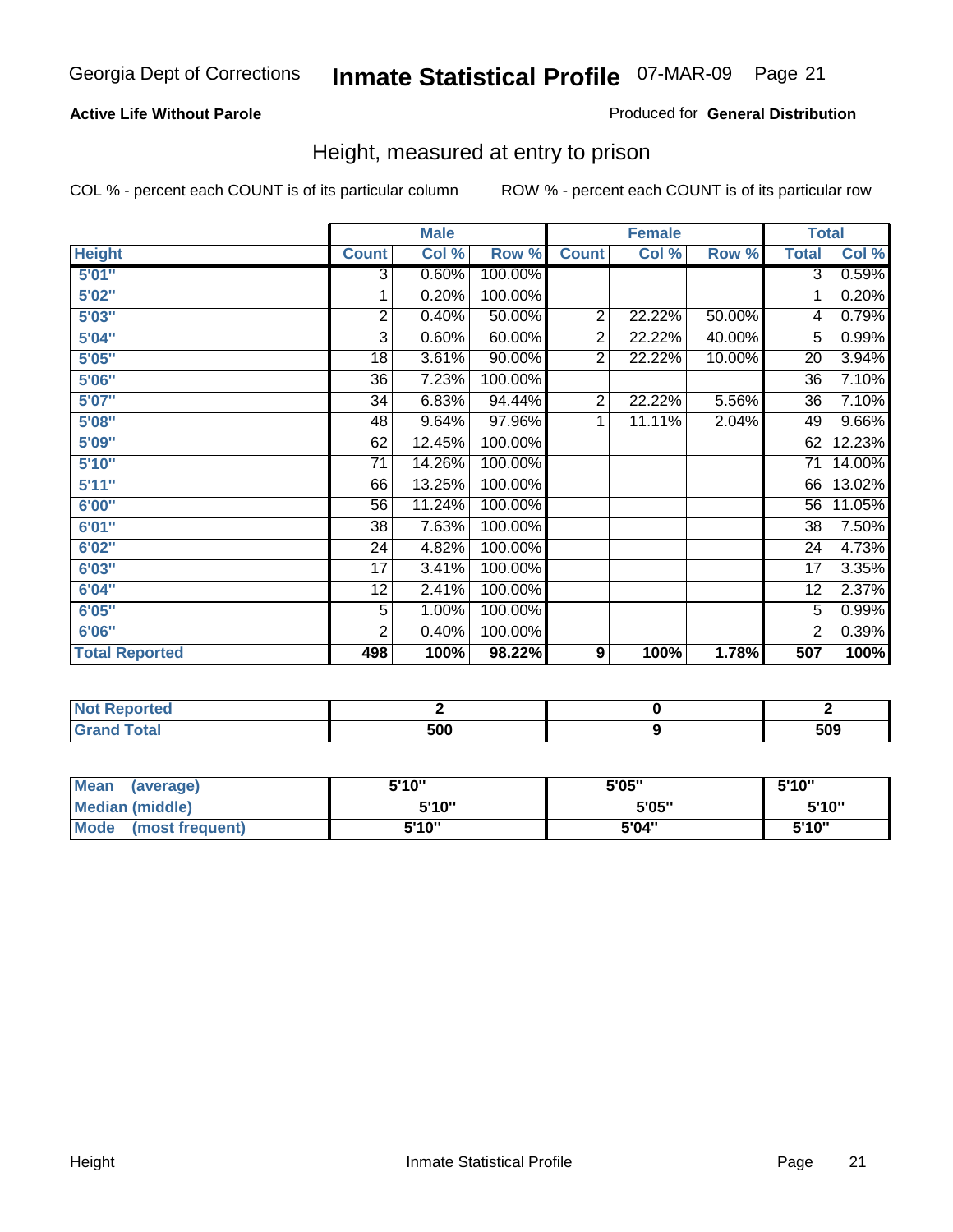#### **Active Life Without Parole**

#### Produced for **General Distribution**

#### Weight, measured at entry to prison

|                       |                 | <b>Male</b> |         |                | <b>Female</b> |         |                 | <b>Total</b> |
|-----------------------|-----------------|-------------|---------|----------------|---------------|---------|-----------------|--------------|
| <b>Weight</b>         | <b>Count</b>    | Col %       | Row %   | <b>Count</b>   | Col %         | Row %   | <b>Total</b>    | Col %        |
| 110 - 119 pounds      |                 |             |         | 1.             | 11.11%        | 100.00% | 1               | 0.20%        |
| 120 - 129 pounds      | 4               | 0.80%       | 100.00% |                |               |         | 4               | 0.79%        |
| 130 - 139 pounds      | 14              | 2.81%       | 93.33%  | 1              | 11.11%        | 6.67%   | 15              | 2.96%        |
| 140 - 149 pounds      | 29              | 5.82%       | 96.67%  | 1              | 11.11%        | 3.33%   | $\overline{30}$ | 5.92%        |
| 150 - 159 pounds      | 41              | 8.23%       | 97.62%  | 1              | 11.11%        | 2.38%   | 42              | 8.28%        |
| 160 - 169 pounds      | 68              | 13.65%      | 98.55%  | 1              | 11.11%        | 1.45%   | 69              | 13.61%       |
| 170 - 179 pounds      | 68              | 13.65%      | 97.14%  | $\overline{2}$ | 22.22%        | 2.86%   | 70              | 13.81%       |
| 180 - 189 pounds      | $\overline{72}$ | 14.46%      | 100.00% |                |               |         | $\overline{72}$ | 14.20%       |
| 190 - 199 pounds      | 36              | 7.23%       | 100.00% |                |               |         | 36              | 7.10%        |
| 200 - 209 pounds      | 35              | 7.03%       | 97.22%  | 1              | 11.11%        | 2.78%   | 36              | 7.10%        |
| 210 - 219 pounds      | 36              | 7.23%       | 100.00% |                |               |         | 36              | 7.10%        |
| 220 - 229 pounds      | 30              | 6.02%       | 100.00% |                |               |         | 30              | 5.92%        |
| 230 - 239 pounds      | 24              | 4.82%       | 100.00% |                |               |         | 24              | 4.73%        |
| 240 - 249 pounds      | 13              | 2.61%       | 100.00% |                |               |         | 13              | 2.56%        |
| 250 - 259 pounds      | 10              | 2.01%       | 100.00% |                |               |         | 10              | 1.97%        |
| 260 - 269 pounds      | $\overline{5}$  | 1.00%       | 83.33%  | 1              | 11.11%        | 16.67%  | 6               | 1.18%        |
| 270 - 279 pounds      | 1               | 0.20%       | 100.00% |                |               |         | 1               | 0.20%        |
| 280 - 289 pounds      | 7               | 1.41%       | 100.00% |                |               |         | $\overline{7}$  | 1.38%        |
| 290 - 299 pounds      | 1               | 0.20%       | 100.00% |                |               |         | $\overline{1}$  | 0.20%        |
| 320 - 329 pounds      | $\overline{2}$  | 0.40%       | 100.00% |                |               |         | 2               | 0.39%        |
| 330 - 339 pounds      | $\mathbf{1}$    | 0.20%       | 100.00% |                |               |         | 1               | 0.20%        |
| 400 pounds and over   | 1               | 0.20%       | 100.00% |                |               |         | 1               | 0.20%        |
| <b>Total Reported</b> | 498             | 100%        | 98.22%  | 9              | 100%          | 1.78%   | 507             | 100%         |

| oorted<br>NG.         |     |     |
|-----------------------|-----|-----|
| <b>otal</b><br>$\sim$ | 500 | 509 |

| <b>Mean</b><br>(average) | 189   | 169 | 189 |
|--------------------------|-------|-----|-----|
| Median (middle)          | 182.5 | 164 | 182 |
| Mode<br>(most frequent)  | 170   | 119 | 170 |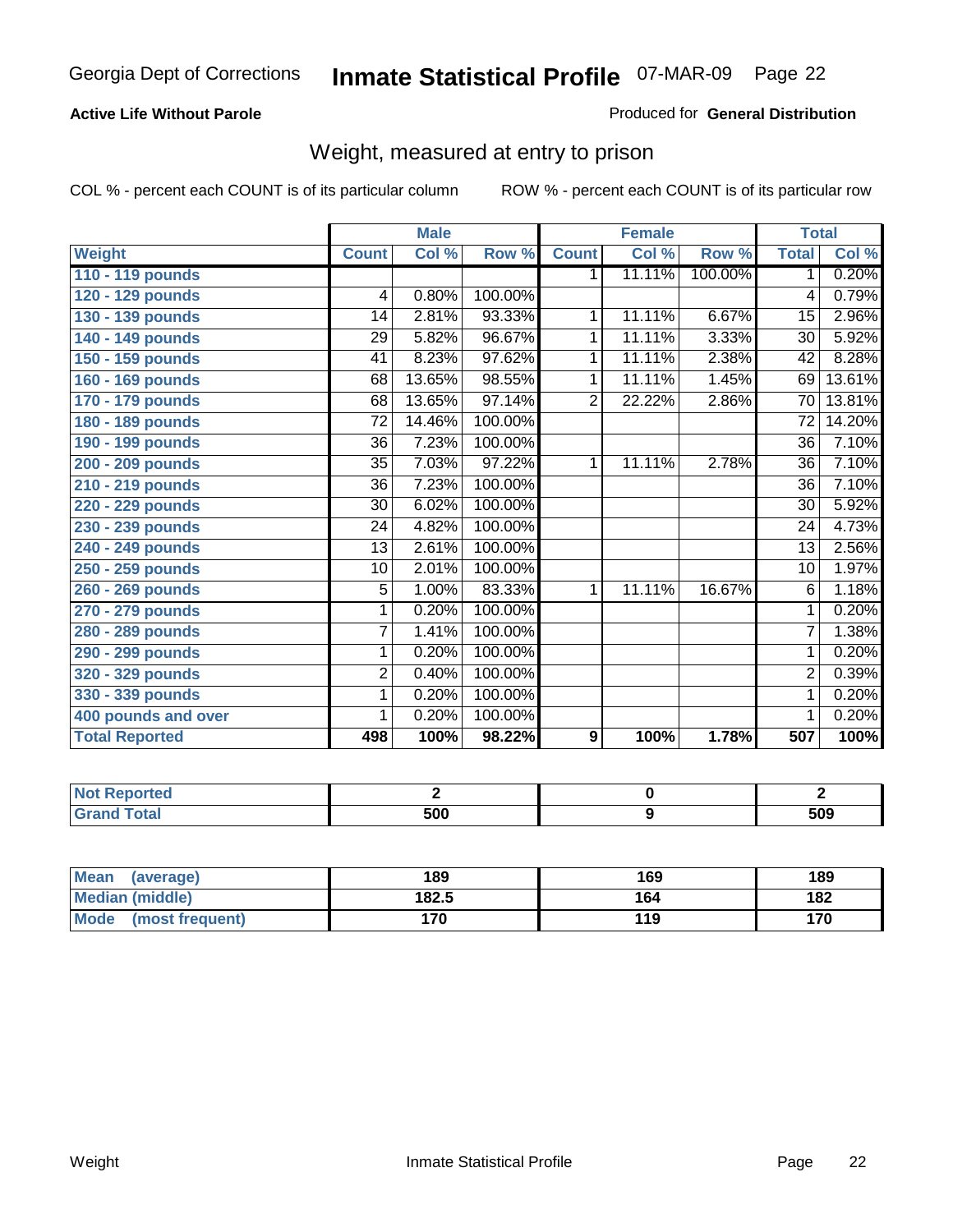**Active Life Without Parole** 

Produced for **General Distribution**

## Military service

|                         |              | <b>Male</b> |                    |   | <b>Female</b> |          |       | <b>Total</b> |
|-------------------------|--------------|-------------|--------------------|---|---------------|----------|-------|--------------|
| <b>Military service</b> | <b>Count</b> | Col %       | <b>Row % Count</b> |   | Col %         | Row %    | Total | Col %        |
| <b>Air Force</b>        | 6            | $1.80\%$    | 100.00%            |   |               |          |       | 1.75%        |
| <b>Army</b>             | 33           | 9.91%       | 100.00%            |   |               |          | 33    | 9.65%        |
| <b>Navy</b><br>3        |              | .90%        | 100.00%            |   |               |          |       | .88%         |
| <b>Marines</b><br>4     |              | $1.20\%$    | 100.00%            |   |               |          |       | 1.17%        |
| 96 None                 | 287          | 86.19%      | 96.96%             | 9 | 100.00%       | $3.04\%$ | 296   | 86.55%       |
| <b>Total Reported</b>   | 333          | 100%        | 97.37%             | 9 | 100%          | 2.63%    | 342   | 100%         |

| المستقصين<br>rero | 167<br>1 V 1<br>$\sim$ $\sim$ | - - -<br><br>$\sim$ |
|-------------------|-------------------------------|---------------------|
| Coto!             | 500                           | 509                 |

| M<br><b>IVUII</b><br>.<br>. |
|-----------------------------|
|-----------------------------|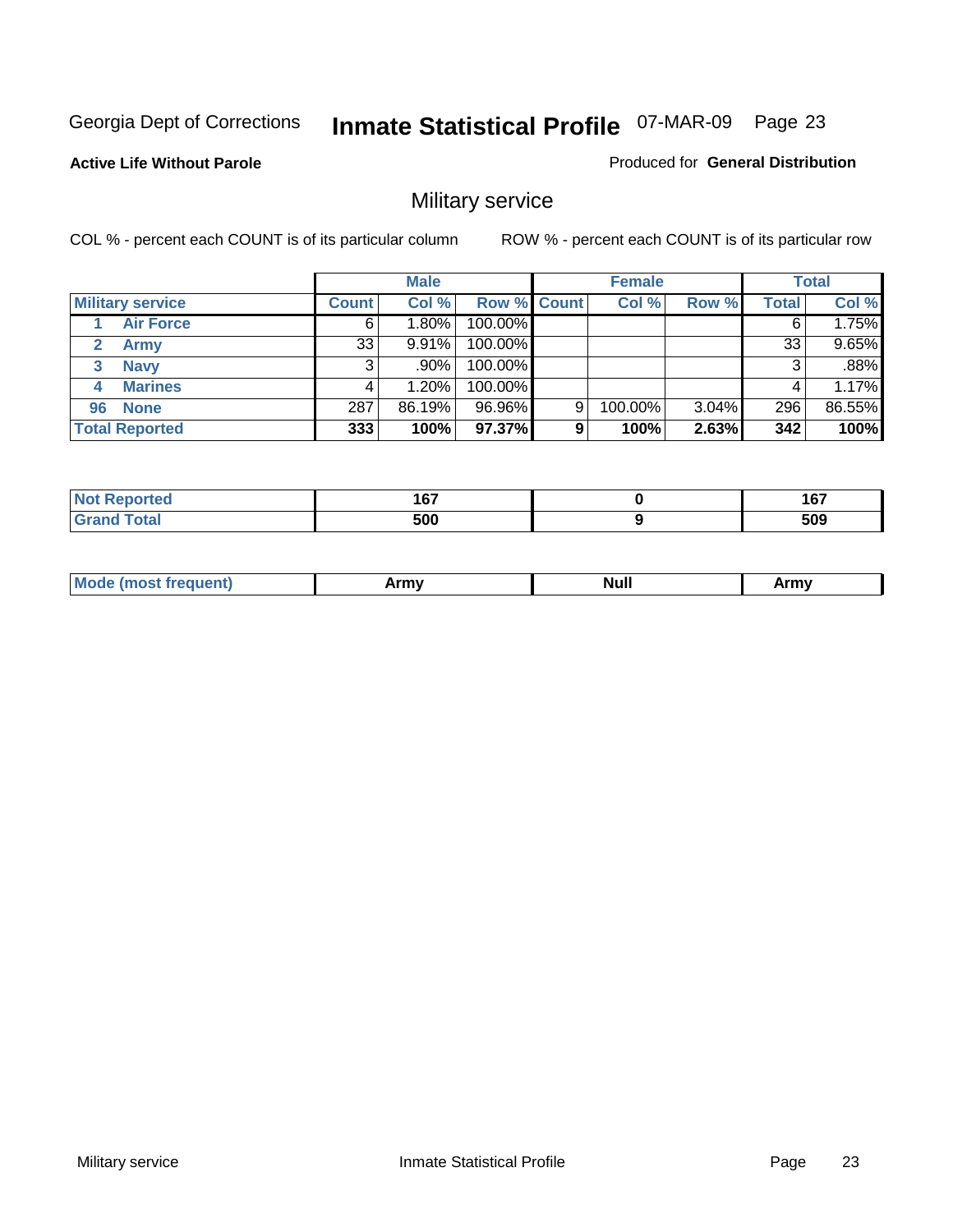#### **Active Life Without Parole**

#### Produced for **General Distribution**

#### Type of admission to prison

|    |                             |                 | <b>Male</b> |                    |   | <b>Female</b> |       |              | <b>Total</b> |
|----|-----------------------------|-----------------|-------------|--------------------|---|---------------|-------|--------------|--------------|
|    | <b>Type of Admission</b>    | <b>Count</b>    | Col %       | <b>Row % Count</b> |   | Col %         | Row % | <b>Total</b> | Col %        |
|    | <b>Committed From Court</b> | 142             | 28.40%      | 97.26%             |   | 44.44%        | 2.74% | 146          | 28.68%       |
| 3  | <b>Parole Rev/New Sent</b>  | 37 <sup>1</sup> | 7.40%       | 100.00%            |   |               |       | 37           | 7.27%        |
| 4  | <b>Par Rev/No New Sent</b>  | 8               | 1.60%       | 100.00%            |   |               |       | 8            | 1.57%        |
| 6  | <b>Prob Viol/Partial</b>    | 6               | 1.20%       | 100.00%            |   |               |       | 6            | 1.18%        |
| 9  | <b>Prob Rev/Remainder</b>   | 11              | 2.20%       | 100.00%            |   |               |       | 11           | 2.16%        |
| 10 | <b>New Sent/Par Rev Pnd</b> |                 | .20%        | 100.00%            |   |               |       |              | .20%         |
| 11 | <b>Life W/O Parole</b>      | 294             | 58.80%      | 98.33%             | 5 | 55.56%        | 1.67% | 299          | 58.74%       |
| 30 | <b>Par Rev/Rsn Unknown</b>  |                 | .20%        | 100.00%            |   |               |       |              | .20%         |
|    | <b>Total Reported</b>       | 500             | 100%        | 98.23%             | 9 | 100%          | 1.77% | 509          | 100%         |

| Reported<br><b>NOT</b>         |     |     |
|--------------------------------|-----|-----|
| <b>Total</b><br>Gra<br>oranu i | cnn | 509 |

| <b>Mode (most frequent)</b> | <b>W/O Par</b> | <b>W/O Par</b> | W/O Par |
|-----------------------------|----------------|----------------|---------|
|                             |                |                |         |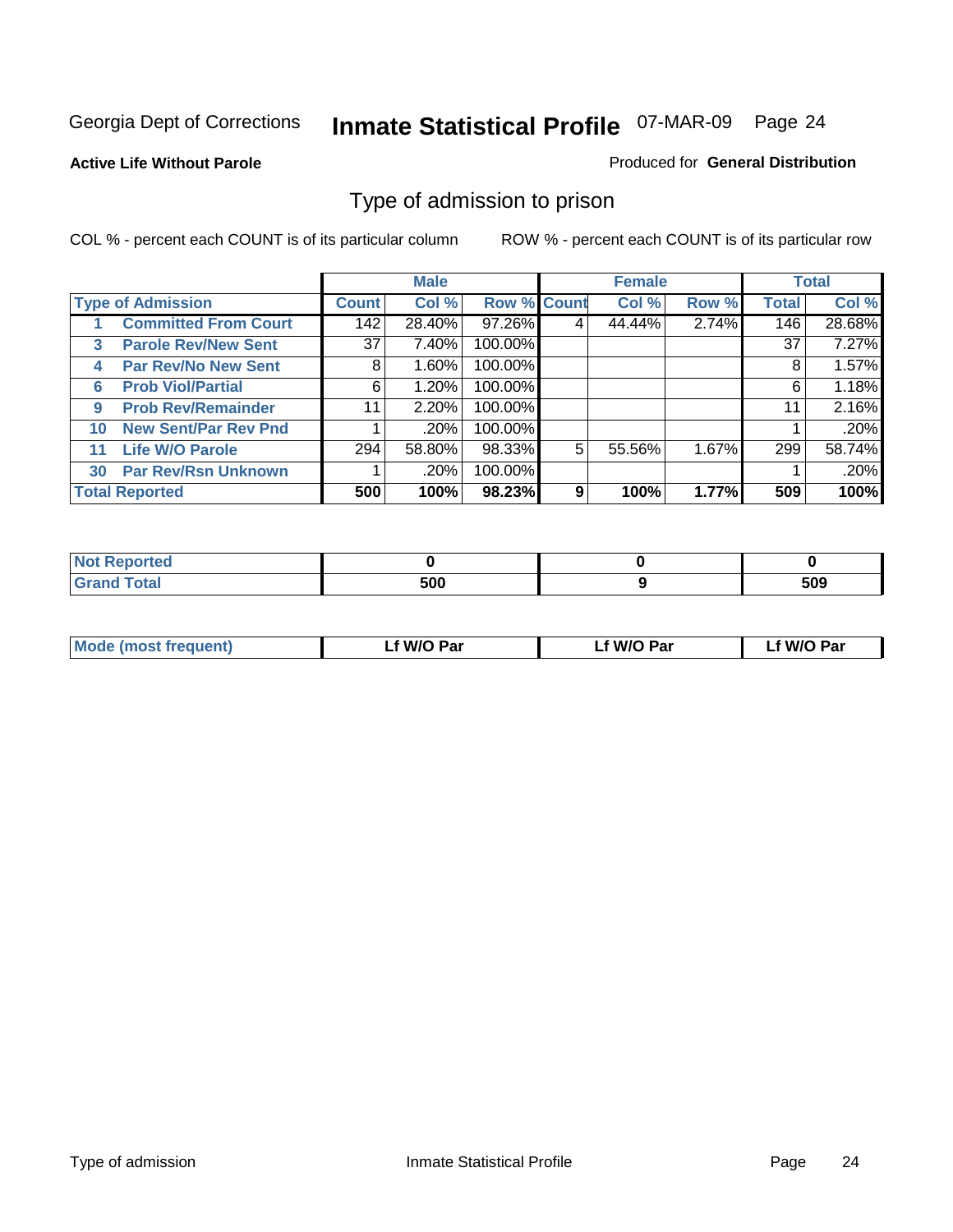**Active Life Without Parole** 

Produced for **General Distribution**

#### Current / last security status

|                        |              | <b>Male</b> |                    |   | <b>Female</b> |       |       | <b>Total</b> |
|------------------------|--------------|-------------|--------------------|---|---------------|-------|-------|--------------|
| <b>Security Status</b> | <b>Count</b> | Col %       | <b>Row % Count</b> |   | Col %         | Row % | Total | Col %        |
| 3 Minimum              |              | $1.01\%$    | $100.00\%$         |   | .00%          |       |       | .99%         |
| 4 Medium               | 75           | 15.15%      | $100.00\%$         |   | $.00\%$       |       | 75    | 14.88%       |
| 5 Close                | 414          | $83.64\%$   | $97.87\%$          | 9 | 100.00%       | 2.13% | 423   | 83.93%       |
| 6 Maximum              |              | $.20\%$     | 100.00%            |   | .00%          |       |       | .20%         |
| <b>Total Reported</b>  | 495          | 100%        | 98.21%             | 9 | 100%          | 1.79% | 504   | 100%         |

| <b>Still being diagnosed</b> |     |     |
|------------------------------|-----|-----|
| <b>Not Reported</b>          |     |     |
| <b>Grand Total</b>           | 500 | 509 |

|  | <b>Mode</b><br>frequent)<br>nst | ;lose<br>- - - - | วlose<br>. | lose<br>. |
|--|---------------------------------|------------------|------------|-----------|
|--|---------------------------------|------------------|------------|-----------|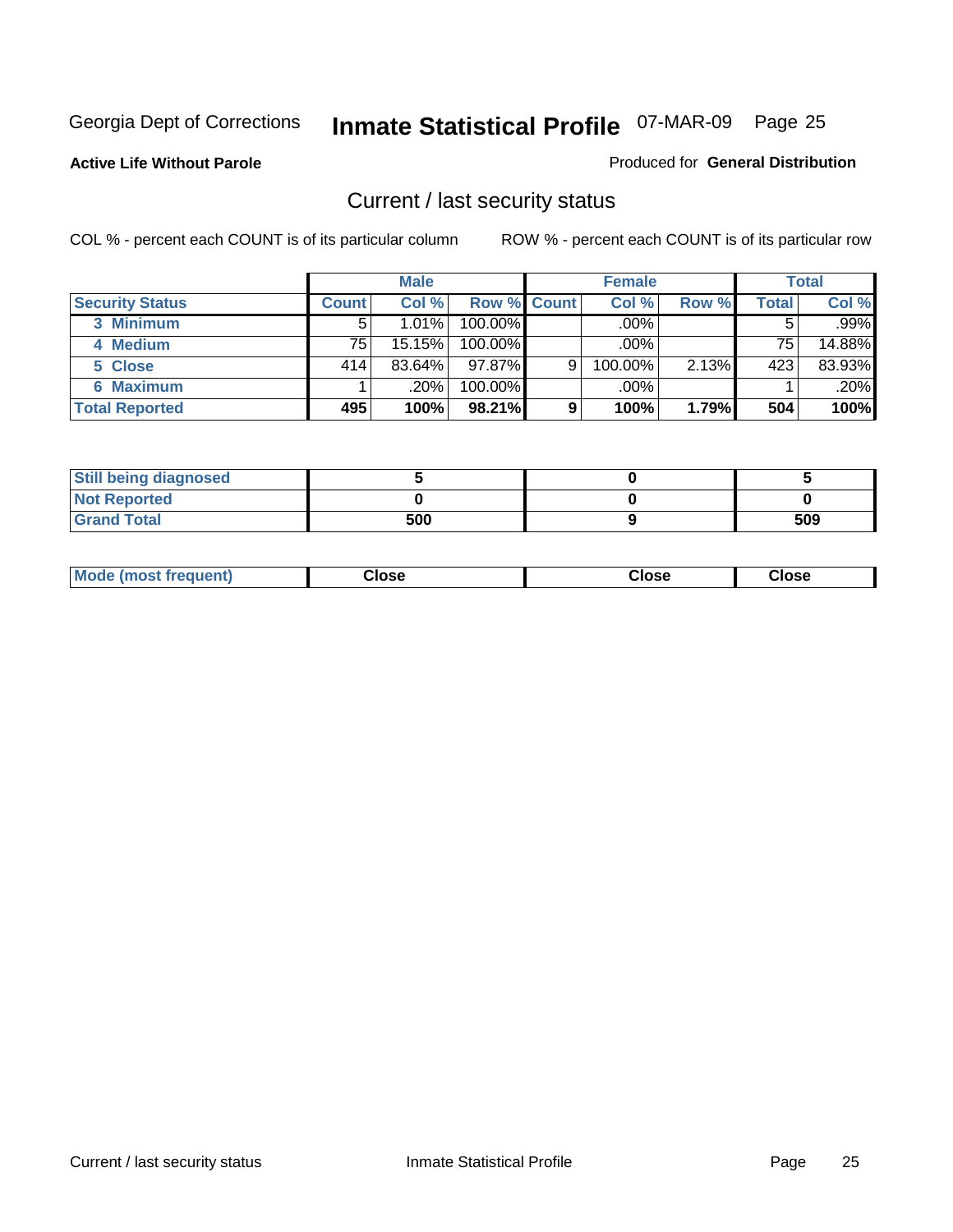**Active Life Without Parole** 

Produced for **General Distribution**

## Current / last type of institution

|                            |              | <b>Male</b> |             |   | <b>Female</b> |          |       | <b>Total</b> |
|----------------------------|--------------|-------------|-------------|---|---------------|----------|-------|--------------|
| <b>Type of Institution</b> | <b>Count</b> | Col%        | Row % Count |   | Col %         | Row %    | Total | Col %        |
| <b>State Prison</b>        | 499          | $99.80\%$   | 98.23%      | Q | 100.00%       | $1.77\%$ | 508   | 99.80%       |
| <b>Private Prison</b>      |              | 20%         | 100.00%     |   |               |          |       | .20%         |
| <b>Total Reported</b>      | 500          | 100%        | 98.23%      |   | 100%          | $1.77\%$ | 509   | 100%         |

| ted               |                   |     |
|-------------------|-------------------|-----|
| <b>otal</b><br>-- | <b>ENN</b><br>งบบ | 509 |

| <b>Mode (most frequent)</b> | <b>State Prison</b> | <b>State Prison</b> | <b>State Prison</b> |
|-----------------------------|---------------------|---------------------|---------------------|
|                             |                     |                     |                     |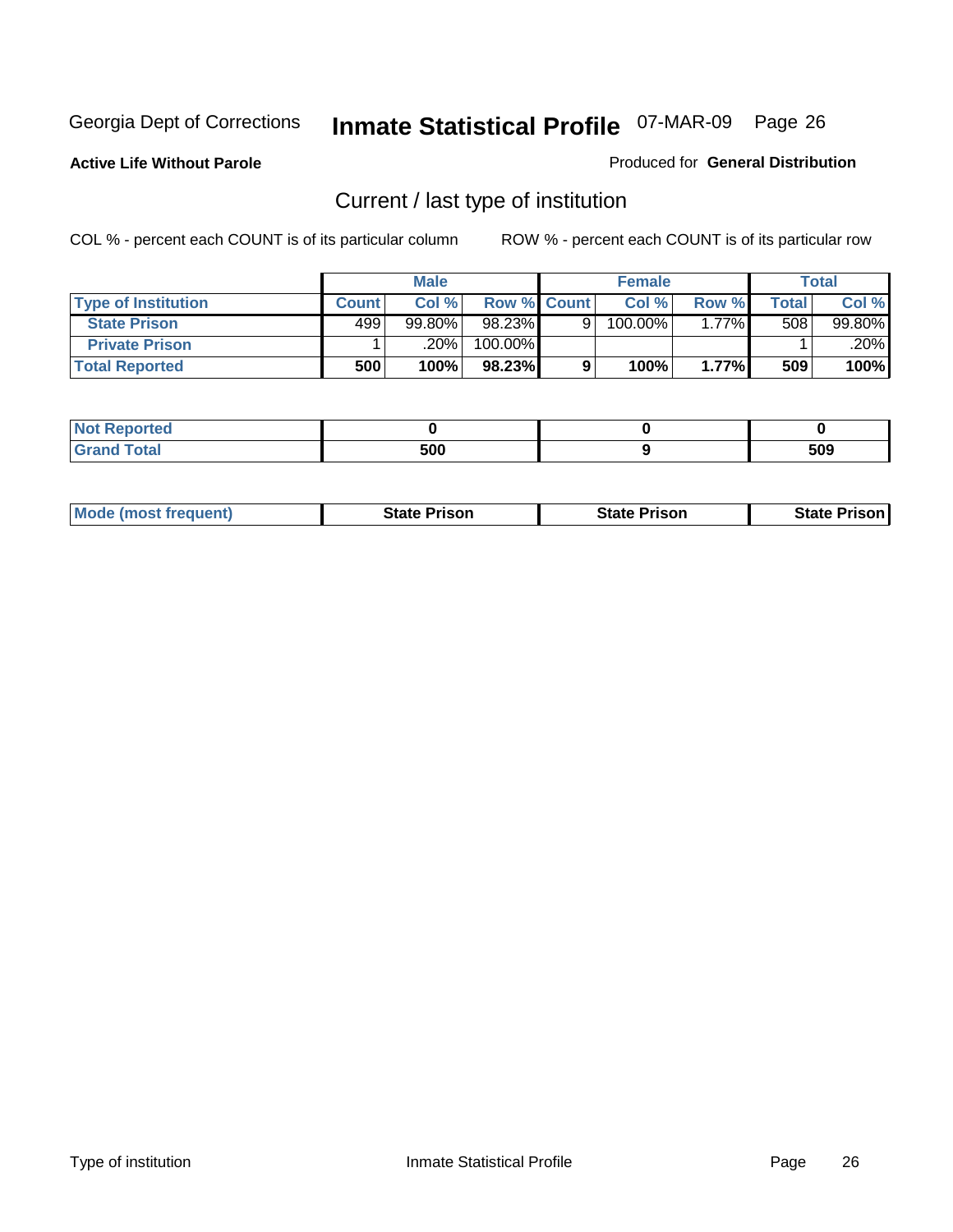**Active Life Without Parole** 

#### Produced for **General Distribution**

#### Institution type - transitional centers

|                                          |              | <b>Male</b> |                    | <b>Female</b> |             | Total |
|------------------------------------------|--------------|-------------|--------------------|---------------|-------------|-------|
| <b>Institution Type - Trans. Centers</b> | <b>Count</b> | Col %       | <b>Row % Count</b> | Col %         | Row % Total | Col % |
| <b>Total Reported</b>                    |              |             |                    |               |             |       |

| <b>Reported</b><br>$\sim$  |  |  |
|----------------------------|--|--|
| ota<br>C.v.<br>-<br>______ |  |  |

| Mode (most frequent) | <b>Null</b> | <b>Null</b> | <b>Null</b> |
|----------------------|-------------|-------------|-------------|
|                      |             |             |             |
|                      |             |             |             |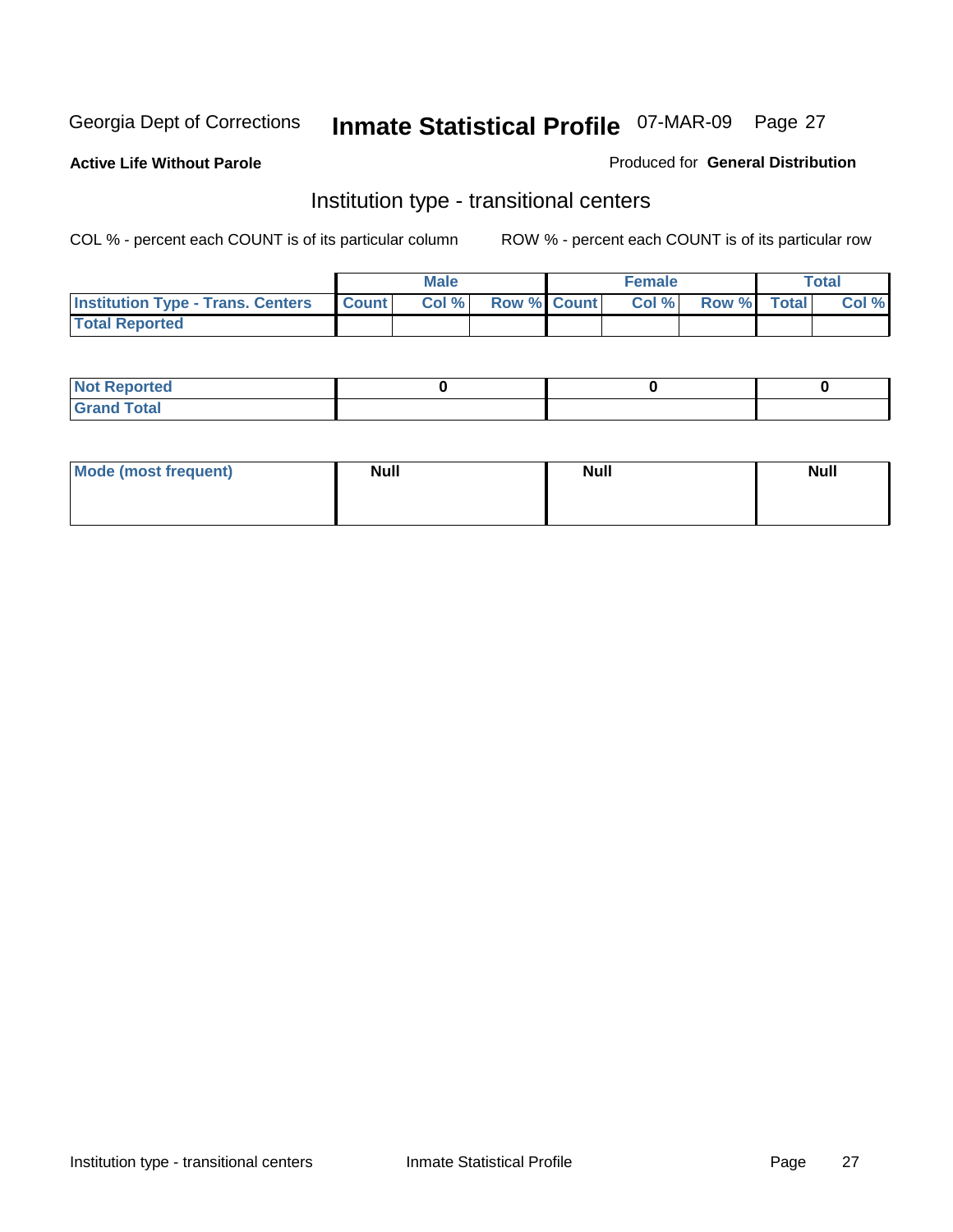**Active Life Without Parole** 

Produced for **General Distribution**

#### Institution type - mental hospitals

|                                                  | <b>Male</b> |                    | <b>Female</b> |                   | <b>Total</b> |
|--------------------------------------------------|-------------|--------------------|---------------|-------------------|--------------|
| <b>Institution Type - Mental Hospitals Count</b> | Col%        | <b>Row % Count</b> |               | Col % Row % Total | Col %        |
| <b>Total Reported</b>                            |             |                    |               |                   |              |

| <b>Not Reported</b> |  |  |
|---------------------|--|--|
| <b>Fotal</b><br>Cro |  |  |

| Mode (most frequent) | <b>Null</b> | <b>Null</b> | <b>Null</b> |
|----------------------|-------------|-------------|-------------|
|                      |             |             |             |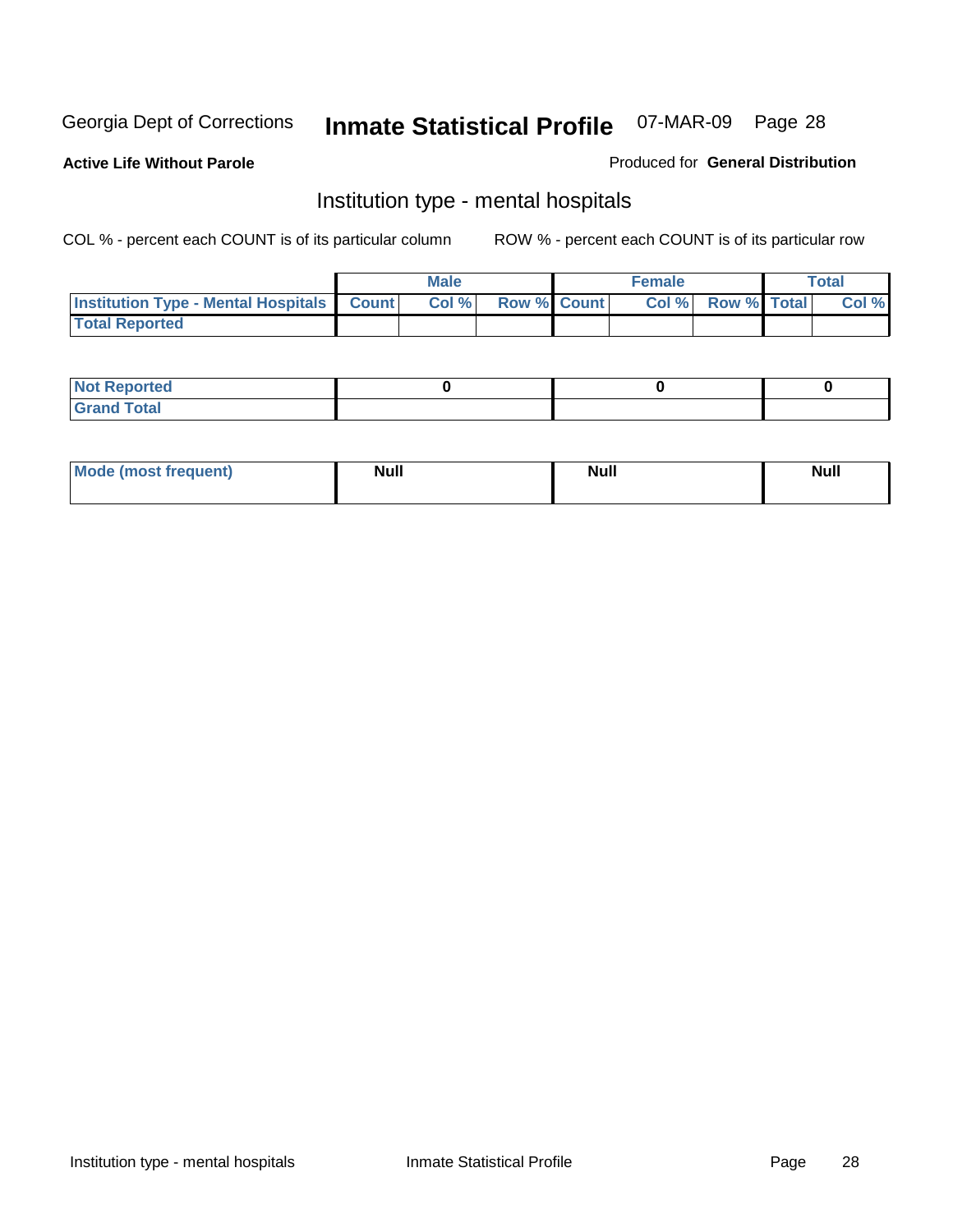**Active Life Without Parole** 

Produced for **General Distribution**

#### Institution type - county prisons

|                                                    | <b>Male</b> |                          | <b>Female</b> |       |              | Total |
|----------------------------------------------------|-------------|--------------------------|---------------|-------|--------------|-------|
| <b>Institution Type - County Prisons   Count  </b> | Col %       | <b>Row % Count Col %</b> |               | Row % | <b>Total</b> | Col % |
| <b>Total Reported</b>                              |             |                          |               |       |              |       |

| <b>Not</b><br><b>Reported</b> |  |  |
|-------------------------------|--|--|
| <b>Grand Total</b>            |  |  |

| <b>Mo</b><br>frequent) | NI. . II<br>1u 11 | <b>Moll</b> | <b>Null</b> |
|------------------------|-------------------|-------------|-------------|
|                        |                   |             |             |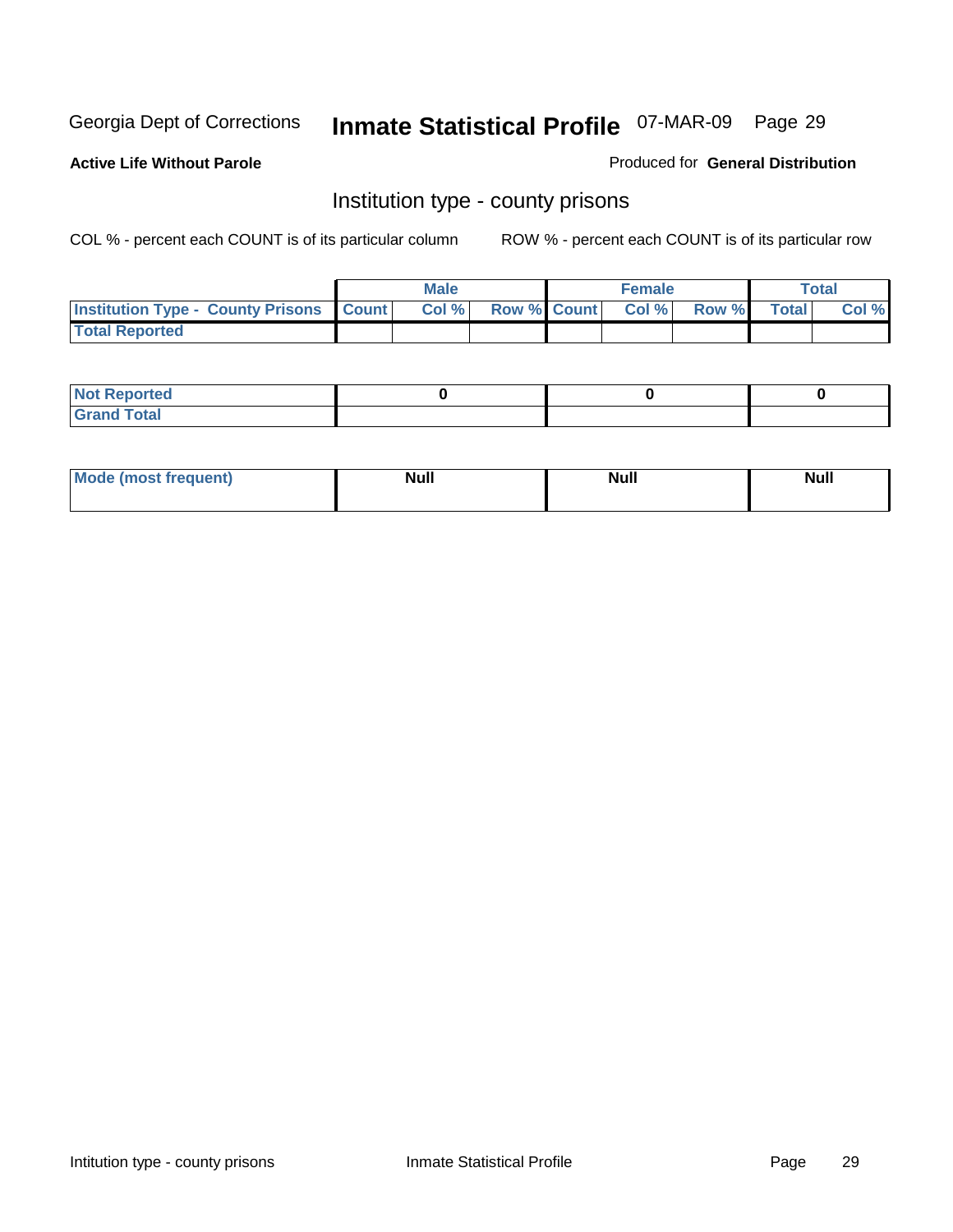**Active Life Without Parole** 

Produced for **General Distribution**

#### Institution type - state prisons

|     |                                         | <b>Male</b>  |        | <b>Female</b> |                |        | <b>Total</b> |              |          |
|-----|-----------------------------------------|--------------|--------|---------------|----------------|--------|--------------|--------------|----------|
|     | <b>Institution Type - State Prisons</b> | <b>Count</b> | Col %  | Row %         | <b>Count</b>   | Col %  | Row %        | <b>Total</b> | Col %    |
| 532 | <b>Augusta State Med.</b>               | 25           | 5.01%  | 100.00%       |                |        |              | 25           | 4.92%    |
|     | <b>Prison</b>                           |              |        |               |                |        |              |              |          |
| 553 | <b>Baldwin State Prison</b>             | 16           | 3.21%  | 100.00%       |                |        |              | 16           | 3.15%    |
| 547 | <b>Calhoun State Prison</b>             | 4            | .80%   | 100.00%       |                |        |              | 4            | .79%     |
| 523 | <b>Coastal State Prison</b>             | 3            | .60%   | 100.00%       |                |        |              | 3            | .59%     |
| 503 | <b>Dodge State Prison</b>               | 1            | .20%   | 100.00%       |                |        |              | 1            | .20%     |
| 521 | <b>Ga Diag &amp; Class Pris</b>         | 7            | 1.40%  | 100.00%       |                |        |              | 7            | 1.38%    |
| 522 | <b>Ga Diag &amp; Class Pris-</b>        | 14           | 2.81%  | 100.00%       |                |        |              | 14           | 2.76%    |
|     | <b>Perm</b>                             |              |        |               |                |        |              |              |          |
| 517 | <b>Ga State Prison</b>                  | 18           | 3.61%  | 100.00%       |                |        |              | 18           | 3.54%    |
| 541 | <b>Hancock State Prison</b>             | 56           | 11.22% | 100.00%       |                |        |              | 56           | 11.02%   |
| 540 | <b>Hays State Prison</b>                | 46           | 9.22%  | 100.00%       |                |        |              | 46           | $9.06\%$ |
| 549 | <b>Macon State Prison</b>               | 81           | 16.23% | 100.00%       |                |        |              | 81           | 15.94%   |
| 519 | <b>Men'S State Prison</b>               | 5            | 1.00%  | 100.00%       |                |        |              | 5            | .98%     |
| 554 | <b>Metro State Prison (W)</b>           |              |        |               | $\overline{7}$ | 77.78% | 100.00%      | 7            | 1.38%    |
| 505 | <b>Phillips State Prison</b>            | 16           | 3.21%  | 100.00%       |                |        |              | 16           | 3.15%    |
| 557 | <b>Pulaski State Prison (W)</b>         |              |        |               | $\overline{2}$ | 22.22% | 100.00%      | 2            | .39%     |
| 550 | <b>Smith State Prison</b>               | 46           | 9.22%  | 100.00%       |                |        |              | 46           | $9.06\%$ |
| 542 | <b>Telfair State Prison</b>             | 74           | 14.83% | 100.00%       |                |        |              | 74           | 14.57%   |
| 537 | <b>Valdosta State Prison</b>            | 45           | 9.02%  | 100.00%       |                |        |              | 45           | 8.86%    |
| 501 | <b>Ware State Prison</b>                | 41           | 8.22%  | 100.00%       |                |        |              | 41           | 8.07%    |
| 552 | <b>Washington Sp</b>                    | 1            | .20%   | 100.00%       |                |        |              |              | .20%     |
|     | <b>Total Reported</b>                   | 499          | 100%   | 98.23%        | 9              | 100%   | 1.77%        | 508          | 100%     |

| ported<br>N                 |     |     |
|-----------------------------|-----|-----|
| <b>Total</b><br><b>CHAN</b> | 499 | 508 |

| Mode (most frequent) | 1549 Macon State Prison | 554 Metro State Prison (W) | 549 Macon State<br>Prison |
|----------------------|-------------------------|----------------------------|---------------------------|
|----------------------|-------------------------|----------------------------|---------------------------|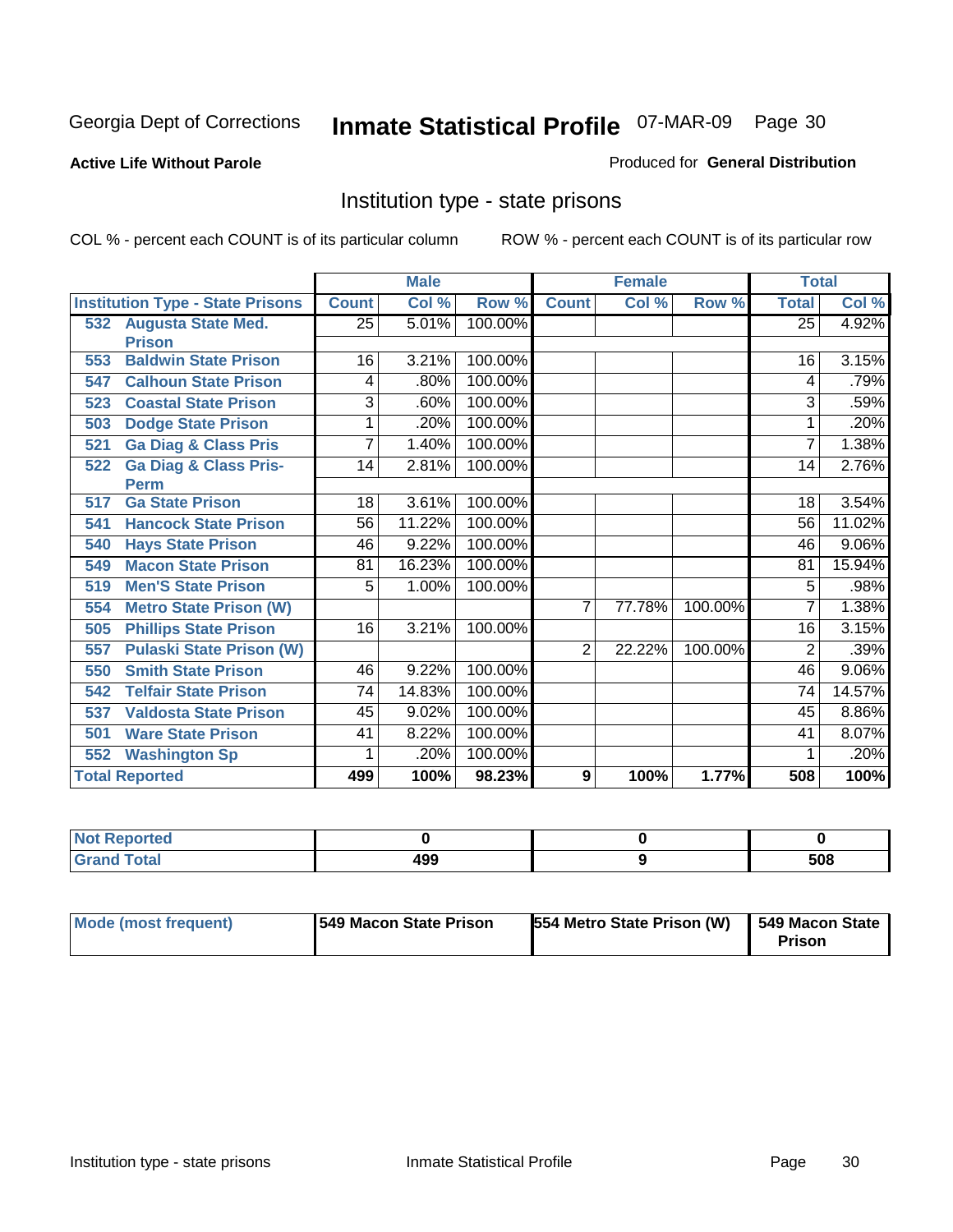**Active Life Without Parole** 

Produced for **General Distribution**

#### Institution type - private prisons

|                                           |              | <b>Male</b> |               | <b>Female</b> |       |       | Total   |
|-------------------------------------------|--------------|-------------|---------------|---------------|-------|-------|---------|
| <b>Institution Type - Private Prisons</b> | <b>Count</b> | Col %       | Row % Count   | Col %         | Row % | Total | Col %   |
| 567 D Ray James Corr Fac                  |              | $100.00\%$  | 100.00%       |               |       |       | 100.00% |
| <b>Total Reported</b>                     |              | 100%        | 100% <b>I</b> |               | %     |       | 100%    |

| <b>Not Reported</b>             |  |  |
|---------------------------------|--|--|
| <b>Total</b><br>Gr2<br>$\sim$ . |  |  |

| Mode (most frequent) | 567 D Ray James Corr Fac | <b>Null</b> | <b>567 D Ray James</b><br><b>Corr Fac</b> |
|----------------------|--------------------------|-------------|-------------------------------------------|
|----------------------|--------------------------|-------------|-------------------------------------------|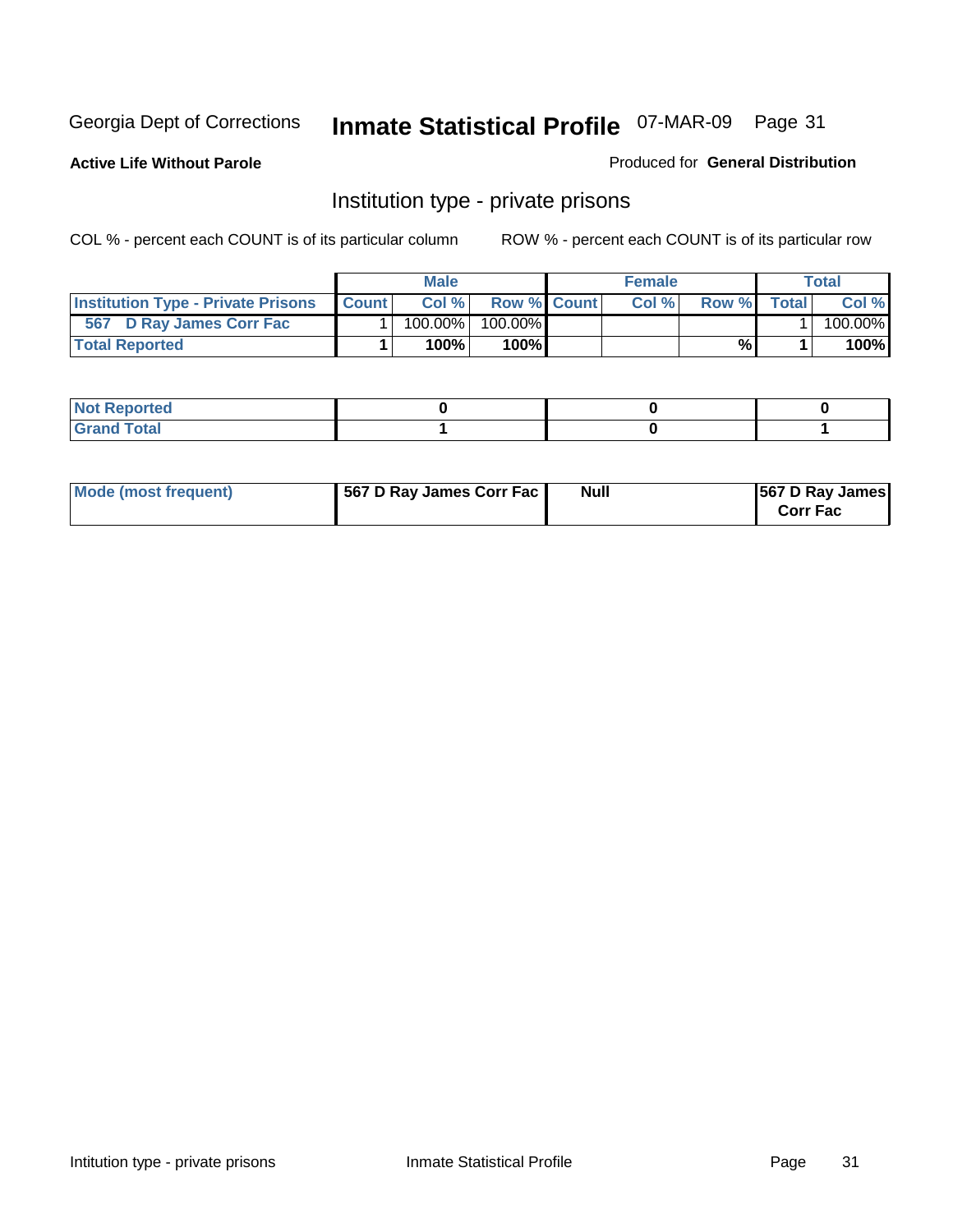**Active Life Without Parole** 

Produced for **General Distribution**

#### Institution type - prison annexes

|                                                | <b>Male</b> |              |                | <b>Female</b> |             | <b>Total</b> |
|------------------------------------------------|-------------|--------------|----------------|---------------|-------------|--------------|
| <b>Institution Type - Prison Annexes Count</b> | Col %       | <b>Row %</b> | <b>Count</b> Ⅰ | Col%          | Row % Total | Col %        |
| <b>Total Reported</b>                          |             |              |                |               |             |              |

| <b>Not</b><br><b>Reported</b>    |  |  |
|----------------------------------|--|--|
| <b>Total</b><br>Gran<br>$\sim$ . |  |  |

| Mode (most frequent) | <b>Null</b> | <b>Null</b> | <b>Null</b> |
|----------------------|-------------|-------------|-------------|
|                      |             |             |             |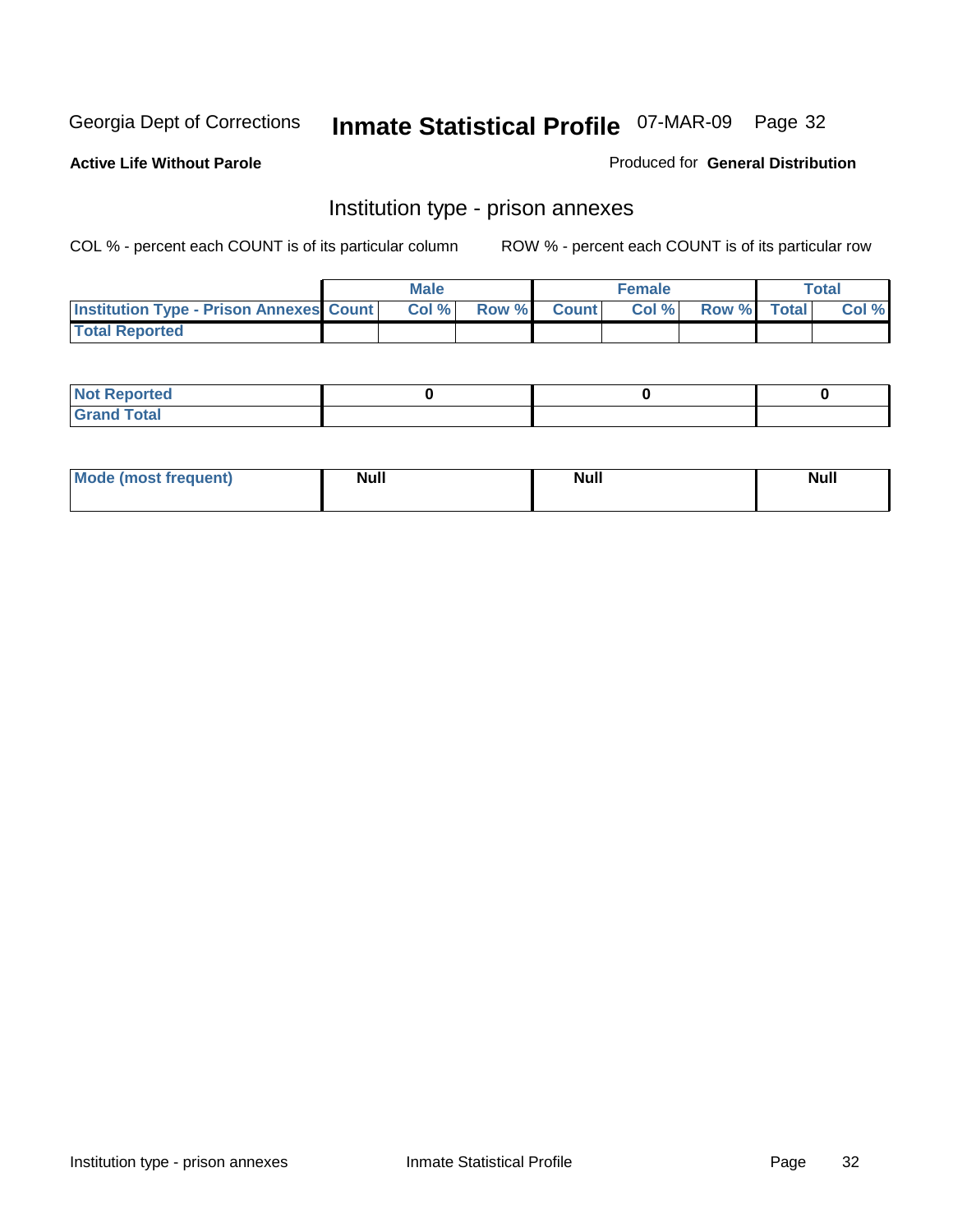**Active Life Without Parole** 

Produced for **General Distribution**

#### Institution type - pre-release centers

|                                                | <b>Male</b> |       |              | <b>Female</b> |             | <b>Total</b> |
|------------------------------------------------|-------------|-------|--------------|---------------|-------------|--------------|
| <b>Institution Type - Prison Annexes Count</b> | Col%        | Row % | <b>Count</b> | Col%          | Row % Total | Col %        |
| <b>Total Reported</b>                          |             |       |              |               |             |              |

| <b>Not</b><br><b>Reported</b>    |  |  |
|----------------------------------|--|--|
| <b>Total</b><br>Gran<br>$\sim$ . |  |  |

| Mode (most frequent) | <b>Null</b> | <b>Null</b><br>_____ | <b>Null</b> |
|----------------------|-------------|----------------------|-------------|
|                      |             |                      |             |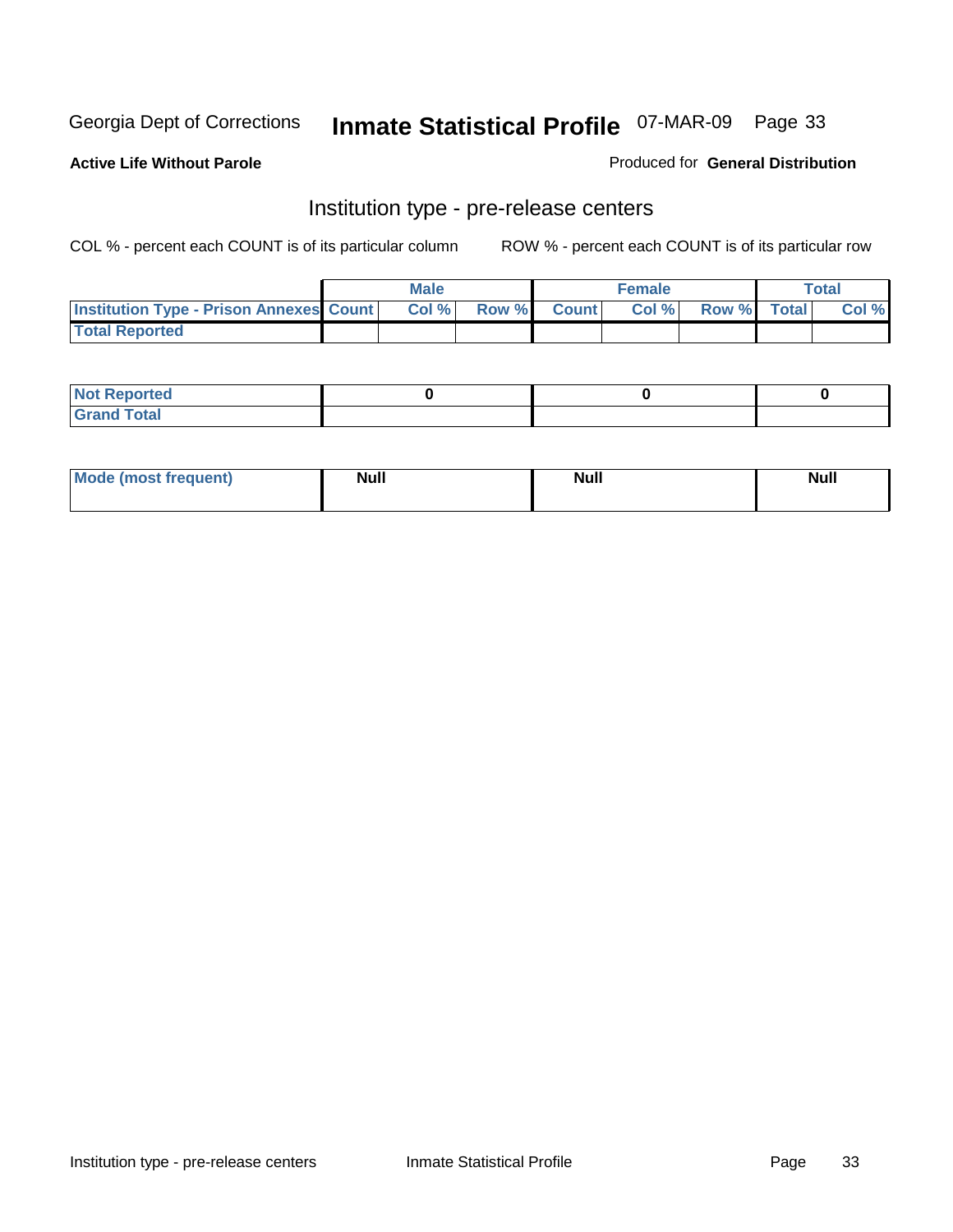**Active Life Without Parole** 

Produced for **General Distribution**

#### Institution type - inmate boot camp

|                                      |              | Male  |             | <b>Female</b> |             | <b>Total</b> |
|--------------------------------------|--------------|-------|-------------|---------------|-------------|--------------|
| <b>Institution Type - Boot Camps</b> | <b>Count</b> | Col % | Row % Count | Col %         | Row % Total | Col %        |
| <b>Total Rported</b>                 |              |       |             |               |             |              |

| <b>Not Reported</b>  |  |  |
|----------------------|--|--|
| <b>Total</b><br>Croy |  |  |

| Mode (most frequent) | <b>Null</b> | <b>Null</b> | <b>Null</b> |
|----------------------|-------------|-------------|-------------|
|                      |             |             |             |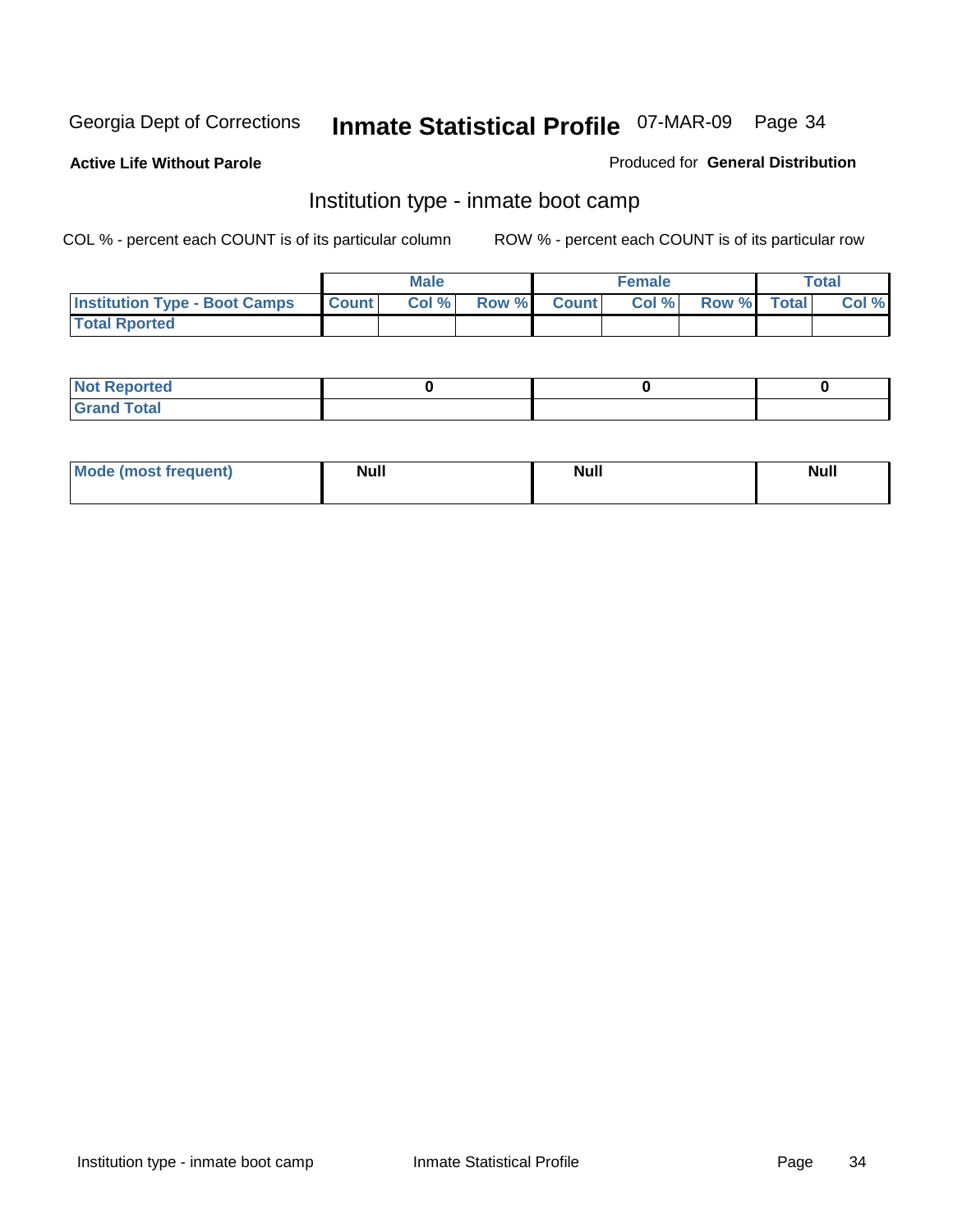**Active Life Without Parole** 

Produced for **General Distribution**

## Number of disciplinary reports

|                                       |              | <b>Male</b> |                    |                | <b>Female</b> |       |       | <b>Total</b> |
|---------------------------------------|--------------|-------------|--------------------|----------------|---------------|-------|-------|--------------|
| <b>Number of Disciplinary Reports</b> | <b>Count</b> | Col %       | <b>Row % Count</b> |                | Col %         | Row % | Total | Col %        |
|                                       | 110          | 22.00%      | 95.65%             | 5 <sup>1</sup> | 55.56%        | 4.35% | 115   | 22.59%       |
|                                       | 61           | 12.20%      | 100.00%            |                |               |       | 61    | 11.98%       |
| 2                                     | 42           | 8.40%       | 97.67%             |                | 11.11%        | 2.33% | 43    | 8.45%        |
| 3                                     | 40           | 8.00%       | 97.56%             |                | 11.11%        | 2.44% | 41    | 8.06%        |
|                                       | 27           | 5.40%       | 100.00%            |                |               |       | 27    | 5.30%        |
|                                       | 26           | 5.20%       | 100.00%            |                |               |       | 26    | 5.11%        |
| <b>More Than 5</b>                    | 194          | 38.80%      | 98.98%             | 2              | 22.22%        | 1.02% | 196   | 38.51%       |
| <b>Total Reported</b>                 | 500          | 100%        | 98.23%             | 9              | 100%          | 1.77% | 509   | 100%         |

| N<br>тес.        |              |                    |
|------------------|--------------|--------------------|
| $\sim$<br>______ | 500<br>- - - | 50C<br>JUJ<br>$ -$ |

| Mean (average)       | 7.91 | 6.44 | 7.89 |
|----------------------|------|------|------|
| Median (middle)      |      |      |      |
| Mode (most frequent) |      |      |      |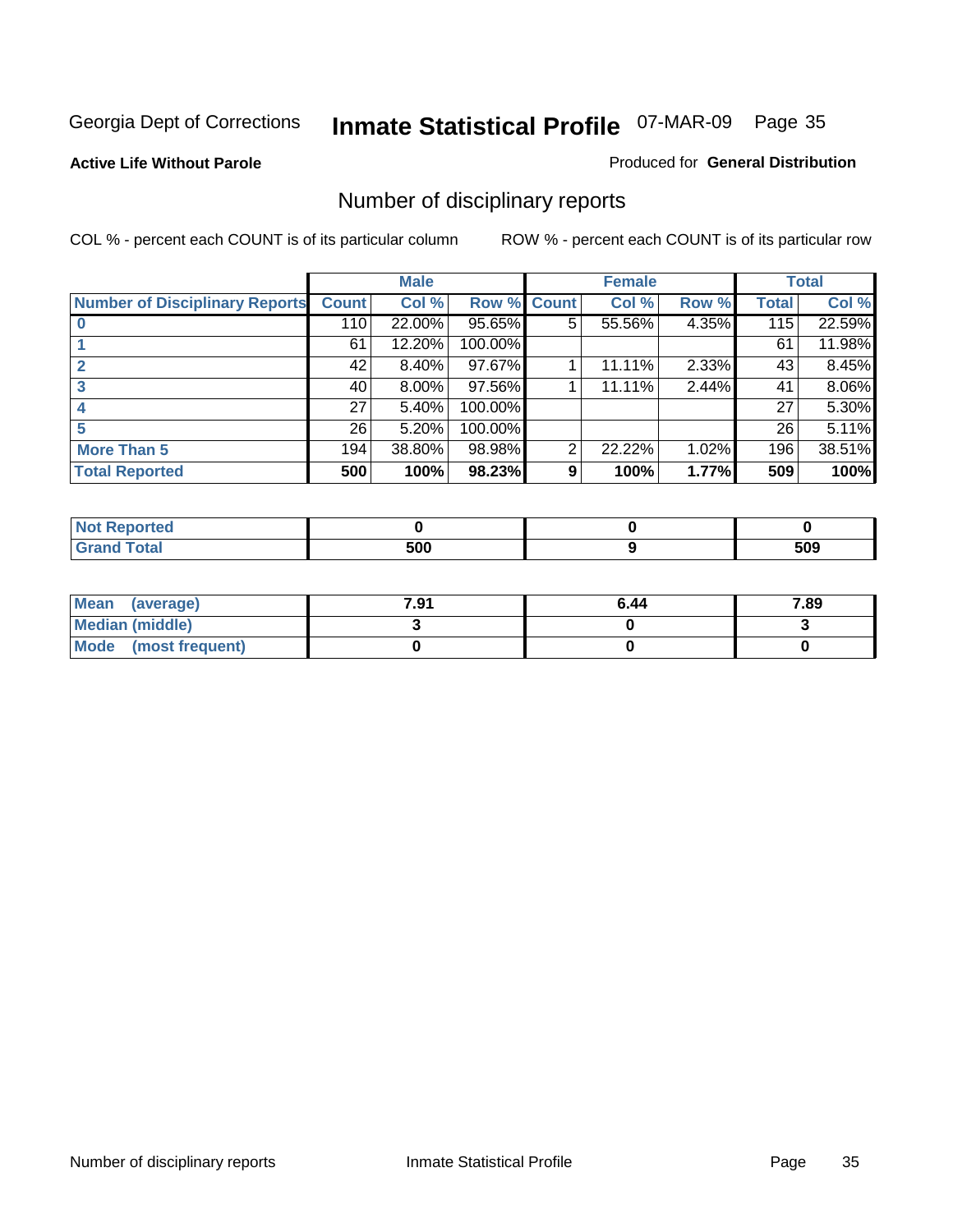#### **Active Life Without Parole**

#### Produced for **General Distribution**

#### Number of transfers

|                            |              | <b>Male</b> |         |       | <b>Female</b> |        |              | <b>Total</b> |
|----------------------------|--------------|-------------|---------|-------|---------------|--------|--------------|--------------|
| <b>Number of Transfers</b> | <b>Count</b> | Col %       | Row %   | Count | Col %         | Row %  | <b>Total</b> | Col %        |
|                            | 5            | $1.00\%$    | 71.43%  | 2     | 22.22%        | 28.57% |              | 1.38%        |
|                            | 112          | 22.40%      | 98.25%  | 2     | 22.22%        | 1.75%  | 114          | 22.40%       |
|                            | 110          | 22.00%      | 98.21%  | 2     | 22.22%        | 1.79%  | 112          | 22.00%       |
|                            | 99           | 19.80%      | 97.06%  | 3     | 33.33%        | 2.94%  | 102          | 20.04%       |
|                            | 63           | 12.60%      | 100.00% |       |               |        | 63           | 12.38%       |
|                            | 33           | 6.60%       | 100.00% |       |               |        | 33           | 6.48%        |
| <b>More Than 5</b>         | 78           | 15.60%      | 100.00% |       |               |        | 78           | 15.32%       |
| <b>Total Reported</b>      | 500          | 100%        | 98.23%  | 9     | 100%          | 1.77%  | 509          | 100%         |

| .<br>N<br>те о               |                |     |
|------------------------------|----------------|-----|
| $T_{\text{total}}$<br>______ | - ^ ^<br>$  -$ | 509 |

| Mean (average)       | 3.34 | 67،، | 221<br>J.J I |
|----------------------|------|------|--------------|
| Median (middle)      |      |      |              |
| Mode (most frequent) |      |      |              |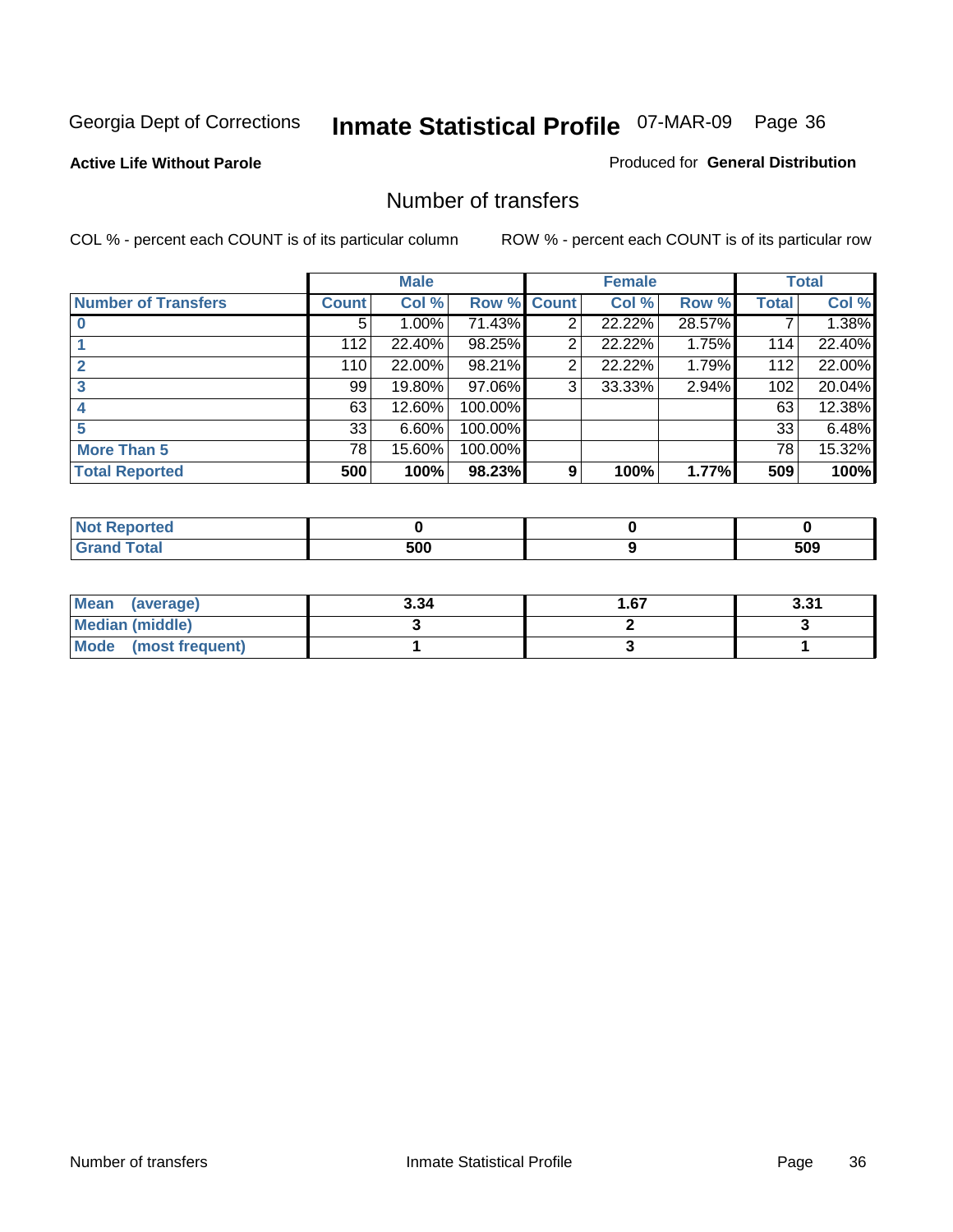**Active Life Without Parole** 

Produced for **General Distribution**

# Number of escapes

|                       |         | <b>Male</b> |                    |   | <b>Female</b> |         |         | <b>Total</b> |
|-----------------------|---------|-------------|--------------------|---|---------------|---------|---------|--------------|
| Number of Escapes     | Count l | Col %       | <b>Row % Count</b> |   | Col %         | Row %   | Total I | Col %        |
|                       | 499     | $99.80\%$   | $98.23\%$          | 9 | 100.00%       | $.77\%$ | 508     | 99.80%       |
|                       |         | 0.20%       | 100.00%            |   |               |         |         | 0.20%        |
| <b>Total Reported</b> | 500     | 100%        | 98.23%             |   | 100%          | 1.77%   | 509     | 100%         |

| المستقصين<br>теа |     |     |
|------------------|-----|-----|
| ---<br>υιαι      | 500 | 509 |

| Mean (average)       |  |  |
|----------------------|--|--|
| Median (middle)      |  |  |
| Mode (most frequent) |  |  |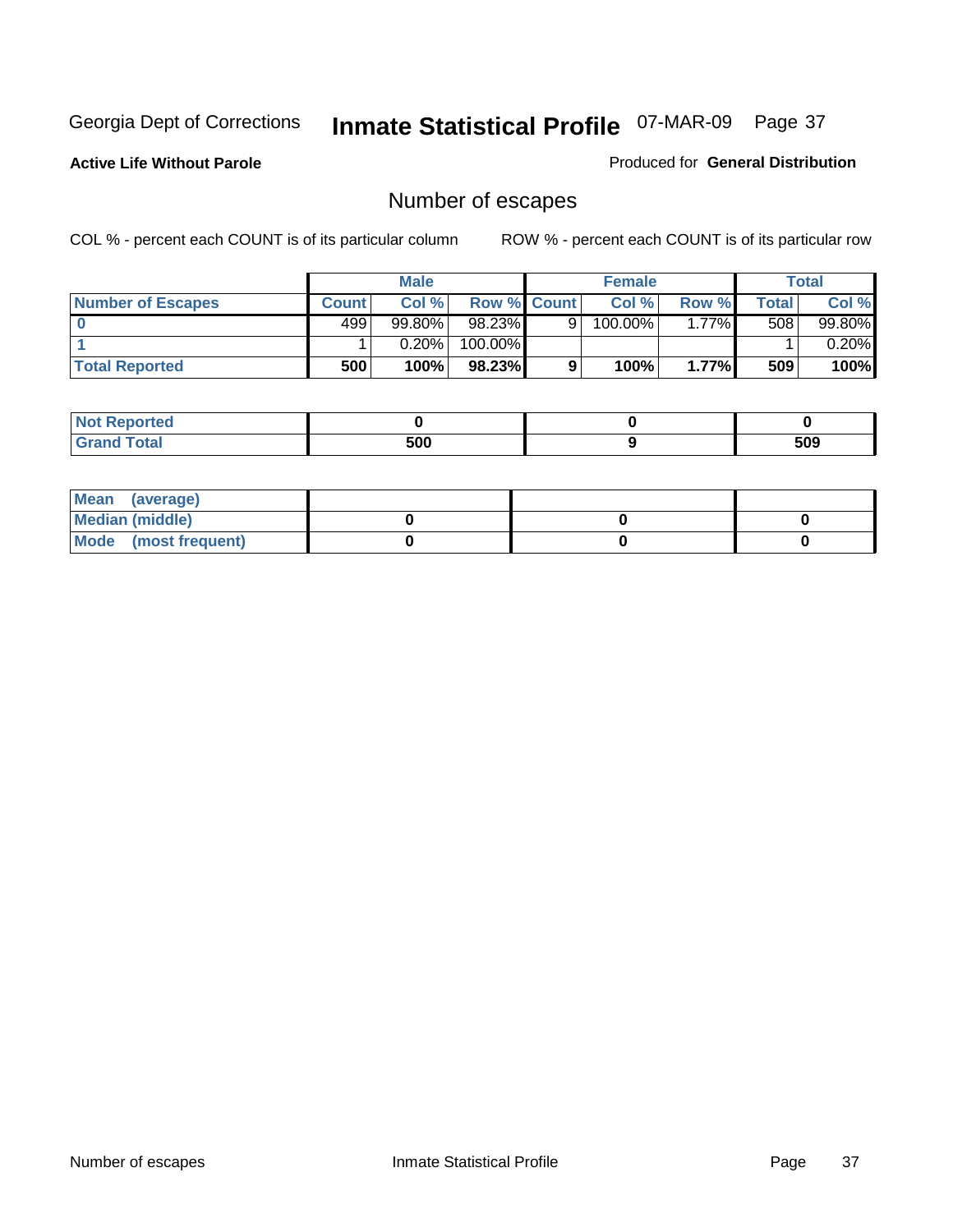**Active Life Without Parole** 

Produced for **General Distribution**

### Actual release type

|                            |              | <b>Male</b> |                    | <b>Female</b> |       |             | Total |
|----------------------------|--------------|-------------|--------------------|---------------|-------|-------------|-------|
| <b>Actual Release Type</b> | <b>Count</b> | Col %       | <b>Row % Count</b> | Col %1        | Row % | $\tau$ otal | Col % |
| <b>Total Reported</b>      |              | %           | %                  | %             | %     |             | %     |

| <b>Still Active</b> | 500 | 509 |
|---------------------|-----|-----|
| <b>Not Reported</b> |     |     |
| <b>Grand Total</b>  | 500 | 509 |

| īМ | м.<br>$-$ - $-$ - $-$ - $-$ | Null | $\cdots$ |
|----|-----------------------------|------|----------|
|    |                             |      |          |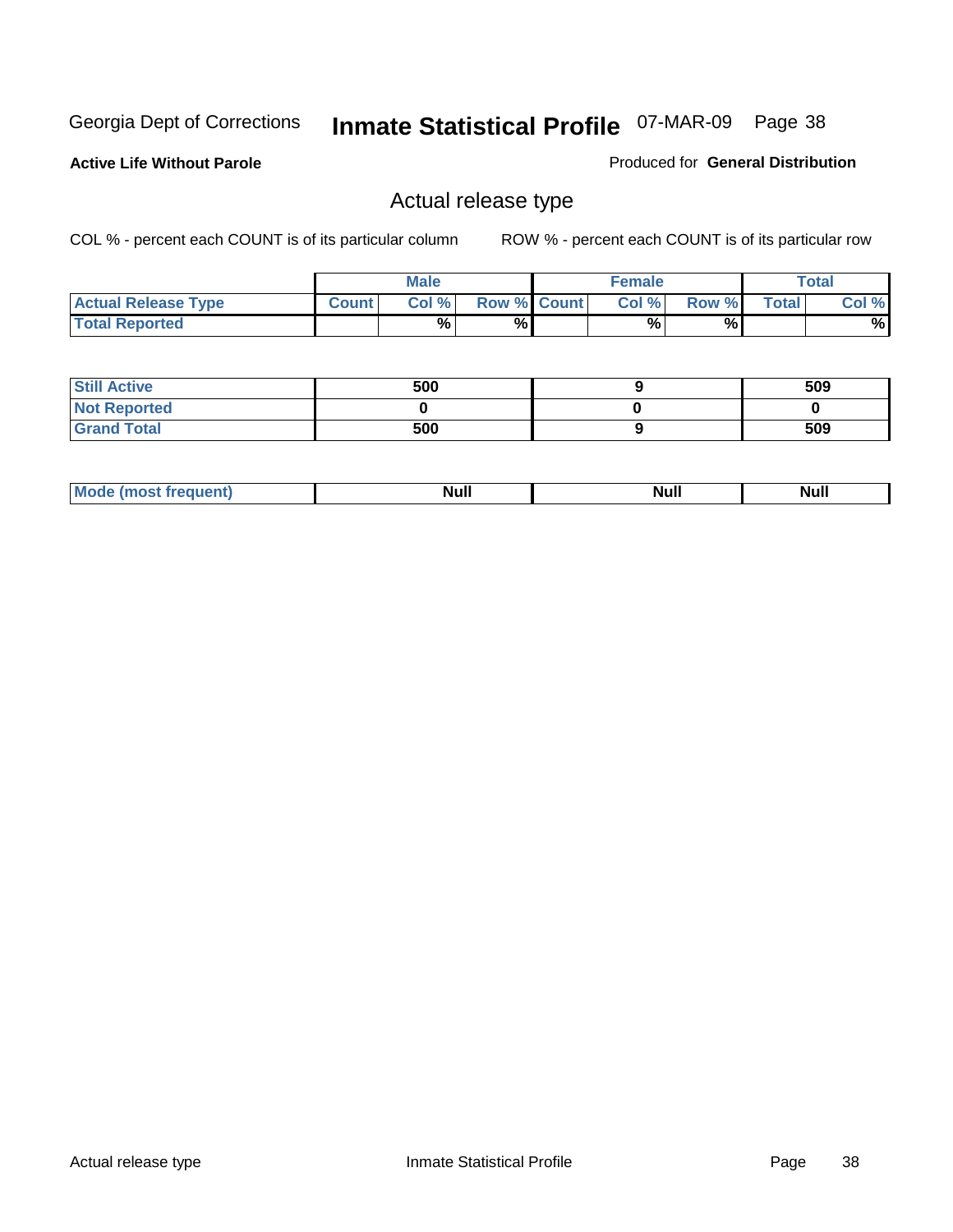#### **Active Life Without Parole**

#### Produced for **General Distribution**

### Time served in current (or last) institution

|                            |              | <b>Male</b> |         |                  | <b>Female</b> |        |              | <b>Total</b> |
|----------------------------|--------------|-------------|---------|------------------|---------------|--------|--------------|--------------|
| <b>Time In Institution</b> | <b>Count</b> | Col %       | Row %   | <b>Count</b>     | Col %         | Row %  | <b>Total</b> | Col %        |
| 0 to 3 months              | 63           | 12.60%      | 100.00% |                  |               |        | 63           | 12.38%       |
| 3.01 to 6 months           | 52           | 10.40%      | 100.00% |                  |               |        | 52           | 10.22%       |
| 6.01 to 9 months           | 25           | 5.00%       | 78.13%  | 7                | 77.78%        | 21.88% | 32           | 6.29%        |
| 9.01 to 12 months          | 43           | 8.60%       | 100.00% |                  |               |        | 43           | 8.45%        |
| 12.01 to 18 months         | 51           | 10.20%      | 100.00% |                  |               |        | 51           | 10.02%       |
| 18.01 to 24 months         | 30           | 6.00%       | 100.00% |                  |               |        | 30           | 5.89%        |
| 2.01 to 3 years            | 62           | 12.40%      | 100.00% |                  |               |        | 62           | 12.18%       |
| 3.01 to 4 years            | 44           | 8.80%       | 100.00% |                  |               |        | 44           | 8.64%        |
| 4.01 to 5 years            | 30           | 6.00%       | 93.75%  | $\overline{2}$   | 22.22%        | 6.25%  | 32           | 6.29%        |
| 5.01 to 6 years            | 20           | 4.00%       | 100.00% |                  |               |        | 20           | 3.93%        |
| 6.01 to 7 years            | 33           | 6.60%       | 100.00% |                  |               |        | 33           | 6.48%        |
| $7.01$ to 8 years          | 16           | 3.20%       | 100.00% |                  |               |        | 16           | 3.14%        |
| 8.01 to 9 years            | 12           | 2.40%       | 100.00% |                  |               |        | 12           | 2.36%        |
| 9.01 to 10 years           | 6            | 1.20%       | 100.00% |                  |               |        | 6            | 1.18%        |
| Over 10 years              | 13           | 2.60%       | 100.00% |                  |               |        | 13           | 2.55%        |
| <b>Total Reported</b>      | 500          | 100%        | 98.23%  | $\boldsymbol{9}$ | 100%          | 1.77%  | 509          | 100%         |

| <b>Not Reported</b> |     |     |
|---------------------|-----|-----|
| <b>Total</b>        | 500 | 509 |

| <b>Mean</b><br>(average) | 33 months | 17 months | 33 months |  |
|--------------------------|-----------|-----------|-----------|--|
| Median (middle)          | 20 months | 8 months  | 20 months |  |
| Mode (most frequent)     | 11 months | ∣ months  | months    |  |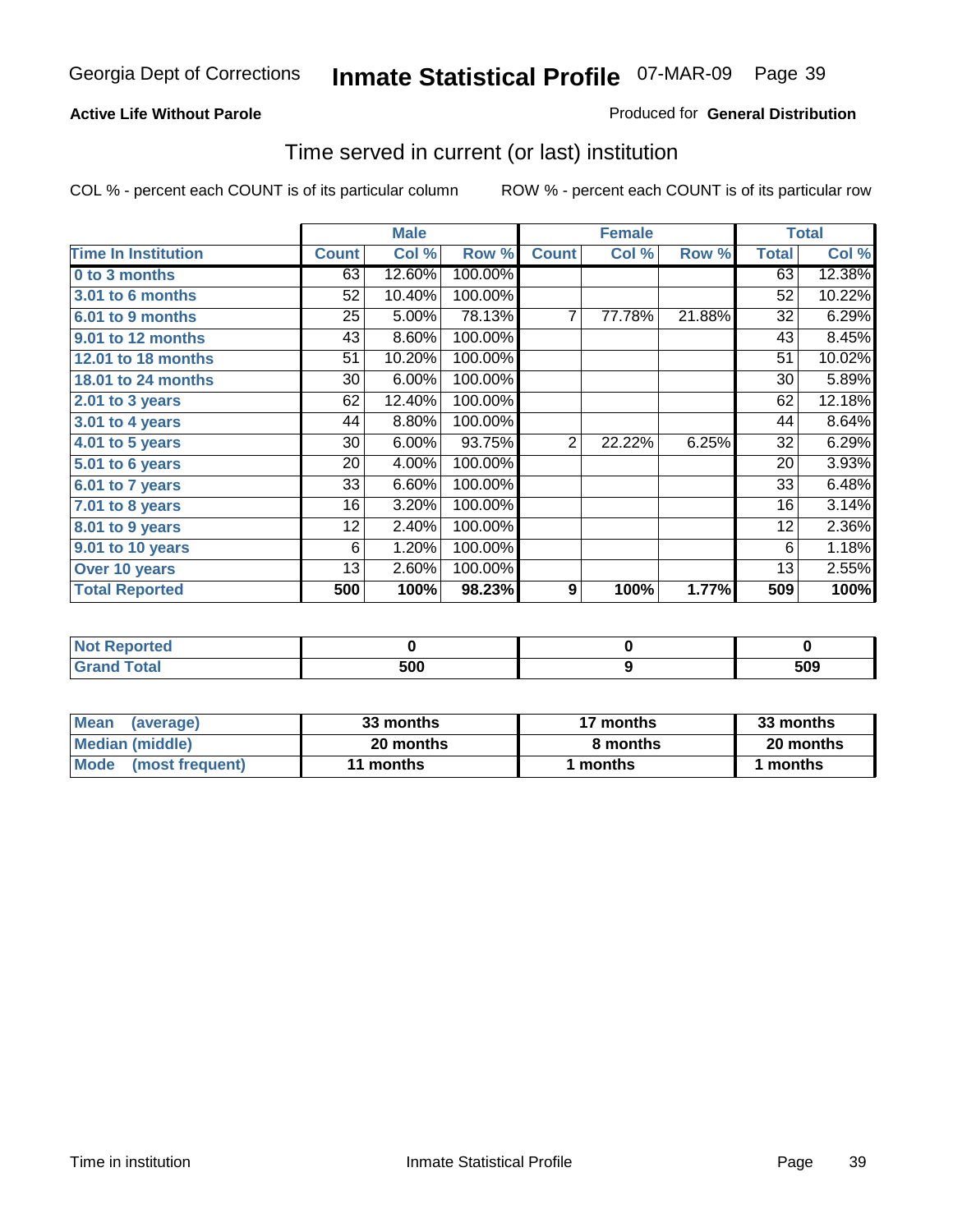#### **Active Life Without Parole**

#### Produced for **General Distribution**

### Highest grade level attained

|                              |                | <b>Male</b> |         |                | <b>Female</b> |       |                | <b>Total</b> |
|------------------------------|----------------|-------------|---------|----------------|---------------|-------|----------------|--------------|
| <b>Grade Level</b>           | <b>Count</b>   | Col %       | Row %   | <b>Count</b>   | Col %         | Row % | <b>Total</b>   | Col %        |
| No school at all             |                | 0.21%       | 100.00% |                |               |       | 1              | 0.20%        |
| <b>Grade 1</b>               | 1              | 0.21%       | 100.00% |                |               |       | 1              | 0.20%        |
| <b>Grade 4</b>               | $\overline{3}$ | 0.62%       | 100.00% |                |               |       | $\overline{3}$ | 0.61%        |
| Grade 5                      | 4              | 0.83%       | 100.00% |                |               |       | 4              | 0.81%        |
| Grade 6                      | 7              | 1.45%       | 100.00% |                |               |       | 7              | 1.42%        |
| <b>Grade 7</b>               | 19             | 3.93%       | 100.00% |                |               |       | 19             | 3.86%        |
| <b>Grade 8</b>               | 49             | 10.14%      | 100.00% |                |               |       | 49             | 9.96%        |
| Grade 9                      | 66             | 13.66%      | 98.51%  | 1              | 11.11%        | 1.49% | 67             | 13.62%       |
| Grade 10                     | 99             | 20.50%      | 98.02%  | $\overline{2}$ | 22.22%        | 1.98% | 101            | 20.53%       |
| Grade 11                     | 67             | 13.87%      | 97.10%  | $\overline{c}$ | 22.22%        | 2.90% | 69             | 14.02%       |
| <b>Grade 12 or GED</b>       | 80             | 16.56%      | 97.56%  | 2              | 22.22%        | 2.44% | 82             | 16.67%       |
| <b>Some tech school</b>      | 12             | 2.48%       | 100.00% |                |               |       | 12             | 2.44%        |
| <b>Completed tech school</b> | 14             | 2.90%       | 100.00% |                |               |       | 14             | 2.85%        |
| College, 1 year              | 16             | 3.31%       | 100.00% |                |               |       | 16             | 3.25%        |
| College, 2 year              | 19             | 3.93%       | 90.48%  | $\overline{2}$ | 22.22%        | 9.52% | 21             | 4.27%        |
| College, 3 year              | 9              | 1.86%       | 100.00% |                |               |       | 9              | 1.83%        |
| <b>Bachelor's degree</b>     | 10             | 2.07%       | 100.00% |                |               |       | 10             | 2.03%        |
| <b>Master's degree</b>       | 4              | 0.83%       | 100.00% |                |               |       | 4              | 0.81%        |
| Ph.D. degree                 | 1              | 0.21%       | 100.00% |                |               |       | 1              | 0.20%        |
| Law degree                   | $\overline{2}$ | 0.41%       | 100.00% |                |               |       | $\overline{2}$ | 0.41%        |
| <b>Total Reported</b>        | 483            | 100%        | 98.17%  | 9              | 100%          | 1.83% | 492            | 100%         |

| <b>Not Reported</b>   | . . | . .<br>. . |
|-----------------------|-----|------------|
| <b>Total</b><br>Grand | 500 | 509        |

| <b>Mean</b><br>(average) | 10.63    | 11.44    | 10.64    |
|--------------------------|----------|----------|----------|
| Median (middle)          | Grade 10 | Grade 11 | Grade 10 |
| Mode<br>(most frequent)  | Grade 10 | Grade 11 | Grade 10 |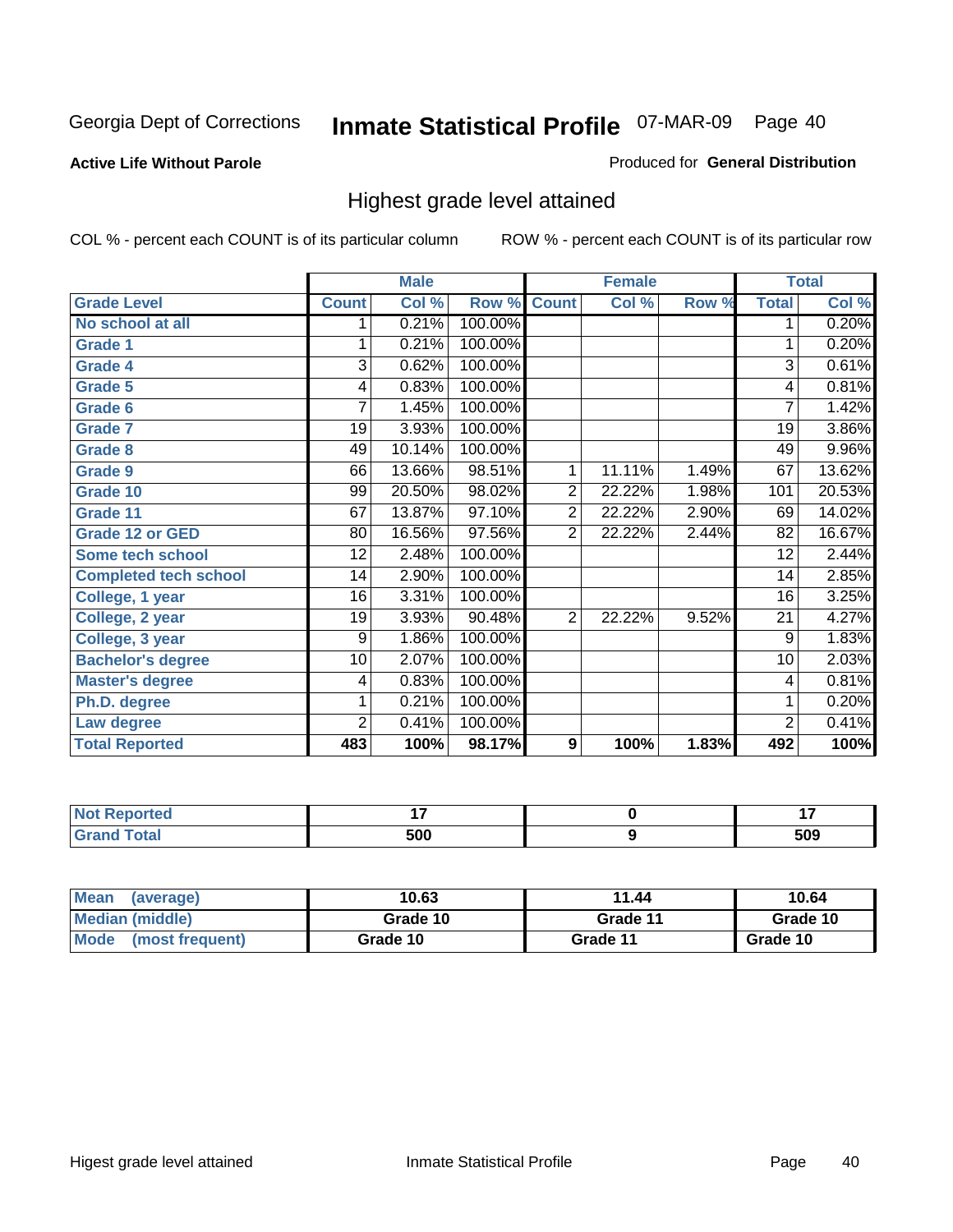**Active Life Without Parole** 

Produced for **General Distribution**

### Culture fair IQ scores

|                       |              | <b>Male</b> |             |                | <b>Female</b> |          |                 | <b>Total</b> |
|-----------------------|--------------|-------------|-------------|----------------|---------------|----------|-----------------|--------------|
| <b>IQ Scores</b>      | <b>Count</b> | Col %       | Row % Count |                | Col %         | Row %    | <b>Total</b>    | Col %        |
| $60 - 69$             | 20           | 4.54%       | 100.00%     |                |               |          | $\overline{20}$ | 4.44%        |
| $70 - 79$             | 33           | 7.48%       | 100.00%     |                |               |          | 33              | 7.33%        |
| $80 - 89$             | 73           | 16.55%      | 97.33%      | $\overline{2}$ | 22.22%        | $2.67\%$ | 75              | 16.67%       |
| $90 - 99$             | 73           | 16.55%      | 97.33%      | 2              | 22.22%        | 2.67%    | 75              | 16.67%       |
| $100 - 109$           | 124          | 28.12%      | 99.20%      |                | 11.11%        | 0.80%    | 125             | 27.78%       |
| $110 - 119$           | 97           | 22.00%      | 97.98%      | 2              | 22.22%        | 2.02%    | 99              | 22.00%       |
| $120 - 129$           | 21           | 4.76%       | 95.45%      | 1              | 11.11%        | 4.55%    | 22              | 4.89%        |
| $130 - 139$           |              |             |             |                | 11.11%        | 100.00%  |                 | 0.22%        |
| <b>Total Reported</b> | 441          | 100%        | 98.00%      | 9              | 100%          | 2.00%    | 450             | 100%         |

| <b>Not Reported</b>  | 56  | 56  |
|----------------------|-----|-----|
| Not Valid (under 60) |     |     |
| <b>Grand Total</b>   | 500 | 509 |

| Mean<br>(average)    | 98  | 108 | 99  |
|----------------------|-----|-----|-----|
| Median (middle)      | 101 | 102 | 101 |
| Mode (most frequent) | 105 | 96  | 105 |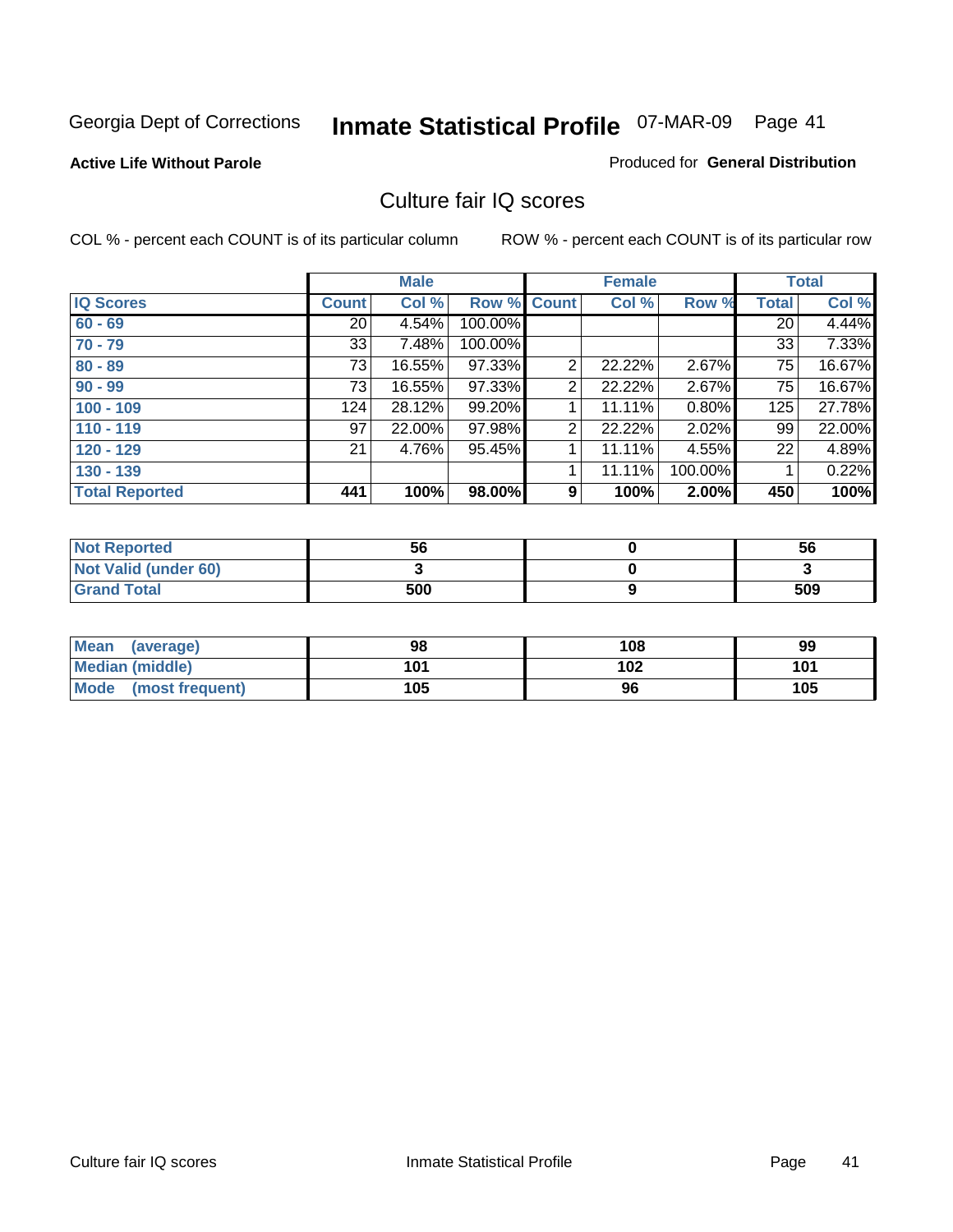#### **Active Life Without Parole**

#### Produced for **General Distribution**

# Wide Range Achievement Test (WRAT) reading score

|                           |              | <b>Male</b> |         |              | <b>Female</b>    |       |                 | <b>Total</b> |
|---------------------------|--------------|-------------|---------|--------------|------------------|-------|-----------------|--------------|
| <b>WRAT Reading Score</b> | <b>Count</b> | Col %       | Row %   | <b>Count</b> | Col %            | Row % | <b>Total</b>    | Col %        |
| 0.1 to 0.9                | 10           | 2.23%       | 100.00% |              |                  |       | 10              | 2.18%        |
| 1.0 to 1.9                | 13           | 2.90%       | 100.00% |              |                  |       | 13              | 2.84%        |
| 2.0 to 2.9                | 26           | 5.79%       | 96.30%  | 1            | 11.11%           | 3.70% | $\overline{27}$ | 5.90%        |
| 3.0 to 3.9                | 24           | 5.35%       | 100.00% |              |                  |       | 24              | 5.24%        |
| 4.0 to 4.9                | 35           | 7.80%       | 100.00% |              |                  |       | 35              | 7.64%        |
| 5.0 to 5.9                | 46           | 10.24%      | 97.87%  | 1            | 11.11%           | 2.13% | 47              | 10.26%       |
| 6.0 to 6.9                | 38           | 8.46%       | 100.00% |              |                  |       | 38              | 8.30%        |
| 7.0 to 7.9                | 17           | 3.79%       | 100.00% |              |                  |       | 17              | 3.71%        |
| 8.0 to 8.9                | 32           | 7.13%       | 100.00% |              |                  |       | 32              | 6.99%        |
| 9.0 to 9.9                | 40           | 8.91%       | 97.56%  | 1            | 11.11%           | 2.44% | 41              | 8.95%        |
| 10.0 to 10.9              | 11           | 2.45%       | 91.67%  | $\mathbf{1}$ | 11.11%           | 8.33% | 12              | 2.62%        |
| 11.0 to 11.9              | 28           | 6.24%       | 100.00% |              |                  |       | 28              | 6.11%        |
| 12.0 to 12.9              | 77           | 17.15%      | 98.72%  | 1            | 11.11%           | 1.28% | 78              | 17.03%       |
| 13                        | 52           | 11.58%      | 92.86%  | 4            | 44.44%           | 7.14% | 56              | 12.23%       |
| <b>Total Reported</b>     | 449          | 100%        | 98.03%  | 9            | 100%             | 1.97% | 458             | 100%         |
|                           |              |             |         |              |                  |       |                 |              |
| <b>Not Reported</b>       |              | 51          |         |              | $\pmb{0}$        |       |                 | 51           |
| <b>Grand Total</b>        |              | 500         |         |              | $\boldsymbol{9}$ |       |                 | 509          |

| <b>Mean</b><br>(average) | 8.22       | 10.31 | 8.26 |
|--------------------------|------------|-------|------|
| Median (middle)          | 0 מ<br>0.Z | 12.9  | 8.5  |
| Mode (most frequent)     | ں ∟        | ט ו   |      |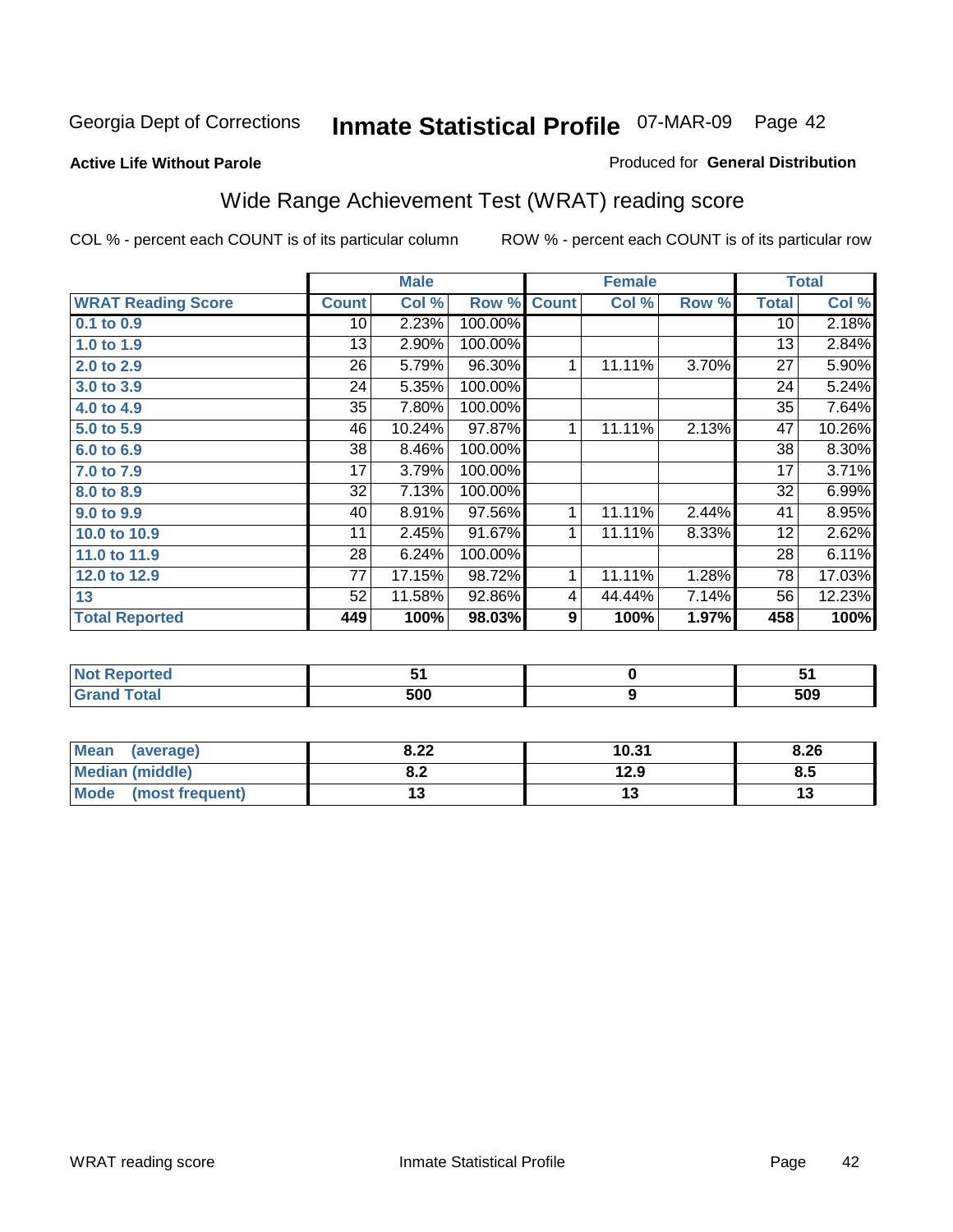### Georgia Dept of Corrections 07-MAR-09 Page **Inmate Statistical Profile** 43

#### **Active Life Without Parole**

#### Produced for **General Distribution**

# Wide Range Achievement Test (WRAT) math score

|                              |                | <b>Male</b> |         |                | <b>Female</b> |        |                 | <b>Total</b> |
|------------------------------|----------------|-------------|---------|----------------|---------------|--------|-----------------|--------------|
| <b>WRAT Mathematic Score</b> | <b>Count</b>   | Col %       | Row %   | <b>Count</b>   | Col %         | Row %  | <b>Total</b>    | Col %        |
| 0.1 to 0.9                   | $\overline{2}$ | 0.45%       | 100.00% |                |               |        | 2               | 0.44%        |
| 1.0 to 1.9                   | 4              | 0.89%       | 100.00% |                |               |        | 4               | 0.87%        |
| 2.0 to 2.9                   | 16             | 3.56%       | 100.00% |                |               |        | 16              | 3.49%        |
| 3.0 to 3.9                   | 31             | 6.90%       | 100.00% |                |               |        | 31              | 6.77%        |
| 4.0 to 4.9                   | 46             | 10.24%      | 97.87%  | 1              | 11.11%        | 2.13%  | 47              | 10.26%       |
| 5.0 to 5.9                   | 55             | 12.25%      | 100.00% |                |               |        | 55              | 12.01%       |
| 6.0 to 6.9                   | 98             | 21.83%      | 98.99%  | 1              | 11.11%        | 1.01%  | 99              | 21.62%       |
| 7.0 to 7.9                   | 60             | 13.36%      | 98.36%  | 1              | 11.11%        | 1.64%  | 61              | 13.32%       |
| 8.0 to 8.9                   | $30$           | 6.68%       | 96.77%  | 1              | 11.11%        | 3.23%  | 31              | 6.77%        |
| 9.0 to 9.9                   | 45             | 10.02%      | 95.74%  | $\overline{2}$ | 22.22%        | 4.26%  | 47              | 10.26%       |
| 10.0 to 10.9                 | 26             | 5.79%       | 96.30%  | 1              | 11.11%        | 3.70%  | 27              | 5.90%        |
| 11.0 to 11.9                 | 14             | 3.12%       | 100.00% |                |               |        | 14              | 3.06%        |
| 12.0 to 12.9                 | 14             | 3.12%       | 93.33%  | 1              | 11.11%        | 6.67%  | 15 <sub>1</sub> | 3.28%        |
| 13                           | 8              | 1.78%       | 88.89%  | $\mathbf{1}$   | 11.11%        | 11.11% | 9               | 1.97%        |
| <b>Total Reported</b>        | 449            | 100%        | 98.03%  | 9              | 100%          | 1.97%  | 458             | 100.0%       |

| <b>Not Reported</b> |     |     |
|---------------------|-----|-----|
| <b>Grand Total</b>  | 500 | 509 |

| Mean (average)       | 7.04 | 9.16 | 7.08 |
|----------------------|------|------|------|
| Median (middle)      | 6.9  | 9.Z  | 6.9  |
| Mode (most frequent) | 6.9  | 7.8  | 6.9  |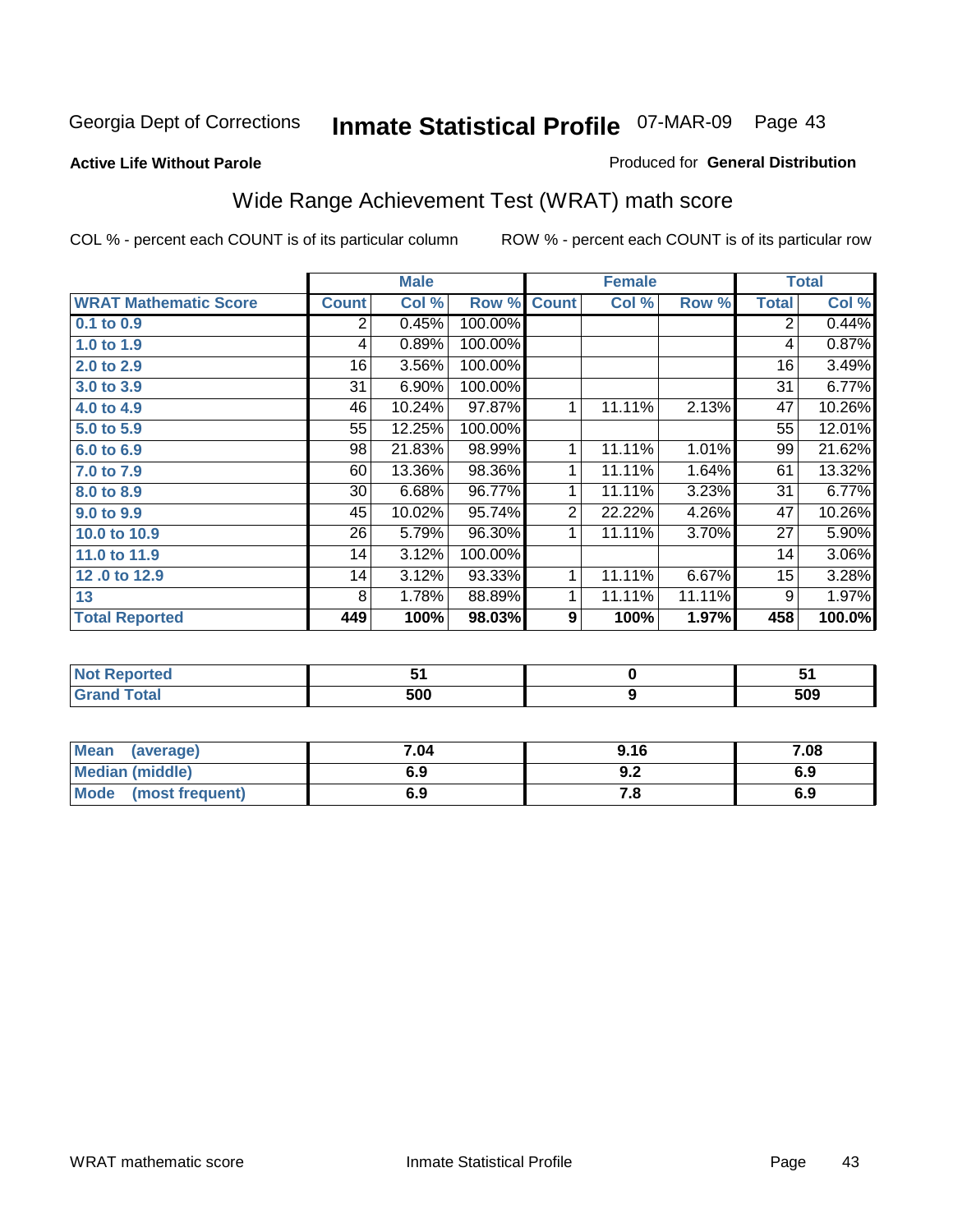**Active Life Without Parole** 

#### Produced for **General Distribution**

# Wide Range Achievement Test (WRAT) spelling score

|                            |              | <b>Male</b> |         |                  | <b>Female</b>    |       |              | <b>Total</b> |
|----------------------------|--------------|-------------|---------|------------------|------------------|-------|--------------|--------------|
| <b>WRAT Spelling Score</b> | <b>Count</b> | Col %       | Row %   | <b>Count</b>     | Col %            | Row % | <b>Total</b> | Col %        |
| 0.1 to 0.9                 | 5            | 1.12%       | 100.00% |                  |                  |       | 5            | 1.09%        |
| 1.0 to 1.9                 | 18           | 4.02%       | 100.00% |                  |                  |       | 18           | 3.94%        |
| 2.0 to 2.9                 | 35           | 7.81%       | 100.00% |                  |                  |       | 35           | 7.66%        |
| 3.0 to 3.9                 | 28           | 6.25%       | 100.00% |                  |                  |       | 28           | 6.13%        |
| 4.0 to 4.9                 | 42           | 9.38%       | 97.67%  | 1                | 11.11%           | 2.33% | 43           | 9.41%        |
| 5.0 to 5.9                 | 42           | 9.38%       | 100.00% |                  |                  |       | 42           | 9.19%        |
| 6.0 to 6.9                 | 49           | 10.94%      | 98.00%  | 1                | 11.11%           | 2.00% | 50           | 10.94%       |
| 7.0 to 7.9                 | 38           | 8.48%       | 100.00% |                  |                  |       | 38           | 8.32%        |
| 8.0 to 8.9                 | 35           | 7.81%       | 100.00% |                  |                  |       | 35           | 7.66%        |
| 9.0 to 9.9                 | 37           | 8.26%       | 100.00% |                  |                  |       | 37           | 8.10%        |
| 10.0 to 10.9               | 29           | 6.47%       | 96.67%  | 1                | 11.11%           | 3.33% | 30           | 6.56%        |
| 11.0 to 11.9               | 26           | 5.80%       | 92.86%  | $\overline{2}$   | 22.22%           | 7.14% | 28           | 6.13%        |
| 12.0 to 12.9               | 38           | 8.48%       | 92.68%  | $\overline{3}$   | 33.33%           | 7.32% | 41           | 8.97%        |
| 13                         | 26           | 5.80%       | 96.30%  | 1                | 11.11%           | 3.70% | 27           | 5.91%        |
| <b>Total Reported</b>      | 448          | 100%        | 98.03%  | $\boldsymbol{9}$ | 100%             | 1.97% | 457          | 100.0%       |
|                            |              |             |         |                  |                  |       |              |              |
| <b>Not Reported</b>        |              | 52          |         |                  | $\pmb{0}$        |       |              | 52           |
| <b>Grand Total</b>         |              | 500         |         |                  | $\boldsymbol{9}$ |       |              | 509          |

| <b>Mean</b><br>(average) | 7.35 | 10.42 | 7.41 |
|--------------------------|------|-------|------|
| Median (middle)          | ن. ا | 11.3  | ن. ا |
| Mode (most frequent)     | 8.5  | 12.3  | 8.5  |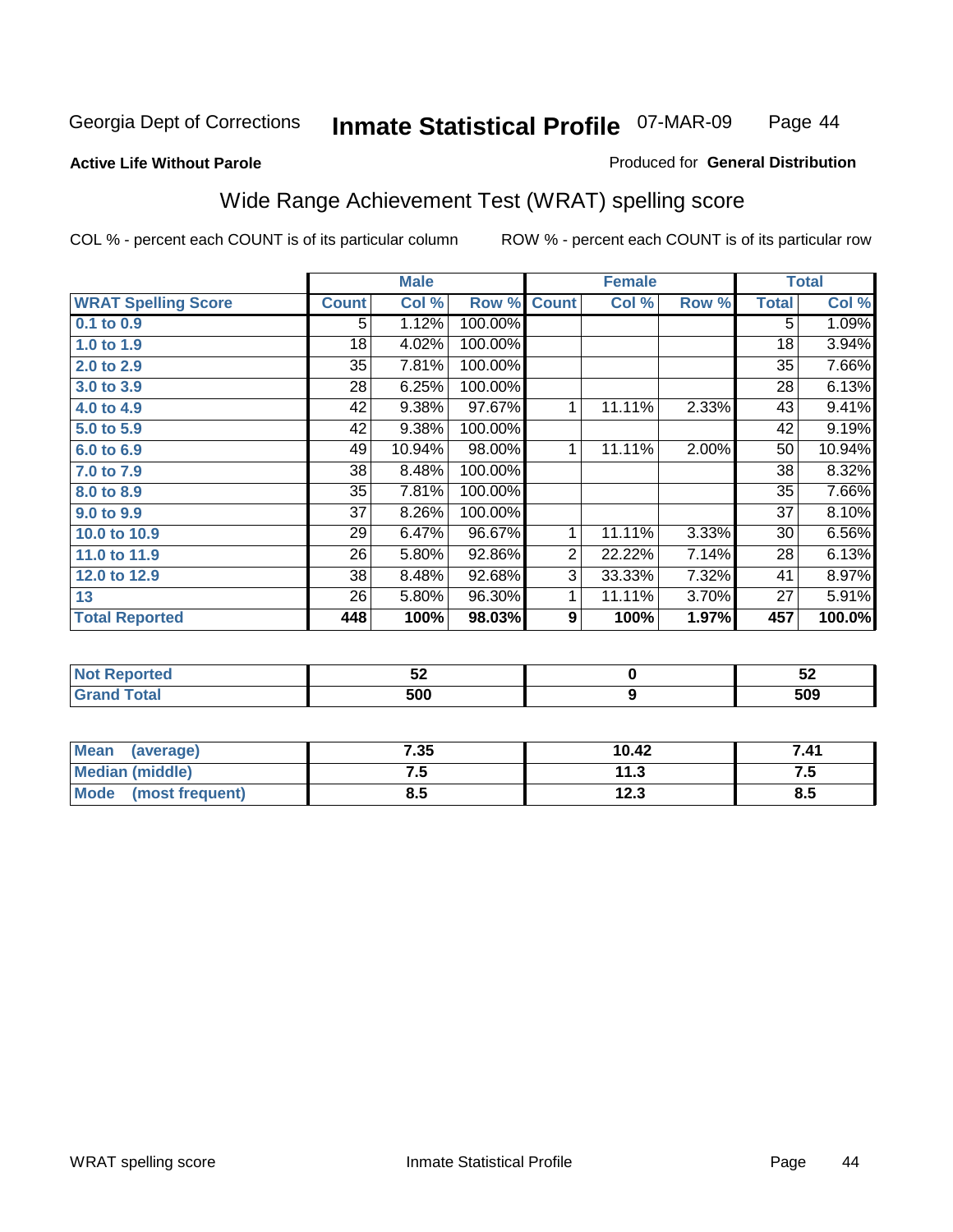### **Active Life Without Parole**

#### Produced for **General Distribution**

### Scope of substance abuse - summary

|                        |              | <b>Male</b> |            |              | <b>Female</b> |       |              | <b>Total</b> |
|------------------------|--------------|-------------|------------|--------------|---------------|-------|--------------|--------------|
| <b>Substance Abuse</b> | <b>Count</b> | Col %       | Row %      | <b>Count</b> | Col %         | Row % | <b>Total</b> | Col %        |
| <b>None</b>            | 168          | $33.60\%$   | 97.67%     |              | 44.44%        | 2.33% | 172          | 33.79%       |
| Drugs only             | 190          | 38.00%      | 98.45%     | 3            | 33.33%        | 1.55% | 193          | 37.92%       |
| <b>Alcohol only</b>    | 33           | $6.60\%$    | $100.00\%$ |              |               |       | 33           | $6.48\%$     |
| Drugs and alcohol      | 109          | 21.80%      | $98.20\%$  | ົ            | 22.22%        | 1.80% | 111          | 21.81%       |
| <b>Total Reported</b>  | 500          | 100%        | 98.23%     | 9            | 100%          | 1.77% | 509          | 100%         |

| <b>Not</b><br><b>Reported</b> |     |     |
|-------------------------------|-----|-----|
| <b>Total</b><br><b>Grand</b>  | 500 | 509 |

|  | Mode | Druas onlv | None | only<br><u>Iruc</u> |
|--|------|------------|------|---------------------|
|--|------|------------|------|---------------------|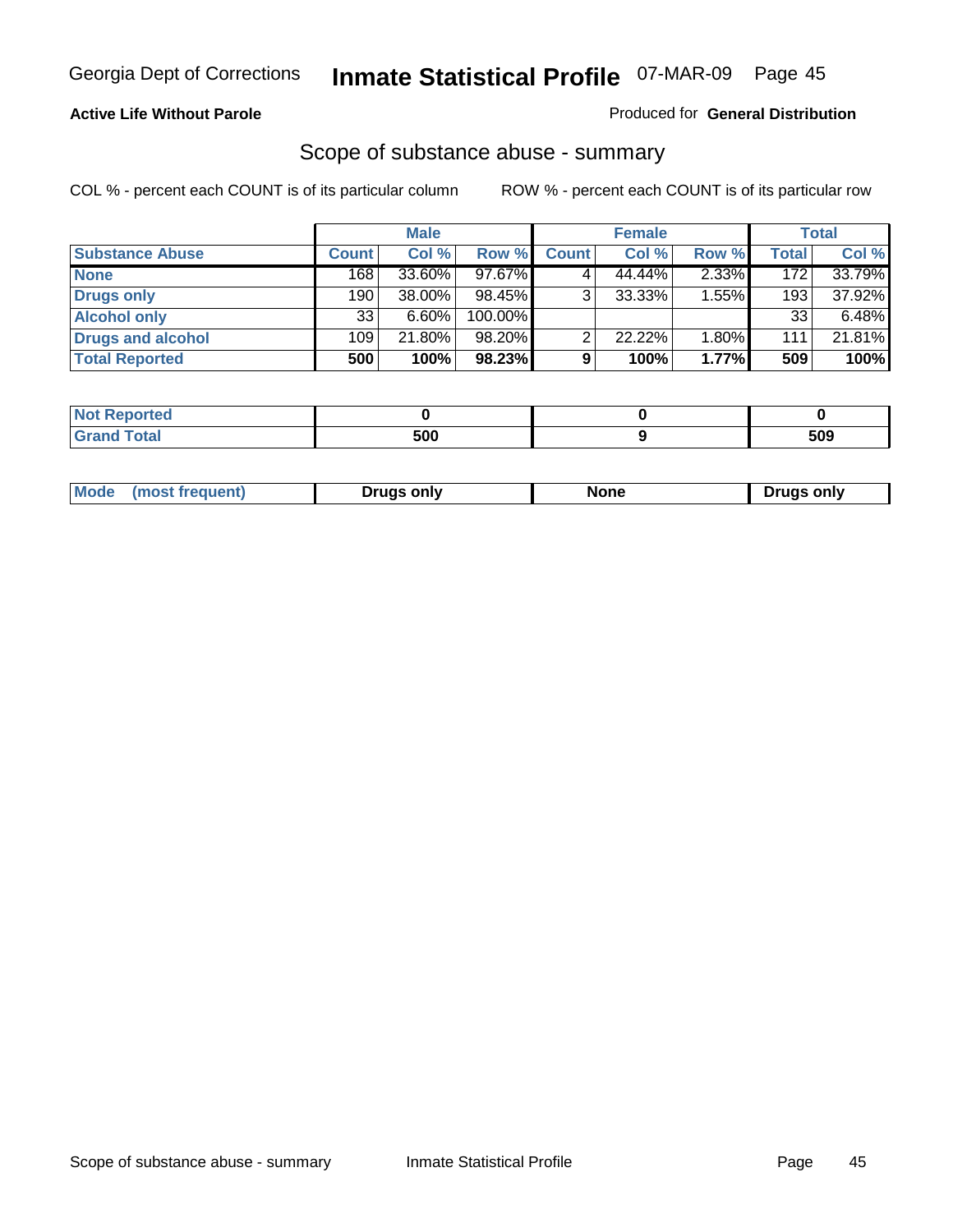#### **Active Life Without Parole**

#### Produced for **General Distribution**

### Scope of substance abuse - detail

|                                         |              | <b>Male</b> |         |              | <b>Female</b> |       |                | <b>Total</b> |
|-----------------------------------------|--------------|-------------|---------|--------------|---------------|-------|----------------|--------------|
| <b>Substance Abuse</b>                  | <b>Count</b> | Col %       | Row %   | <b>Count</b> | Col %         | Row % | <b>Total</b>   | Col %        |
| No drug or alcohol problems             | 168          | 33.60%      | 97.67%  | 4            | 44.44%        | 2.33% | 172            | 33.79%       |
| Drug addiction but no alcohol           | 3            | 0.60%       | 100.00% |              |               |       | 3              | 0.59%        |
| <b>Drug addiction and alcohol</b>       | 3            | 0.60%       | 100.00% |              |               |       | 3              | 0.59%        |
| abuse                                   |              |             |         |              |               |       |                |              |
| <b>Drug addiction and alcoholism</b>    | 2            | 0.40%       | 100.00% |              |               |       | $\overline{2}$ | 0.39%        |
| No drug problem but alcohol             | 28           | 5.60%       | 100.00% |              |               |       | 28             | 5.50%        |
| abuse                                   |              |             |         |              |               |       |                |              |
| No drug problem but alcoholism          | 5            | 1.00%       | 100.00% |              |               |       | 5              | 0.98%        |
| Drug experiment but no alcohol          | 113          | 22.60%      | 99.12%  |              | 11.11%        | 0.88% | 114            | 22.40%       |
| <b>Drug experiment &amp; alcohol</b>    | 13           | 2.60%       | 100.00% |              |               |       | 13             | 2.55%        |
| abuse                                   |              |             |         |              |               |       |                |              |
| <b>Drug experiment &amp; alcoholism</b> | 8            | 1.60%       | 100.00% |              |               |       | 8              | 1.57%        |
| Drug abuse but no alcohol               | 74           | 14.80%      | 97.37%  | 2            | 22.22%        | 2.63% | 76             | 14.93%       |
| Drug abuse and alcohol abuse            | 69           | 13.80%      | 98.57%  |              | 11.11%        | 1.43% | 70             | 13.75%       |
| Drug abuse and alcoholism               | 14           | 2.80%       | 93.33%  | 1            | 11.11%        | 6.67% | 15             | 2.95%        |
| <b>Total Reported</b>                   | 500          | 100%        | 98.23%  | 9            | 100%          | 1.77% | 509            | 100%         |

| <b>Not Reported</b> |     |     |
|---------------------|-----|-----|
| <b>Total</b>        | 500 | 509 |

| Mode (most frequent) | No drug or alcohol problems No drug or alcohol problems No drug or alcohol |          |
|----------------------|----------------------------------------------------------------------------|----------|
|                      |                                                                            | problems |
|                      |                                                                            |          |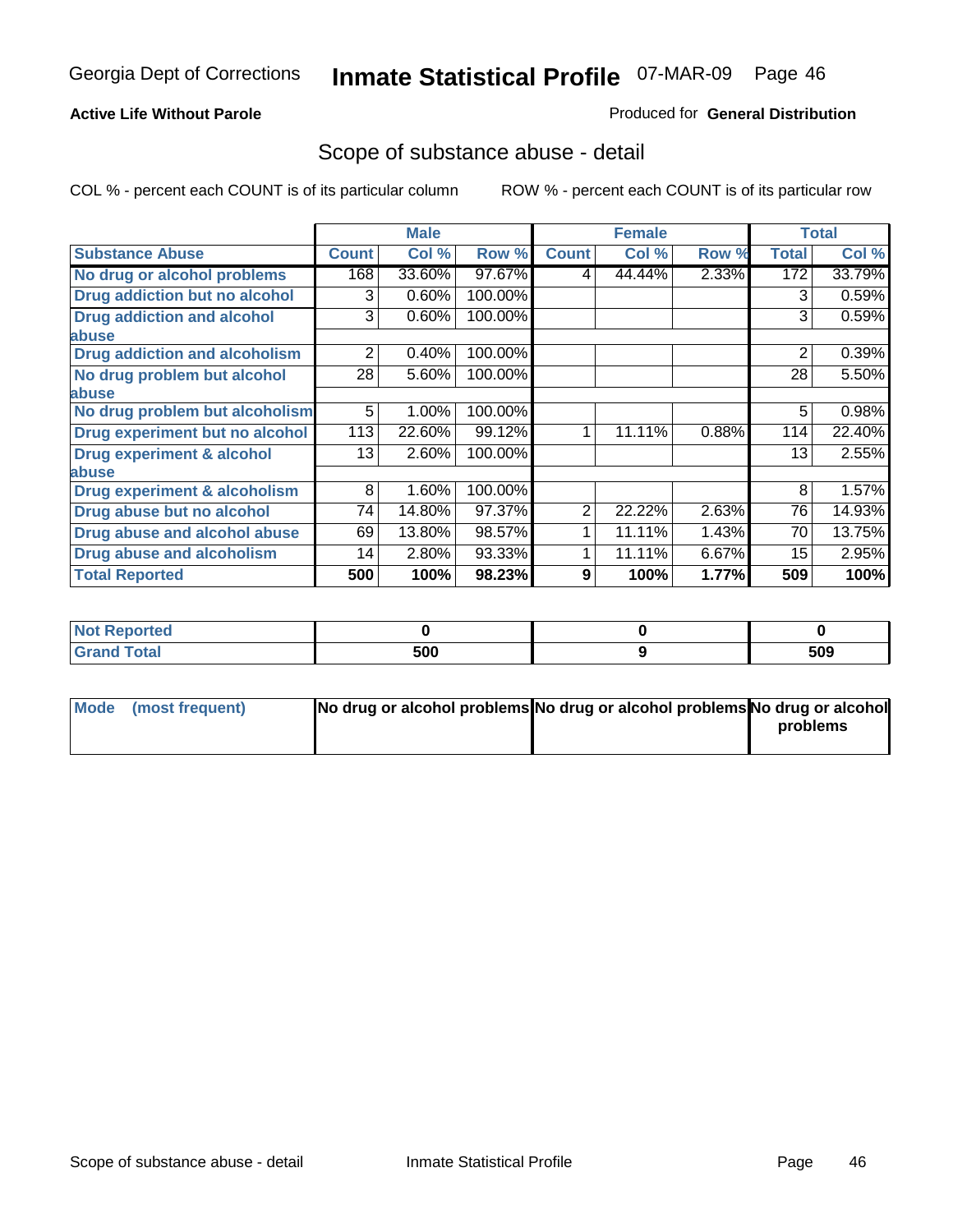**Active Life Without Parole** 

#### Produced for **General Distribution**

### Current / last mental health treatment level

|                                    |              | <b>Male</b> |         |              | <b>Female</b> |       |              | <b>Total</b> |
|------------------------------------|--------------|-------------|---------|--------------|---------------|-------|--------------|--------------|
| <b>Mental Health Treatment Lev</b> | <b>Count</b> | Col %       | Row %   | <b>Count</b> | Col %         | Row % | <b>Total</b> | Col %        |
| 1 No problem at current time       | 69           | 37.10%      | 98.57%  |              | 16.67%        | 1.43% | 70           | 36.46%       |
| 2 Receiving outpatient             | 86           | 46.24%      | 94.51%  | 5            | 83.33%        | 5.49% | 91           | 47.40%       |
| treatment                          |              |             |         |              |               |       |              |              |
| 3 Inpatient, moderate              | 27           | 14.52%      | 100.00% |              |               |       | 27           | 14.06%       |
| treatment                          |              |             |         |              |               |       |              |              |
| 4 Inpatient, intensive             | 4            | 2.15%       | 100.00% |              |               |       | 4            | 2.08%        |
| treatment                          |              |             |         |              |               |       |              |              |
| <b>Total Evaluated</b>             | 186          | 100%        | 96.88%  | 6            | 100%          | 3.13% | 192          | 100%         |

| Never had MH evaluation | A.  | っィフ |
|-------------------------|-----|-----|
| Total                   | 500 | 509 |

| <b>Median (middle)</b>         | <b>Receiving outpatient</b><br>treatment | <b>Receiving outpatient</b><br>treatment | <b>Receiving</b><br>outpatient<br>treatment |
|--------------------------------|------------------------------------------|------------------------------------------|---------------------------------------------|
| <b>Mode</b><br>(most frequent) | <b>Receiving outpatient</b><br>treatment | <b>Receiving outpatient</b><br>treatment | <b>Receiving</b><br>outpatient<br>treatment |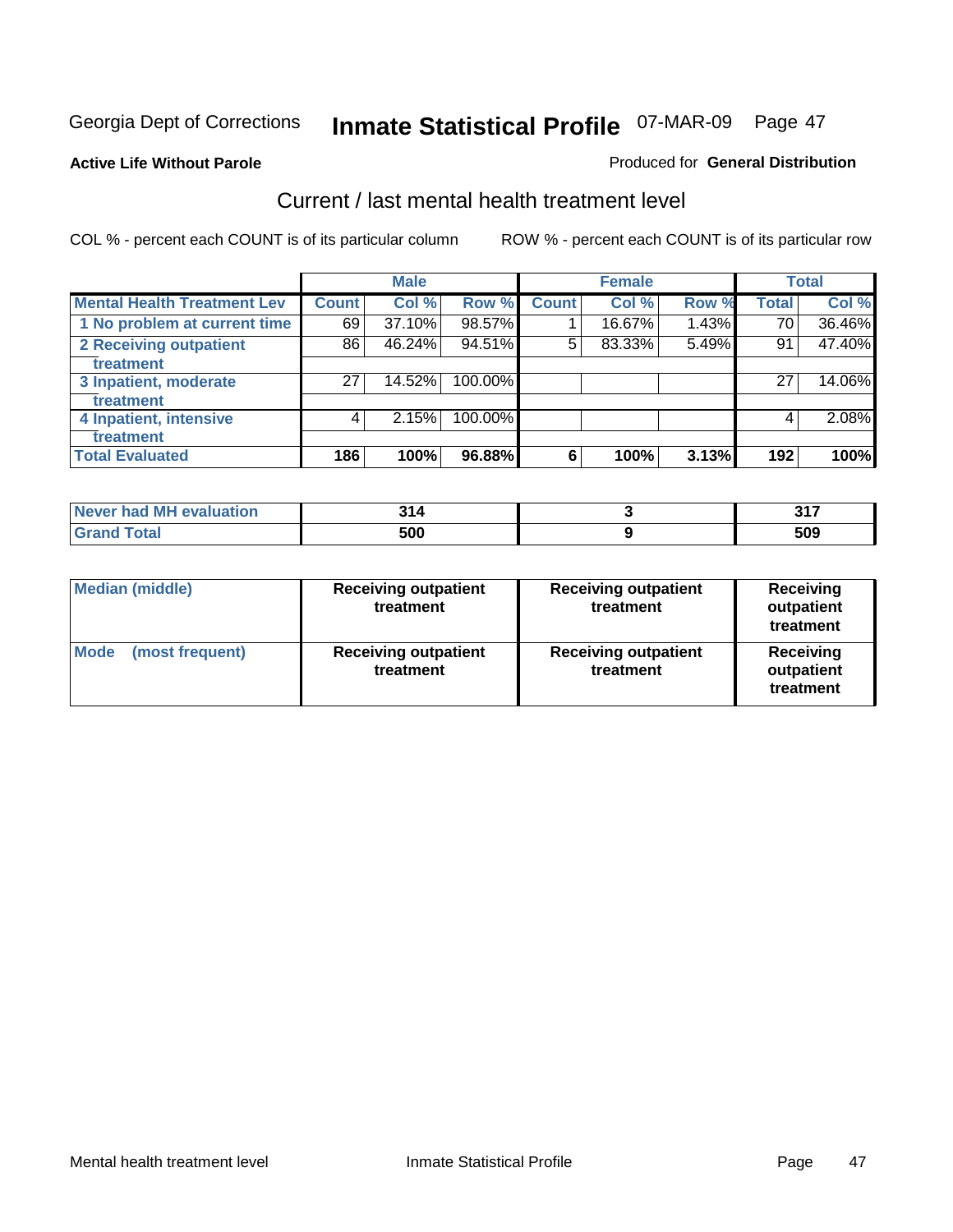### **Active Life Without Parole**

### Produced for **General Distribution**

# PULHESDWIT medical scale - 'P' overall condition ('P'hysical)

|                                   |         | <b>Male</b> |             |   | <b>Female</b> |       |              | <b>Total</b> |
|-----------------------------------|---------|-------------|-------------|---|---------------|-------|--------------|--------------|
| 'P' Overall Condition             | Count l | Col %       | Row % Count |   | Col %         | Row % | <b>Total</b> | Col %        |
| 1 No medical illness              | 337     | 67.81%      | 98.83%      |   | 44.44%        | 1.17% | 341          | 67.39%       |
| 2 Well-controlled chronic illness | 99      | 19.92%      | 95.19%      |   | 55.56%        | 4.81% | 104          | 20.55%       |
| 3 Poorly-controlled chronic       | 60 l    | 12.07%      | 100.00%     |   |               |       | 60           | 11.86%       |
| <b>illness</b>                    |         |             |             |   |               |       |              |              |
| 4 Significant problems requiring  |         | 0.20%       | 100.00%     |   |               |       |              | 0.20%        |
| special housing                   |         |             |             |   |               |       |              |              |
| <b>Total Reported</b>             | 497     | 100%        | 98.22%      | 9 | 100%          | 1.78% | 506          | 100%         |

| Not Reported |     |     |
|--------------|-----|-----|
| <b>Total</b> | 500 | 509 |

| Mode            | ' No medical illness | 2 Well-controlled chronic | 1 No medical |
|-----------------|----------------------|---------------------------|--------------|
| (most frequent) |                      | illness                   | illness      |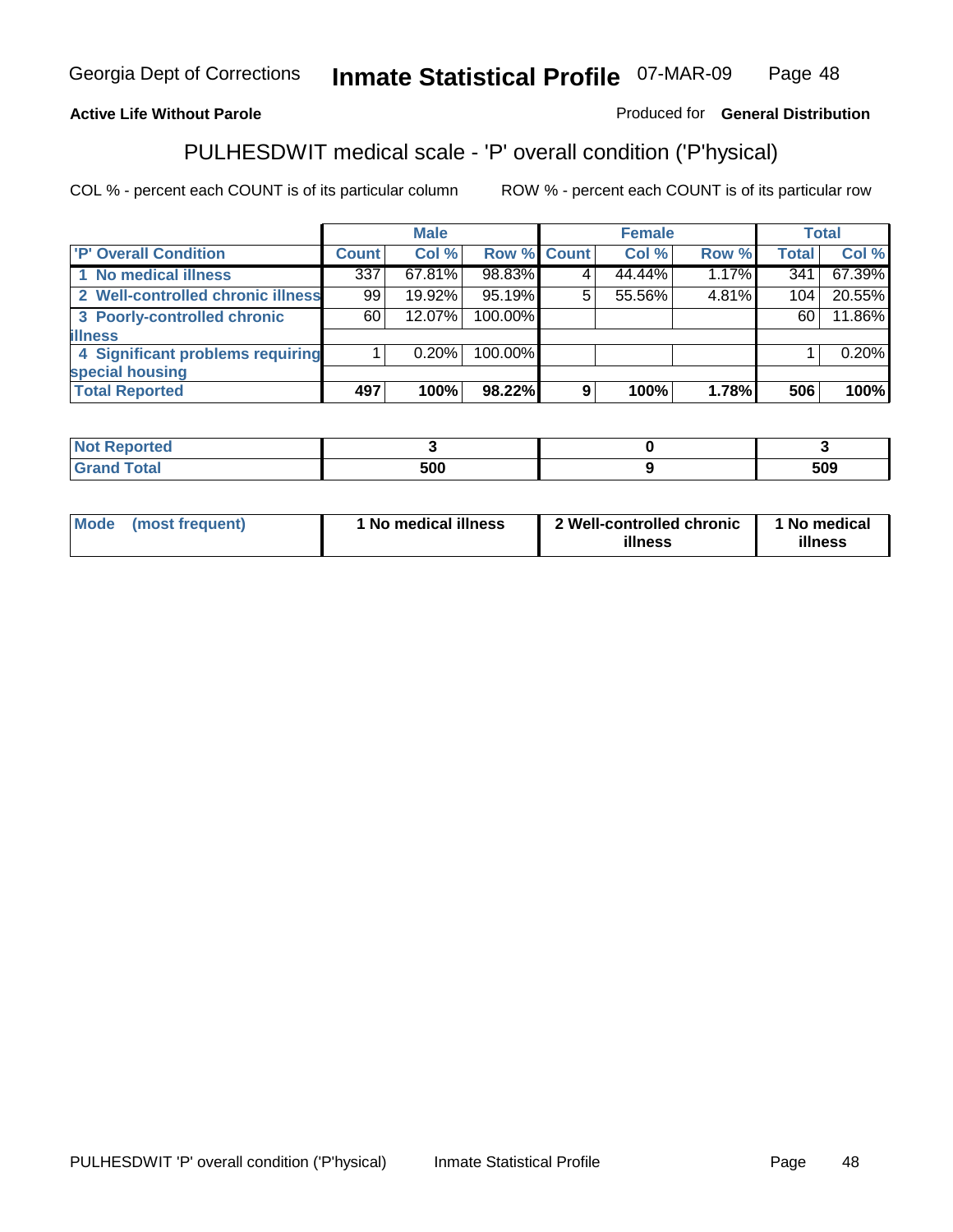### **Active Life Without Parole**

Produced for **General Distribution**

# PULHESDWIT medical scale - 'U' upper body

|                              |                    | <b>Male</b> |         |              | <b>Female</b> |       |              | <b>Total</b> |
|------------------------------|--------------------|-------------|---------|--------------|---------------|-------|--------------|--------------|
| <b>U' Upper Body</b>         | Count <sup>1</sup> | Col %       | Row %   | <b>Count</b> | Col %         | Row % | <b>Total</b> | Col %        |
| 1 Upper bones, joints,       | 479                | 96.38%      | 98.16%  | 9            | 100.00%       | 1.84% | 488          | 96.44%       |
| muscles all OK               |                    |             |         |              |               |       |              |              |
| 2 One or both arms minimally | 11                 | 2.21%       | 100.00% |              |               |       | 11           | 2.17%        |
| limited                      |                    |             |         |              |               |       |              |              |
| 3 One or both arms           | 6                  | 1.21%       | 100.00% |              |               |       | 6            | 1.19%        |
| moderately limited           |                    |             |         |              |               |       |              |              |
| 4 One arm disabled,          |                    | 0.20%       | 100.00% |              |               |       |              | 0.20%        |
| paralyzed, or amputated      |                    |             |         |              |               |       |              |              |
| <b>Total Reported</b>        | 497                | 100%        | 98.22%  | 9            | 100%          | 1.78% | 506          | 100%         |

| <b><i>Contractory</i></b><br>τeα<br>'N 6<br>. |     |     |
|-----------------------------------------------|-----|-----|
| $F0$ tol<br>υιαι                              | 500 | 509 |

| <b>Mode</b> | (most frequent) | 1 Upper bones, joints,<br>muscles all OK | 1 Upper bones, joints,<br>muscles all OK | 1 Upper bones,<br>joints, muscles all<br>OK |
|-------------|-----------------|------------------------------------------|------------------------------------------|---------------------------------------------|
|-------------|-----------------|------------------------------------------|------------------------------------------|---------------------------------------------|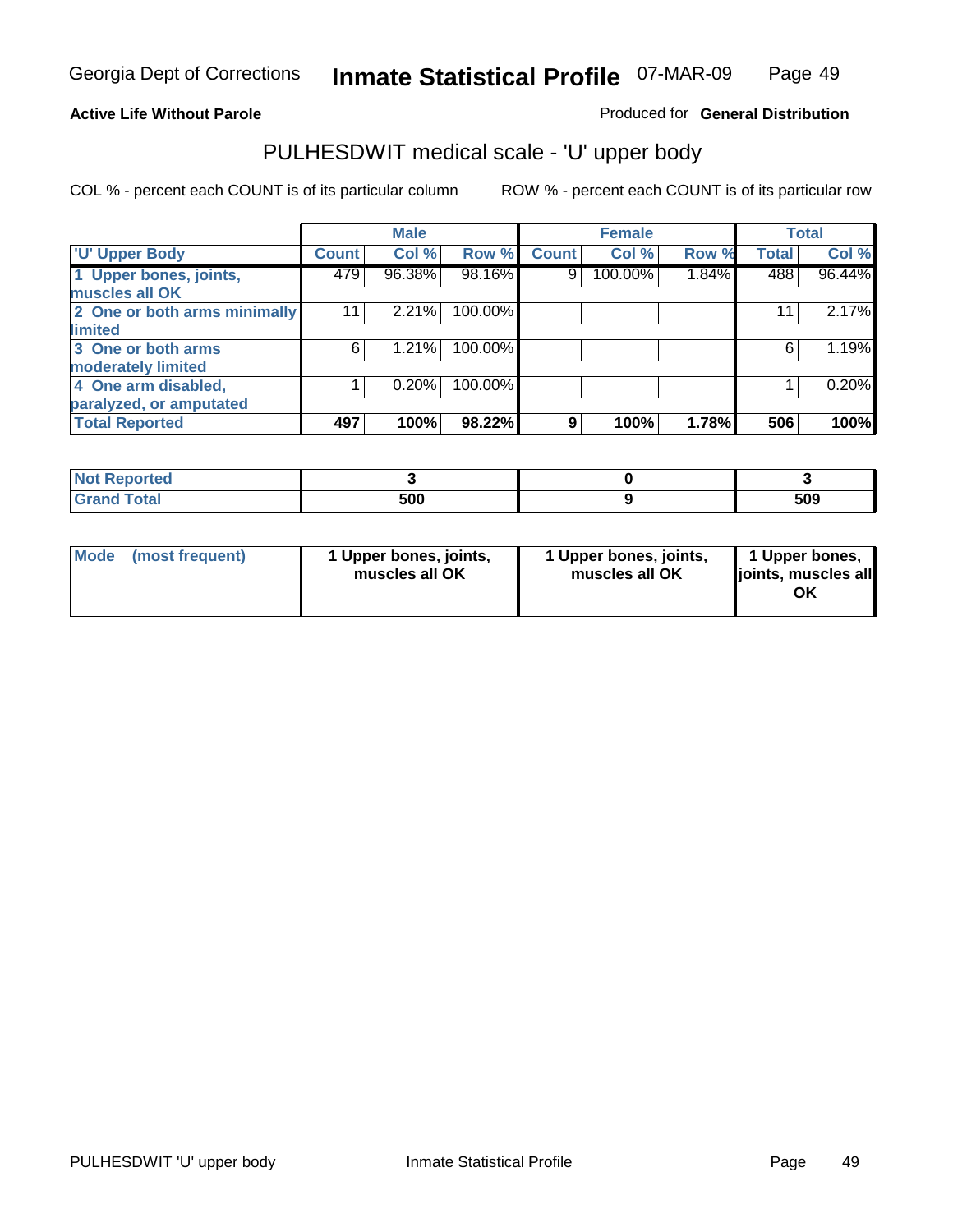#### **Active Life Without Parole**

#### Produced for **General Distribution**

### PULHESDWIT medical scale - 'L' lower body

|                                |              | <b>Male</b> |         |              | <b>Female</b> |       |              | <b>Total</b> |
|--------------------------------|--------------|-------------|---------|--------------|---------------|-------|--------------|--------------|
| 'L' Lower Body                 | <b>Count</b> | Col %       | Row %   | <b>Count</b> | Col %         | Row % | <b>Total</b> | Col %        |
| 1 Lower bones, joints,         | 447          | 89.94%      | 98.46%  |              | 77.78%        | 1.54% | 454          | 89.72%       |
| muscles all OK                 |              |             |         |              |               |       |              |              |
| 2 One or both legs minimally   | 43           | 8.65%       | 95.56%  | 2            | 22.22%        | 4.44% | 45           | 8.89%        |
| limited                        |              |             |         |              |               |       |              |              |
| 3 One or both legs             | 6            | 1.21%       | 100.00% |              |               |       | 6            | 1.19%        |
| moderately limited             |              |             |         |              |               |       |              |              |
| 4 One leg disabled, paralyzed, |              | 0.20%       | 100.00% |              |               |       |              | 0.20%        |
| or amputated                   |              |             |         |              |               |       |              |              |
| <b>Total Reported</b>          | 497          | 100%        | 98.22%  | 9            | 100%          | 1.78% | 506          | 100%         |

| <b>The contract of the Second</b><br>теа<br>NG |     |     |
|------------------------------------------------|-----|-----|
| $T0$ tol<br><b>Oldi</b><br>------              | 500 | 509 |

|  | Mode (most frequent) | 1 Lower bones, joints,<br>muscles all OK | 1 Lower bones, joints,<br>muscles all OK | 1 Lower bones,<br>joints, muscles all<br>OK |
|--|----------------------|------------------------------------------|------------------------------------------|---------------------------------------------|
|--|----------------------|------------------------------------------|------------------------------------------|---------------------------------------------|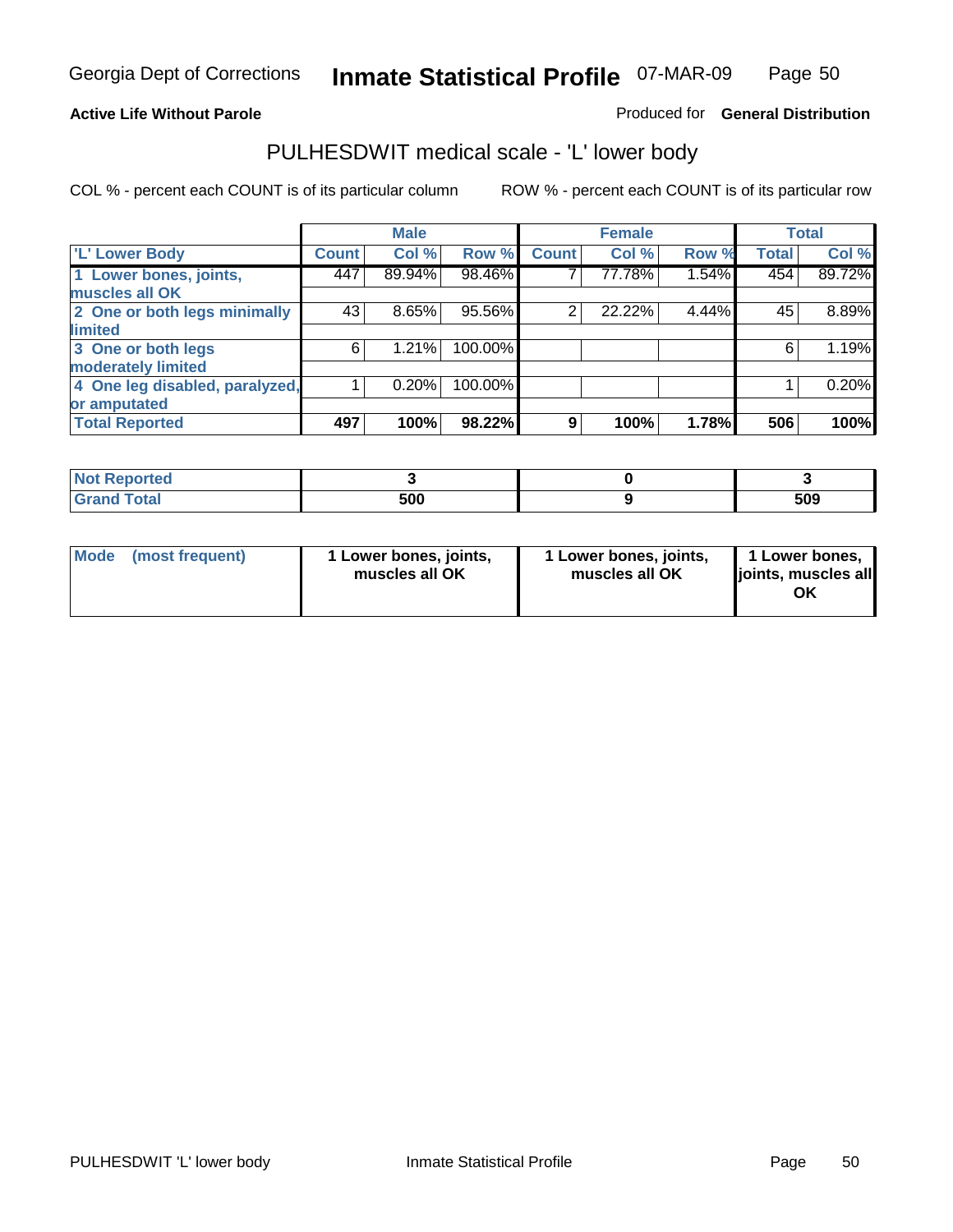#### **Active Life Without Parole**

Produced for **General Distribution**

### PULHESDWIT medical scale - 'H' hearing

|                                |              | <b>Male</b> |             |   | <b>Female</b> |          | <b>Total</b> |        |
|--------------------------------|--------------|-------------|-------------|---|---------------|----------|--------------|--------|
| 'H' Hearing                    | <b>Count</b> | Col%        | Row % Count |   | Col%          | Row %    | <b>Total</b> | Col %  |
| 1 Normal hearing both ears     | 496          | $99.80\%$   | 98.22%      | 9 | 100.00%       | $1.78\%$ | 505          | 99.80% |
| 2 Some loss in one ear with    |              | $0.20\%$    | 100.00%     |   |               |          |              | 0.20%  |
| other OK, or mild loss in both |              |             |             |   |               |          |              |        |
| <b>Total Reported</b>          | 497          | 100%        | 98.22%      | 9 | 100%          | $1.78\%$ | 506          | 100%   |

| тео |            |     |
|-----|------------|-----|
| --- | 500<br>,uu | 509 |

| Mode (most frequent) | 1 Normal hearing both ears 1 Normal hearing both ears 1 Normal hearing | both ears |
|----------------------|------------------------------------------------------------------------|-----------|
|                      |                                                                        |           |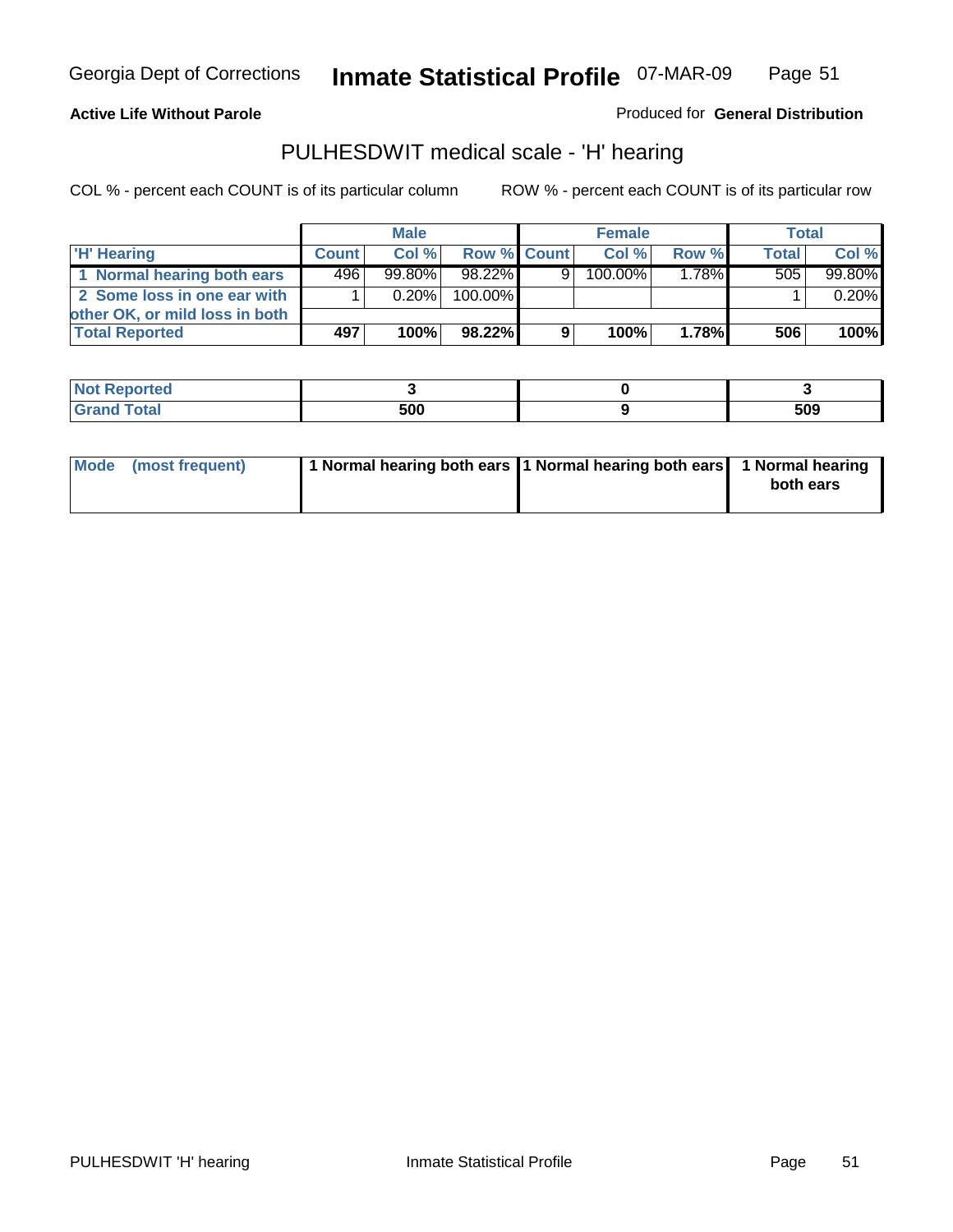#### **Active Life Without Parole**

#### Produced for **General Distribution**

### PULHESDWIT medical scale - 'E' vision

|                                |       | <b>Male</b> |             |   | <b>Female</b> |       |              | <b>Total</b> |
|--------------------------------|-------|-------------|-------------|---|---------------|-------|--------------|--------------|
| <b>E' Vision</b>               | Count | Col %       | Row % Count |   | Col %         | Row % | <b>Total</b> | Col %        |
| 1 Correctable to 20/40 in both | 417   | 83.90%      | 98.35%      |   | 77.78%        | 1.65% | 424          | 83.79%       |
| eyes                           |       |             |             |   |               |       |              |              |
| 2 Correctable to 20/70 in one  | 73    | 14.69%      | 97.33%      | 2 | 22.22%        | 2.67% | 75           | 14.82%       |
| eye, may be blind in other     |       |             |             |   |               |       |              |              |
| 3 Correctable to 20/200 in one | 6     | 1.21%       | 100.00%     |   |               |       | 6            | 1.19%        |
| eye, may be blind in other     |       |             |             |   |               |       |              |              |
| 4 One eye not correctable to   |       | 0.20%       | 100.00%     |   |               |       |              | 0.20%        |
| 20/200, other may be blind     |       |             |             |   |               |       |              |              |
| <b>Total Reported</b>          | 497   | 100%        | 98.22%      | 9 | 100%          | 1.78% | 506          | 100%         |

| <b>Not Reported</b> |     |     |
|---------------------|-----|-----|
| <b>Total</b><br>Gra | 500 | 509 |

| Mode (most frequent) | 1 Correctable to 20/40 in<br>both eves | 1 Correctable to 20/40 in   1 Correctable to  <br>both eves | 20/40 in both eyes |
|----------------------|----------------------------------------|-------------------------------------------------------------|--------------------|
|----------------------|----------------------------------------|-------------------------------------------------------------|--------------------|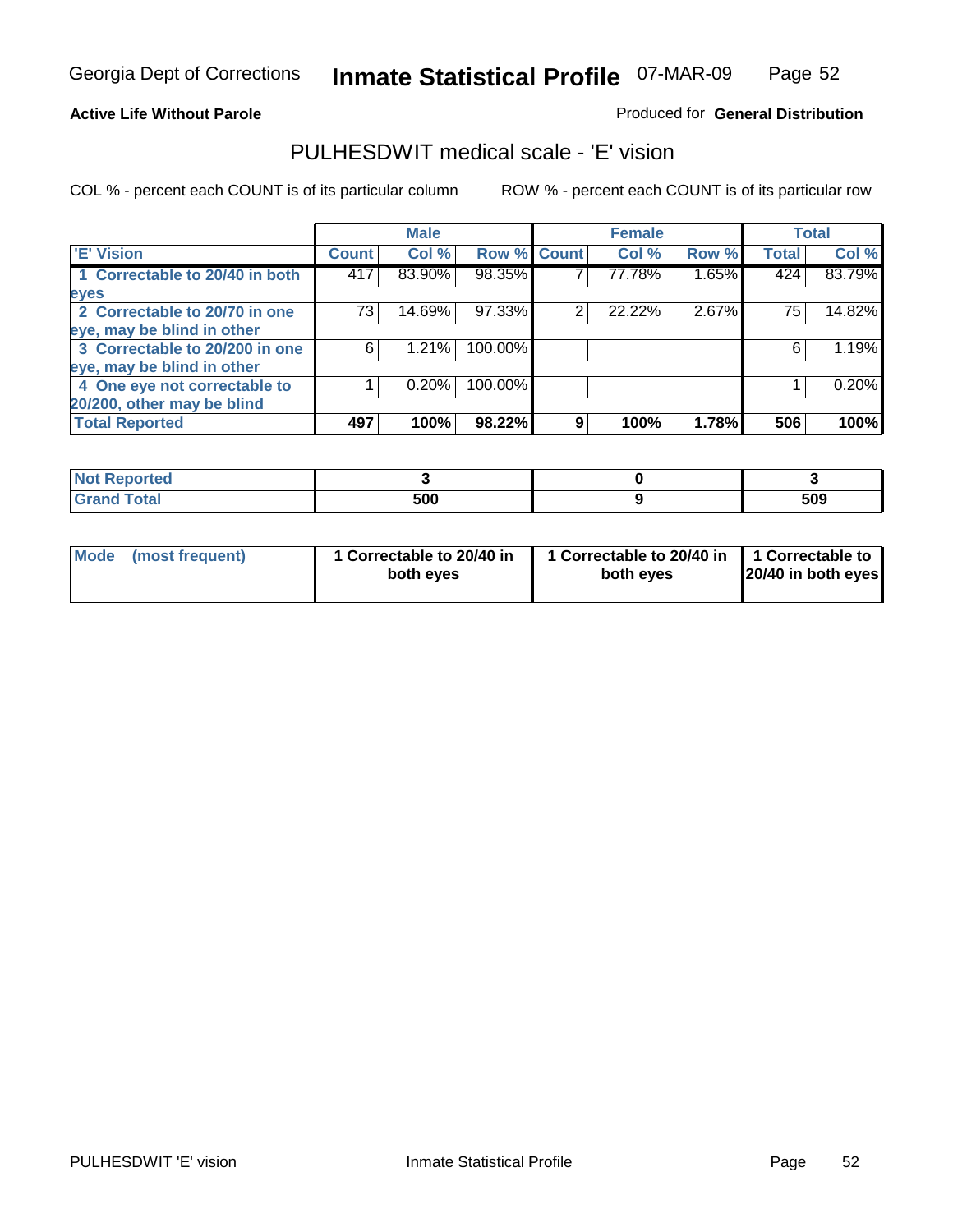### **Active Life Without Parole**

### Produced for **General Distribution**

### PULHESDWIT medical scale - 'S' pSychiatric

|                                |              | <b>Male</b> |             |   | <b>Female</b> |       |              | <b>Total</b> |
|--------------------------------|--------------|-------------|-------------|---|---------------|-------|--------------|--------------|
| 'S' pSychiatric                | <b>Count</b> | Col %       | Row % Count |   | Col %         | Row % | <b>Total</b> | Col %        |
| 1 No impairment or disorders   | 384          | 78.85%      | 98.97%      |   | 44.44%        | 1.03% | 388          | 78.23%       |
| 2 Stable, or in remission, or  | 86           | 17.66%      | 94.51%      | 5 | 55.56%        | 5.49% | 91           | 18.35%       |
| mild impairment or retardation |              |             |             |   |               |       |              |              |
| 3 Requires moderate inpatient  | 15           | $3.08\%$    | 100.00%     |   |               |       | 15           | $3.02\%$     |
| treatment                      |              |             |             |   |               |       |              |              |
| 4 Requires intensive inpatient |              | 0.41%       | 100.00%     |   |               |       |              | 0.40%        |
| treatment                      |              |             |             |   |               |       |              |              |
| <b>Total Reported</b>          | 487          | 100%        | 98.19%      | 9 | 100%          | 1.81% | 496          | 100%         |

| <b>Not</b><br>Reported | . . | יי  |
|------------------------|-----|-----|
| <b>Total</b>           | 500 | 509 |

| Mode (most frequent) | 1 No impairment or disorders 2 Stable, or in remission, 11 No impairment or |                       |           |
|----------------------|-----------------------------------------------------------------------------|-----------------------|-----------|
|                      |                                                                             | or mild impairment or | disorders |
|                      |                                                                             | retardation           |           |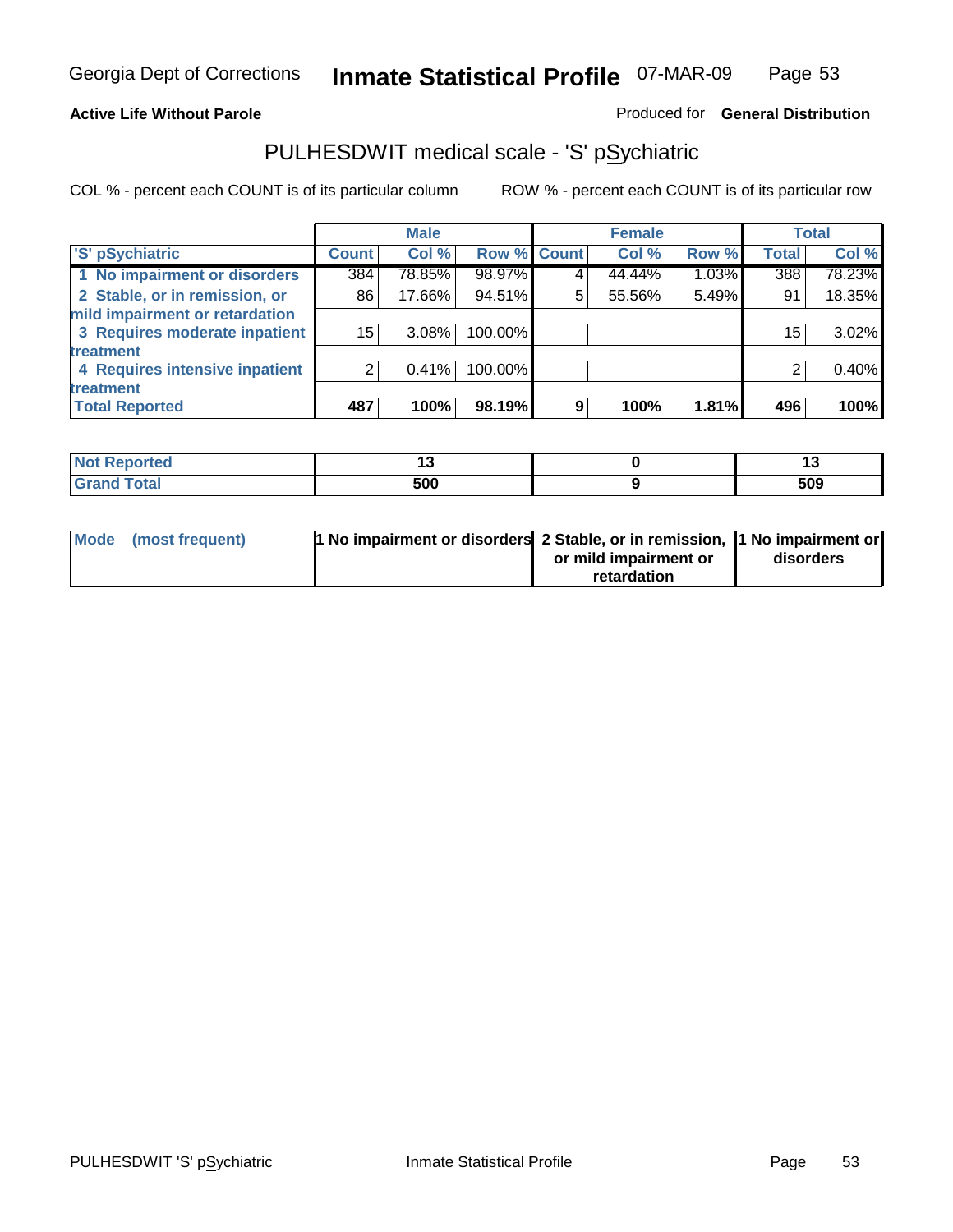#### **Active Life Without Parole**

Produced for **General Distribution**

### PULHESDWIT medical scale - 'D' dental

|                                 |       | <b>Male</b> |             |   | <b>Female</b> |       |              | <b>Total</b> |
|---------------------------------|-------|-------------|-------------|---|---------------|-------|--------------|--------------|
| <b>D'</b> Dental                | Count | Col %       | Row % Count |   | Col %         | Row % | <b>Total</b> | Col %        |
| 1 Minimal routine dental health | 216   | 44.63%      | 97.30%      |   | 66.67%        | 2.70% | 222          | 45.03%       |
| <b>needs</b>                    |       |             |             |   |               |       |              |              |
| 2 Moderate cavities and/or      | 221   | 45.66%      | 98.66%      |   | 33.33%        | 1.34% | 224          | 45.44%       |
| gum disease                     |       |             |             |   |               |       |              |              |
| 3 Extensive gum disease         | 47    | 9.71%       | 100.00%     |   |               |       | 47           | 9.53%        |
| and/or widespread decay         |       |             |             |   |               |       |              |              |
| <b>Total Reported</b>           | 484   | 100%        | 98.17%      | 9 | 100%          | 1.83% | 493          | 100%         |

| reo | $\sim$ |     |
|-----|--------|-----|
|     | 500    | 509 |

| 2 Moderate cavities and/or<br>l Mode<br>(most frequent)<br>qum disease | <b>Minimal routine dental</b><br>health needs | 2 Moderate<br>cavities and/or<br>gum disease |
|------------------------------------------------------------------------|-----------------------------------------------|----------------------------------------------|
|------------------------------------------------------------------------|-----------------------------------------------|----------------------------------------------|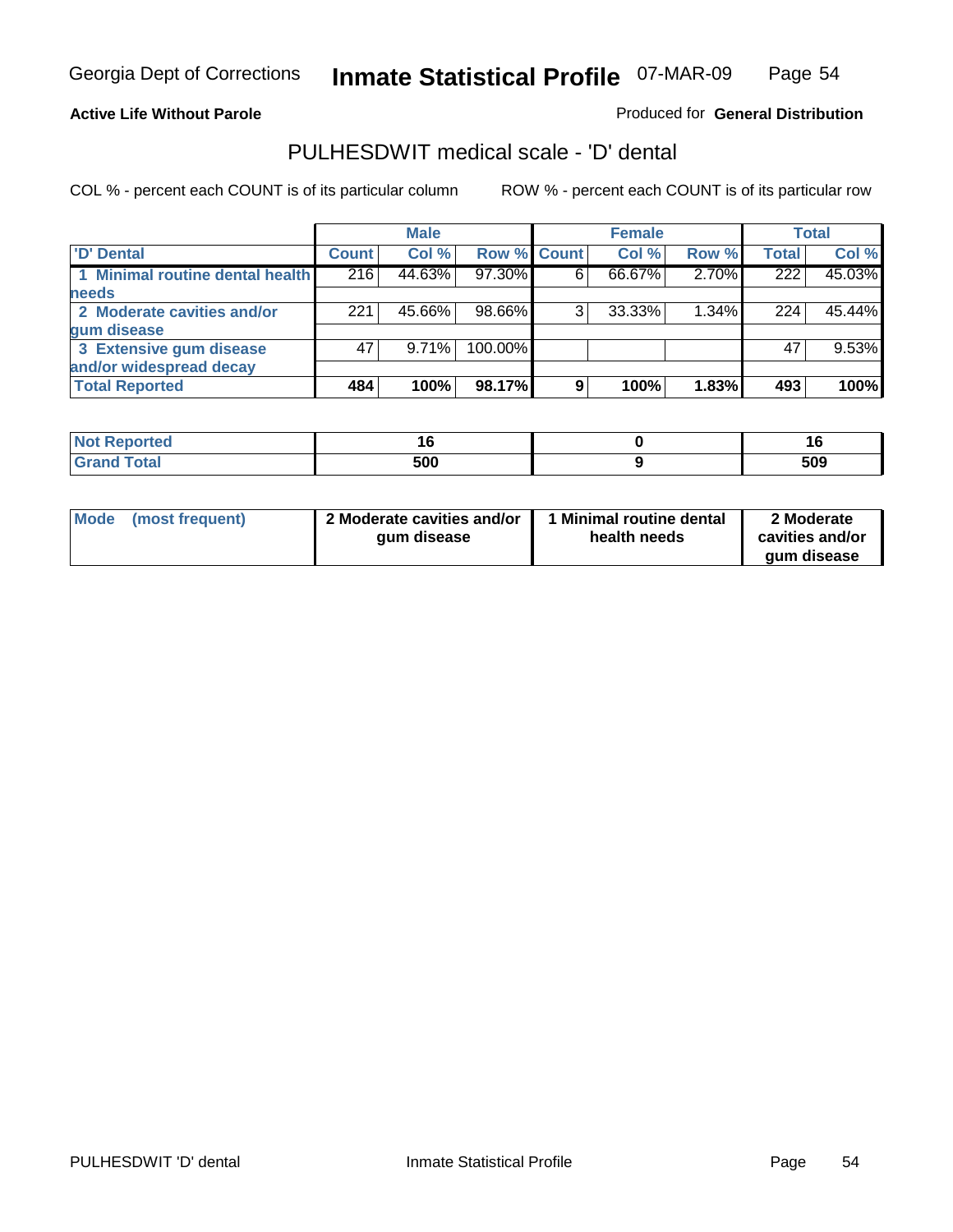### **Active Life Without Parole**

### Produced for **General Distribution**

### PULHESDWIT medical scale - 'W' work ability

|                                 |              | <b>Male</b> |             |   | <b>Female</b> |       |                 | <b>Total</b> |
|---------------------------------|--------------|-------------|-------------|---|---------------|-------|-----------------|--------------|
| <b>W' work ability</b>          | <b>Count</b> | Col %       | Row % Count |   | Col %         | Row % | <b>Total</b>    | Col %        |
| 1 Unrestricted work or activity | 396          | 79.68%      | 98.02%      | 8 | 88.89%        | 1.98% | 404             | 79.84%       |
| 2 Minor restrictions on type of | 78           | 15.69%      | 98.73%      |   | 11.11%        | 1.27% | 79              | 15.61%       |
| <b>work</b>                     |              |             |             |   |               |       |                 |              |
| 3 Moderate restrictions on type | 14           | 2.82%       | 100.00%     |   |               |       | 14 <sub>1</sub> | 2.77%        |
| of work                         |              |             |             |   |               |       |                 |              |
| 4 Major restrictions on type of | 9            | 1.81%       | 100.00%     |   |               |       | 9               | 1.78%        |
| <b>work</b>                     |              |             |             |   |               |       |                 |              |
| <b>Total Reported</b>           | 497          | 100%        | 98.22%      | 9 | 100%          | 1.78% | 506             | 100%         |

| <b>Not k</b><br>Reported |     |     |
|--------------------------|-----|-----|
| <b>Total</b><br>Gra      | 500 | 509 |

| Mode            | 1 Unrestricted work or | 1 Unrestricted work or | 1 Unrestricted   |
|-----------------|------------------------|------------------------|------------------|
| (most frequent) | activity               | activity               | work or activity |
|                 |                        |                        |                  |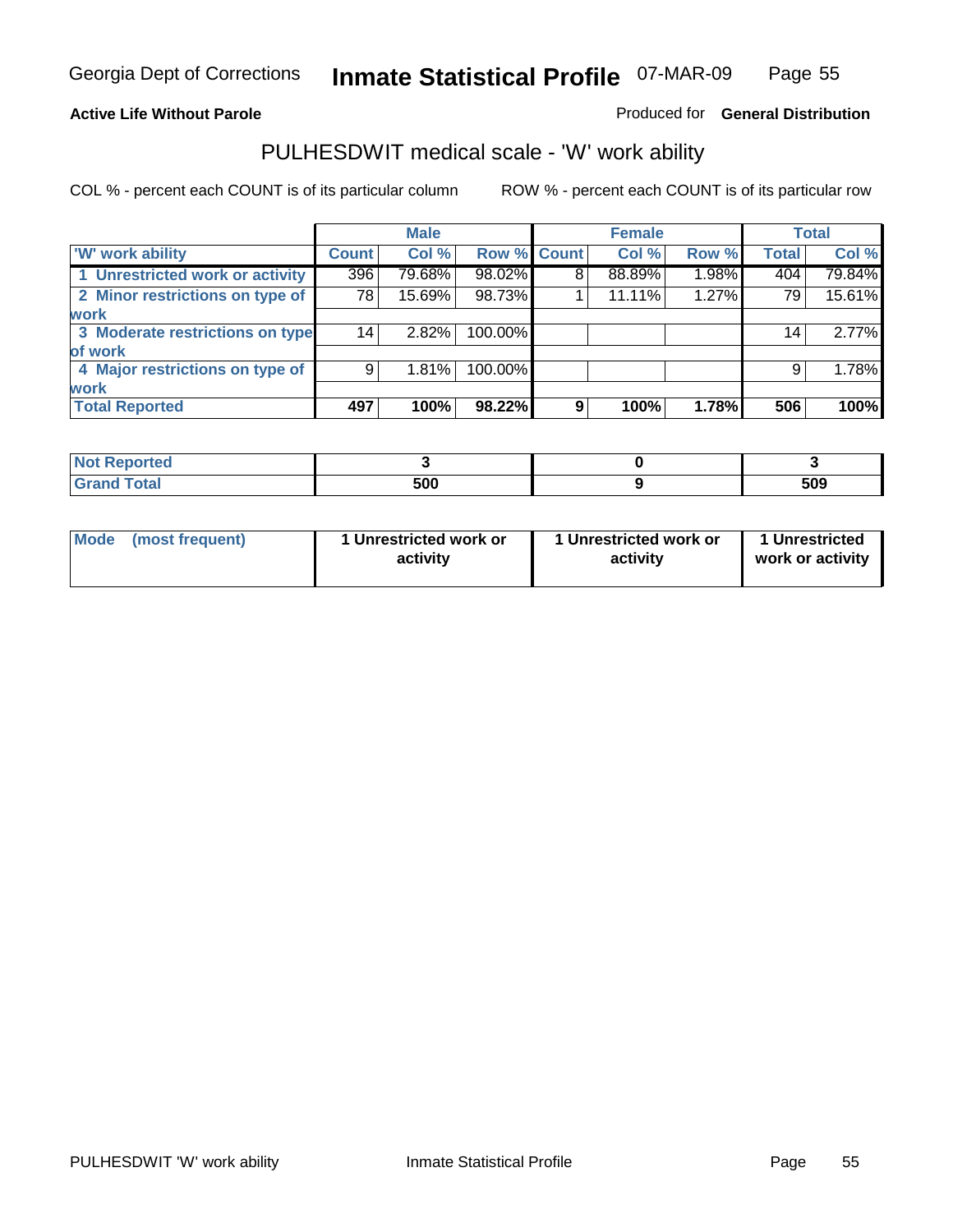#### **Active Life Without Parole**

### Produced for **General Distribution**

### PULHESDWIT medical scale - 'I' impairment

|                                 |              | <b>Male</b> |                    |   | <b>Female</b> |          |              | <b>Total</b> |
|---------------------------------|--------------|-------------|--------------------|---|---------------|----------|--------------|--------------|
| <b>T' Impairment</b>            | <b>Count</b> | Col %       | <b>Row % Count</b> |   | Col %         | Row %    | <b>Total</b> | Col %        |
| 1 No impairments or             | 492          | 98.99%      | 98.20%             | 9 | 100.00%       | $1.80\%$ | 501          | 99.01%       |
| disabilities                    |              |             |                    |   |               |          |              |              |
| 2 Wheelchair-bound but          |              | 0.40%       | 100.00%            |   |               |          |              | 0.40%        |
| otherwise OK                    |              |             |                    |   |               |          |              |              |
| 4 Needs moderate Assisted       |              | 0.20%       | 100.00%            |   |               |          |              | 0.20%        |
| Living (level II)               |              |             |                    |   |               |          |              |              |
| <b>5 Needs maximal Assisted</b> |              | 0.40%       | 100.00%            |   |               |          |              | 0.40%        |
| <b>Living (level III)</b>       |              |             |                    |   |               |          |              |              |
| <b>Total Reported</b>           | 497          | 100%        | 98.22%             | 9 | 100%          | 1.78%    | 506          | 100.0%       |

| Reported<br>NOT F       |     |     |
|-------------------------|-----|-----|
| <b>Total</b><br>' Grand | 500 | 509 |

| <b>Mode</b> | (most frequent) | 1 No impairments or<br>disabilities | 1 No impairments or<br>disabilities | 1 No impairments  <br>or disabilities |
|-------------|-----------------|-------------------------------------|-------------------------------------|---------------------------------------|
|-------------|-----------------|-------------------------------------|-------------------------------------|---------------------------------------|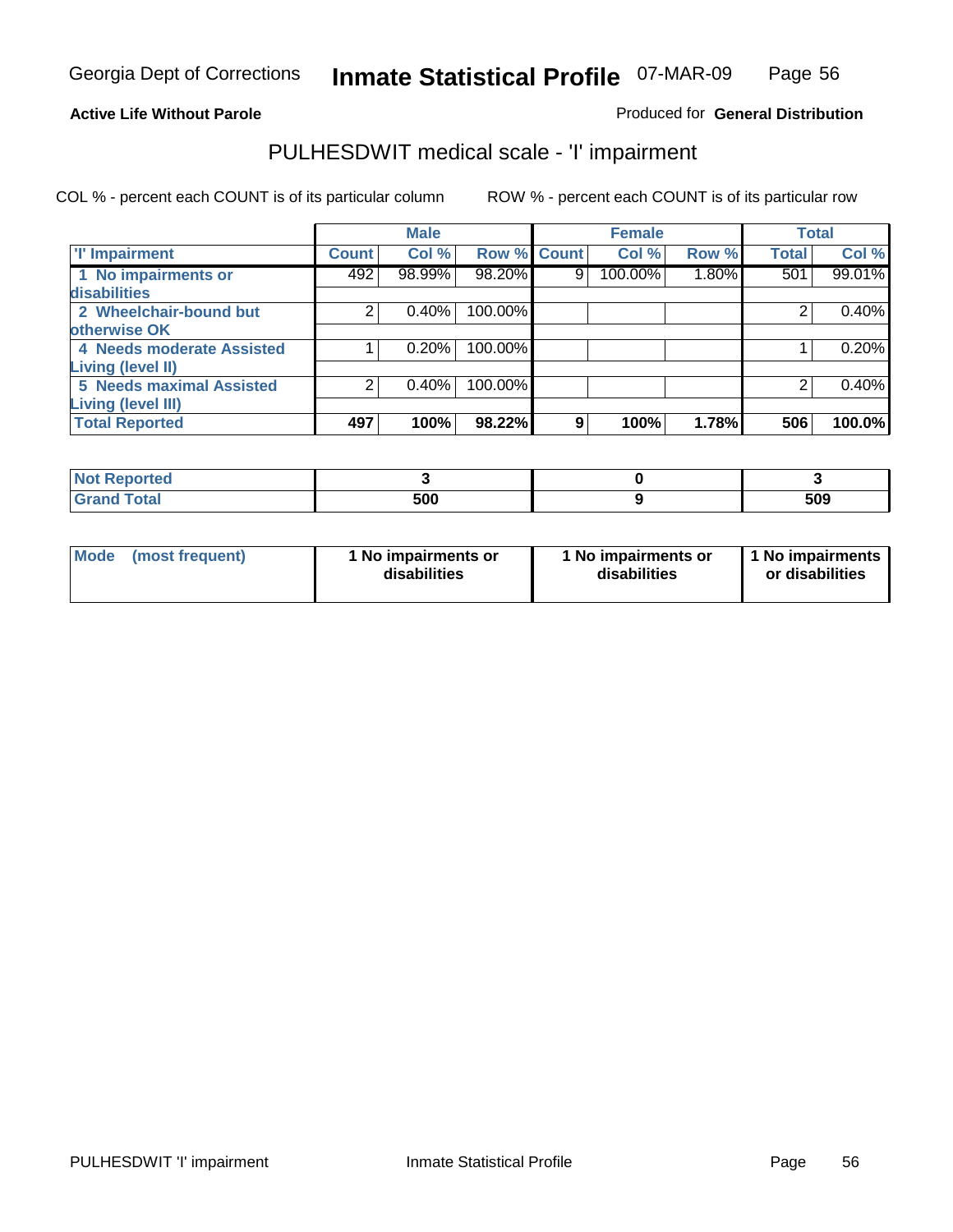#### **Inmate Statistical Profile** 07-MAR-09 Page Page 57

### **Active Life Without Parole Produced fo Seneral Distribution**

### PULHESDWIT medical scale - 'T' transportability

|                              |              | <b>Male</b> |             |   | <b>Female</b> |       |              | <b>Total</b> |
|------------------------------|--------------|-------------|-------------|---|---------------|-------|--------------|--------------|
| <b>T' Transportability</b>   | <b>Count</b> | Col %       | Row % Count |   | Col %         | Row % | <b>Total</b> | Col %        |
| 1 Can be transported in any  | 494          | 99.40%      | 98.21%      | 9 | 100.00%       | 1.79% | 503          | 99.41%       |
| ordinary approved vehicle    |              |             |             |   |               |       |              |              |
| 2 Wheelchair-bound, not      |              | 0.40%       | 100.00%     |   |               |       |              | 0.40%        |
| needing special vehicle      |              |             |             |   |               |       |              |              |
| 3 Wheelchair-bound, requires |              | 0.20%       | 100.00%     |   |               |       |              | 0.20%        |
| special vehicle              |              |             |             |   |               |       |              |              |
| <b>Total Reported</b>        | 497          | 100%        | 98.22%      | 9 | 100%          | 1.78% | 506          | 100.0%       |

| <b>Reported</b><br>' NOT |     |     |
|--------------------------|-----|-----|
| <b>Total</b>             | 500 | 509 |

| Mode (most frequent) | 1 Can be transported in any 1 Can be transported in any<br>ordinary approved vehicle   ordinary approved vehicle   transported in any | 1 Can be<br>  ordinary approved  <br>vehicle |
|----------------------|---------------------------------------------------------------------------------------------------------------------------------------|----------------------------------------------|
|----------------------|---------------------------------------------------------------------------------------------------------------------------------------|----------------------------------------------|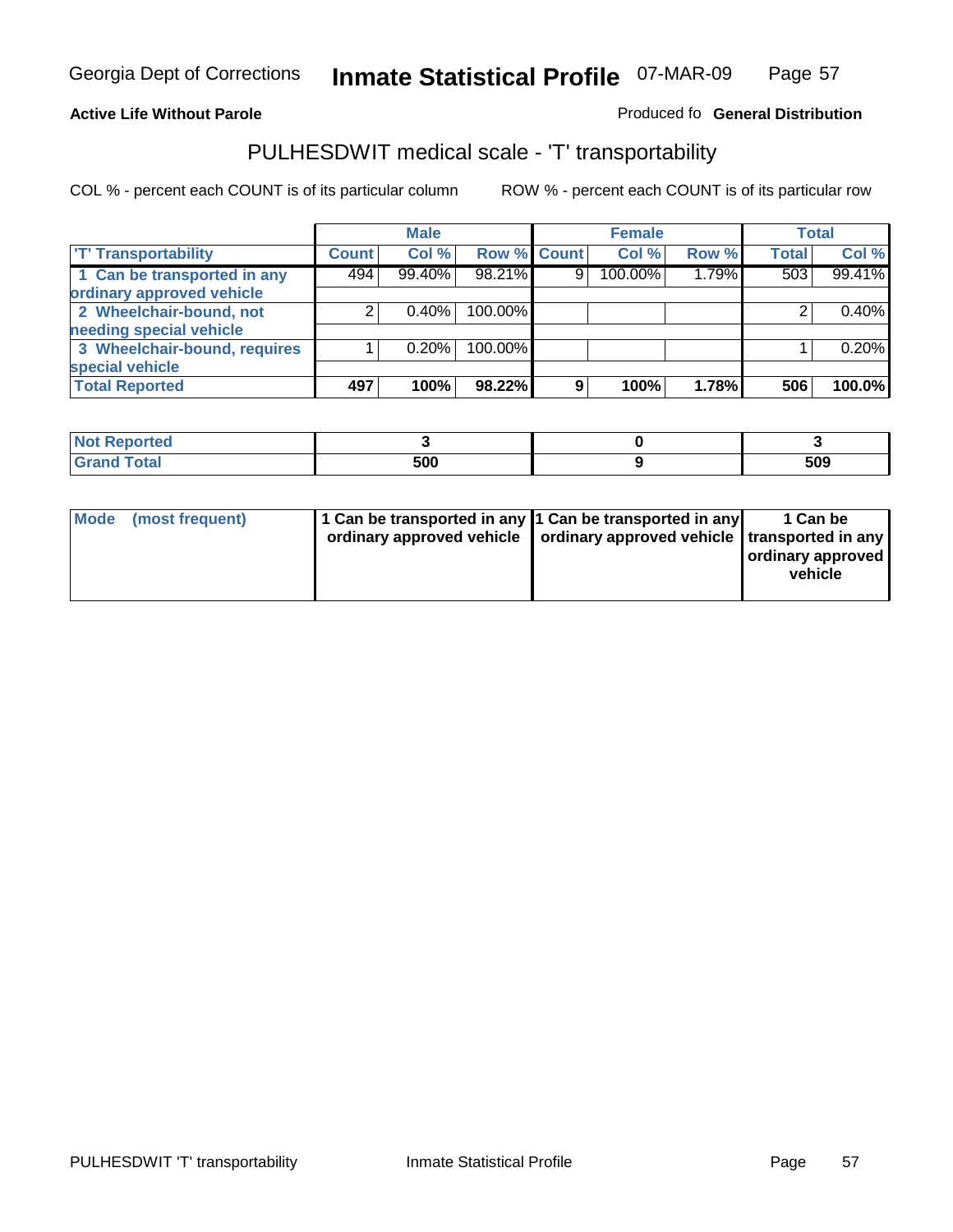### **Active Life Without Parole**

#### Produced for **General Distribution**

### Criminality in family, self-reported

|                              |              | <b>Male</b> |        |              | <b>Female</b> |       |       | Total  |
|------------------------------|--------------|-------------|--------|--------------|---------------|-------|-------|--------|
| <b>Criminality In Family</b> | <b>Count</b> | Col %       | Row %  | <b>Count</b> | Col %         | Row % | Total | Col %  |
| Yes, criminality in family   | 149          | 30.28%      | 96.75% | -5           | 55.56%        | 3.25% | 154   | 30.74% |
| No criminality in family     | 343          | 69.72%      | 98.85% | 4            | 44.44%        | 1.15% | 347   | 69.26% |
| <b>Total Reported</b>        | 492          | 100%        | 98.20% | 9            | 100%          | 1.80% | 501   | 100%   |

| ported<br><b>NOT</b><br>- IZGE |     |     |
|--------------------------------|-----|-----|
| $\sim$<br>Grar<br>--           | 500 | 509 |

| Mode (most frequent) |  | No criminality in family | Yes, criminality in family | No criminality in<br>family |
|----------------------|--|--------------------------|----------------------------|-----------------------------|
|----------------------|--|--------------------------|----------------------------|-----------------------------|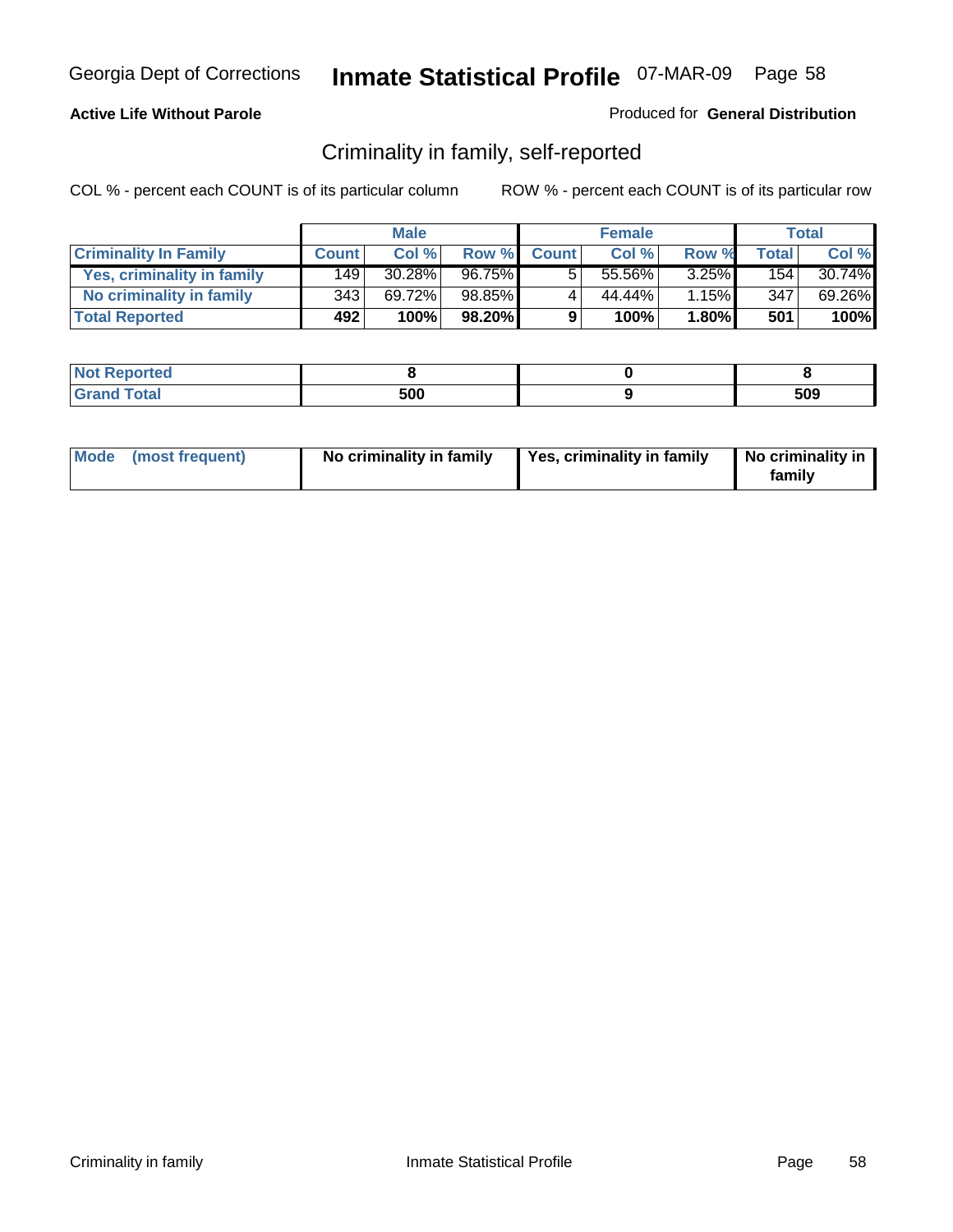#### **Active Life Without Parole**

#### Produced for **General Distribution**

### Alcoholism in family, self-reported

|                             |              | <b>Male</b> |        |              | <b>Female</b> |          |       | Total     |
|-----------------------------|--------------|-------------|--------|--------------|---------------|----------|-------|-----------|
| <b>Alcoholism In Family</b> | <b>Count</b> | Col %       | Row %  | <b>Count</b> | Col %         | Row %    | Total | Col %     |
| Yes, alcoholism in family   | 99           | 20.12%      | 98.02% |              | 22.22%        | $1.98\%$ | 101   | $20.16\%$ |
| No alcoholism in family     | 393          | 79.88%      | 98.25% |              | 77.78%        | 1.75%    | 400   | 79.84%    |
| <b>Total Reported</b>       | 492          | 100%        | 98.20% | 9            | 100%          | $1.80\%$ | 501   | 100%      |

| <b>Not</b><br>oorted<br><b>NGI</b> |     |            |
|------------------------------------|-----|------------|
| <b>c</b> otal<br>Gran<br>--        | 500 | EAN<br>JUí |

|  | Mode (most frequent) | No alcoholism in family | No alcoholism in family | No alcoholism in<br>family |
|--|----------------------|-------------------------|-------------------------|----------------------------|
|--|----------------------|-------------------------|-------------------------|----------------------------|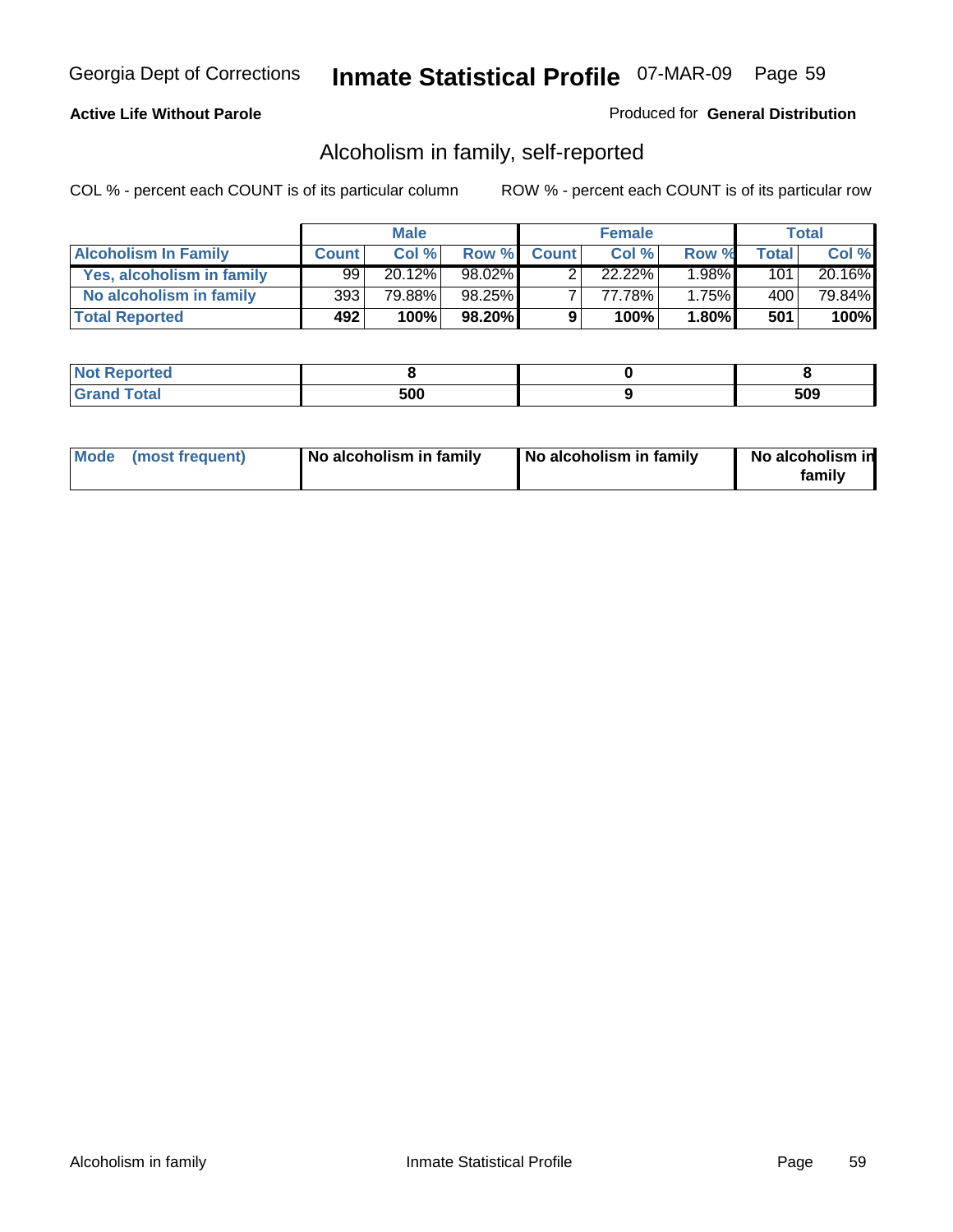### **Active Life Without Parole**

Produced for **General Distribution**

### Drug abuse in family, self-reported

|                           |              | <b>Male</b> |        |              | <b>Female</b> |          |              | Total  |
|---------------------------|--------------|-------------|--------|--------------|---------------|----------|--------------|--------|
| Drug Abuse In Family      | <b>Count</b> | Col%        | Row %  | <b>Count</b> | Col %         | Row %    | <b>Total</b> | Col %  |
| Yes, drug abuse in family | 58 l         | 11.79%      | 96.67% |              | 22.22%        | $3.33\%$ | 60           | 11.98% |
| No drug abuse in family   | 434          | 88.21%      | 98.41% |              | 77.78%        | 1.59%    | 441          | 88.02% |
| <b>Total Reported</b>     | 492          | 100%        | 98.20% | 9            | 100%          | $1.80\%$ | 501          | 100%   |

| <b>Not</b><br>oorted<br><b>NGI</b> |     |            |
|------------------------------------|-----|------------|
| <b>c</b> otal<br>Gran<br>--        | 500 | EAN<br>JUí |

|  | Mode (most frequent) | No drug abuse in family | No drug abuse in family | No drug abuse in<br>family |
|--|----------------------|-------------------------|-------------------------|----------------------------|
|--|----------------------|-------------------------|-------------------------|----------------------------|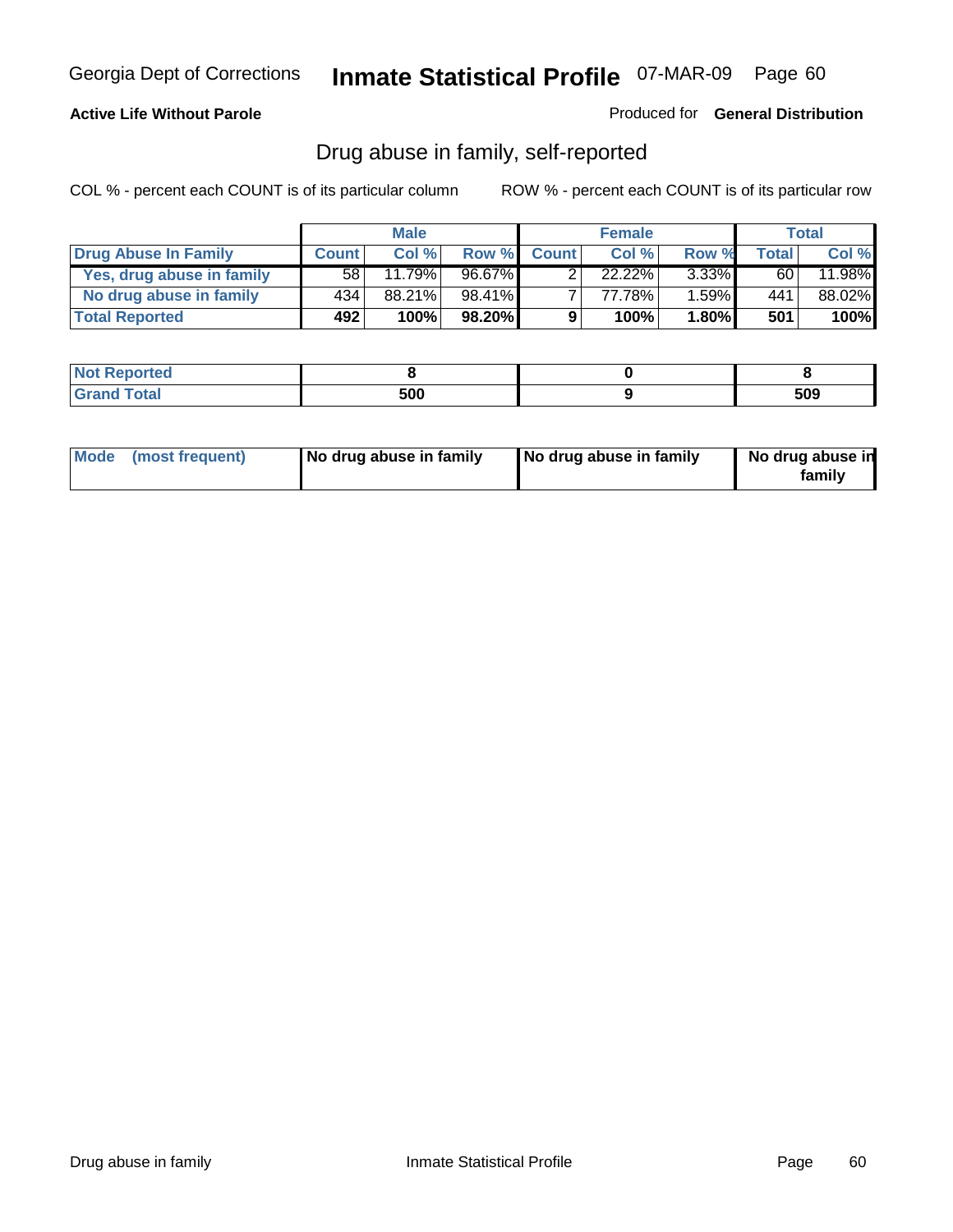#### **Active Life Without Parole**

#### Produced for **General Distribution**

### Subjected to frequent beatings, self-reported

|                                   |              | <b>Male</b> |        |              | <b>Female</b> |          |       | Total  |
|-----------------------------------|--------------|-------------|--------|--------------|---------------|----------|-------|--------|
| <b>Frequent beatings</b>          | <b>Count</b> | Col%        | Row %  | <b>Count</b> | Col%          | Row %    | Total | Col %  |
| <b>Yes, subjected to frequent</b> | 31           | $6.30\%$    | 96.88% |              | $11.11\%$     | 3.13%    | 32    | 6.39%  |
| <b>beatings</b>                   |              |             |        |              |               |          |       |        |
| Not subjected to frequent         | 461          | 93.70%      | 98.29% | 8            | 88.89%        | 1.71%    | 469   | 93.61% |
| <b>beatings</b>                   |              |             |        |              |               |          |       |        |
| <b>Total Reported</b>             | 492          | 100%        | 98.20% | 9            | 100%          | $1.80\%$ | 501   | 100%   |

| <b>Not Reported</b>   |     |     |
|-----------------------|-----|-----|
| <b>Total</b><br>Crond | 500 | 509 |

| Mode<br>(most frequent) | beatings | Not subjected to frequent | Not subjected to frequent<br>beatings | Not subjected to<br><b>frequent beatings</b> |  |
|-------------------------|----------|---------------------------|---------------------------------------|----------------------------------------------|--|
|                         |          |                           |                                       |                                              |  |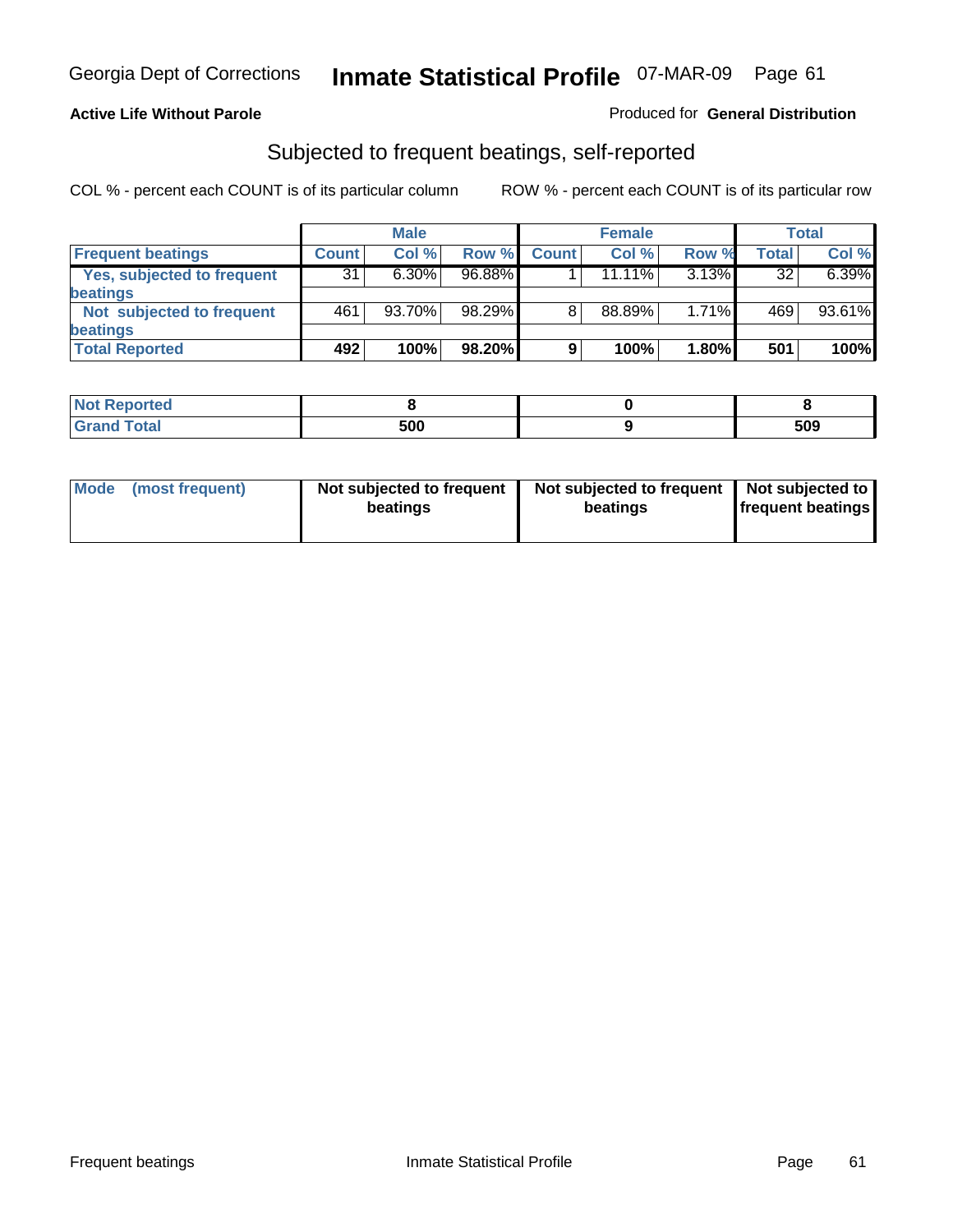#### **Active Life Without Parole**

#### Produced for **General Distribution**

### Father absent during inmate's childhood

|                           |              | <b>Male</b> |        |              | <b>Female</b> |                     |       | Total  |
|---------------------------|--------------|-------------|--------|--------------|---------------|---------------------|-------|--------|
| <b>Father Absent</b>      | <b>Count</b> | Col %       | Row %  | <b>Count</b> | Col %         | Row %               | Total | Col %  |
| Yes, father was absent    | 244          | 49.59%      | 98.79% | 3.           | 33.33%        | $1.2\overline{1\%}$ | 247   | 49.30% |
| No, father was not absent | 248          | $50.41\%$   | 97.64% | 6            | 66.67%        | $2.36\%$            | 254   | 50.70% |
| <b>Total Reported</b>     | 492          | 100%        | 98.20% | 9            | 100%          | $1.80\%$            | 501   | 100%   |

| <b>Not Reported</b> |     |     |
|---------------------|-----|-----|
| Гоtal<br>Grano      | 500 | 509 |

| Mode (most frequent) | ! No, father was not absent 【No, father was not absent 【No, father was not | absent |
|----------------------|----------------------------------------------------------------------------|--------|
|----------------------|----------------------------------------------------------------------------|--------|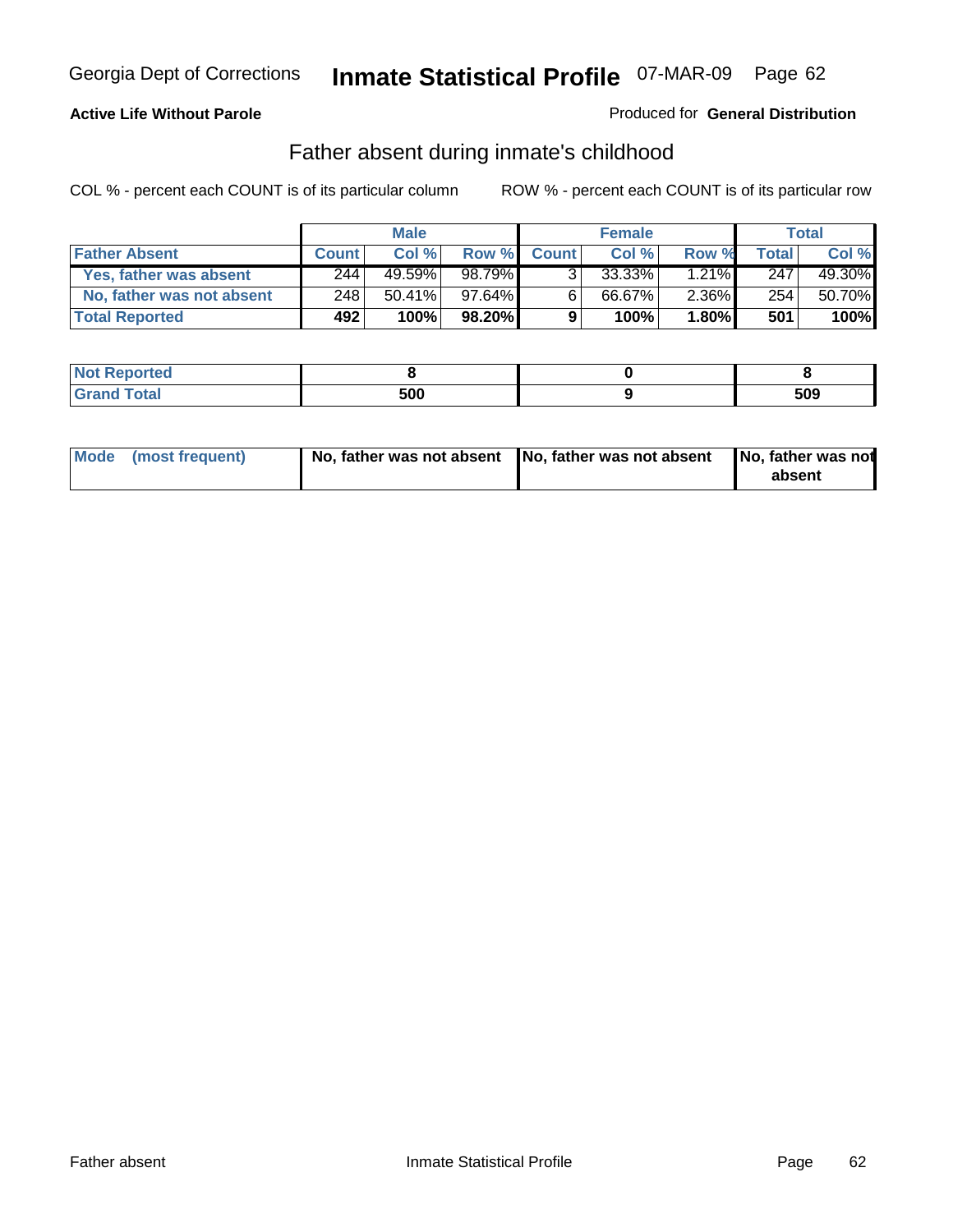#### **Active Life Without Parole**

#### Produced for **General Distribution**

# Mother absent during inmate's childhood

|                           |              | <b>Male</b> |           |              | <b>Female</b> |          |       | Total  |
|---------------------------|--------------|-------------|-----------|--------------|---------------|----------|-------|--------|
| <b>Mother Absent</b>      | <b>Count</b> | Col%        | Row %     | <b>Count</b> | Col %         | Row %    | Total | Col %  |
| Yes, mother was absent    | 74           | $14.43\%$   | 97.26%    |              | $22.22\%$     | $2.74\%$ | 731   | 14.57% |
| No, mother was not absent | 421          | 85.57%      | 98.36%    |              | 77.78%        | $1.64\%$ | 428   | 85.43% |
| <b>Total Reported</b>     | 492          | 100%        | $98.20\%$ | 9            | 100%          | $1.80\%$ | 501   | 100%   |

| <b>Reported</b> |     |     |
|-----------------|-----|-----|
| <b>Total</b>    | 500 | 509 |

| Mode (most frequent) | No, mother was not absent   No, mother was not absent   No, mother was | not absent |
|----------------------|------------------------------------------------------------------------|------------|
|----------------------|------------------------------------------------------------------------|------------|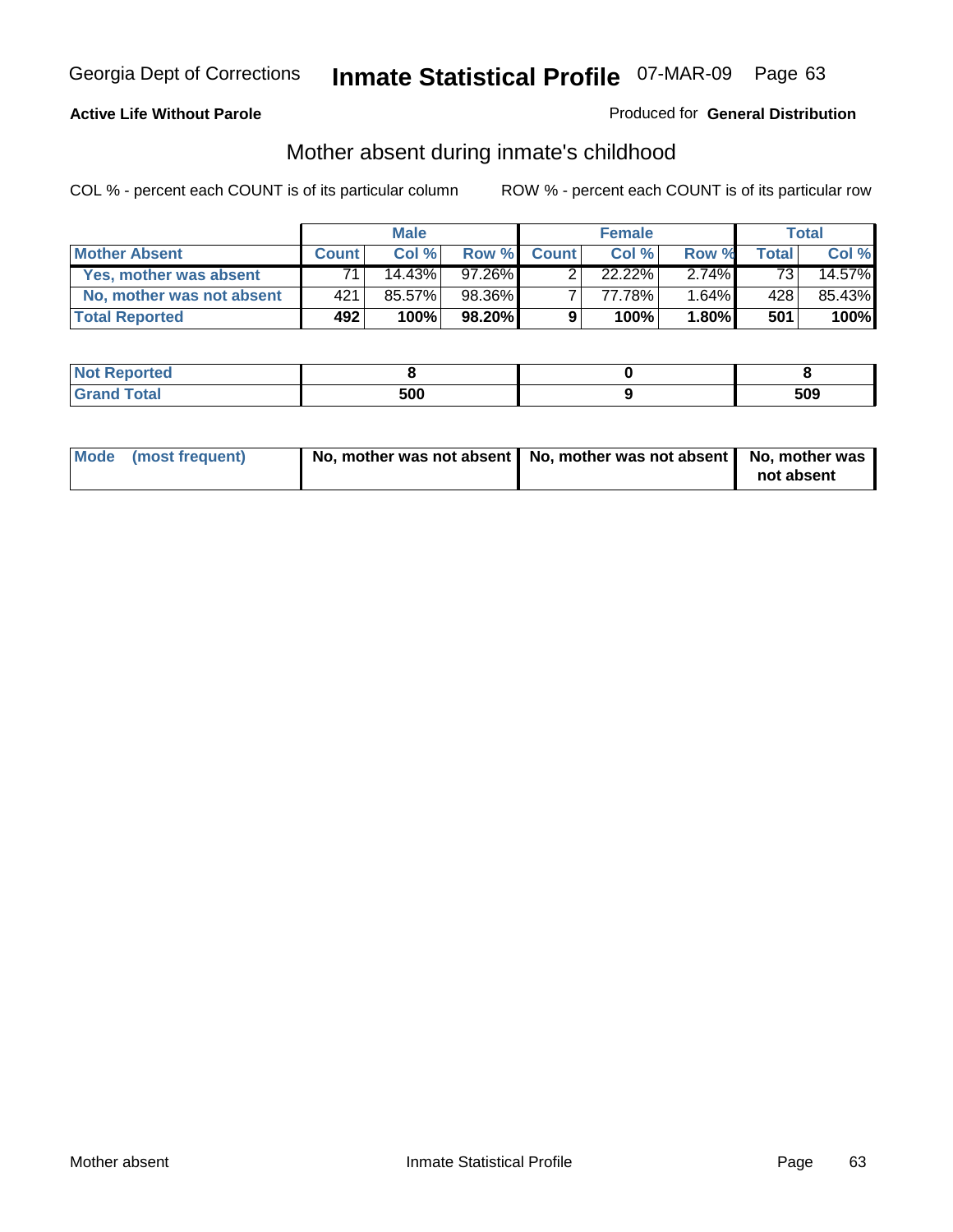**Active Life Without Parole** 

#### Produced for **General Distribution**

### Number of prior Georgia incarcerations

|                                |                 | <b>Male</b> |                    |   | <b>Female</b> |       |       | <b>Total</b> |
|--------------------------------|-----------------|-------------|--------------------|---|---------------|-------|-------|--------------|
| Num of Prior GA Incarcerations | <b>Count</b>    | Col %       | <b>Row % Count</b> |   | Col %         | Row % | Total | Col %        |
|                                | 239             | 47.80%      | 96.76%             | 8 | 88.89%        | 3.24% | 247   | 48.53%       |
|                                | 101             | 20.20%      | 100.00%            |   |               |       | 101   | 19.84%       |
|                                | 60              | 12.00%      | 100.00%            |   |               |       | 60    | 11.79%       |
|                                | 51              | 10.20%      | 98.08%             |   | 11.11%        | 1.92% | 52    | 10.22%       |
|                                | 25              | 5.00%       | 100.00%            |   |               |       | 25    | 4.91%        |
|                                | 12 <sup>2</sup> | 2.40%       | 100.00%            |   |               |       | 12    | 2.36%        |
| <b>More Than 5</b>             | 12              | 2.40%       | 100.00%            |   |               |       | 12    | 2.36%        |
| <b>Total Reported</b>          | 500             | 100%        | 98.23%             | 9 | 100%          | 1.77% | 509   | 100.0%       |

| <b>Reported</b><br><b>NOT</b><br> |     |     |
|-----------------------------------|-----|-----|
| <b>otal</b>                       | 500 | 509 |

| Mean (average)       | 23. ا | . JJ | 1.22 |
|----------------------|-------|------|------|
| Median (middle)      |       |      |      |
| Mode (most frequent) |       |      |      |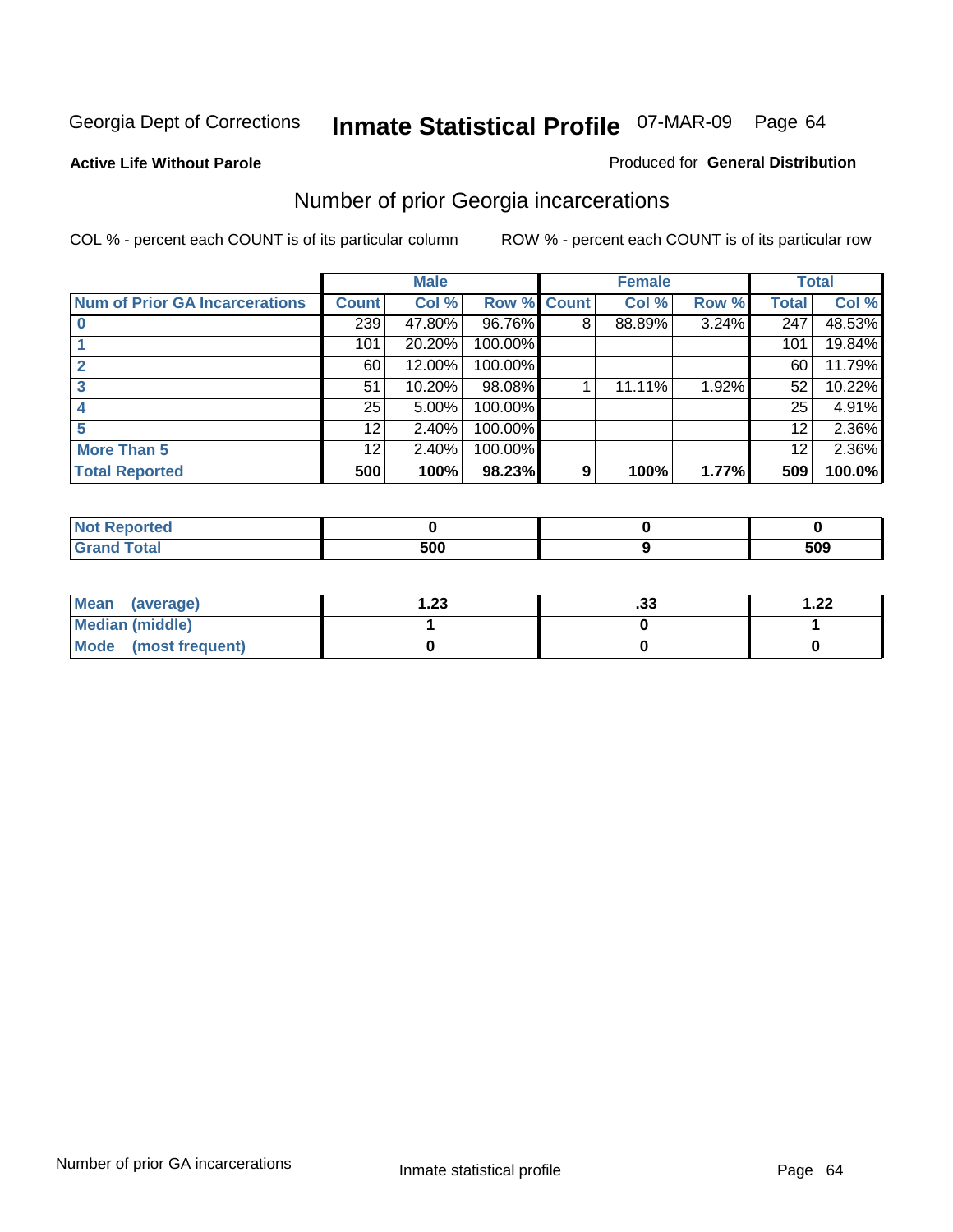**Active Life Without Parole** 

Produced for **General Distribution**

### Prison sentence in years

COL % - percent each COUNT is of its particular column ROW % - percent each COUNT is of its particular row

|                                 |                  | Male    |                    | <b>Female</b> |       |                  | Total   |
|---------------------------------|------------------|---------|--------------------|---------------|-------|------------------|---------|
| <b>Prison Sentence In Years</b> | Count⊺           | Col %   | <b>Row % Count</b> | Col %         | Row % | <b>Total</b>     | Col %   |
| <b>Life Without Parole</b>      | 500 <sub>1</sub> | 100.00% | 98.23%             | $100.00\%$    | .77%I | 509 <sub>1</sub> | 100.00% |
| <b>Total Reported</b>           | 500              | 100%    | 98.23%             | 100%          | 1.77% | 509              | 100%    |

| Reported              |     |     |
|-----------------------|-----|-----|
| <b>Total</b><br>Grand | 500 | 509 |

#### **Determinate (numeric) sentences only**

| Mean | (average) |  |  |
|------|-----------|--|--|

**All sentences (including determinate), with life, life without parole, and death sentences figured at 45 years**

| Me:<br>апет<br>.<br>᠇<br>$\sim$ | -- | т.<br>$\sim$ |
|---------------------------------|----|--------------|
|---------------------------------|----|--------------|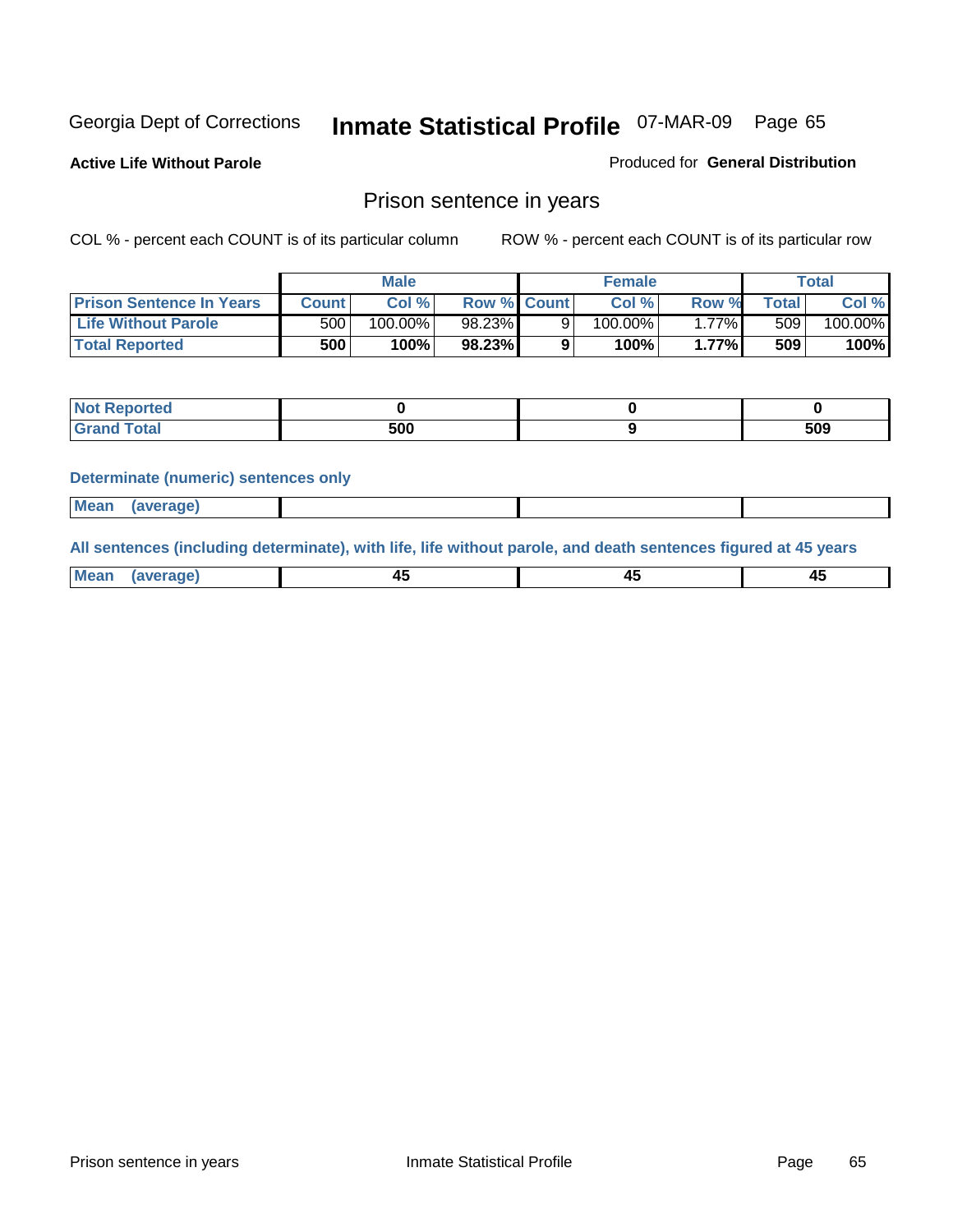#### **Active Life Without Parole**

#### Produced for **General Distribution**

### Primary offense, broken out into felonies vs misdemeanors

|                                  | <b>Male</b>  |         |                    | <b>Female</b> | Total    |              |         |
|----------------------------------|--------------|---------|--------------------|---------------|----------|--------------|---------|
| <b>Felonies and Misdemeanors</b> | <b>Count</b> | Col %   | <b>Row % Count</b> | Col %         | Row %    | <b>Total</b> | Col %   |
| <b>Felonies</b>                  | 500          | 100.00% | 98.23%             | $100.00\%$    | $1.77\%$ | 509          | 100.00% |
| <b>Total Reported</b>            | 500          | 100%    | 98.23%             | 100%          | 1.77%    | 509          | 100%    |

| <b>Not Reported</b>          |     |     |     |
|------------------------------|-----|-----|-----|
| <b>Total</b><br><b>Granc</b> | 'nr | 500 | 509 |

| M <sub>0</sub><br>. | צאור<br>. | . |
|---------------------|-----------|---|
|---------------------|-----------|---|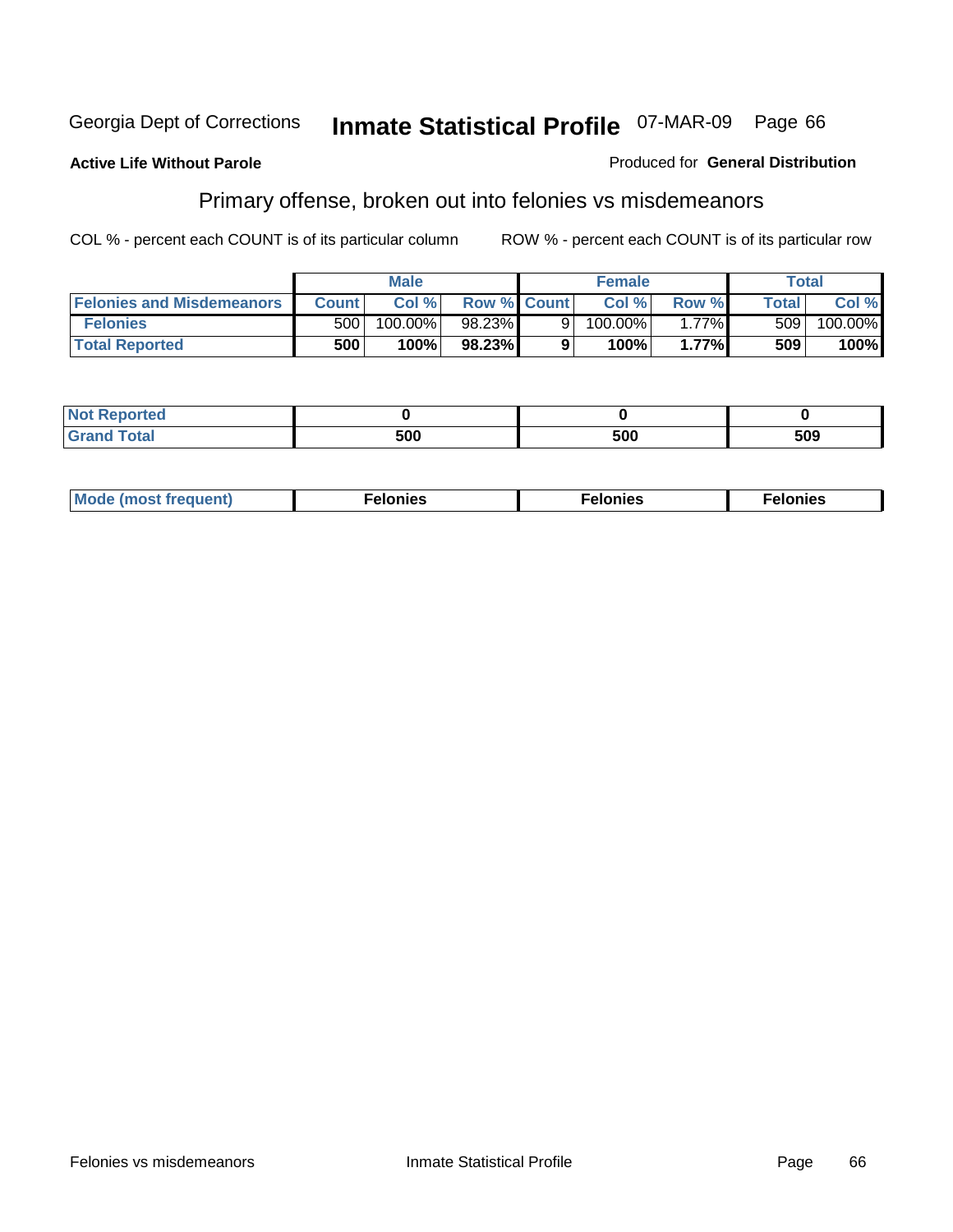#### **Active Life Without Parole**

#### Produced for **General Distribution**

### Primary offense, broken out into six broad crime categories

|                         | <b>Male</b>      |          | <b>Female</b> |   |         | <b>Total</b> |              |        |
|-------------------------|------------------|----------|---------------|---|---------|--------------|--------------|--------|
| <b>Crime Categories</b> | <b>Count</b>     | Col %    | Row % Count   |   | Col %   | Row %        | <b>Total</b> | Col %  |
| <b>Violent</b>          | $\overline{418}$ | 83.60%   | $97.89\%$     | 9 | 100.00% | 2.11%        | 427          | 83.89% |
| <b>Sex Crime</b>        | 69               | 13.80%   | 100.00%       |   | .00%    |              | 69           | 13.56% |
| <b>Property</b><br>3    |                  | $.40\%$  | 100.00%       |   | .00%    |              |              | .39%   |
| <b>Drug</b><br>4        | 10               | $2.00\%$ | 100.00%       |   | .00%    |              | 10           | 1.96%  |
| <b>Other</b><br>6       |                  | .20%     | 100.00%       |   | .00%    |              |              | .20%   |
| <b>Total Reported</b>   | 500              | 100%     | 98.23%        | 9 | 100%    | 1.77%        | 509          | 100%   |

| <b>Not Reported</b>  |     |     |
|----------------------|-----|-----|
| <b>Total</b><br>Gran | 500 | 509 |

| Mc | - - | 'חםור |  |
|----|-----|-------|--|
|    |     |       |  |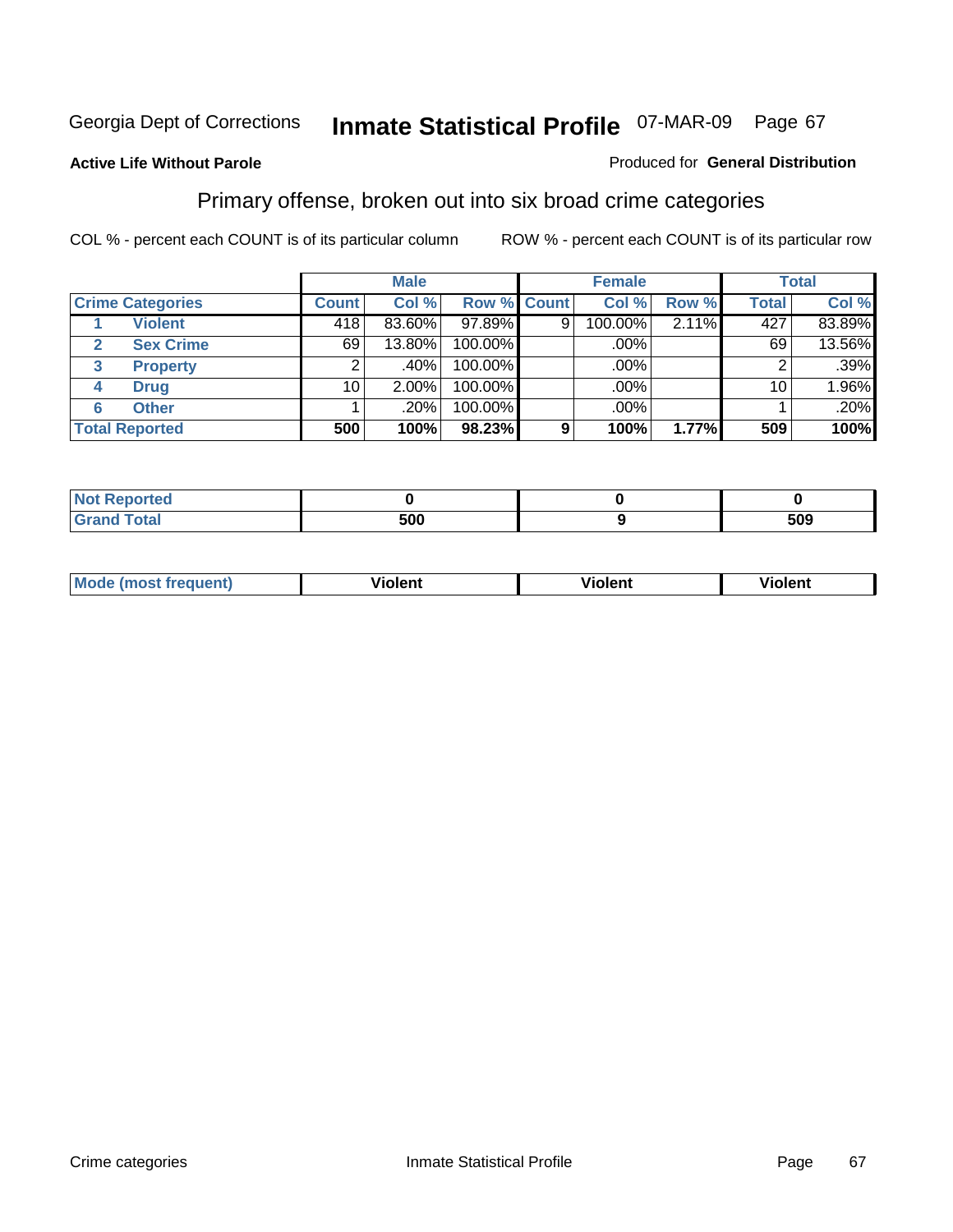#### **Active Life Without Parole**

#### Produced for **General Distribution**

# Primary offense, detailed offense code

|                        |                                 |              | <b>Male</b> |         |              | <b>Female</b> |       |              | <b>Total</b> |
|------------------------|---------------------------------|--------------|-------------|---------|--------------|---------------|-------|--------------|--------------|
| <b>Primary Offense</b> |                                 | <b>Count</b> | Col %       | Row %   | <b>Count</b> | Col %         | Row % | <b>Total</b> | Col %        |
| 1101                   | <b>Murder</b>                   | 292          | 58.40%      | 97.33%  | 8            | 88.89%        | 2.67% | 300          | 58.94%       |
| 1311                   | <b>Kidnapping</b>               | 58           | 11.60%      | 100.00% |              |               |       | 58           | 11.39%       |
| 1601                   | <b>Burglary</b>                 | 2            | .40%        | 100.00% |              |               |       | 2            | .39%         |
| 1902                   | <b>Armed Robbery</b>            | 67           | 13.40%      | 98.53%  | 1            | 11.11%        | 1.47% | 68           | 13.36%       |
| 1911                   | <b>Hijacking Motor Vehicle</b>  |              | .20%        | 100.00% |              |               |       |              | .20%         |
| 2001                   | Rape                            | 49           | 9.80%       | 100.00% |              |               |       | 49           | 9.63%        |
| 2003                   | <b>Aggrav Sodomy</b>            | 3            | .60%        | 100.00% |              |               |       | 3            | .59%         |
| 2009                   | <b>Aggrav Sexual Battery</b>    | 5            | 1.00%       | 100.00% |              |               |       | 5            | .98%         |
| 2019                   | <b>Child Molestation</b>        | 3            | .60%        | 100.00% |              |               |       | 3            | .59%         |
| 2021                   | <b>Aggrav Child Molestation</b> | 9            | 1.80%       | 100.00% |              |               |       | 9            | 1.77%        |
| 2912                   | <b>Poss Of Certain</b>          |              | .20%        | 100.00% |              |               |       |              | .20%         |
|                        | <b>Weapons</b>                  |              |             |         |              |               |       |              |              |
| 4012                   | <b>Viol Ga Cntrl Sbst Act</b>   | 1            | .20%        | 100.00% |              |               |       |              | .20%         |
| 4018                   | <b>S/D Cont Sub School</b>      |              | .20%        | 100.00% |              |               |       |              | .20%         |
| 4021                   | <b>S/D Cocaine</b>              | 3            | .60%        | 100.00% |              |               |       | 3            | .59%         |
| 4022                   | <b>Poss Of Cocaine</b>          | 4            | .80%        | 100.00% |              |               |       | 4            | .79%         |
| 4134                   | <b>Att/Consprcy Commt</b>       | 1            | .20%        | 100.00% |              |               |       |              | .20%         |
|                        | C/S/Of                          |              |             |         |              |               |       |              |              |
| <b>Total Rported</b>   |                                 | 500          | 100%        | 98.23%  | 9            | 100%          | 1.77% | 509          | 100%         |

| Reported              |     |     |
|-----------------------|-----|-----|
| <b>Total</b><br>----- | 500 | 509 |

| Mode (most frequent) | 1101 Murder | 1101 Murder | 1101 Murder |
|----------------------|-------------|-------------|-------------|
|----------------------|-------------|-------------|-------------|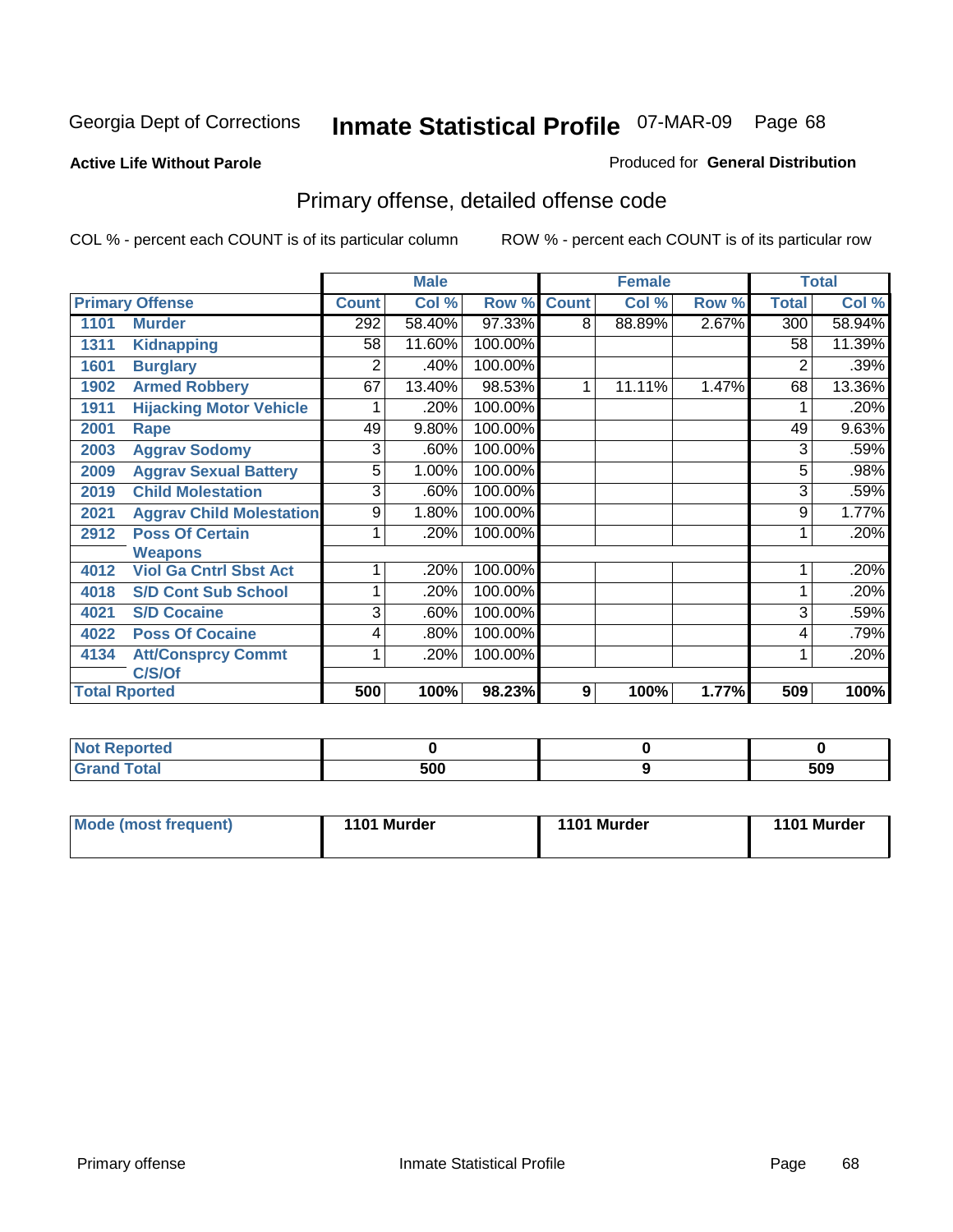#### **Active Life Without Parole**

#### Produced for **General Distribution**

# County of conviction of primary offense

|                         |                             |                 | <b>Male</b> |         |              | <b>Female</b> |        |                 | <b>Total</b> |
|-------------------------|-----------------------------|-----------------|-------------|---------|--------------|---------------|--------|-----------------|--------------|
|                         | <b>County of Conviction</b> | <b>Count</b>    | Col %       | Row %   | <b>Count</b> | Col %         | Row %  | <b>Total</b>    | Col %        |
| 1                       | <b>Appling</b>              | 1               | .20%        | 100.00% |              |               |        | 1               | .20%         |
| $\overline{2}$          | <b>Atkinson</b>             | 1               | .20%        | 100.00% |              |               |        | 1               | .20%         |
| $\overline{\mathbf{3}}$ | <b>Bacon</b>                | $\overline{2}$  | .40%        | 100.00% |              |               |        | $\overline{2}$  | .39%         |
| 5                       | <b>Baldwin</b>              | $\overline{5}$  | 1.00%       | 100.00% |              |               |        | $\overline{5}$  | .98%         |
| 6                       | <b>Banks</b>                | 1               | .20%        | 100.00% |              |               |        | 1               | .20%         |
| $\overline{7}$          | <b>Barrow</b>               | $\overline{3}$  | .60%        | 100.00% |              |               |        | $\overline{3}$  | .59%         |
| 8                       | <b>Bartow</b>               | $\overline{2}$  | .40%        | 100.00% |              |               |        | $\overline{2}$  | .39%         |
| 9                       | <b>Ben Hill</b>             | 4               | .80%        | 100.00% |              |               |        | 4               | .79%         |
| 10                      | <b>Berrien</b>              | 1               | .20%        | 100.00% |              |               |        | 1               | .20%         |
| 11                      | <b>Bibb</b>                 | $\overline{14}$ | 2.80%       | 100.00% |              |               |        | 14              | 2.75%        |
| 12                      | <b>Bleckley</b>             | 1               | .20%        | 100.00% |              |               |        | 1               | .20%         |
| 13                      | <b>Brantley</b>             | $\overline{2}$  | .40%        | 100.00% |              |               |        | $\overline{2}$  | .39%         |
| 14                      | <b>Brooks</b>               | 1               | .20%        | 100.00% |              |               |        | 1               | .20%         |
| 16                      | <b>Bulloch</b>              | $\overline{3}$  | .60%        | 75.00%  | 1            | 11.11%        | 25.00% | 4               | .79%         |
| 17                      | <b>Burke</b>                | 6               | 1.20%       | 100.00% |              |               |        | 6               | 1.18%        |
| 18                      | <b>Butts</b>                | $\overline{3}$  | .60%        | 100.00% |              |               |        | $\overline{3}$  | .59%         |
| 20                      | <b>Camden</b>               | $\overline{2}$  | .40%        | 100.00% |              |               |        | $\overline{2}$  | .39%         |
| 22                      | <b>Carroll</b>              | $\overline{2}$  | .40%        | 100.00% |              |               |        | $\overline{2}$  | .39%         |
| 23                      | <b>Catoosa</b>              | 1               | .20%        | 100.00% |              |               |        | 1               | .20%         |
| 24                      | <b>Charlton</b>             | 1               | .20%        | 100.00% |              |               |        | 1               | .20%         |
| 25                      | <b>Chatham</b>              | $\overline{23}$ | 4.60%       | 100.00% |              |               |        | $\overline{23}$ | 4.52%        |
| 28                      | <b>Cherokee</b>             | $\overline{2}$  | .40%        | 100.00% |              |               |        | $\overline{2}$  | .39%         |
| 29                      | <b>Clarke</b>               | $\overline{11}$ | 2.20%       | 100.00% |              |               |        | $\overline{11}$ | 2.16%        |
| 31                      | <b>Clayton</b>              | $\overline{18}$ | 3.60%       | 100.00% |              |               |        | $\overline{18}$ | 3.54%        |
| 33                      | <b>Cobb</b>                 | $\overline{16}$ | 3.20%       | 94.12%  | 1            | 11.11%        | 5.88%  | $\overline{17}$ | 3.34%        |
| 34                      | <b>Coffee</b>               | 4               | .80%        | 100.00% |              |               |        | 4               | .79%         |
| 35                      | <b>Colquitt</b>             | $\overline{3}$  | .60%        | 100.00% |              |               |        | 3               | .59%         |
| 36                      | <b>Columbia</b>             | 4               | .80%        | 100.00% |              |               |        | 4               | .79%         |
| 37                      | <b>Cook</b>                 | 3               | .60%        | 100.00% |              |               |        | $\overline{3}$  | .59%         |
| 38                      | <b>Coweta</b>               | $\overline{3}$  | .60%        | 100.00% |              |               |        | $\overline{3}$  | .59%         |
| 40                      | <b>Crisp</b>                | 1               | .20%        | 100.00% |              |               |        | 1               | .20%         |
| 41                      | <b>Dade</b>                 | 1               | .20%        | 100.00% |              |               |        | 1               | .20%         |
| 43                      | <b>Decatur</b>              | $\overline{2}$  | .40%        | 100.00% |              |               |        | $\overline{2}$  | .39%         |
| 44                      | <b>Dekalb</b>               | $\overline{43}$ | 8.60%       | 97.73%  | 1            | 11.11%        | 2.27%  | $\overline{44}$ | 8.64%        |
| 45                      | <b>Dodge</b>                | 1               | .20%        | 100.00% |              |               |        | 1               | .20%         |
| 46                      | <b>Dooly</b>                | $\overline{2}$  | .40%        | 100.00% |              |               |        | $\overline{2}$  | .39%         |
| 47                      | <b>Dougherty</b>            | $\overline{18}$ | 3.60%       | 100.00% |              |               |        | 18              | 3.54%        |
| 48                      | <b>Douglas</b>              | $\overline{13}$ | 2.60%       | 92.86%  | 1            | 11.11%        | 7.14%  | $\overline{14}$ | 2.75%        |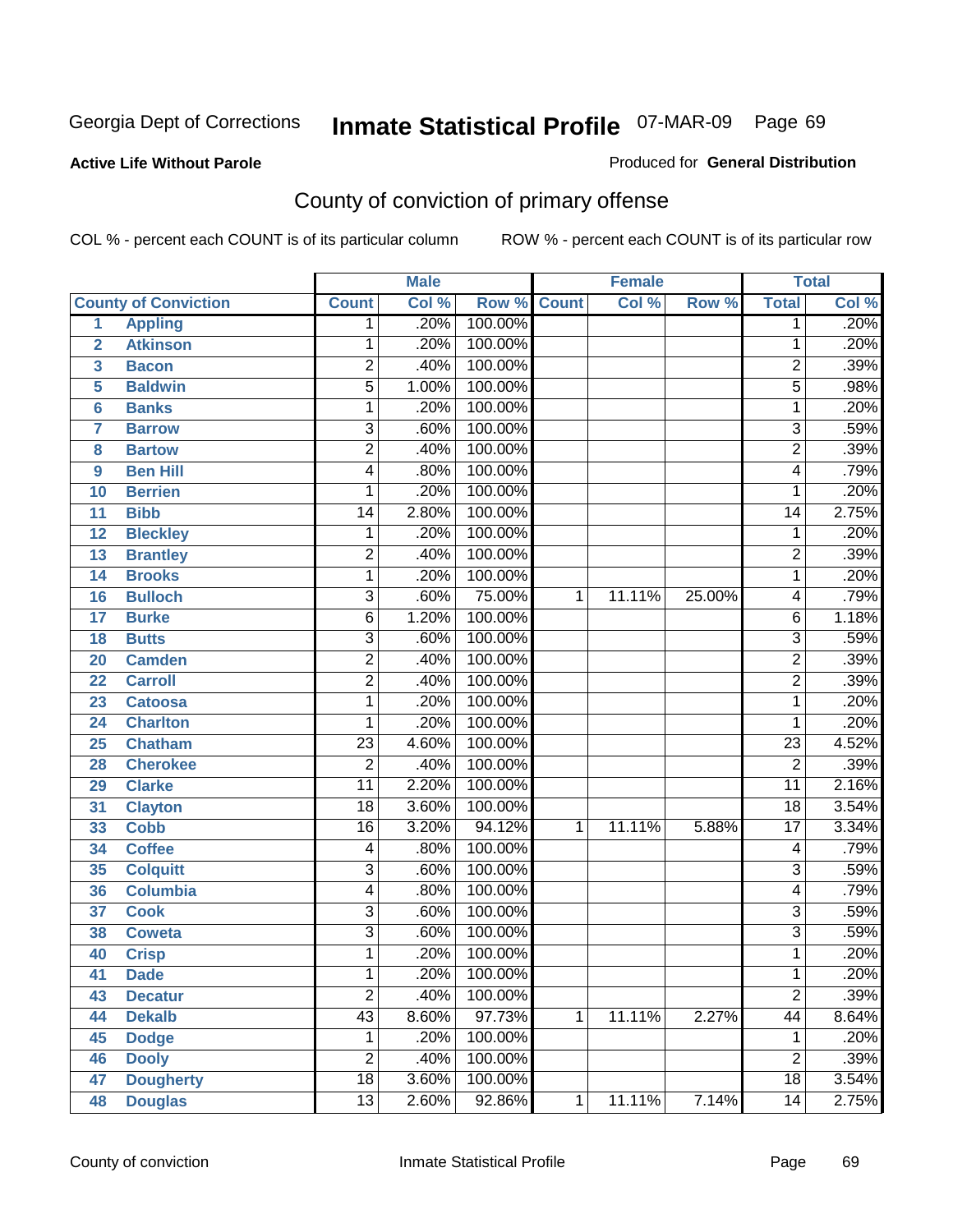#### **Active Life Without Parole**

#### Produced for **General Distribution**

# County of conviction of primary offense

|                 |                             |                 | <b>Male</b> |         | <b>Female</b> |        | <b>Total</b> |                 |                            |
|-----------------|-----------------------------|-----------------|-------------|---------|---------------|--------|--------------|-----------------|----------------------------|
|                 | <b>County of Conviction</b> | <b>Count</b>    | Col %       | Row %   | <b>Count</b>  | Col %  | Row %        | <b>Total</b>    | $\overline{\text{Col }\%}$ |
| 49              | <b>Early</b>                | 1               | .20%        | 100.00% |               |        |              | 1               | .20%                       |
| 51              | <b>Effingham</b>            | $\overline{2}$  | .40%        | 100.00% |               |        |              | $\overline{2}$  | .39%                       |
| 52              | <b>Elbert</b>               | $\overline{2}$  | .40%        | 100.00% |               |        |              | $\overline{2}$  | .39%                       |
| 53              | <b>Emanuel</b>              | 1               | .20%        | 100.00% |               |        |              | 1               | .20%                       |
| 56              | <b>Fayette</b>              | 3               | .60%        | 100.00% |               |        |              | $\overline{3}$  | .59%                       |
| $\overline{57}$ | <b>Floyd</b>                | 4               | .80%        | 100.00% |               |        |              | 4               | .79%                       |
| 58              | <b>Forsyth</b>              | 1               | .20%        | 100.00% |               |        |              | 1               | .20%                       |
| 59              | <b>Franklin</b>             | $\overline{2}$  | .40%        | 100.00% |               |        |              | $\overline{2}$  | .39%                       |
| 60              | <b>Fulton</b>               | $\overline{51}$ | 10.20%      | 100.00% |               |        |              | $\overline{51}$ | 10.02%                     |
| 61              | Gilmer                      | 1               | .20%        | 100.00% |               |        |              | 1               | .20%                       |
| 63              | <b>Glynn</b>                | $\overline{13}$ | 2.60%       | 100.00% |               |        |              | $\overline{13}$ | 2.55%                      |
| 66              | <b>Greene</b>               | 1               | .20%        | 100.00% |               |        |              | 1               | .20%                       |
| 67              | <b>Gwinnett</b>             | 7               | 1.40%       | 87.50%  | 1             | 11.11% | 12.50%       | 8               | 1.57%                      |
| 68              | <b>Habersham</b>            | $\overline{3}$  | .60%        | 100.00% |               |        |              | $\overline{3}$  | .59%                       |
| 69              | <b>Hall</b>                 | 9               | 1.80%       | 100.00% |               |        |              | $\overline{9}$  | 1.77%                      |
| 71              | <b>Haralson</b>             | 1               | .20%        | 100.00% |               |        |              | 1               | .20%                       |
| $\overline{72}$ | <b>Harris</b>               | 1               | .20%        | 100.00% |               |        |              | 1               | .20%                       |
| 73              | <b>Hart</b>                 | 4               | .80%        | 100.00% |               |        |              | 4               | .79%                       |
| 75              | <b>Henry</b>                | $\overline{10}$ | 2.00%       | 100.00% |               |        |              | $\overline{10}$ | 1.96%                      |
| 76              | <b>Houston</b>              | $\overline{6}$  | 1.20%       | 100.00% |               |        |              | 6               | 1.18%                      |
| 78              | <b>Jackson</b>              | 8               | 1.60%       | 100.00% |               |        |              | $\overline{8}$  | 1.57%                      |
| 79              | <b>Jasper</b>               | 1               | .20%        | 100.00% |               |        |              | 1               | .20%                       |
| 80              | <b>Jeff Davis</b>           | 1               | .20%        | 100.00% |               |        |              | 1               | .20%                       |
| 81              | <b>Jefferson</b>            | 1               | .20%        | 100.00% |               |        |              | 1               | .20%                       |
| 82              | <b>Jenkins</b>              | 1               | .20%        | 100.00% |               |        |              | 1               | .20%                       |
| 84              | <b>Jones</b>                | 1               | .20%        | 100.00% |               |        |              | 1               | .20%                       |
| 87              | <b>Laurens</b>              | $\overline{3}$  | .60%        | 100.00% |               |        |              | $\overline{3}$  | .59%                       |
| 88              | Lee                         | $\overline{2}$  | .40%        | 100.00% |               |        |              | $\overline{2}$  | .39%                       |
| 89              | <b>Liberty</b>              | 5               | 1.00%       | 100.00% |               |        |              | 5               | .98%                       |
| 91              | Long                        | 3               | .60%        | 100.00% |               |        |              | $\overline{3}$  | .59%                       |
| 92              | <b>Lowndes</b>              | 4               | .80%        | 100.00% |               |        |              | 4               | .79%                       |
| 95              | <b>Madison</b>              | 1               | .20%        | 100.00% |               |        |              | 1               | .20%                       |
| 96              | <b>Marion</b>               | 1               | .20%        | 100.00% |               |        |              | 1               | .20%                       |
| 98              | <b>Mcintosh</b>             | 1               | .20%        | 100.00% |               |        |              | 1               | .20%                       |
| 100             | <b>Miller</b>               | 1               | .20%        | 100.00% |               |        |              | 1               | .20%                       |
| 102             | <b>Monroe</b>               | $\overline{2}$  | .40%        | 100.00% |               |        |              | $\overline{2}$  | .39%                       |
| 106             | <b>Muscogee</b>             | $\overline{16}$ | 3.20%       | 100.00% |               |        |              | 16              | 3.14%                      |
| 107             | <b>Newton</b>               | $\overline{4}$  | .80%        | 80.00%  | 1             | 11.11% | 20.00%       | $\overline{5}$  | .98%                       |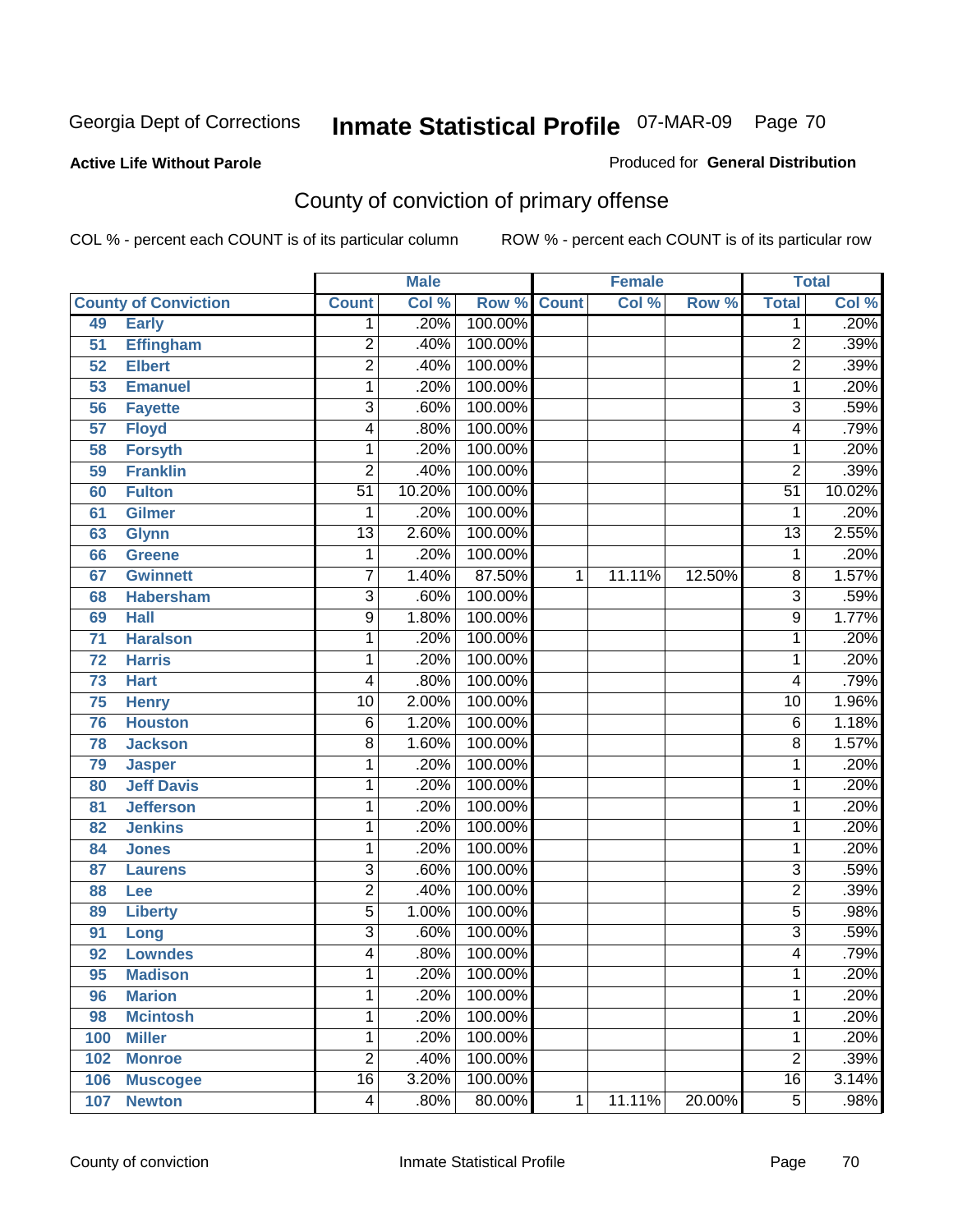#### **Active Life Without Parole**

#### Produced for **General Distribution**

# County of conviction of primary offense

|                                 |                         | <b>Male</b> |         | <b>Female</b> |        | <b>Total</b> |                           |       |
|---------------------------------|-------------------------|-------------|---------|---------------|--------|--------------|---------------------------|-------|
| <b>County of Conviction</b>     | <b>Count</b>            | Col %       | Row %   | <b>Count</b>  | Col %  | Row %        | <b>Total</b>              | Col % |
| 109<br><b>Oglethorpe</b>        | 1                       | .20%        | 100.00% |               |        |              | 1                         | .20%  |
| <b>Paulding</b><br>110          | 1                       | .20%        | 100.00% |               |        |              | 1                         | .20%  |
| 113<br><b>Pierce</b>            | $\overline{2}$          | .40%        | 100.00% |               |        |              | $\overline{2}$            | .39%  |
| 114<br><b>Pike</b>              | $\overline{\mathbf{3}}$ | .60%        | 75.00%  | 1             | 11.11% | 25.00%       | 4                         | .79%  |
| $\overline{115}$<br><b>Polk</b> | 1                       | .20%        | 100.00% |               |        |              | 1                         | .20%  |
| 116<br><b>Pulaski</b>           | 1                       | .20%        | 100.00% |               |        |              | 1                         | .20%  |
| 117<br><b>Putnam</b>            | 4                       | .80%        | 100.00% |               |        |              | 4                         | .79%  |
| <b>Rabun</b><br>119             | 1                       | .20%        | 100.00% |               |        |              | 1                         | .20%  |
| 120<br><b>Randolph</b>          | 1                       | .20%        | 100.00% |               |        |              | 1                         | .20%  |
| <b>Richmond</b><br>121          | $\overline{23}$         | 4.60%       | 95.83%  | 1             | 11.11% | 4.17%        | $\overline{24}$           | 4.72% |
| <b>Rockdale</b><br>122          | $\overline{4}$          | .80%        | 100.00% |               |        |              | 4                         | .79%  |
| 126<br><b>Spalding</b>          | $\overline{5}$          | 1.00%       | 100.00% |               |        |              | $\overline{5}$            | .98%  |
| <b>Stephens</b><br>127          | $\overline{2}$          | .40%        | 100.00% |               |        |              | $\overline{2}$            | .39%  |
| 129<br><b>Sumter</b>            | 1                       | .20%        | 100.00% |               |        |              | $\overline{1}$            | .20%  |
| <b>Tattnall</b><br>132          | 1                       | .20%        | 100.00% |               |        |              | 1                         | .20%  |
| <b>Terrell</b><br>135           | 1                       | .20%        | 100.00% |               |        |              | 1                         | .20%  |
| 136<br><b>Thomas</b>            | $\overline{3}$          | .60%        | 100.00% |               |        |              | $\overline{3}$            | .59%  |
| <b>Tift</b><br>137              | 4                       | .80%        | 100.00% |               |        |              | 4                         | .79%  |
| <b>Toombs</b><br>138            | 4                       | .80%        | 100.00% |               |        |              | 4                         | .79%  |
| <b>Towns</b><br>139             | 1                       | .20%        | 100.00% |               |        |              | 1                         | .20%  |
| 141<br><b>Troup</b>             | 1                       | .20%        | 100.00% |               |        |              | 1                         | .20%  |
| <b>Turner</b><br>142            | 1                       | .20%        | 100.00% |               |        |              | $\mathbf{1}$              | .20%  |
| <b>Union</b><br>144             | 1                       | .20%        | 100.00% |               |        |              | 1                         | .20%  |
| 145<br><b>Upson</b>             | $\overline{2}$          | .40%        | 100.00% |               |        |              | $\overline{2}$            | .39%  |
| <b>Walker</b><br>146            | $\overline{3}$          | .60%        | 75.00%  | 1             | 11.11% | 25.00%       | 4                         | .79%  |
| <b>Walton</b><br>147            | $\overline{\mathbf{3}}$ | .60%        | 100.00% |               |        |              | $\overline{3}$            | .59%  |
| <b>Ware</b><br>148              | $\overline{9}$          | 1.80%       | 100.00% |               |        |              | $\overline{9}$            | 1.77% |
| <b>Washington</b><br>150        | $\overline{\mathbf{3}}$ | .60%        | 100.00% |               |        |              | $\overline{\overline{3}}$ | .59%  |
| 151<br><b>Wayne</b>             | $\overline{2}$          | .40%        | 100.00% |               |        |              | $\overline{2}$            | .39%  |
| <b>Whitfield</b><br>155         | $\overline{6}$          | 1.20%       | 100.00% |               |        |              | $\overline{6}$            | 1.18% |
| <b>Wilkes</b><br>157            | 1                       | .20%        | 100.00% |               |        |              | 1                         | .20%  |
| 159<br><b>Worth</b>             | 1                       | .20%        | 100.00% |               |        |              | 1                         | .20%  |
| <b>Total Rported</b>            | 500                     | 100%        | 98.23%  | 9             | 100%   | 1.77%        | 509                       | 100%  |

| reo.         |     |     |
|--------------|-----|-----|
| <b>Total</b> | 500 | 509 |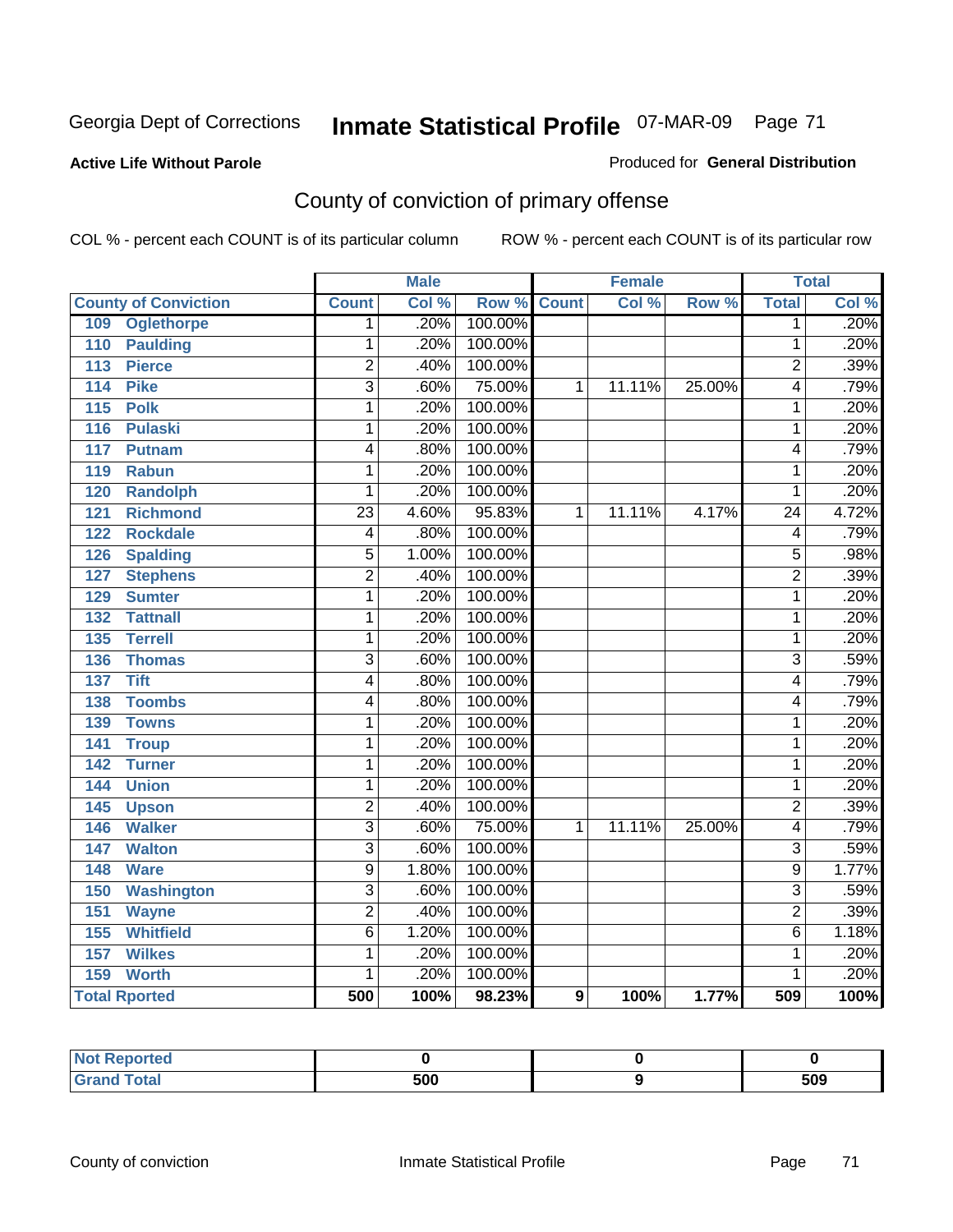#### **Active Life Without Parole**

Produced for **General Distribution**

# County of conviction of primary offense

|              | M ><br>___ |        | `ota⊾        |
|--------------|------------|--------|--------------|
| <b>Mo</b>    | ·ulton     | Walker | <b>ulton</b> |
| $f$ requent) |            |        |              |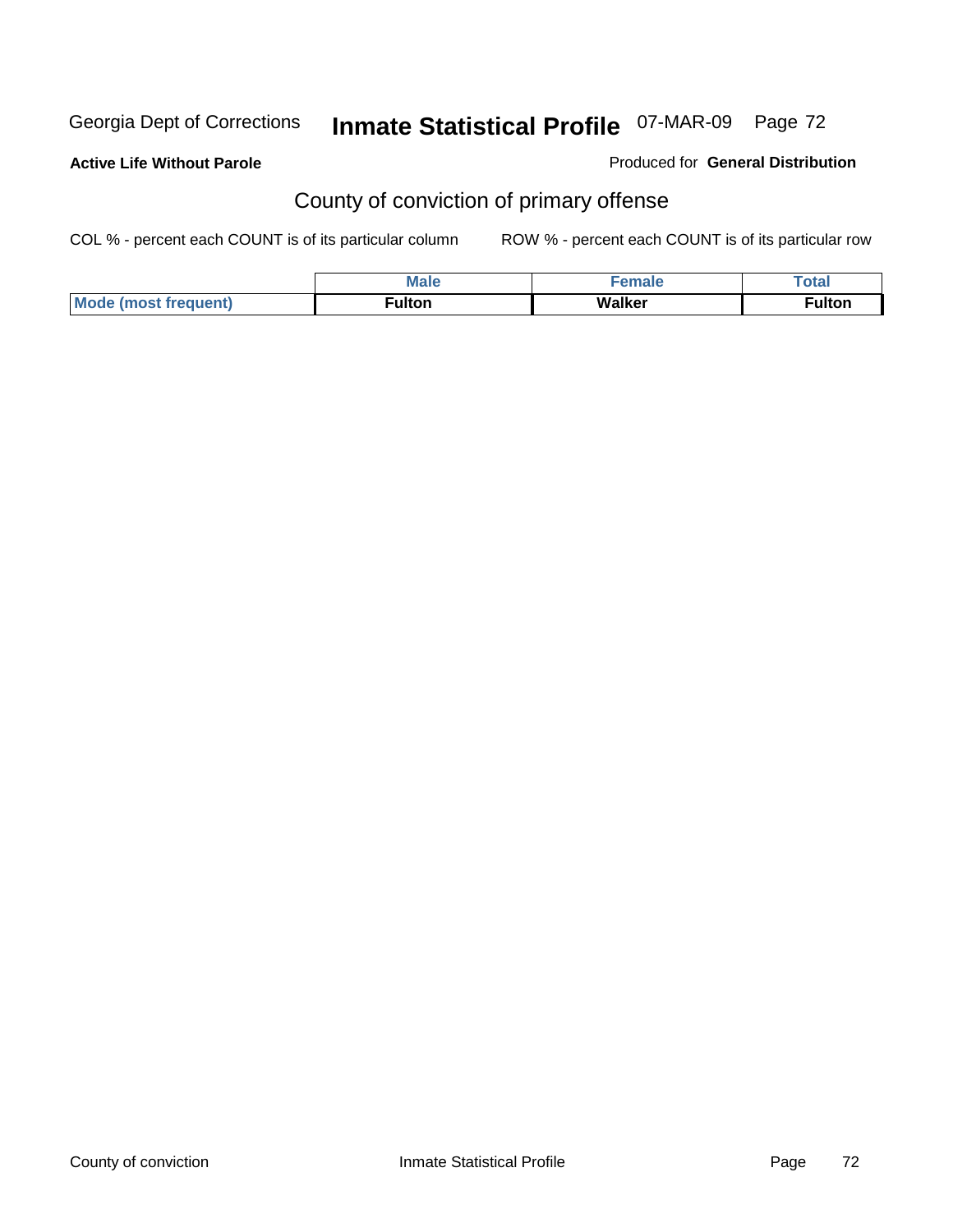#### **Active Life Without Parole**

#### Produced for **General Distribution**

# Circuit of conviction of primary offense

|                         |                                 |                 | <b>Male</b> |         |              | <b>Female</b> |        |                 | <b>Total</b> |
|-------------------------|---------------------------------|-----------------|-------------|---------|--------------|---------------|--------|-----------------|--------------|
|                         | <b>Circuit of Conviction</b>    | <b>Count</b>    | Col %       | Row %   | <b>Count</b> | Col %         | Row %  | <b>Total</b>    | Col %        |
| $\overline{1}$          | <b>Alapaha Circuit</b>          | $\overline{5}$  | 1.00%       | 100.00% |              |               |        | $\overline{5}$  | .98%         |
| $\overline{2}$          | <b>Alcovy Circuit</b>           | $\overline{7}$  | 1.40%       | 87.50%  | 1            | 11.11%        | 12.50% | $\overline{8}$  | 1.57%        |
| $\overline{\mathbf{3}}$ | <b>Atlanta Circuit</b>          | 51              | 10.20%      | 100.00% |              |               |        | $\overline{51}$ | 10.02%       |
| 4                       | <b>Atlantic Circuit</b>         | 10              | 2.00%       | 100.00% |              |               |        | 10              | 1.96%        |
| 5                       | <b>Augusta Circuit</b>          | $\overline{33}$ | 6.60%       | 97.06%  | 1            | 11.11%        | 2.94%  | $\overline{34}$ | 6.68%        |
| $\overline{6}$          | <b>Blue Ridge Circuit</b>       | $\overline{2}$  | .40%        | 100.00% |              |               |        | $\overline{2}$  | .39%         |
| $\overline{7}$          | <b>Brunswick Circuit</b>        | $\overline{19}$ | 3.80%       | 100.00% |              |               |        | $\overline{19}$ | 3.73%        |
| 8                       | <b>Chattahoochee Circuit</b>    | $\overline{18}$ | 3.60%       | 100.00% |              |               |        | $\overline{18}$ | 3.54%        |
| 9                       | <b>Cherokee Circuit</b>         | $\overline{2}$  | .40%        | 100.00% |              |               |        | $\overline{2}$  | .39%         |
| 10                      | <b>Clayton Circuit</b>          | $\overline{18}$ | 3.60%       | 100.00% |              |               |        | $\overline{18}$ | 3.54%        |
| 11                      | <b>Cobb Circuit</b>             | $\overline{16}$ | 3.20%       | 94.12%  | 1            | 11.11%        | 5.88%  | $\overline{17}$ | 3.34%        |
| 12                      | <b>Conasauga Circuit</b>        | 6               | 1.20%       | 100.00% |              |               |        | $\overline{6}$  | 1.18%        |
| 13                      | <b>Cordele Circuit</b>          | 7               | 1.40%       | 100.00% |              |               |        | $\overline{7}$  | 1.38%        |
| 14                      | <b>Coweta Circuit</b>           | 6               | 1.20%       | 100.00% |              |               |        | $\overline{6}$  | 1.18%        |
| 15                      | <b>Dougherty Circuit</b>        | $\overline{18}$ | 3.60%       | 100.00% |              |               |        | $\overline{18}$ | 3.54%        |
| 16                      | <b>Dublin Circuit</b>           | $\overline{3}$  | .60%        | 100.00% |              |               |        | $\overline{3}$  | .59%         |
| 17                      | <b>Eastern Circuit</b>          | $\overline{23}$ | 4.60%       | 100.00% |              |               |        | $\overline{23}$ | 4.52%        |
| 18                      | <b>Flint Circuit</b>            | $\overline{10}$ | 2.00%       | 100.00% |              |               |        | $\overline{10}$ | 1.96%        |
| 19                      | <b>Griffin Circuit</b>          | $\overline{13}$ | 2.60%       | 92.86%  | 1            | 11.11%        | 7.14%  | 14              | 2.75%        |
| 20                      | <b>Gwinnett Circuit</b>         | $\overline{7}$  | 1.40%       | 87.50%  | 1            | 11.11%        | 12.50% | $\overline{8}$  | 1.57%        |
| 21                      | <b>Houston Circuit</b>          | 6               | 1.20%       | 100.00% |              |               |        | $\overline{6}$  | 1.18%        |
| 22                      | <b>Lookout Mountain Circuit</b> | $\overline{5}$  | 1.00%       | 83.33%  | 1            | 11.11%        | 16.67% | $\overline{6}$  | 1.18%        |
| 23                      | <b>Macon Circuit</b>            | $\overline{14}$ | 2.80%       | 100.00% |              |               |        | 14              | 2.75%        |
| 24                      | <b>Middle Circuit</b>           | 9               | 1.80%       | 100.00% |              |               |        | $\overline{9}$  | 1.77%        |
| 25                      | <b>Mountain Circuit</b>         | 6               | 1.20%       | 100.00% |              |               |        | 6               | 1.18%        |
| 26                      | <b>Northeastern Circuit</b>     | 9               | 1.80%       | 100.00% |              |               |        | $\overline{9}$  | 1.77%        |
| 27                      | <b>Northern Circuit</b>         | $\overline{10}$ | 2.00%       | 100.00% |              |               |        | $\overline{10}$ | 1.96%        |
| 28                      | <b>Ocmulgee Circuit</b>         | $\overline{12}$ | 2.40%       | 100.00% |              |               |        | $\overline{12}$ | 2.36%        |
| 29                      | <b>Oconee Circuit</b>           | $\overline{3}$  | .60%        | 100.00% |              |               |        | $\overline{3}$  | .59%         |
| 30                      | <b>Ogeechee Circuit</b>         | 6               | 1.20%       | 85.71%  | 1            | 11.11%        | 14.29% | $\overline{7}$  | 1.38%        |
| $\overline{31}$         | <b>Pataula Circuit</b>          | 4               | .80%        | 100.00% |              |               |        | 4               | .79%         |
| 32                      | <b>Piedmont Circuit</b>         | 12              | 2.40%       | 100.00% |              |               |        | 12              | 2.36%        |
| 33                      | <b>Rome Circuit</b>             | 4               | .80%        | 100.00% |              |               |        | 4               | .79%         |
| 34                      | <b>South Georgia Circuit</b>    | $\overline{2}$  | .40%        | 100.00% |              |               |        | $\overline{2}$  | .39%         |
| 35                      | <b>Southern Circuit</b>         | $\overline{11}$ | 2.20%       | 100.00% |              |               |        | $\overline{11}$ | 2.16%        |
| 36                      | <b>Southwestern Circuit</b>     | $\overline{3}$  | .60%        | 100.00% |              |               |        | $\overline{3}$  | .59%         |
| 37                      | <b>Stone Mountain Circuit</b>   | $\overline{43}$ | 8.60%       | 97.73%  | 1            | 11.11%        | 2.27%  | 44              | 8.64%        |
| 38                      | <b>Tallapoosa Circuit</b>       | $\overline{2}$  | .40%        | 100.00% |              |               |        | $\overline{2}$  | .39%         |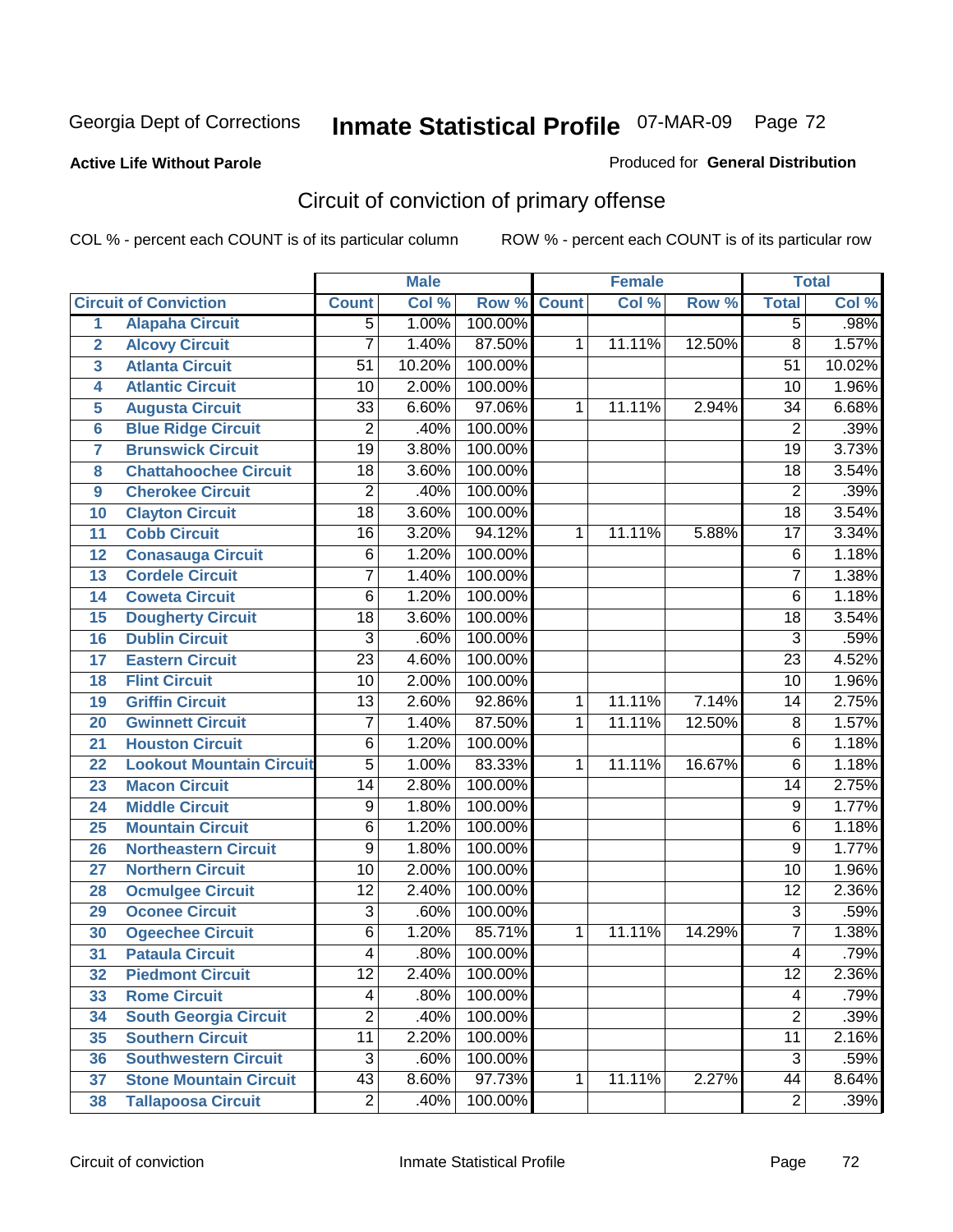**Active Life Without Parole** 

#### Produced for **General Distribution**

# Circuit of conviction of primary offense

|    |                              |                | <b>Male</b> |         |              | <b>Female</b> |       |              | <b>Total</b> |
|----|------------------------------|----------------|-------------|---------|--------------|---------------|-------|--------------|--------------|
|    | <b>Circuit of Conviction</b> | <b>Count</b>   | Col %       | Row %   | <b>Count</b> | Col %         | Row % | <b>Total</b> | Col %        |
| 39 | <b>Tifton Circuit</b>        | 6              | 1.20%       | 100.00% |              |               |       | 6            | 1.18%        |
| 40 | <b>Toombs Circuit</b>        |                | .20%        | 100.00% |              |               |       |              | .20%         |
| 41 | <b>Waycross Circuit</b>      | 20             | 4.00%       | 100.00% |              |               |       | 20           | 3.93%        |
| 42 | <b>Western Circuit</b>       | 11             | 2.20%       | 100.00% |              |               |       | 11           | 2.16%        |
| 43 | <b>Rockdale Circuit</b>      | 4              | $.80\%$     | 100.00% |              |               |       | 4            | .79%         |
| 44 | <b>Douglas Circuit</b>       | 13             | $2.60\%$    | 92.86%  |              | 11.11%        | 7.14% | 14           | 2.75%        |
| 45 | <b>Appalachian Circuit</b>   |                | .20%        | 100.00% |              |               |       |              | .20%         |
| 46 | <b>Enotah Circuit</b>        | $\overline{2}$ | .40%        | 100.00% |              |               |       | 2            | .39%         |
| 47 | <b>Bell-Forsyth Circuit</b>  |                | .20%        | 100.00% |              |               |       |              | .20%         |
| 48 | <b>Towaliga Circuit</b>      | 5              | 1.00%       | 100.00% |              |               |       | 5            | .98%         |
| 49 | <b>Paulding Circuit</b>      |                | .20%        | 100.00% |              |               |       |              | .20%         |
|    | <b>Total Rported</b>         | 500            | 100%        | 98.23%  | 9            | 100%          | 1.77% | 509          | 100%         |

| <b>eported</b>                          |     |     |
|-----------------------------------------|-----|-----|
| <b>otal</b><br>$\sim$ . $\sim$ . $\sim$ | 500 | 509 |

|  | M | *****<br>⊡alilu | chee | .<br>''ILC |
|--|---|-----------------|------|------------|
|--|---|-----------------|------|------------|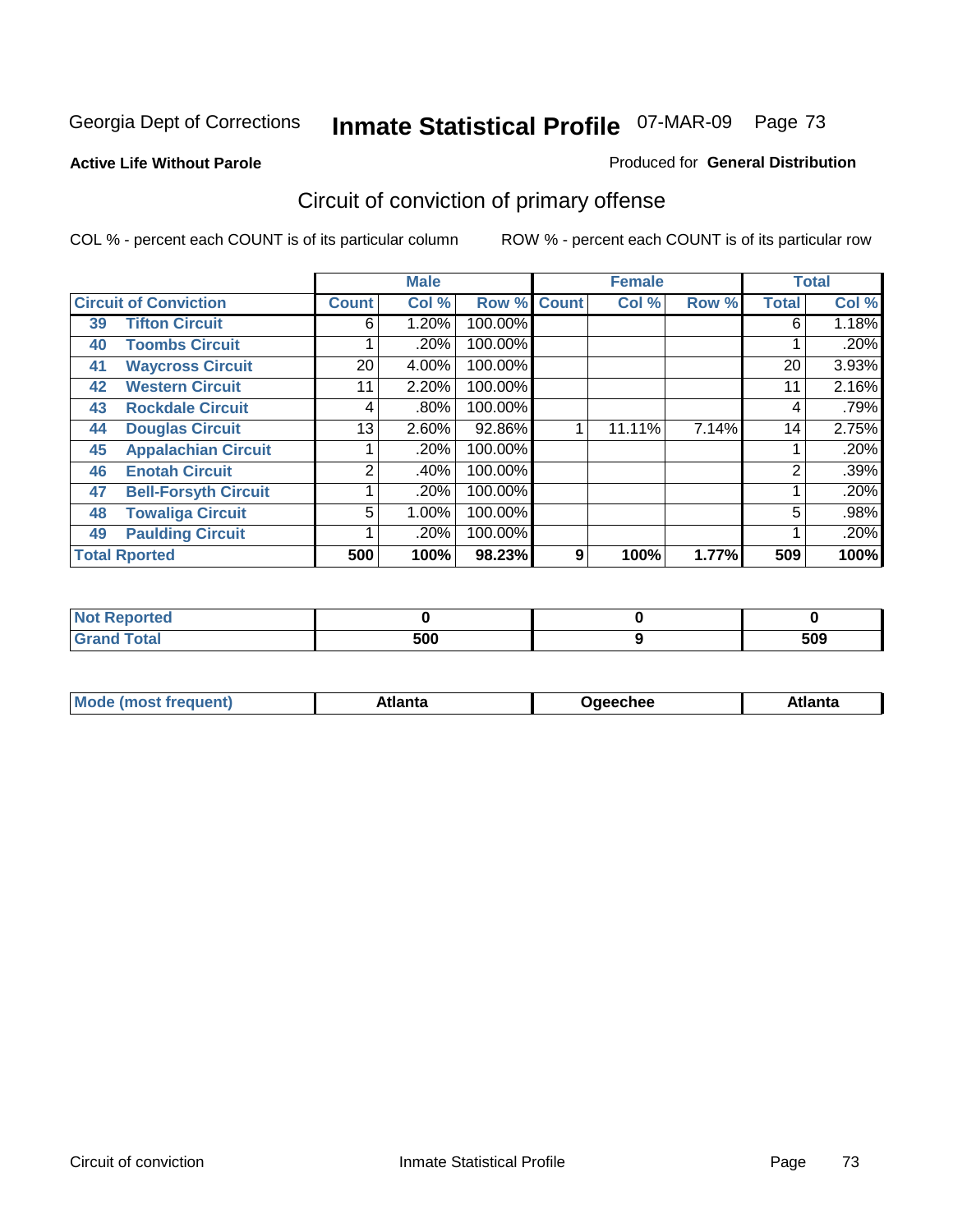#### **Active Life Without Parole**

#### Produced for **General Distribution**

## Years served (jail + prison) in this incarceration

|                       |                 | <b>Male</b> |         |              | <b>Female</b> |                  |                 | <b>Total</b> |
|-----------------------|-----------------|-------------|---------|--------------|---------------|------------------|-----------------|--------------|
| <b>Years Served</b>   | <b>Count</b>    | Col %       | Row %   | <b>Count</b> | Col %         | Row <sup>7</sup> | <b>Total</b>    | Col %        |
| Less than one year    | 5               | 1.01%       | 100.00% |              |               |                  | 5               | 0.99%        |
| 1 to 1.99 years       | $\overline{15}$ | 3.02%       | 100.00% |              |               |                  | $\overline{15}$ | 2.97%        |
| 2 to 2.99 years       | $\overline{15}$ | 3.02%       | 93.75%  | $\mathbf{1}$ | 12.50%        | 6.25%            | $\overline{16}$ | 3.17%        |
| 3 to 3.99 years       | 20              | 4.02%       | 95.24%  | $\mathbf{1}$ | 12.50%        | 4.76%            | $\overline{21}$ | 4.16%        |
| 4 to 4.99 years       | $\overline{36}$ | 7.24%       | 100.00% |              |               |                  | $\overline{36}$ | 7.13%        |
| 5 to 5.99 years       | $\overline{20}$ | 4.02%       | 100.00% |              |               |                  | $\overline{20}$ | 3.96%        |
| 6 to 6.99 years       | $\overline{45}$ | 9.05%       | 91.84%  | 4            | 50.00%        | 8.16%            | 49              | 9.70%        |
| $7$ to $7.99$ years   | $\overline{38}$ | 7.65%       | 100.00% |              |               |                  | $\overline{38}$ | 7.52%        |
| 8 to 8.99 years       | $\overline{45}$ | 9.05%       | 100.00% |              |               |                  | $\overline{45}$ | 8.91%        |
| 9 to 9.99 years       | 40              | 8.05%       | 100.00% |              |               |                  | 40              | 7.92%        |
| 10 to 10.99 years     | 34              | 6.84%       | 97.14%  | $\mathbf{1}$ | 12.50%        | 2.86%            | 35              | 6.93%        |
| 11 to 11.99 years     | $\overline{47}$ | 9.46%       | 97.92%  | $\mathbf{1}$ | 12.50%        | 2.08%            | 48              | 9.50%        |
| 12 to 12.99 years     | 44              | 8.85%       | 100.00% |              |               |                  | 44              | 8.71%        |
| 13 to 13.99 years     | $\overline{27}$ | 5.43%       | 100.00% |              |               |                  | $\overline{27}$ | 5.35%        |
| 14 to 14.99 years     | $\overline{20}$ | 4.02%       | 100.00% |              |               |                  | 20              | 3.96%        |
| 15 to 15.99 years     | $\overline{19}$ | 3.82%       | 100.00% |              |               |                  | $\overline{19}$ | 3.76%        |
| 16 to 16.99 years     | 5               | 1.01%       | 100.00% |              |               |                  | $\overline{5}$  | 0.99%        |
| 17 to 17.99 years     | 6               | 1.21%       | 100.00% |              |               |                  | $\overline{6}$  | 1.19%        |
| 18 to 18.99 years     | $\overline{1}$  | 0.20%       | 100.00% |              |               |                  | $\overline{1}$  | 0.20%        |
| 19 to 19.99 years     | $\overline{3}$  | 0.60%       | 100.00% |              |               |                  | $\overline{3}$  | 0.59%        |
| 20 to 20.99 years     | $\overline{3}$  | 0.60%       | 100.00% |              |               |                  | $\overline{3}$  | 0.59%        |
| 21 to 21.99 years     | 1               | 0.20%       | 100.00% |              |               |                  | $\mathbf{1}$    | 0.20%        |
| 22 to 22.99 years     | $\overline{2}$  | 0.40%       | 100.00% |              |               |                  | $\overline{2}$  | 0.40%        |
| 25 to 25.99 years     | 1               | 0.20%       | 100.00% |              |               |                  | 1               | 0.20%        |
| 28 to 28.99 years     | 1               | 0.20%       | 100.00% |              |               |                  | 1               | 0.20%        |
| Thirty + years        | 4               | 0.80%       | 100.00% |              |               |                  | $\overline{4}$  | 0.79%        |
| <b>Total Reported</b> | 497             | 100%        | 98.42%  | 8            | 100%          | 1.58%            | 505             | 100%         |

| <b>Not Reported</b>            |                   |                 |                   |
|--------------------------------|-------------------|-----------------|-------------------|
| <b>Grand Total</b>             | 500               |                 | 509               |
|                                |                   |                 |                   |
| <b>Mean</b><br>(average)       | 9.49              | 6.71            | 9.45              |
| <b>Median (middle)</b>         | 9.2               | 6.48            | 9.18              |
| <b>Mode</b><br>(most frequent) | 12 to 12.99 years | 6 to 6.99 years | 12 to 12.99 years |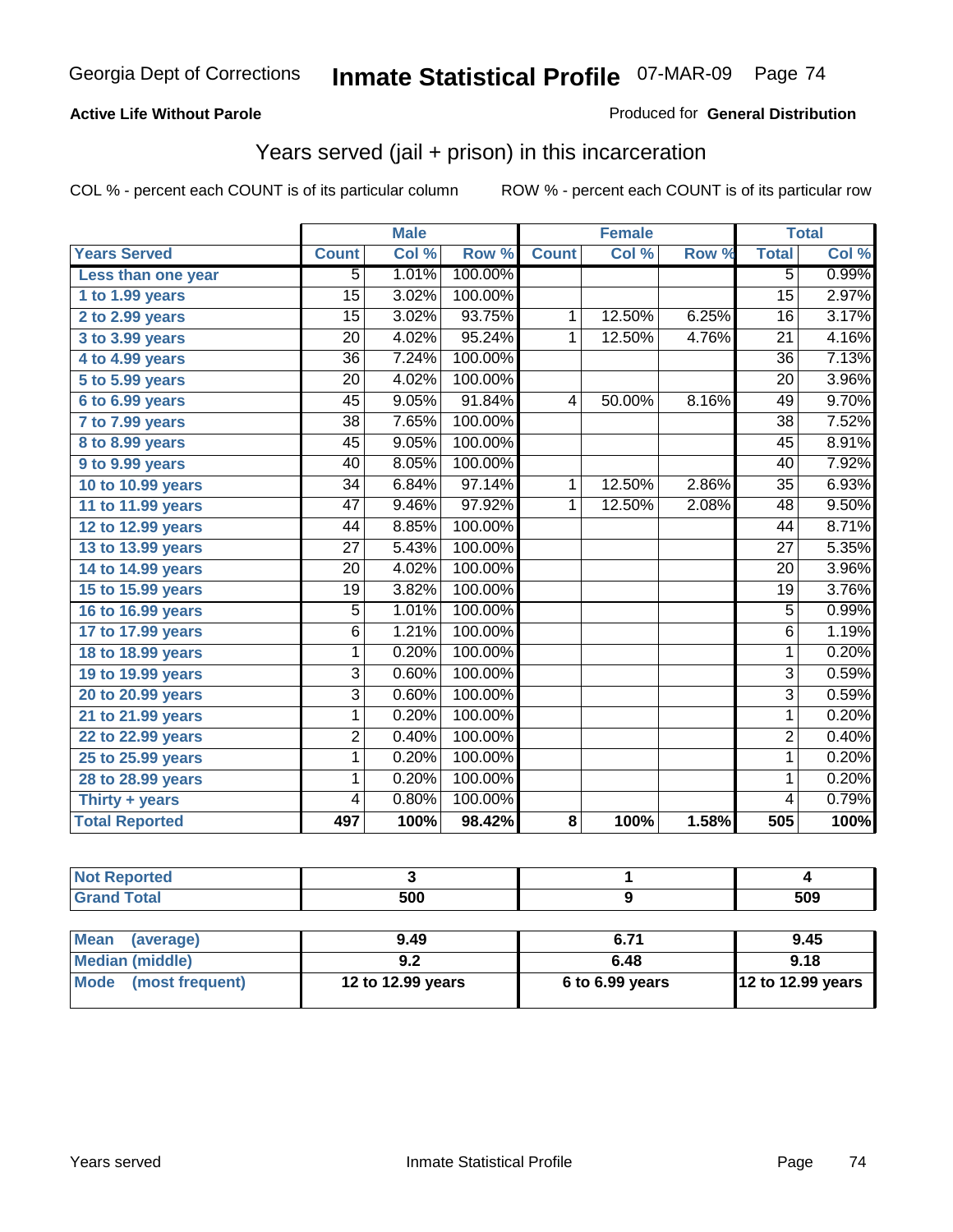### **Active Life Without Parole**

Produced for **General Distribution**

### Results of most recent HIV tests

|                         |              | <b>Male</b> |        |              | <b>Female</b> |          |       | Total     |
|-------------------------|--------------|-------------|--------|--------------|---------------|----------|-------|-----------|
| <b>HIV Test Results</b> | <b>Count</b> | Col %       | Row %  | <b>Count</b> | Col %         | Row %    | Total | Col %     |
| <b>Positive</b>         | 4            | $0.80\%$    | 80.00% |              | $11.11\%$     | 20.00%   |       | $0.99\%$  |
| <b>Negative</b>         | 493          | 99.20%      | 98.40% |              | 88.89%        | $1.60\%$ | 501   | $99.01\%$ |
| <b>Total Reported</b>   | 497          | 100%        | 98.22% |              | 100%          | 1.78%    | 506   | 100%      |

| <b>Not Reported</b> |     |     |
|---------------------|-----|-----|
| <b>Grand Total</b>  | 500 | 509 |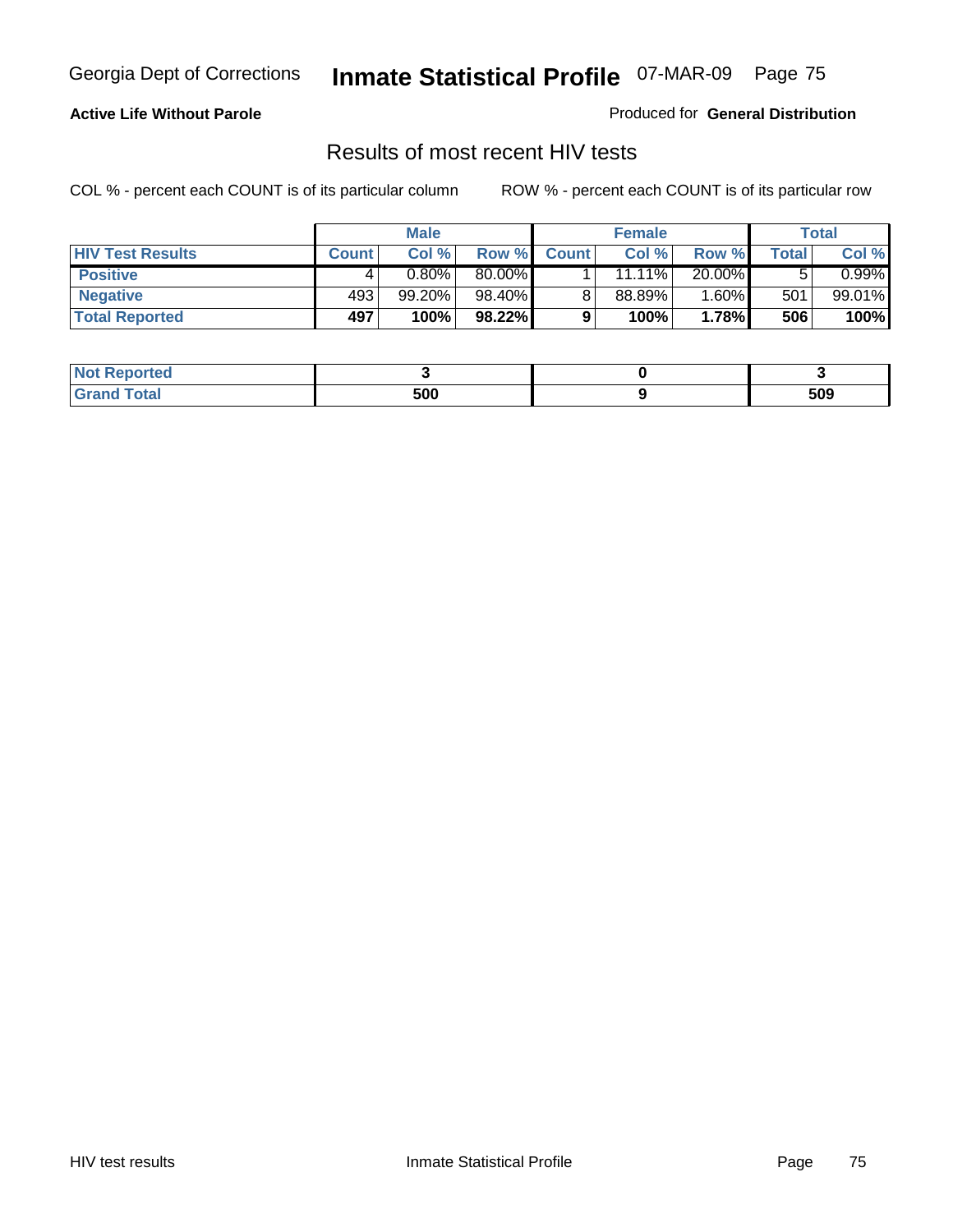### **Active Life Without Parole**

#### Produced for **General Distribution**

### Results of most recent tuberculosis test

|                                  |              | <b>Male</b> |         |              | <b>Female</b> |       |       | Total    |
|----------------------------------|--------------|-------------|---------|--------------|---------------|-------|-------|----------|
| <b>Tuberculosis Test Results</b> | <b>Count</b> | Col%        | Row %   | <b>Count</b> | Col%          | Row % | Total | Col %    |
| <b>Positive on current test</b>  | 47           | $9.51\%$    | 100.00% |              |               |       | 47    | $9.34\%$ |
| <b>Positive on previous test</b> | 66           | 13.36%      | 100.00% |              |               |       | 66    | 13.12%   |
| <b>Negative</b>                  | 381          | 77.13%      | 97.69%  | 9            | 100.00%       | 2.31% | 390   | 77.53%   |
| <b>Total Reported</b>            | 494          | 100%        | 98.21%  |              | 100%          | 1.79% | 503   | 100%     |

| <b>Not Reported</b> |     |     |
|---------------------|-----|-----|
| <b>Total</b>        | 500 | 509 |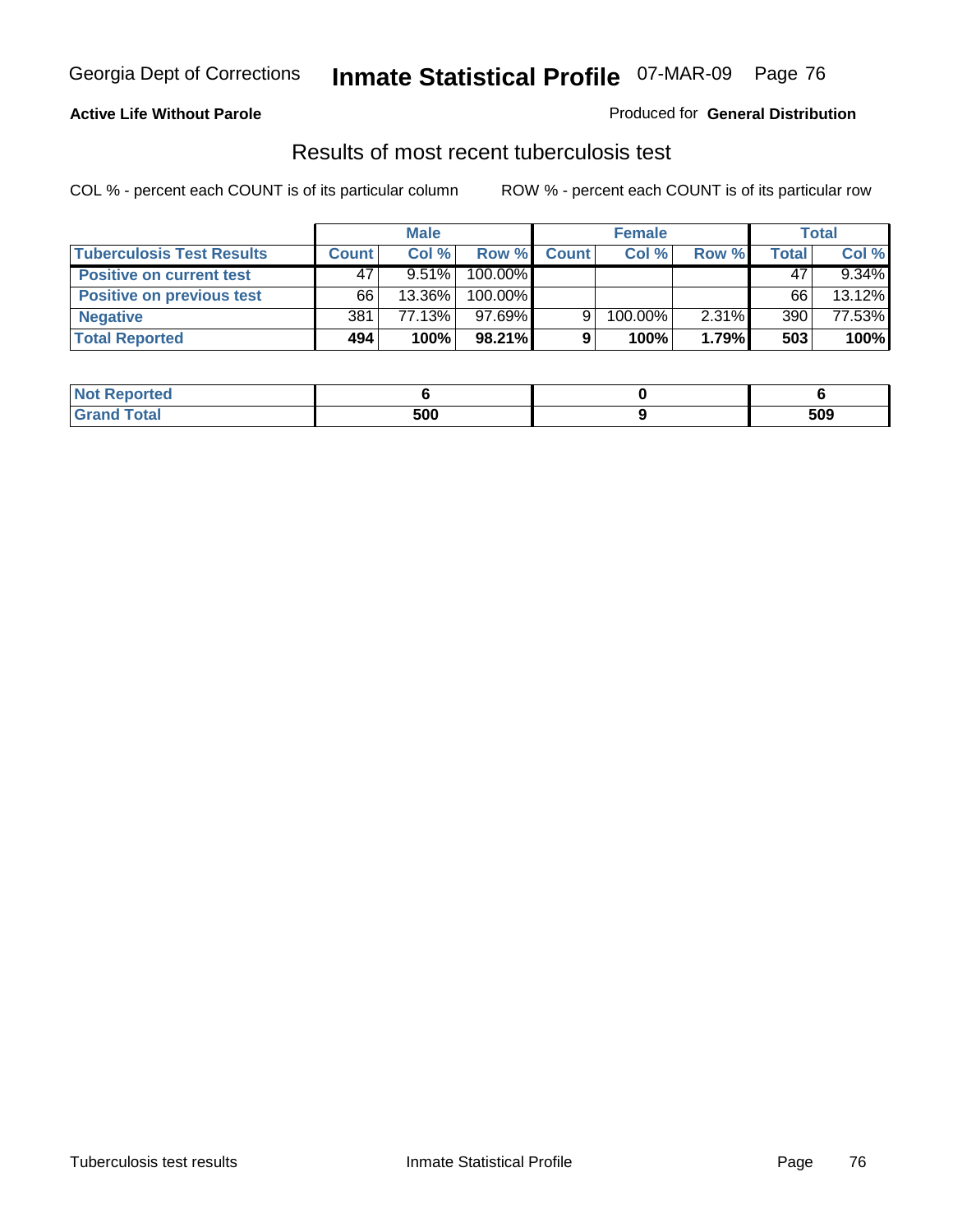### **Active Life Without Parole**

Produced for **General Distribution**

## Results of most recent syphilis test

|                                 |              | <b>Male</b> |        |              | <b>Female</b> |          |       | Total    |
|---------------------------------|--------------|-------------|--------|--------------|---------------|----------|-------|----------|
| <b>Syphilis Test Results</b>    | <b>Count</b> | Col %       | Row %  | <b>Count</b> | Col%          | Row %    | Total | Col %    |
| <b>Positive on current test</b> | 14           | 2.85%       | 93.33% |              | $11.11\%$     | $6.67\%$ | 15    | $2.99\%$ |
| <b>Negative</b>                 | 478          | 97.15%      | 98.35% |              | 88.89%        | $1.65\%$ | 486   | 97.01%   |
| <b>Total Reported</b>           | 492          | 100%        | 98.20% |              | 100%          | 1.80%    | 501   | 100%     |

| <b>Not Reported</b> |     |     |
|---------------------|-----|-----|
| <b>Grand Total</b>  | 500 | 509 |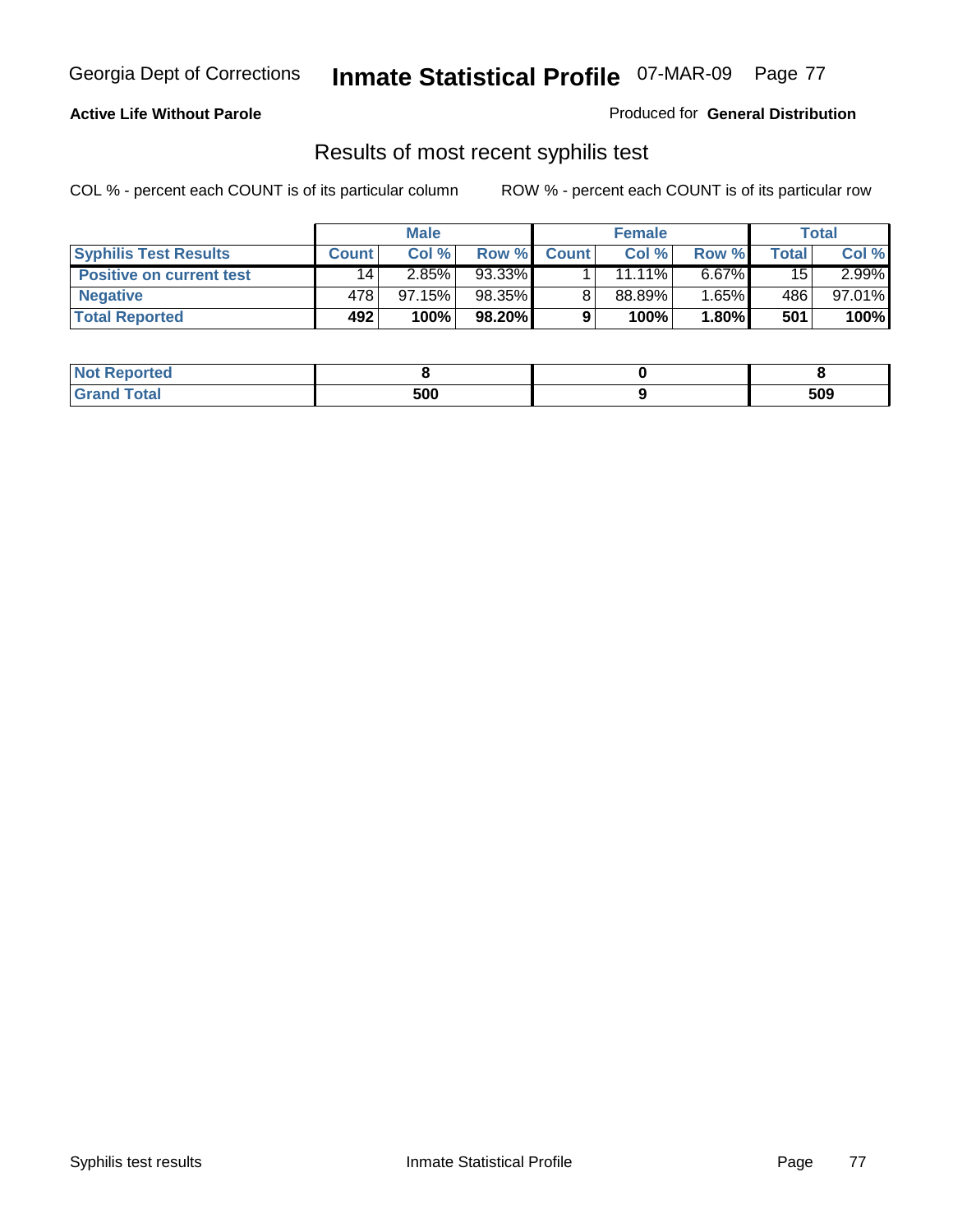#### **Active Life Without Parole**

Produced for **General Distribution**

## Results of most recent Hepatitis-C test

|                                 | <b>Male</b>  |           | <b>Female</b> |              |         | Total     |       |        |
|---------------------------------|--------------|-----------|---------------|--------------|---------|-----------|-------|--------|
| <b>Hepatitis-C Test Results</b> | <b>Count</b> | Col %     | Row %         | <b>Count</b> | Col %   | Row %     | Total | Col %  |
| <b>Positive on current test</b> |              | $40.00\%$ | 100.00%       |              |         |           |       | 36.36% |
| <b>Negative</b>                 |              | $60.00\%$ | 85.71%        |              | 100.00% | $14.29\%$ |       | 63.64% |
| <b>Total Reported</b>           | 10           | 100%      | $90.91\%$     |              | 100%    | $9.09\%$  | 11    | 100%   |

| <b>Not Reported</b> | 490 | 498 |
|---------------------|-----|-----|
| <b>Grand Total</b>  | 500 | 509 |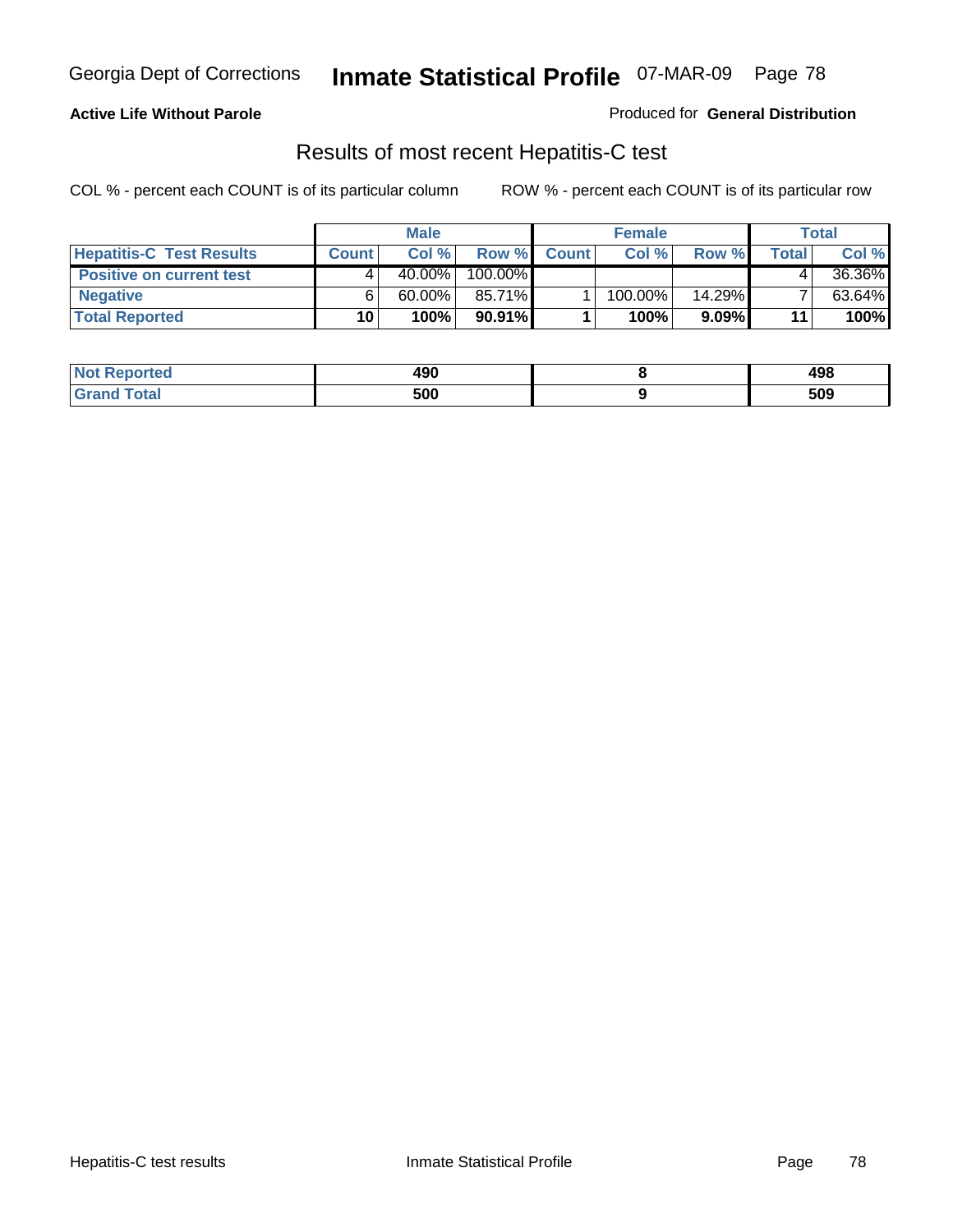### **Active Life Without Parole**

Produced for **General Distribution**

### Results of most recent pregnancy test

|                               | <b>Male</b>  |      | <b>Female</b> |                |            | <b>Total</b> |                |         |
|-------------------------------|--------------|------|---------------|----------------|------------|--------------|----------------|---------|
| <b>Pregnancy Test Results</b> | <b>Count</b> | Col% | Row %         | <b>Count</b> Ⅰ | Col %      | Row %        | <b>Total</b> I | Col %   |
| <b>Negative</b>               |              |      |               |                | $100.00\%$ | 100.00%      |                | 100.00% |
| <b>Total Reported</b>         |              | %    | $0.00\%$      |                | 100%       | 100.00%      |                | 100%    |

| <b>Not Reported</b> | 500 | 502 |
|---------------------|-----|-----|
| <b>Grand Total</b>  | 500 | 509 |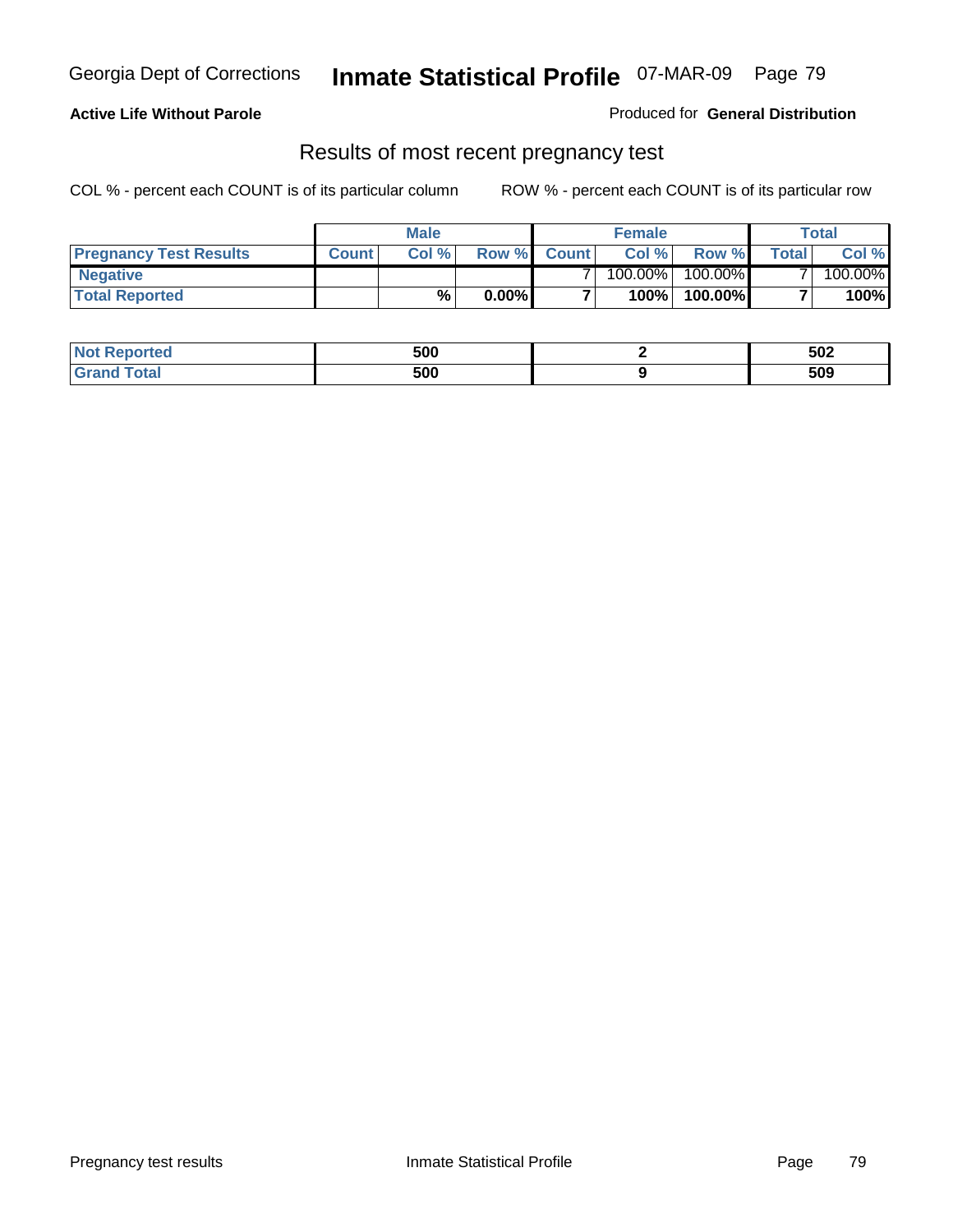### **Active Life Without Parole**

#### Produced for **General Distribution**

## Results of most recent diabetes test

|                                 |              | <b>Male</b> |                    | <b>Female</b> |              |         | Total   |
|---------------------------------|--------------|-------------|--------------------|---------------|--------------|---------|---------|
| <b>Diabetes Test Results</b>    | <b>Count</b> | Col%        | <b>Row %</b> Count | Col%          | <b>Row %</b> | Total I | Col %   |
| <b>Positive on current test</b> |              | 100.00%     | $100.00\%$         |               |              |         | 100.00% |
| <b>Total Reported</b>           |              | 100%        | 100.00%            | %             | $0.00\%$     |         | 100%    |

| <b>Reported</b> | 498 | 507 |
|-----------------|-----|-----|
| <i>i</i> otal   | 500 | 509 |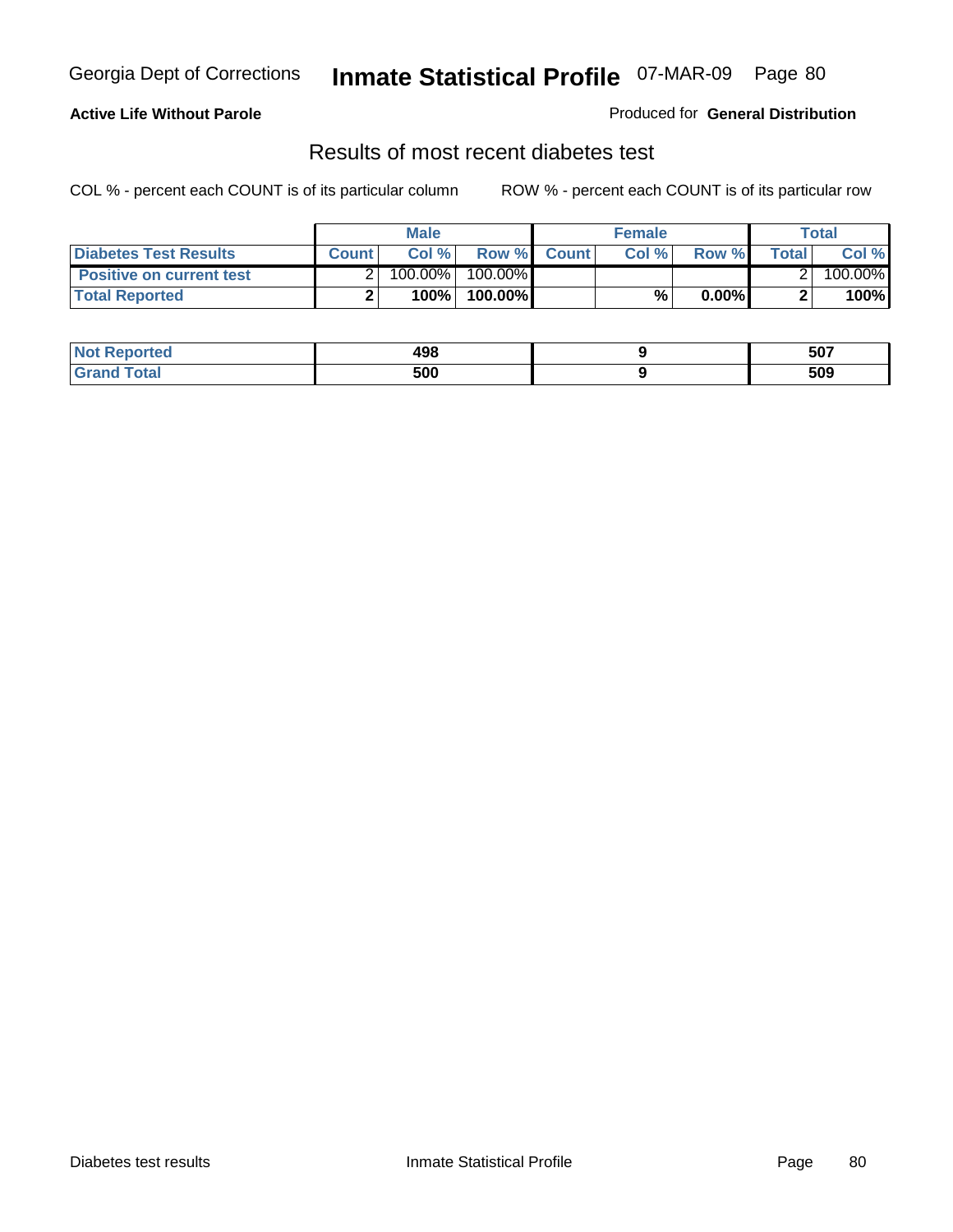### **Active Life Without Parole**

#### Produced for **General Distribution**

### Results of most recent hypertension test

|                                  |              | <b>Male</b> |            |             | <b>Female</b> |          |        | <b>Total</b> |
|----------------------------------|--------------|-------------|------------|-------------|---------------|----------|--------|--------------|
| <b>Hypertension Test Results</b> | <b>Count</b> | Col %       |            | Row % Count | Col%          | Row %    | Totall | Col %        |
| <b>Positive on current test</b>  |              | 100.00%     | $100.00\%$ |             |               |          |        | 100.00%      |
| <b>Total Reported</b>            |              | 100%        | 100.00%    |             | %             | $0.00\%$ |        | 100%         |

| <b>Reported</b> | 493 | 502 |
|-----------------|-----|-----|
| <b>Total</b>    | 500 | 509 |